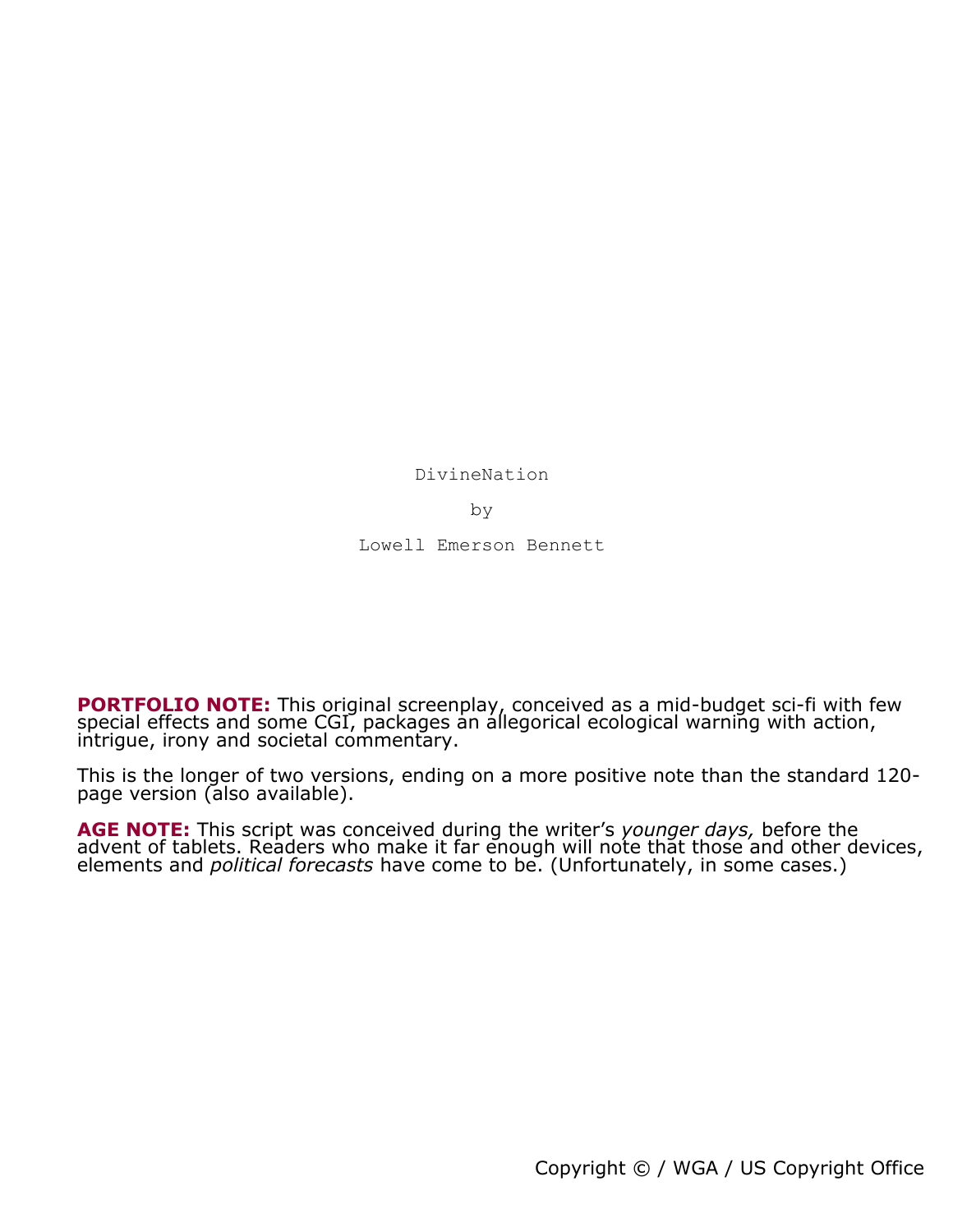FADE IN:

EXT. THE PALMS OF A TREE - DAY

It is quiet deep within in the protective darkness of lush leaves. Seeming to hide herself away, a species of small Central American monkey sits at the crux of branch and trunk. The simian face is clearly distressed, or saddened. Wrapped tightly around her infant son, the mother's arms shiver. Not from cold, for it is very hot here; she quivers with fear.

The stillness is shattered by a deafening shriek. Long ago only the roar of a massive beast could have filled the ancient forest, but this howl is ceaseless and mechanical.

The horrible whine is joined by another sound: the wailing grind of metal teeth on wood. The mother wraps her arms tighter around her child and vibrates with panic. She knows.

The tree trembles as its long life is ended. The mother's horrified scream joins with the mechanical wail. The uppermost branches holding the small animals arc downward from view.

This was the last tree.

Here a rain forest and its inhabitant beings had flourished for millenniums. Now there are only stumps and infertile earth charring under an unnatural searing sunlight.

EXT. EDGE OF THE WASTED FOREST - SAME TIME

Close to the ground, within the low-lying tangle of parched weeds and palmetto fronds, a camera lens absorbs the distant view of fallen trees and the men operating the saw. Nearby the cutters is a large open-bed truck, two smaller allterrain vehicles and a detachment of about 10 militia equipped with brimmed hats, heavy sun visors and assault rifles. The armed men hang about; leaning, squatting, sitting, cradling their automatic weapons.

The camouflaged man with the digital camera lies prone. Had he instead cradled a weapon with scope, he would be a sniper about to eliminate the chainsaw men and militia a few hundred yards in the distance. He clicks the shutter, the camera chirps.

> MILITIA MAN-1 (OS) (Central American dialect) I think you are dreaming.

CAMO MAN goes completely still.

 MILITIA MAN-2 (OS) No. I tell you, he is here.

Dry brush crackles under four nearing footsteps.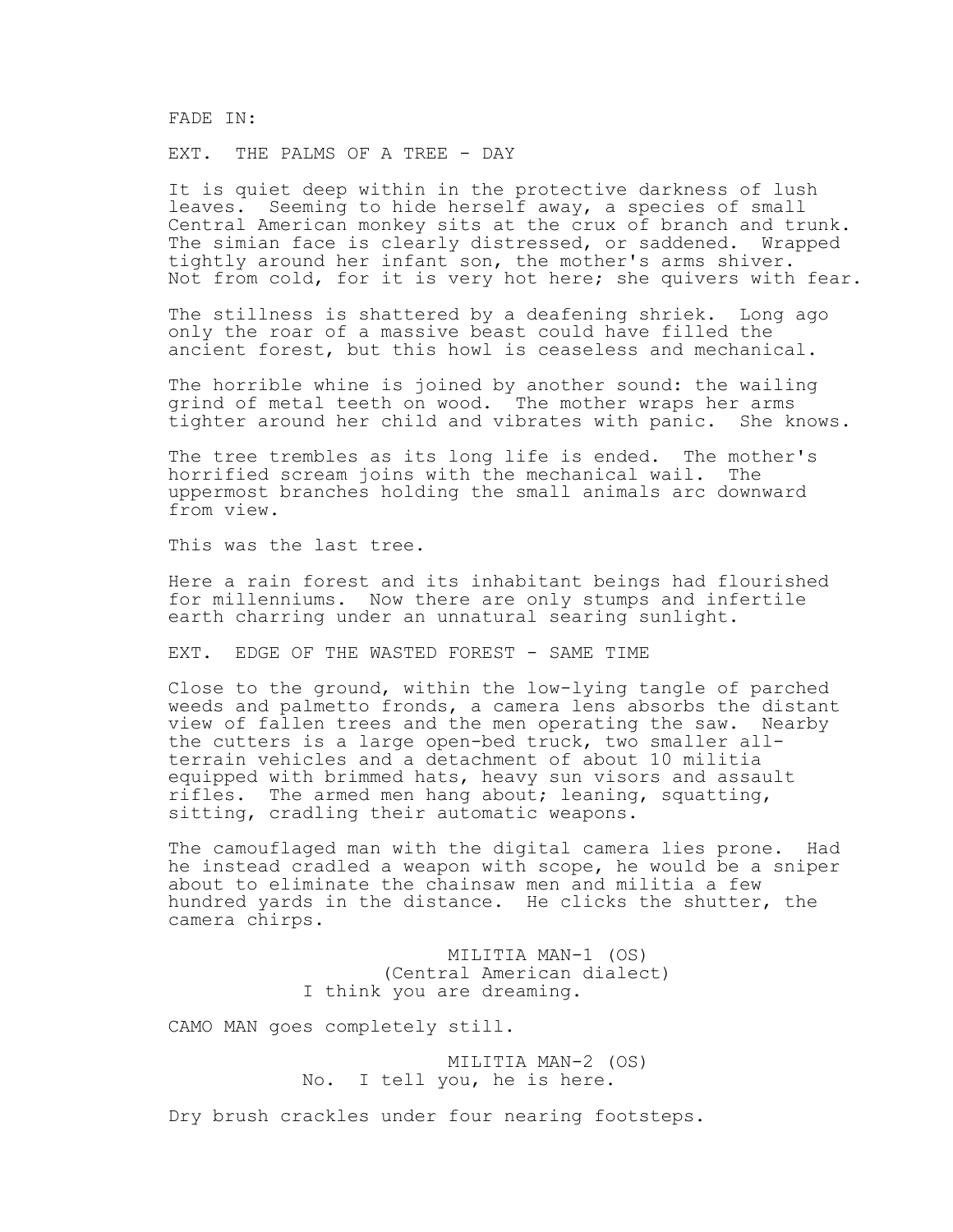MILITIA MAN-1 Yeah, yeah. Spookyman in the grass.

The boots of the militia men now move slowly to either side of Camo Man. The barrels of advanced M16A6's hang just above. Camo Man stops breathing.

MILITIA MAN-2 stops, cocks his head, listens. MILITIA MAN-1 looks to his partner.

> MILITIA MAN-2 Shit. I know the bastard is here.

# MILITIA MAN-1 Sure, sure, sure, sure.

The men move on, passing Camo Man by. They hold up about 50 feet beyond and scan the dry weedy growth bordering the wasted forest. Camo Man focuses his camera on the two soldiers and the grim scene beyond. He clicks-off a few more shots, the camera beeps softly.

Ears tuned, Militia Man-2 freezes. Camo Man eases the camera to a small backpack and begins to reverse crawl from the area. Militia Man-2 seems to sense it. He pivots and starts slowly in the direction of Camo Man, assault weapon half raised, ready.

# MILITIA MAN-1 (rolls eyes - follows)

Shit.

Camo Man reverses at a quick crawl to the edge of a fivefoot-deep dry drainage trench. The militia men are about 50 feet away and bearing down. In one motion Camo Man drops into the trench, slings his backpack and begins to move quickly at a stooped run.

# MILITIA MAN-2

There! There!

The militia men sprint, but Camo Man is extremely fit and moving very fast. He nears a 90-degree bend in the trench when automatic weapons open up with an extremely fast TET-TET-TET-TET-TET-TET... The dry soil just behind and around Camo Man kicks up with impacts and he rounds the corner when... POOMP, a grenade fires from a rifle launcher and... BLAM... the trench behind Camo Man vaporizes into a cloud.

Camo Man's legs power him around another bend and he is gone.

EXT. UNDER THE SEA - DAY

A diver equipped with a lightweight helmet and other hightech gear swims in open water. To his front in both hands he holds a sophisticated multifunction navigation system.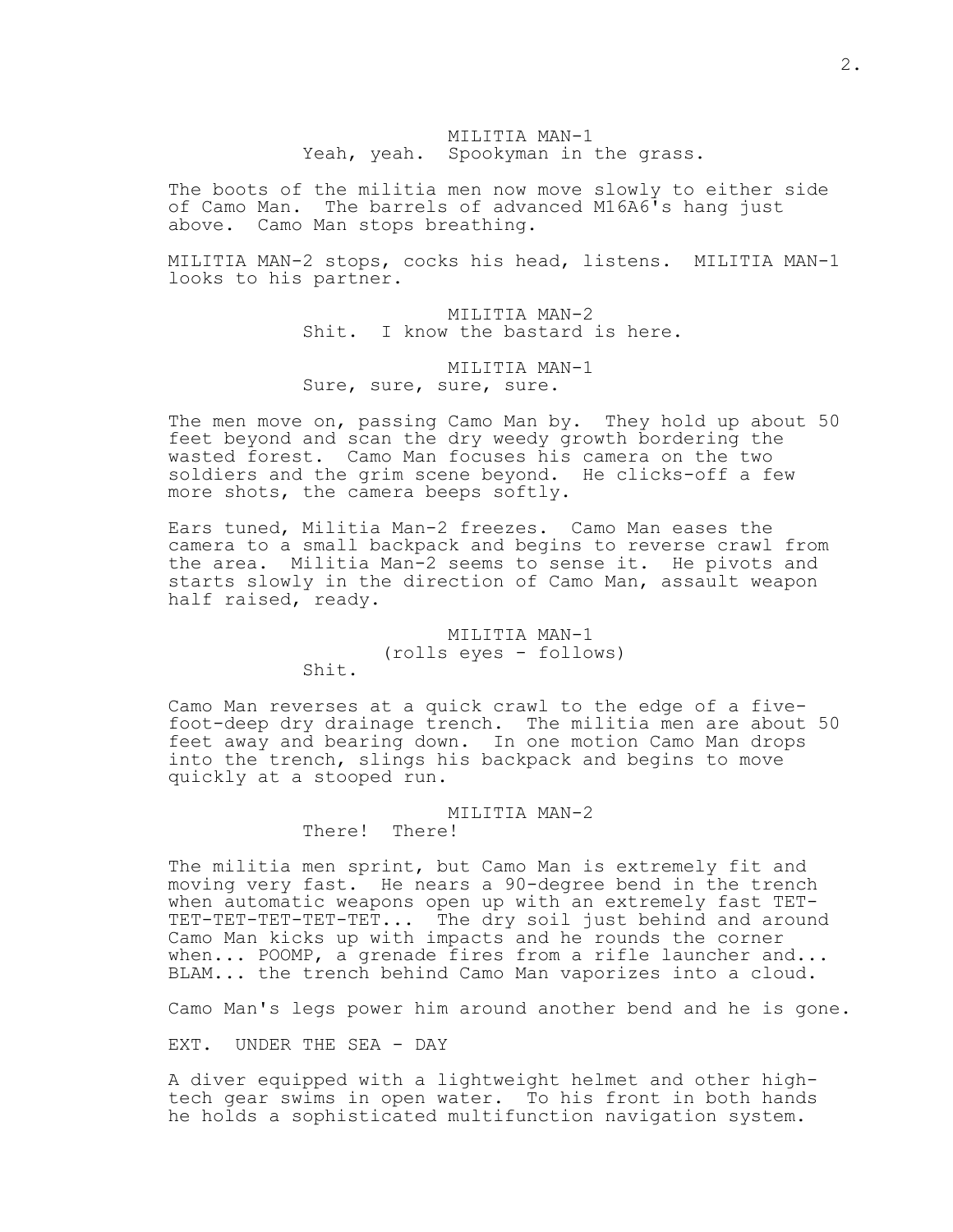He alternates his view ahead and to the varying glowing readouts displayed on the device. The temperature gauge reads: 85... 86... 87... 88...

He nears an elevated rock ledge, beyond which the undersea terrain is not yet visible. There is a total absence of sea life; only sterile rock outcroppings. The diver crests the ledge and suddenly stops.

Beyond and below the seabed seethes. Hot plumes stream from the sandy bottom; fire trailing to steam in a field of undersea geysers - hydrothermal plumes.

The diver lets the navigation instrument hang from its sling, reaches for his buoyancy control device and releases air. He sinks to stand on the ledge while he surveys the tortured terrain beyond. From a holster on his hip he takes a small advanced underwater video device and begins to record.

He pans left and right while behind him a six-foot shadow drifts into view. He continues to pan until his view takes in the shadow. He drops the video device from his face plate and stares as the shape drifts closer. A large sea turtle is belly up, suspended, a decomposing mass.

The diver watches the body drift eerily by as he holsters the camera. He inflates his BCD and steps from the ledge. On a gradual ascending angle he swims out over the geyser field heading for the surface.

EXT. SURFACE OF THE SEA - DAY

To the horizon there is nothing to see but a light chop and a beautiful toxic haze illuminated by a blazing sun. The diver's helmet breaks surface. He reaches for the face plate clamp and flicks the release. A whisper of released vacuum is heard and the tempered glass shield opens.

The diver, BADER, a dark-skinned man with piercing eyes, looks to the horizon. He turns. Onshore, seemingly just beyond a waiting speedboat, a large city is shrouded in smog.

A sonic boom shatters the orange sky and an advanced warplane rockets overhead to circle the city.

EXT. SPACE

In silence there is nothing but stars in blackness. In the distance a small white shape moves from shadow into sunlight. Steadily increasing in size, the second-generation space shuttle takes form. Without a sound the ship executes a slow roll as it speeds forward and passes.

INT. SPACE SHUTTLE COCKPIT

The pilot, TOM, and copilot, FRANK, both mid 30's, execute routine duties.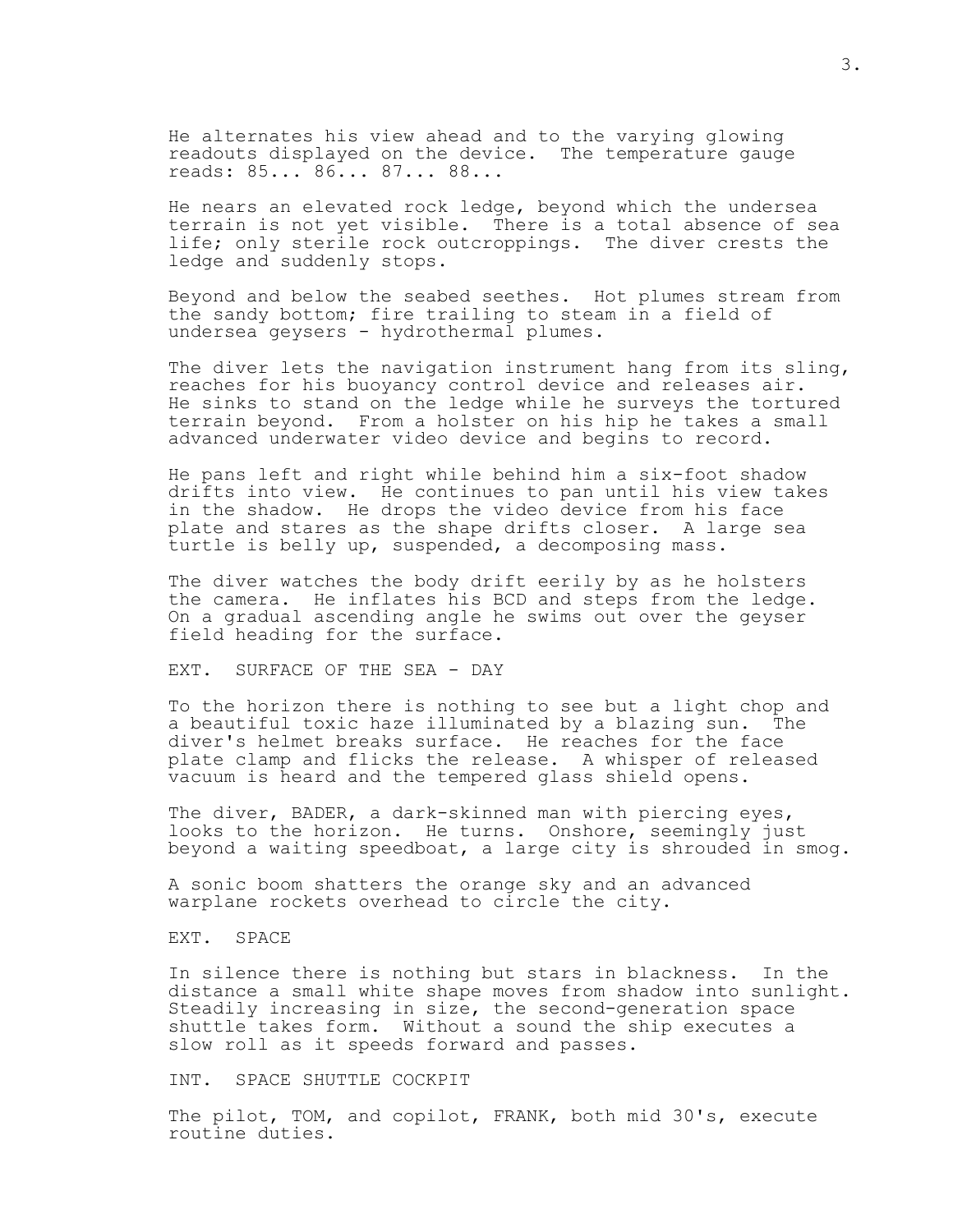They are attentive to glowing instruments, touching buttons, adjusting a pivoting control. Visible ahead through the cockpit view is only space. FRANK Station Beta Control, we've completed rotation and are orbit course regular. All normal. Going to auto-nav. STATION CONTROL (FILTERED) Roger that, Frank. Maintain. Enjoy your evening. You and Tom have a nice spin and we'll see you soon. The two pilots click a few more controls, lean back. FRANK Same old stuff. TOM (smiles) Yeah. The routine is killing me. Frank unstraps, begins to rise from his seat. FRANK I'll check on the crew, report status. TOM You're not going to take in the view? FRANK No thanks. Seen it plenty. Besides, it has begun to depress me. TOM (beat) I know what you mean. Frank begins to make his way to the rear of the cockpit. Tom turns to check Frank's exit. The expression on Tom's face changes from neutral to serious. He reaches to a pocket and comes out with a high-tech camera identical to that which the Camo Man used. He is readying it when Frank reappears behind. FRANK

What the hell is that?

As he turns to Frank, Tom's expression goes back to casual.

 TOM What's it look like?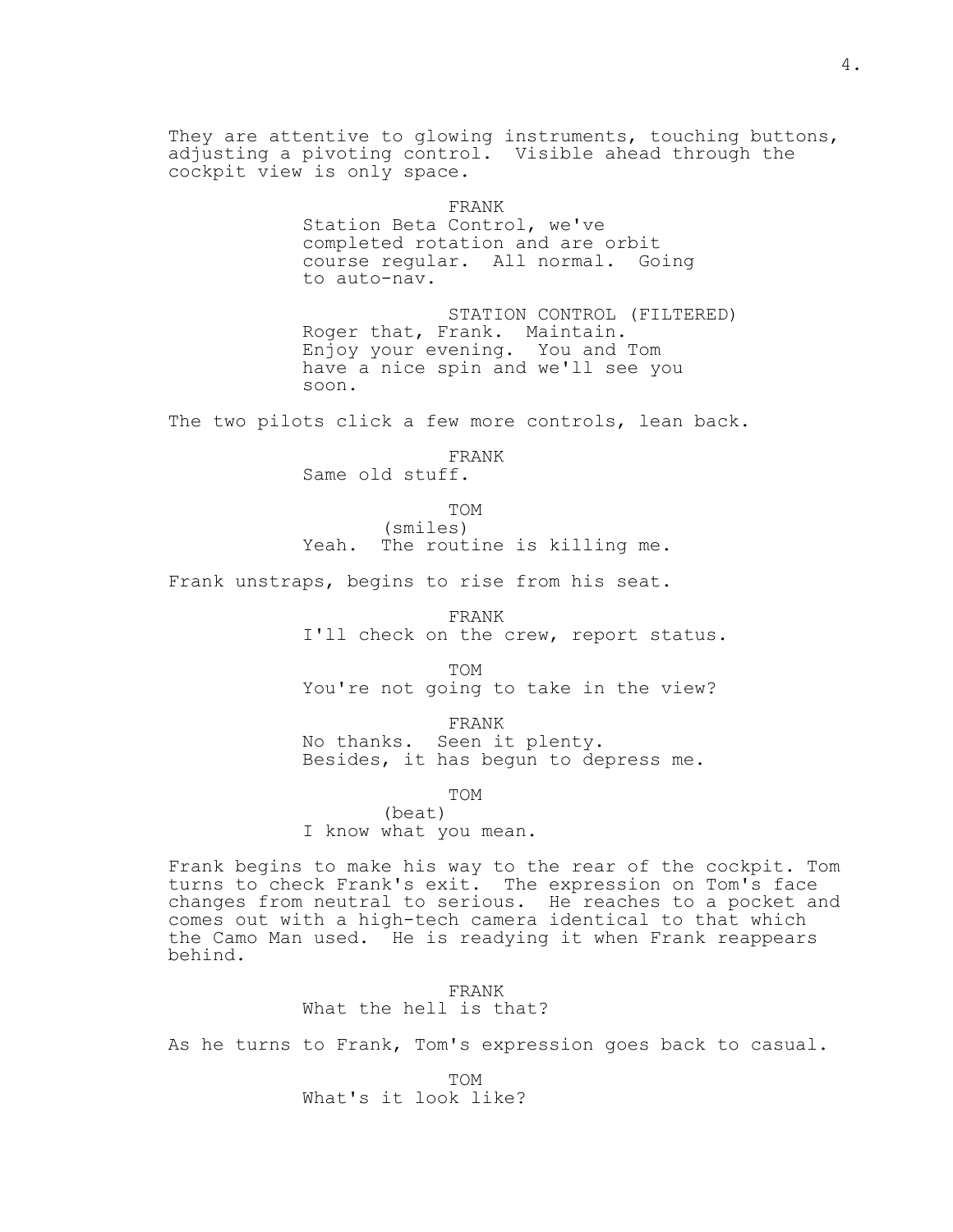A friggin' camera? What's your plan, Pilot, shooting stars?

As they speak the edge of the Earth appears in the forward view, slowly expanding with the roll of the shuttle.

TOM

Not exactly.

Frank looks to the Earth and seems to think very hard.

FRANK

Please tell me you're not...

TOM

Yeah, I am.

 FRANK You know, both our asses will be busted-down if they find out.

The Earth is now perhaps 20% visible; not looking quite right.

TOM

It's not your ass if you don't know.

FRANK

I don't?

TOM

You don't.

# FRANK

How's that?

TOM

 You're in the cabin, you got witnesses and the images are time stamp transmitted.

The Earth is now about 50% in view. But something is very wrong.

FRANK

 (pauses - thinks) I don't know why you would want shots of that ugly thing, anyway.

It is as if a hole gapes, a discolored void at the north. The ice caps are more than 50% gone, broken into drifting continents of melting mass. For perhaps hundreds of miles surrounding the continents, muddy plumes of pollution have replaced what was once blue water. Massive smothering clouds of gray are floating above the globe.

This is a diseased and dying planet.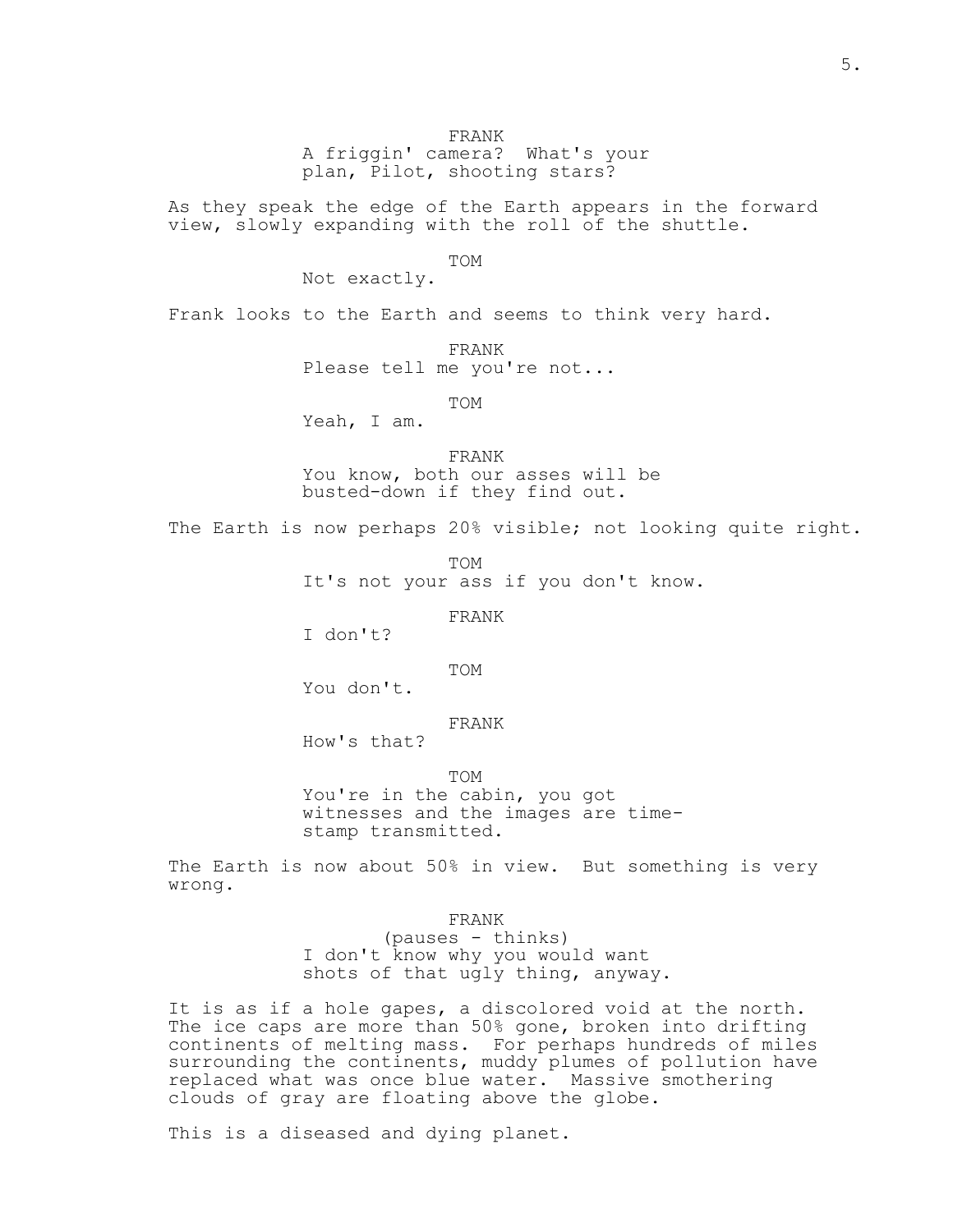Frank again moves off to the cockpit rear hatch and exits. Tom shoots, the camera chirps and the images are transmitted.

INT. BISHOP'S OFFICE - DAY

This is an expansive, plush, dimmed chamber festooned with Catholic artwork. BISHOP CARMEL, an aristocratic Hispanic man, sits behind his expansive desk looking to the only modern item in the room: a wafer-thin video monitor. Tapping a small pad at the front of the screen, he scrolls through a document heavy with images. His head is tilted up and he peers down his nose at charts, photos of a diseased Earth, volcanoes, masses of people.

Sitting in the facing chair at the other side of the desk is Dr. ADAM JACOBS, about 40, dark features. It would be hard to tell that he is handsome. He is weary-looking; dark circles under his eyes, disheveled hair, a two-day growth of beard. He studies the face of Bishop Carmel as the cleric clicks through the document.

Carmel pauses, raises his eyebrows, sits back in his chair. He thinks a moment, then reaches to the display, touches the side and with a hiss a small diskette ejects from the edge of the screen. Carmel removes the disc. The screen disappears into the desk as Carmel reaches and places the disc closer to Jacobs.

> CARMEL (flat - cultured Latin accent) Very interesting.

Jacobs studies the man a moment, waiting for something else.

 JACOBS May I ask if you believe the conclusion is valid?

 CARMEL Conclusion? I think you mean theory.

JACOBS

 If you prefer. Do you find the underlying theory to be credible?

Carmel brings his palms together and places the peaked tips of his fingers under his chin.

CARMEL

 Dr. Jacobs, you don't actually expect me to answer that with an affirmative, do you?

JACOBS

(beat)

Am I to assume that you disagree, then?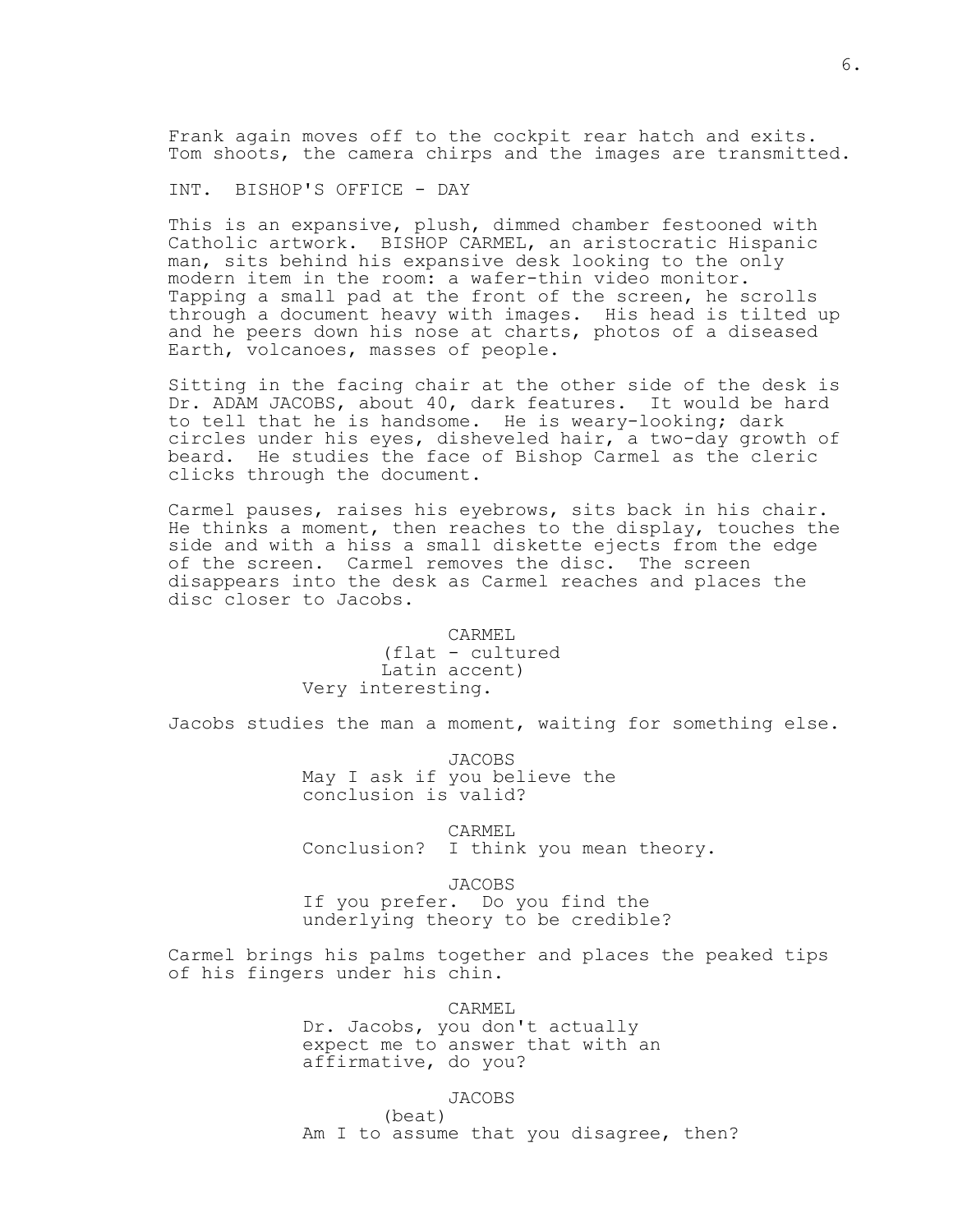Carmel offers a condescending smile.

 CARMEL Perhaps it is best, that as a representative of the Church, I offer neither concurrence nor dispute.

 JACOBS Excuse me, Your Excellency, but that response seems more legalistic than clerical.

 CARMEL Perhaps. But I'm afraid that is all that I can offer you.

JACOBS

Then you offer nothing.

Carmel is somewhat surprised at Jacobs' aggressive tone.

CARMEL

 Doctor, what do you expect? Really, sir, what do you think I could, or would, do, assuming I thought your theory held merit?

#### JACOBS

 Perhaps you could provide practical guidance to your people, instead of a continuing flow of medieval dogma.

CARMEL

 (studies Jacobs) I must say, you do have some, what is the expression? Nerve. You have some nerve.

(pause)

 Frankly, when Father Dominic petitioned for this meeting on your behalf, I thought he was mildly deluded. But he is an elder so I acquiesced. Now, however, I have determined that the good father is due for sabbatical. (pause) It is clear he has weakened under

pagan influence.

Jacobs pauses to consider the threat.

JACOBS

 Bishop Carmel, when did you last visit the streets of this city? Have you recently walked among your followers, here or elsewhere in the world?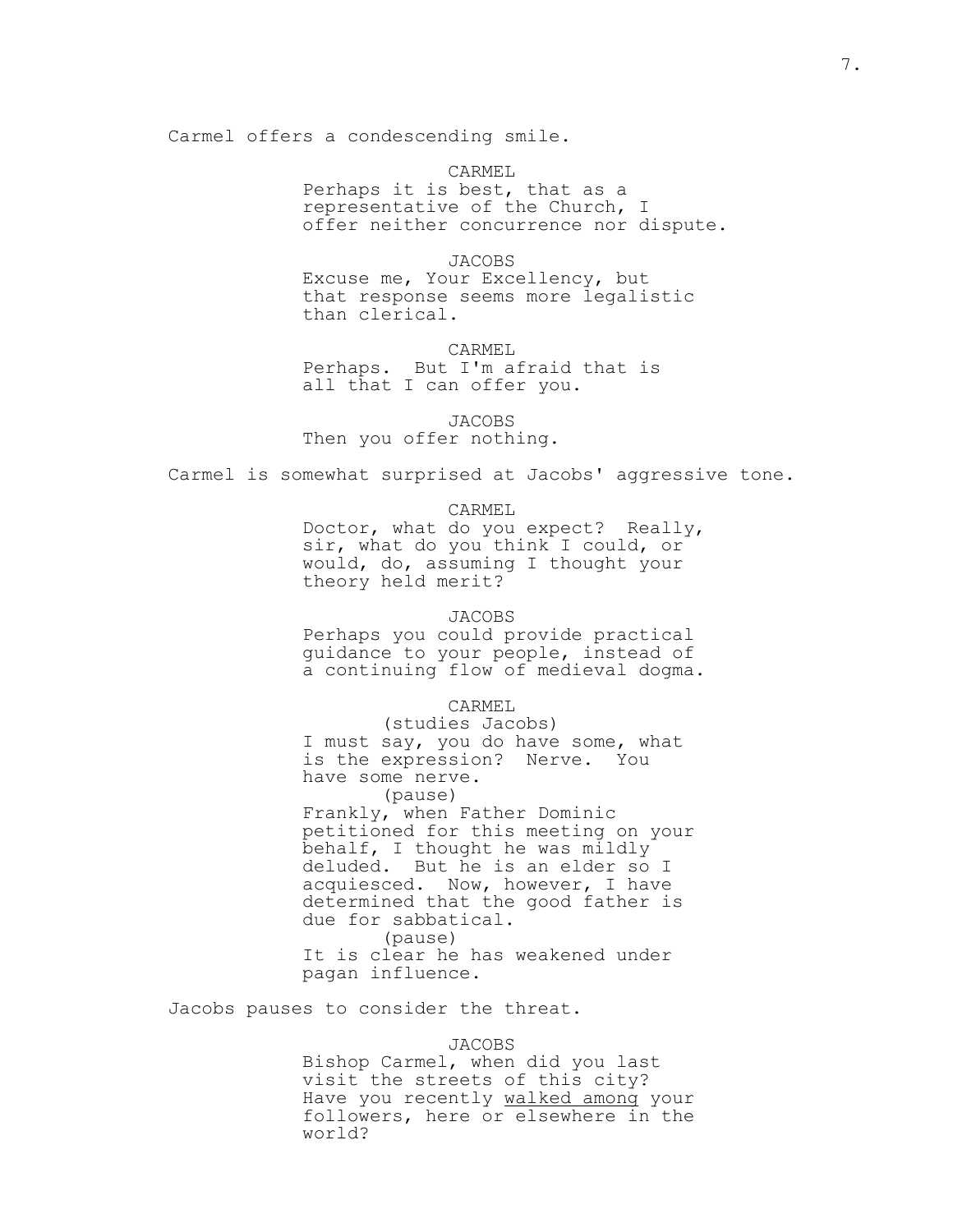## CARMEL

Don't insult me, Doctor.

## JACOBS

 How much more? How much more, Your Excellency? How much more before the Church alters what is, even you must admit, a doctrine perpetuating suffering and degradation.

#### CARMEL

(long pause)

 Doctor, what I am about to say I will deny if you repeat it. How do you say, this is off the record. Much of what you say I believe. Your final theory seems outlandish, but I am not a man of science, so I will not speculate as to its credibility. But, again, you can't really expect me to exploit my personal relationship with the Holy Father for the benefit of this... crusade of yours.

## JACOBS

 (thinking) Will you at least forward the data to the Vatican Counsel?

#### CARMEL

 Absolutely not. And, Doctor, I realize you are a consultant to your government, but since 2010, I thought only military and executive level had access to satellite images. Isn't it highly illegal to obtain, much less circulate that data?

Jacobs thinks a moment, perhaps choosing a response.

 JACOBS This was done by special arrangement.

Carmel now reaches for the disc, stands, holds it out to Jacobs.

 CARMEL I see. I will not join in a plot, Doctor. (smiles) I like my job too much.

As if on cue the door to the office opens and two Hispanic plainclothes security men enter and stand behind Jacobs. Carmel gestures with the outreached data disc.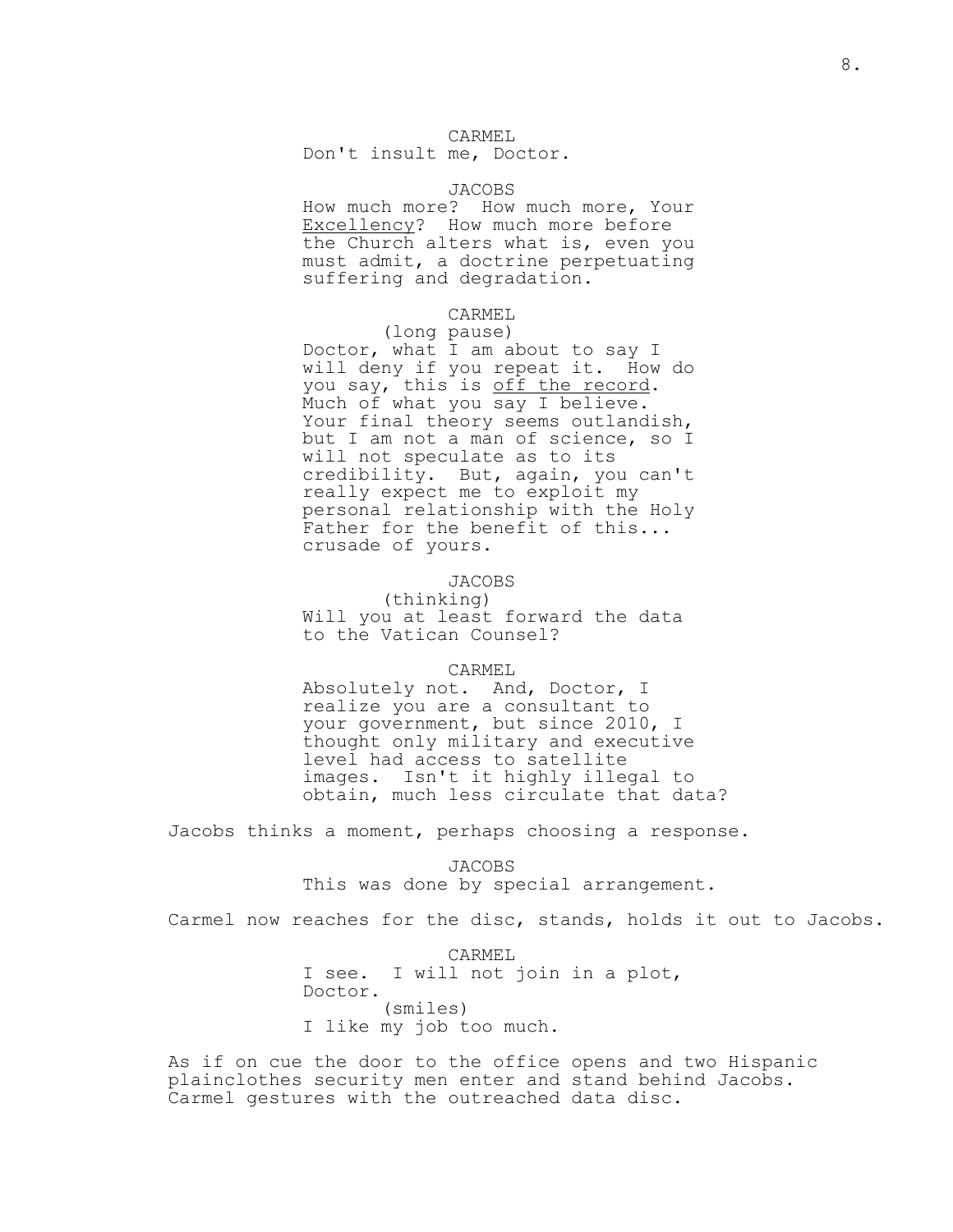#### CARMEL

Good day, Doctor.

Jacobs takes the disc, turns, starts for the door. But Carmel interrupts his exit.

## CARMEL

And Doctor...

Jacobs stops, partially turns to Carmel.

## JACOBS

Yes?

# CARMEL (snide smile) God be with you.

Jacobs gives the man a look, turns and leaves.

INT. CHURCH ADMINISTRATION BUILDING HALLWAY

The hall here is wide, expensively finished and modern, but also heavily adorned with older Catholic images and sculptures. The two security men flank Jacobs as he heads to the exit. It's a long walk and all that is heard are the men's purposeful steps.

Jacobs stops near the huge, heavily fortified double doors that seal the building. He reaches for a pocket and puts on heavily tinted, full coverage sunglasses. One of the guards steps ahead, places his palm on a wall panel. With a mechanized sound, something like a huge vacuum releasing, the doors drop in their frame about two inches then swing outwards.

The quiet is shattered as blinding light and fumes spill in through the door.

EXT. CITY STREET OUTSIDE CHURCH BUILDING

Jacobs exits into a world of chaos. Ten feet beyond the building, standing at five-foot intervals, about twenty heavily armored, helmet-wearing guards stand cradling M16A6's and grenade launchers. Black visors shield their eyes from a scorching sun. The emblem on their sleeves is that of Vatican security, the elite papal Swiss Guard.

Beyond the enforced buffer zone is a street choked with fuming, rotting automobiles and third world humans. People cram seemingly every square foot of the scene. They spill from adjacent buildings, they are camped along every inch of what was long ago a sidewalk. They hang from tenement windows. They pour out and move around the immobile vehicles like a flood. A layer of pollution lays; a glaring fog across the scene.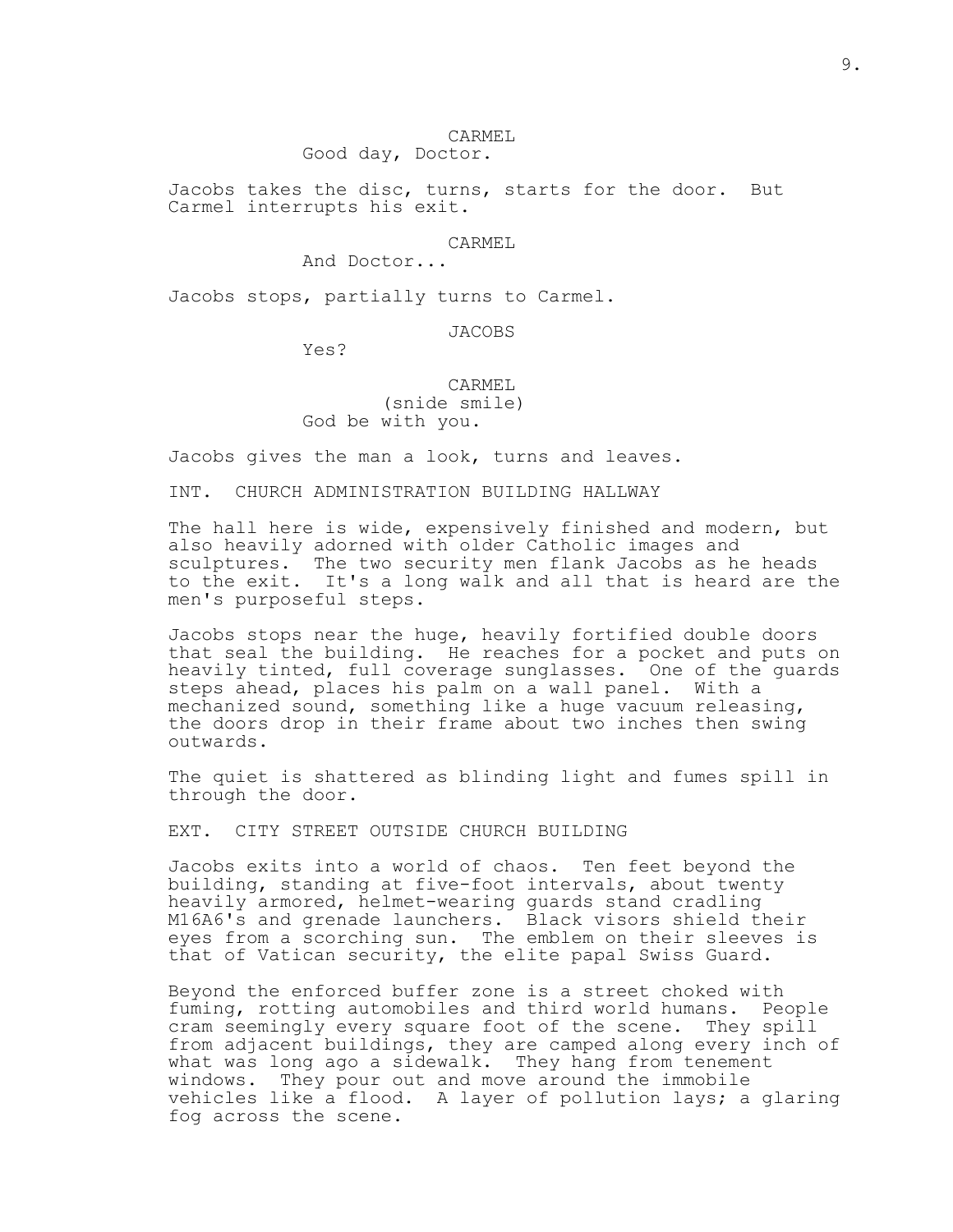Occasionally a person will lose footing near the church security line and a Swiss Guard will force them back with his weapon.

Jacobs grimly surveys the scene. His gaze is pulled up to the wall of a facing building where a large and incongruous plasma billboard displays advertising. It says: "NetCom, bringing the world to you." Then appears the image of an advanced SUV barreling down a green county road. Jacobs takes this in and shakes his head.

The nearest guard is turned to Jacobs, obviously scrutinizing him. Jacobs notes this and, seemingly reluctantly, he steps from the cleared perimeter and becomes one of the mass; a purposeless tide of human suffering.

EXT. HOTEL CALANDRA - DAY

Here, too, a line of armed security guards buffer the entrance to a moderately decent hotel. And here, too, a flood of people move by, though amongst the tattered are a few who are dressed fairly well. One of the latter, Jacobs emerges from the crowd into the hotel zone. He is now filthy, sweating, coated with the city's pollution.

Another NetCom screen affixed to the hotel beams advertising, this time: "Legal around the world, Lexita, a natural relaxant!"

A guard steps from his position and squares-off with Jacobs. Jacobs is at first surprised, then, remembering, he reaches into a pocket and produces a hotel photo / print ID card.

The GUARD takes the ID from Jacobs, studies the photo and Jacobs' face. The Guard reaches for his belt, retrieves a small card reader device, inserts Jacobs' ID, holds the device out to Jacobs. Jacobs places a thumb on the print pad, a light goes green. The guard returns the card to Jacobs, steps out of the way and returns to his position.

A weary Jacobs moves on to the hotel entrance.

INT. HOTEL CALANDRA LOBBY

Jacobs enters the relief of filtered air conditioning, pauses, takes a few deep breaths then moves into the expansive lobby.

He is heading for the elevator when he notices the darkened cocktail lounge just off the lobby. He stops, considers this a moment, then heads for a much needed drink.

INT. HOTEL CALANDRA COCKTAIL LOUNGE - EVENING

The dimly lit cocktail lounge is half full with a welldressed clientele. Easy-listening Latin techno pipes in.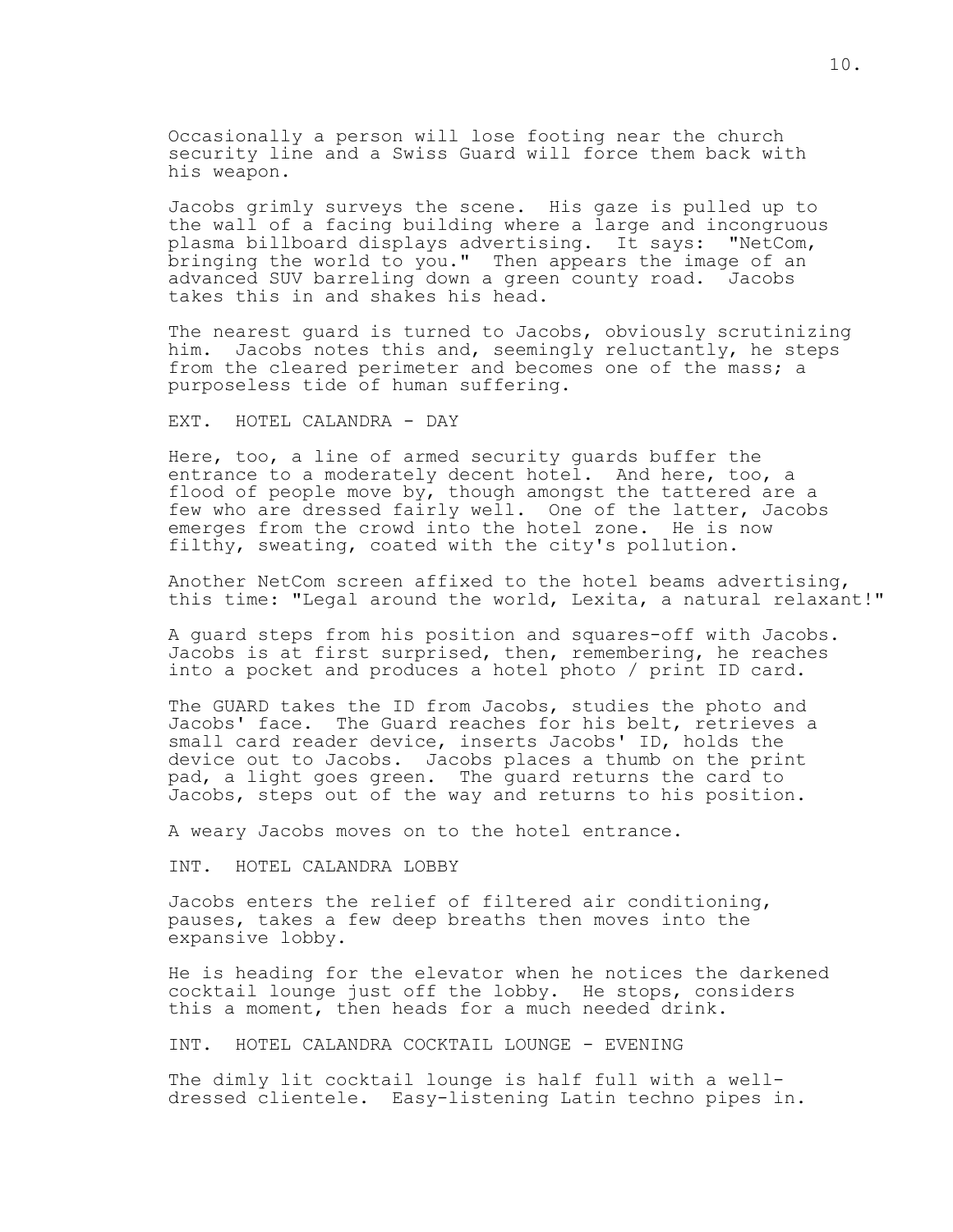Jacobs has had a few and looks like hell. A tall glass with remnants of sweet juice and booze is pushed to the working side of the bar, a fresh one is in front of him. He plucks a paper umbrella from the new, very red drink, drops it into the old glass. He takes a pull from the new drink, grimaces.

On the wall behind the bar, a smaller NetCom screen spins out video advertising, this time volume is heard: audio/video pitches for varying products.

The diver ambles into the room. BADER is a well built man, possibly of African decent, slightly younger than Jacobs. He takes a quick look around, settles his gaze on the bar and moves in that direction. He sits one stool down from Jacobs, who gives the man a quick look and goes back to his drink.

> BADER I thought you gave it up?

> > JACOBS

What?

BADER

Cocktails.

# JACOBS<br>Oh. Those.

Those.

Jacobs takes another pull.

BADER

Well?

 JACOBS I thought I'd give it another try.

Bader signals the bartender, an attractive Latino woman. She nods as she finishes up with another customer. Bader gives Jacobs' fruity cocktail a rather disdainful look.

> BADER What the hell is that thing?

Jacobs takes a pull and grimaces before answering.

 JACOBS I think its called a Sunburst, Moonglow... something like that.

# BADER

Good God.

JACOBS

 (drinks) Yes. Indeed.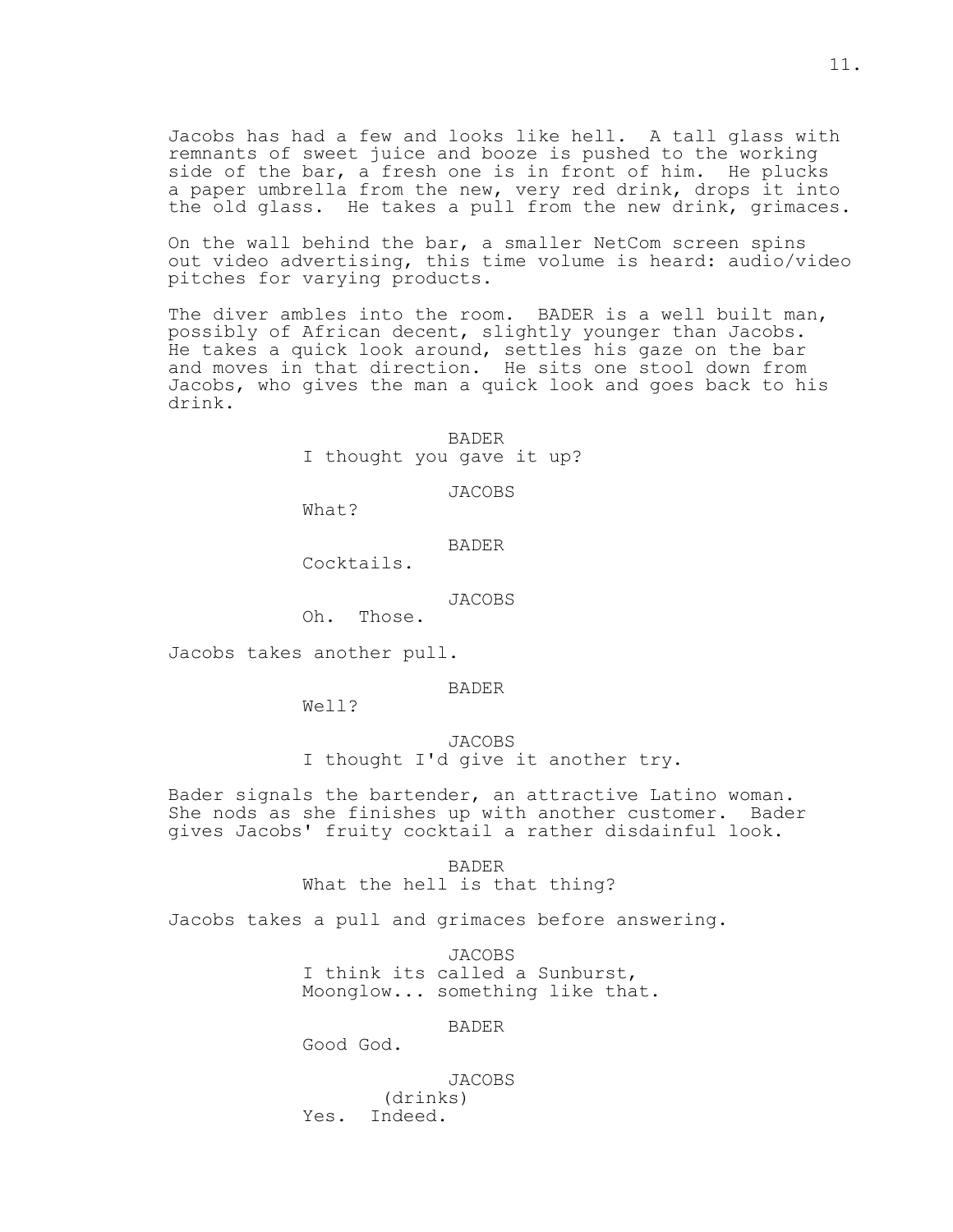BADER

 Well, if you're going to kill yourself, at least do it with real booze.

The BARTENDER arrives.

JACOBS

Agreed.

BARTENDER

Good evening.

 BADER Hi. Kettle One, rocks, lime. And I think my friend here would like something else.

 BARTENDER I am sorry, for many years we have had no limes. Would you like a splash of Sprite?

Both men give the Bartender a blank look.

 BADER Uh, that's okay. Just straight.

Bader hands his ID to the Bartender, who looks to Jacobs.

 JACOBS Mount Gay Rum over ice, please.

 BARTENDER Sure, coming up. (reaches for Jacobs' glasses.) Fini?

JACOBS

 Yes, gracias. (beat) One more request?

BARTENDER

Yes?

 JACOBS (gestures to NetCom) Can you turn that damn thing off?

 BARTENDER We are not allowed to turn it off, but I can lower the volume.

JACOBS

Please.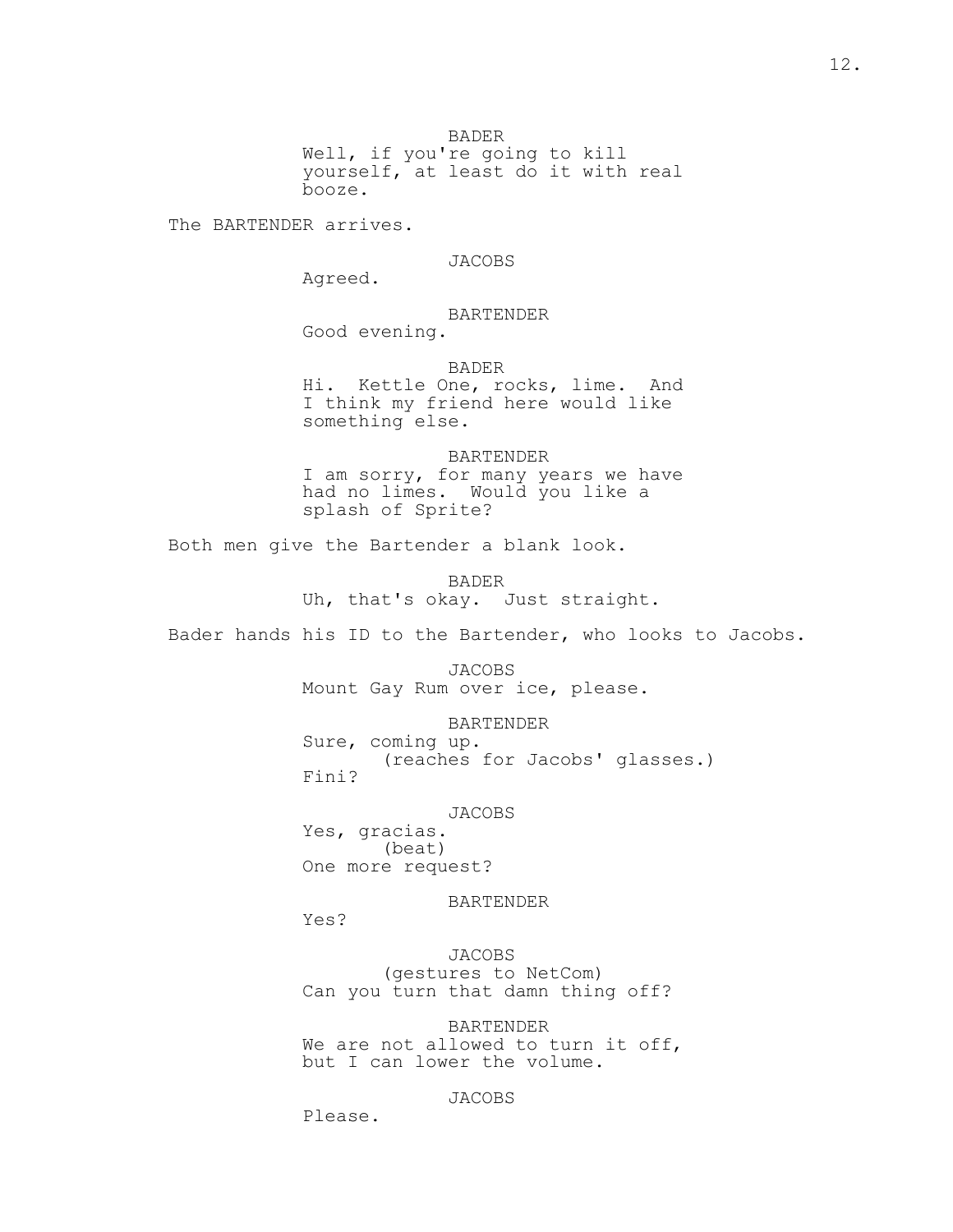Both men watch the Bartender strut away. She reaches to a control and the NetCom audio goes off. Bader turns to Jacobs and gives the weary, disheveled man a long look.

> BADER You know, you look like shit.

## JACOBS

Thanks.

 BADER You should really try to get some sleep.

 JACOBS (pauses - grimaces) I appreciate the suggestion.

#### BADER

 My pleasure. (pause) Any luck with the clergy?

 JACOBS No. As expected.

 BADER You know the problem...

JACOBS

What?

## BADER

 You're a goddamn agnostic. You should've gone in hail-Marying all over the place, kneeling and kissin' his ring. You might've gotten somewhere.

# JACOBS

 (beat) Maybe I should've blown him.

## BADER

Even better.

The bartender returns, places the cocktails, sets Bader's ID down next to his drink, smiles and is off to other business.

> BADER What about Tom's images, raise any eyebrows?

# JACOBS

Yes.

Bader waits.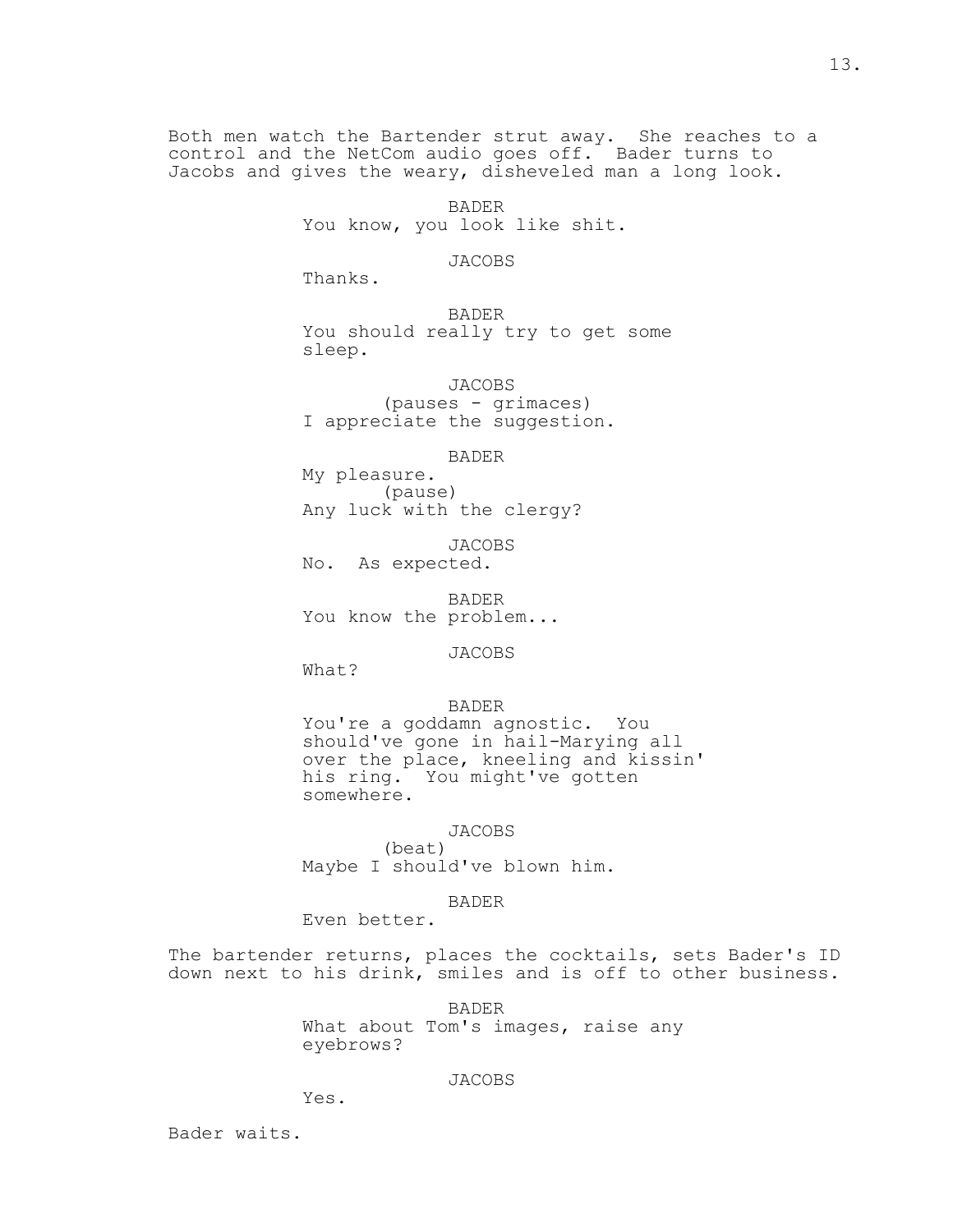## BADER

Well?

 JACOBS He made a veiled threat.

# BADER

Such as?

 JACOBS Nothing specific. I doubt he would turn us in unless there was something in it for him.

 BADER Hmm. Did he know the source?

 JACOBS No. He assumed they were satellite.

BADER

 I suppose that's something. Then it's only yours and my ass locked up for three years. At least Tom stays clear and keeps his wings.

# JACOBS

 (sarcastic) Yes. We're looking really good.

The men pause for a long drink.

BADER

 How did Ed make out down south, back yet?

## JACOBS

 I sent him home. A few minutes after his images transmitted the local militia stumbled onto him. But we got the photos.

BADER

 (turns to Jacobs) He okay?

 JACOBS Barely. He said if he was one step slower they would have, as he put it, "shot my white ass off."

 BADER Good thing that guy's legs are holding up.

 JACOBS Here's to fast Eddie.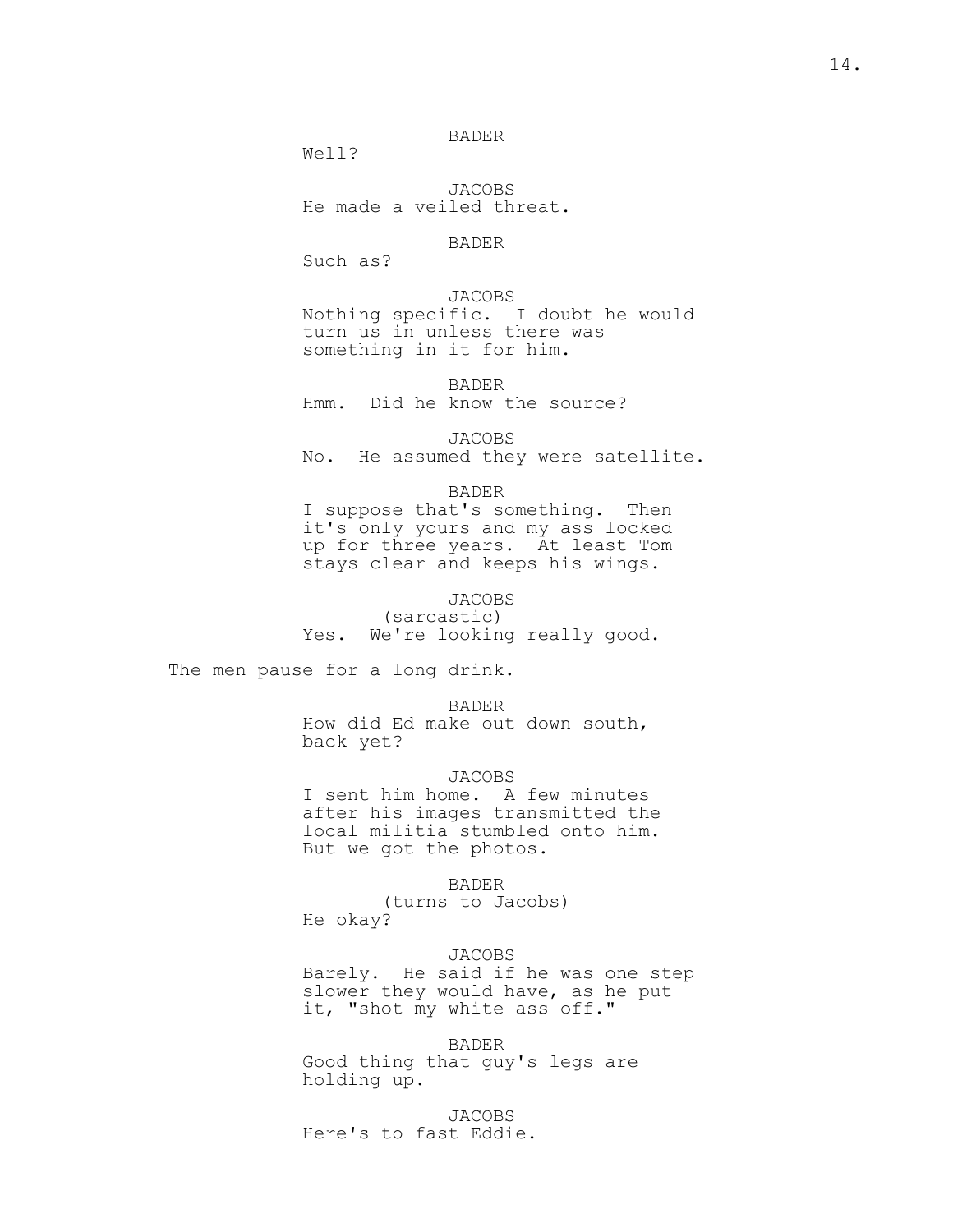They toast, drink.

## BADER

What's next?

Jacobs takes a moment to mull this question.

#### JACOBS

 Marks managed to pull time with the committee. She gave me all of 18 hours notice, but I've got to take what I can get. Tonight I'm on the redeye for the States.

BADER

 You already look like the walking dead. (beat) You should make a terrific impression in D.C.

 JACOBS Yes, the good Senator has no respect for my schedule, and she still thinks I'm 50% crackpot. But she's sympathetic to the overall cause. She bought me 15 minutes.

 BADER (shakes his head - incredulous) That what the end of the world is worth to those jokers, fifteen minutes of face time?

 JACOBS (grim smile) Well, they're busy people.

EXT. BANGKOK - STREET - DAY

It is blistering hot and the smog is as thick as San Francisco fog. The street is choked with people and vehicles - small Japanese cars, pickup trucks and tuk-tuks. The only vehicles moving are the lane-straddling scooters, their riders wearing dirtied respirator paper face masks. The noise is deafening.

Only the police, who move down the sidewalk in small squads of six, don't wear the paper masks. The Thai cops wear full-blown, high-tech lightweight gas masks.

A huge NetCom advertising display is visible from all points on the street. Just below the screen a sweating middle-aged female street vendor stands over her steaming grill in the already sweltering heat. Her face mask looks second hand, perhaps almost new but already black with airborne, manmade toxins.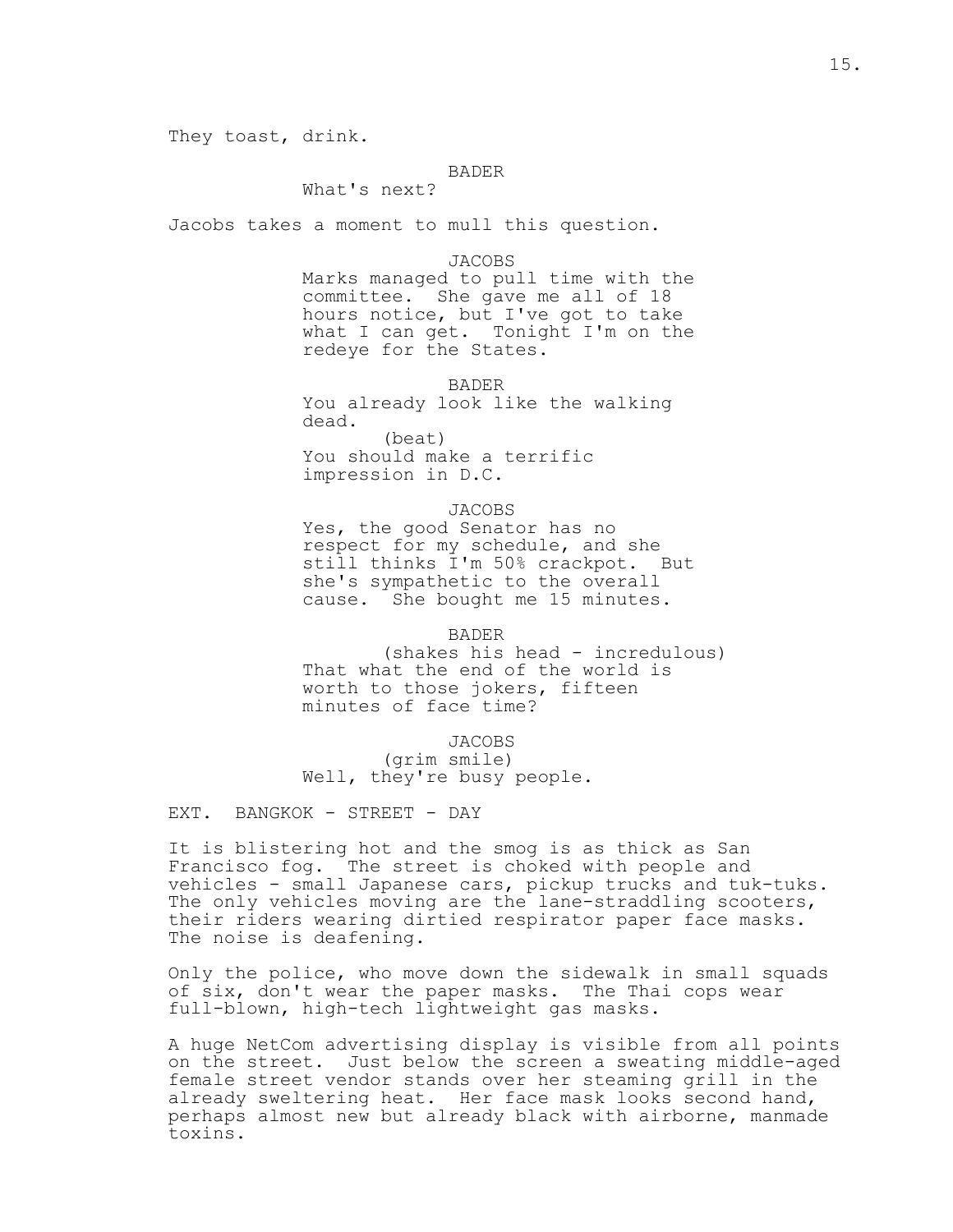She wavers, seeming about to faint, but catches herself. She moves her blackened meats to one side of the grill and falls. She hits the ground hard, dead, or close to it.

The mask-wearing people on the packed sidewalk don't give her a second look. A six-man squad of cops pushes pedestrians out of the way to get to the woman. It seems at first as if they are there to help. But one mask-wearing paramilitary squats, grabs the woman's face roughly in a gloved hand and slaps her a few times.

Satisfied she is dead, or close to it, he speaks to another cop, who wears a tank apparatus on his back.

> THAI COP (Thai) Fume it.

The squad pushes back, the tank-wearing cop moves in, raises a wand attached to the tank by a hose and sprays. A foaming chemical covers the woman. Her clothes and skin quickly begin to dissolve.

She jerks up and screams horribly, her flesh felling away, the cops jerk back and reach for weapons, but there is no need.

The leg muscles release from her bones and she collapses, screaming until her throat, lungs and heart dissolve into the filthy pavement. Then the bones are gone and nothing remains but a wet spot.

The cops holster weapons and move on.

EXT. BANGKOK - A SKYSCRAPER TERRACE - SAME TIME

His face framed in metal bars, a beautiful Thai boy, about four, looks over the edge of the balcony to the street below. A thousand feet below, the crammed boulevard is barely visible through the smog. Like anemic blood through a fat man's clogged artery, traffic and pedestrians seem a congealed mass.

The boy notices something strange; a glow plays across his face. The smog changes color, going from gray-brown, to amber to almost red. The fumes seem alive, swirling faster. The boy watches, his young brow furrowed.

As if sucked down by a thermal layer, or some chemical reaction, the fumes drop low to the ground, leaving clear air above.

It may have been the spark of a non-restricted exhaust, the light of a match, but the air at street-level ignites.

Like wall-to-wall napalm, for two blocks a flame races down the choked street and fills the urban corridor.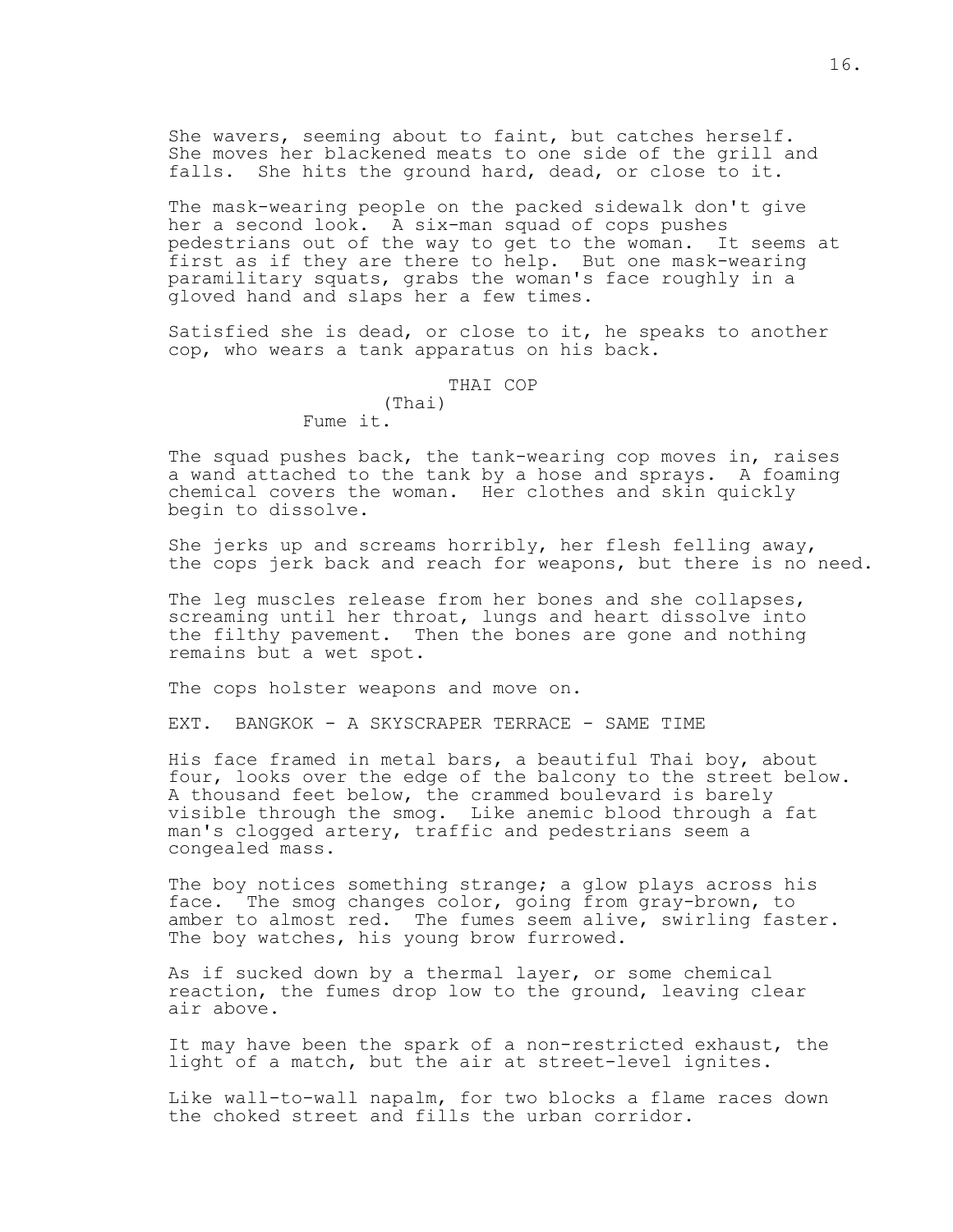Up here, the mass of screams is short and barely heard. After just a few seconds the flame burns itself out. Flaming paper debris sparkle in the air, the smog returns to dead-gray. The boy looks on, seeming not surprised.

## INT. SENATE HEARING ROOM - DAY

In this modern chamber, lit by sterile indirect lighting, eleven senators sit elevated in a semicircle looking down to the room. All are middle-aged; nine white men, an Hispanic woman and a black woman, SENATOR MARKS, who wears antique glasses and sits to the right of the center-seated chairman, a well-fed SENATOR ELIAS.

In front of each senator is a name plate, a slim pedestal microphone and very thin plasma display on which images and data appear. Occasionally a senator will touch the screen, perhaps scrolling, opening some linked information.

One plump senator, attentive to his screen, but obviously disinterested in the proceedings, has a different window partially opened. In that space he is looking over images of entrees and tapping the screen in response to a VIRTUAL HOSTESS.

> VIRTUAL HOSTESS (volume way down) Thank you... Senator Daggett... for your... 12:30... lunch reservation... for two people.

Below, looking up to the senatorial panel, sits a pale, baggy-eyed, disheveled Jacobs. Jet-lagged, wearing the same clothes as in Central America, he evidently missed his chance to shave. At his side is TERESE, an Hispanic female, attractive, late 20's.

They share a monitor similar to the senators' displays. Terese is touching the screen, highlighting links, opening new windows, pressing 'Send.' As Jacobs speaks she is transmitting correlating images and information to the senators' displays. She is working quickly.

Elias addresses Jacobs with a stern and affected southern tone. The demeanor of Elias, like that of all the impaneled senators, is more that of a superior court judge, not a participant in a structured senate hearing.

> ELIAS Dr. Jacobs, you got these here boys holding M16A6's.

Jacobs glances at the info Terese is sending. Several image windows are opening sequentially. Photos of the decimated rain forest appear with Militia Man-1 and Militia Man-2 in the foreground, their weapons plainly in view.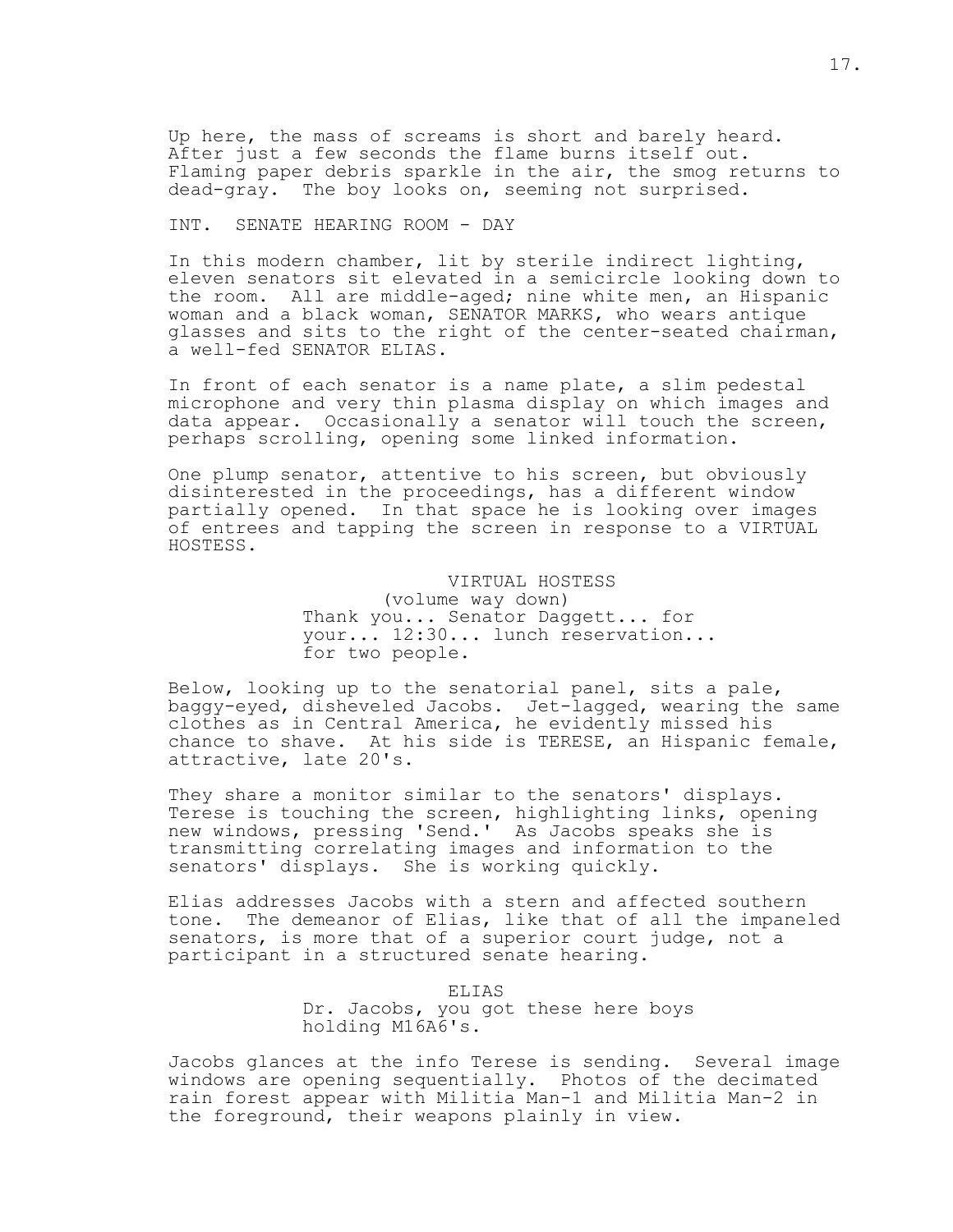# JACOBS

Pardon me, Senator Elias?

## ELIAS

 I'm sayin' you got these here fellas holding M16A6's. I know this because before moving to chair the Energy and Resources Commission, I was on the Homeland Defense Appropriations Committee. We okayed the funds to develop and issue this weapon.

Jacobs looks to his immediate front at a large plasma screen timer imbedded in the rostrum beneath the senators. It is counting down his 15 minutes of face time. It says:  $00:06:32 - 00:06:31 - 00:06:30.$ 

JACOBS

 I beg your pardon, Senator, but I'm not sure what that has to do with the issue at hand. And I'm not quite sure what you mean by  $I$  got these boys holding the weapon.

## ELIAS

Just this...

For effect, Elias pauses, looks first to his left, then to his right at his fellow senators, then goes on.

#### ELIAS

 This weapon ain't even been distributed to our general troop divisions yet. Only special forces and certain anti-terrorist op teams got it, so far.

#### JACOBS

 Senator, I am here to speak to the commission about a pending ecological disaster of unprecedented scope. I would be happy to come back another time to discuss the illegal distribution of advanced assault weapons to militias and foreign government forces... (looks to countdown clock) But I would rather stay on point.

 ELIAS See, that's exactly what I'm talkin' about, your point. (MORE)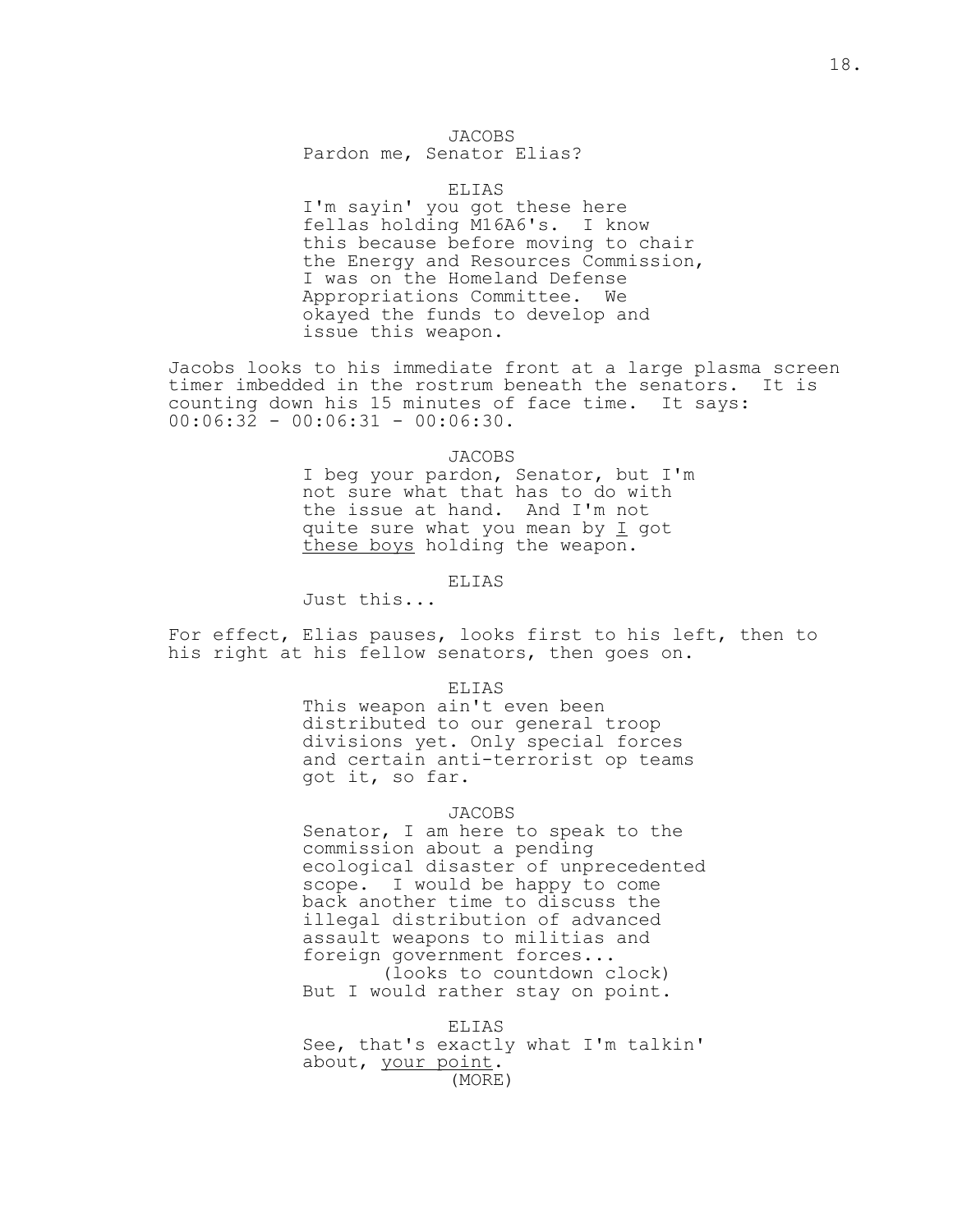## ELIAS (CONT'D)

 Here we're supposed to believe that you know what your talkin' about, but the fellows in your computer animation lab gone and put the wrong guns in the hands of your bad guys, here.

JACOBS

 (angering) Senator Elias, I hope you are not implying that I or my team have fabricated...

The black female senator, Marks, jumps in.

#### MARKS

 In the interest of staying the course, perhaps we could for the moment stipulate, for the record, that if indeed the weapons somehow found their way to the Morales Agri Protection Force, they were not sent there via government channels and no official present has any knowledge of such a transfer or transaction.

Elias gives the black woman a false smile and sits back. The clock ticks down... SENATOR FARRELL, speaks up.

#### FARRELL

Dr. Jacobs, getting back to your point, your assertion is that despite prior agreements, namely the Rain Forest Protection Act of 2009, and the correlating Southern Hemisphere Benefit Protocols of that same year, the Calveras Government allowed further cutting.

## JACOBS

 Yes, Senator, that government, working in concert with the Morales Militia, cordoned off approximately 9,000 square kilometers, cut off public access and continued cutting while channeling the So-Hi benefit funds through back channel accounts...

#### ELIAS

 So what you're saying is, they took our money and kept on cuttin'. Now why in blue blazes...

Jacobs looks to the ticking timer and cuts Elias off.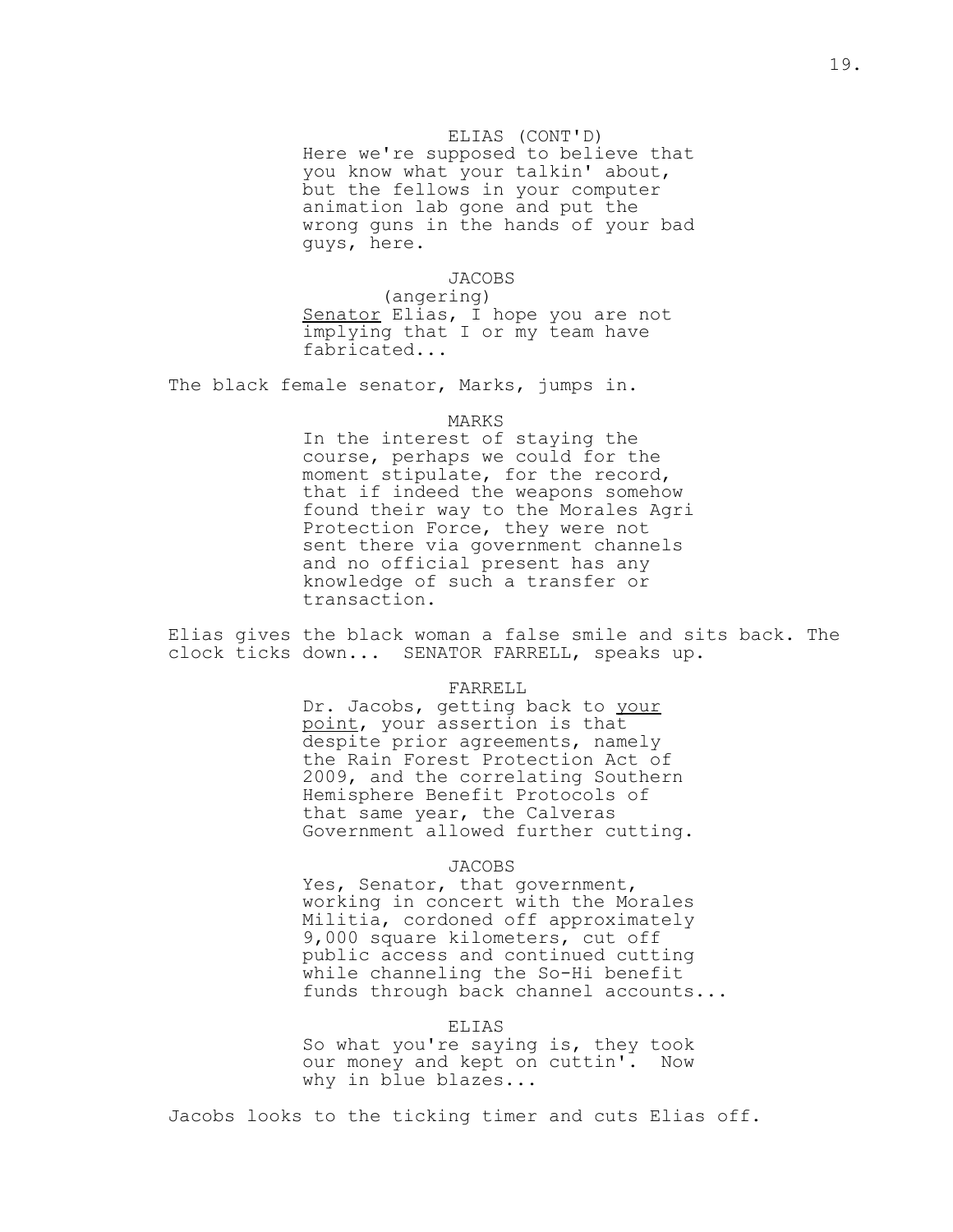# JACOBS

(talking fast)

 Very simply, if the Morales group was able to keep outside observers off the land, allowing the cutting to continue, the supplemental funds intended for the large scale structuring of ecologically friendly agri-business could be skimmed. Meanwhile the indigenous populace were directed to continue not only the logging, but also the sustenance hunting of game meat.

#### ELIAS

 I ain't never heard such... Doctor, we had observers down there watching...

#### JACOBS

 Respectfully, Senator, your observers never ventured far from their air-conditioned hotel suites and cafes, which, by the way, without exception, were establishments owned by Calveras... associates.

## ELIAS

This is utter nonsense.

#### JACOBS

 Now, of course, that forest is gone, as are all inhabitant species, and the native peoples who were dependent upon that ecosystem have nothing. The militia is pulling out and 15 billion dollars of redevelopment funds are gone, presumably now in the offshore accounts of Calveras, select members of his cabinet and his supposed antagonist, Morales.

#### ELIAS

 Hogwash. I know Calveras. He's an honorable man. And I know he hates Morales with a passion. Hell, they've had a war goin' on down there for seven years now.

Throughout all this, Terese has been rapidly transmitting info to the senators' displays. For the most part, they have ignored that information. Now she is sending photos of other uniformed Hispanic soldiers carrying the M16A6's.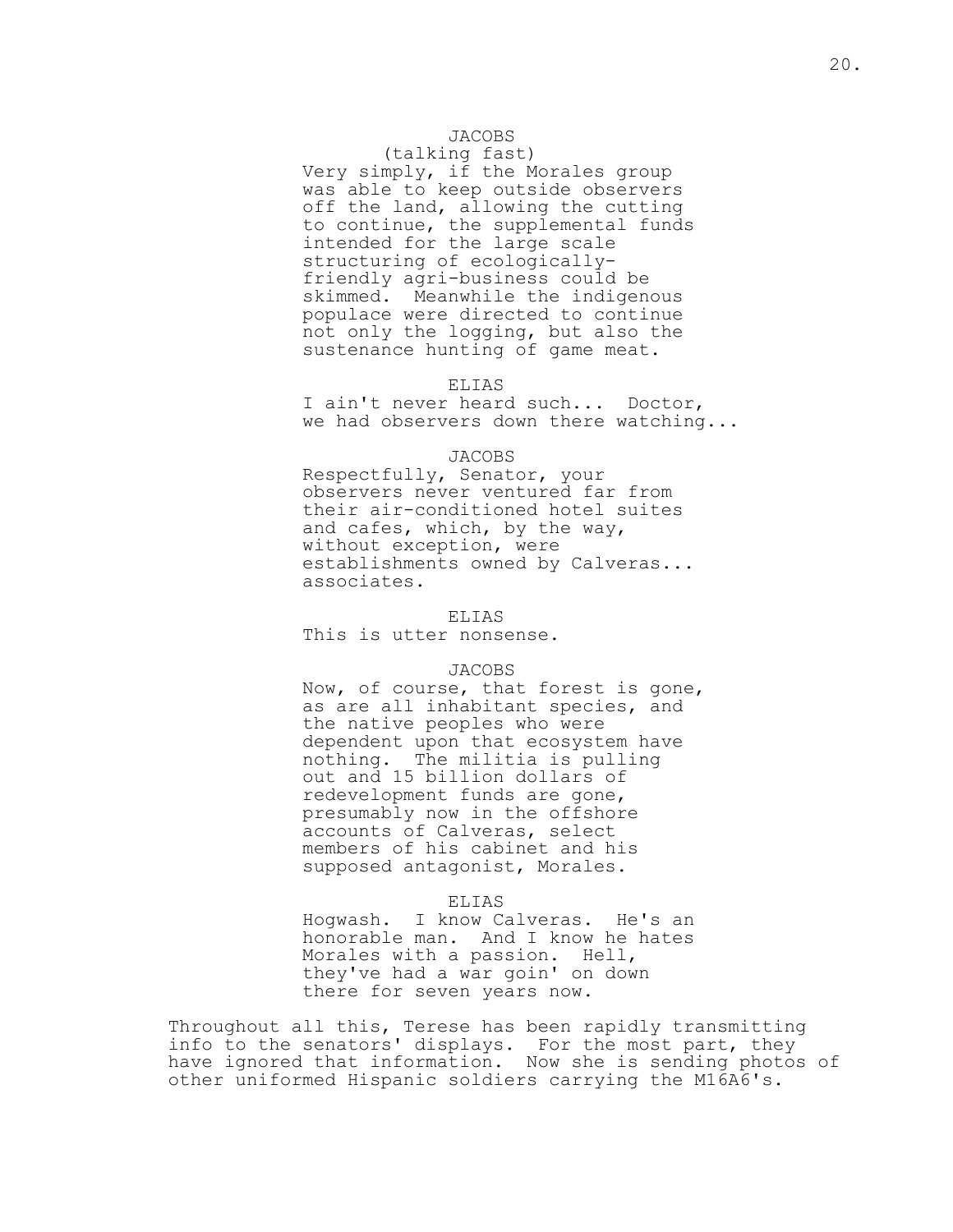Yes Senator, I know. The war. A war in which opposing forces carry the same U.S.-made assault weapon, the updated M16A6 of which you spoke. A war in which the combatants regularly meet on the field of battle not to engage armies, but to divvy up proceeds and cut deals.

Terese now stops her input, touches Jacobs arm and gestures to the screen. There is Bader's video footage of the underwater geyser field. Jacobs nods his head, looks at the ever diminishing timer and attempts to get back on point.

JACOBS

 Senators, I would like now to direct your attention to your displays. This is footage evidencing a field of hydrothermal plumes...

Another senator, JONES, cuts in.

JONES

What-what?

#### JACOBS

 Hydrothermal plumes, Senator, also known as 'black smokers.' In some oceans this is a normal and ongoing deepsea geothermal event, but this footage displays an aberrant eruption just offshore near the city of...

#### JONES

 Excuse me, Doctor, but I thought we were here to talk about the supposed elimination of the Quantaro Rain Forest Protectorate. What has geo... geo-dermal...

#### JACOBS

Thermal.

JONES

What?

# JACOBS

 Geo-thermal. Underwater fire erupting from the sea bed, evidence of a superheating at Earth's core. Further evidence of...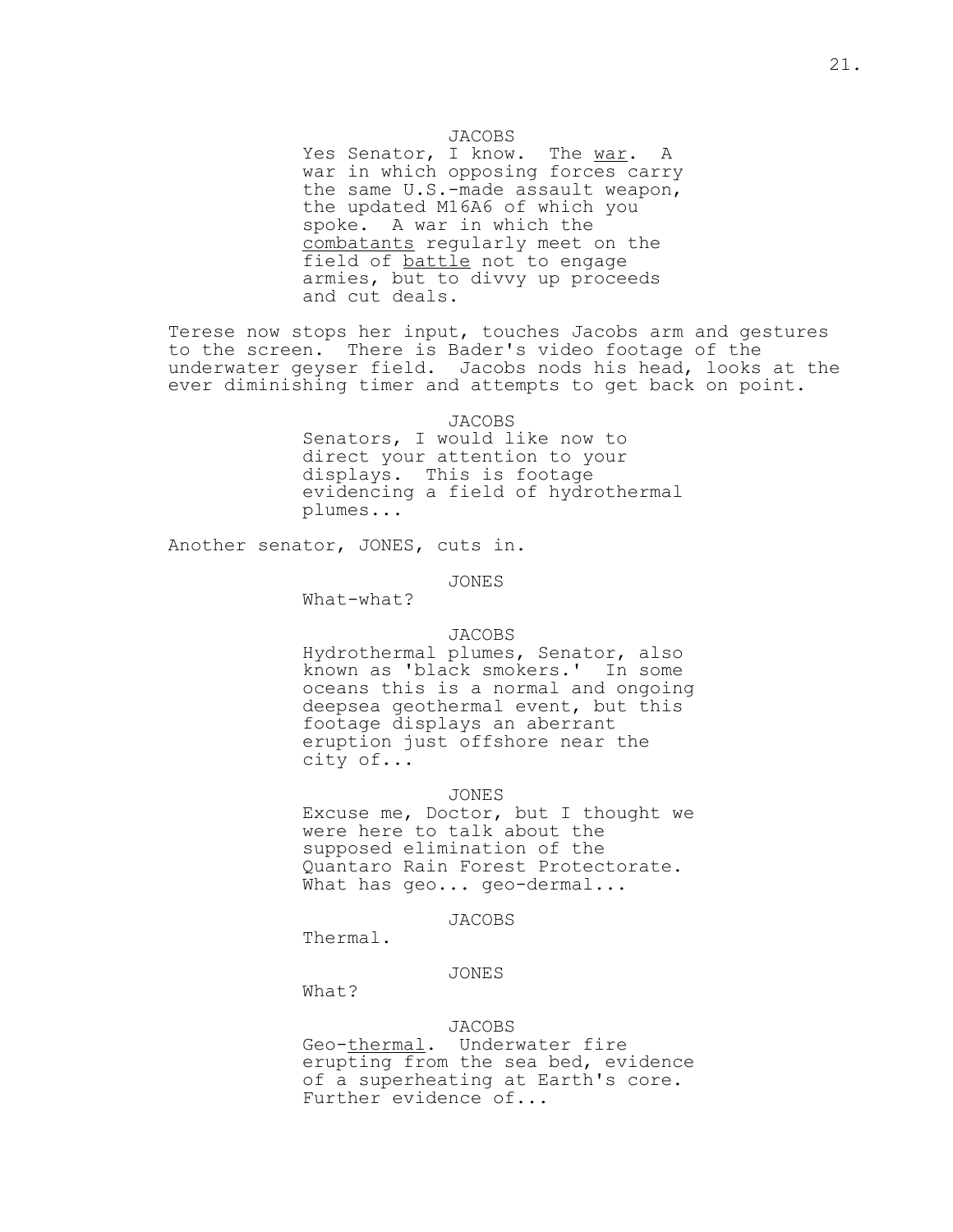The clock is nearing the one-minute mark and it is clear that the senators are readying for lunch hour.

> JACOBS ...a cumulative reaction resulting from near total ecological degradation and an overpopulation of the human species...

...30 seconds.

JACOBS

 ...that is accelerating the rate of global warming which, in accordance with Ochoa's Reflective Theory, is heating the planet's...

At 15 seconds the senators, except for Marks, start to rise from their chairs.

## JACOBS

Hey!!

The senators freeze, looking down on Jacobs like an abnormally large and noisy cockroach just entered the chamber.

# JACOBS I've got 15 seconds left!

The senators continue their exit and begin filing out, except for Marks. Elias stops near the last seat, leans to the microphone.

ELIAS

Son, I do believe your time is up.

## JACOBS

 Is it my time that is up, senator? My time? Have you been there? Have you seen what has happened to the last major source...

#### ELIAS

 See here, that's the problem, Doctor. I have seen it. In fact, every senator on this commission has seen it. We've got Earth image clearance. We've seen the dang photos. That damn rain forest is still there, every blessed branch and leaf. In fact, the damn thing's gotten a right bit bigger since the Rain Forest Pro-tection Act went into effect.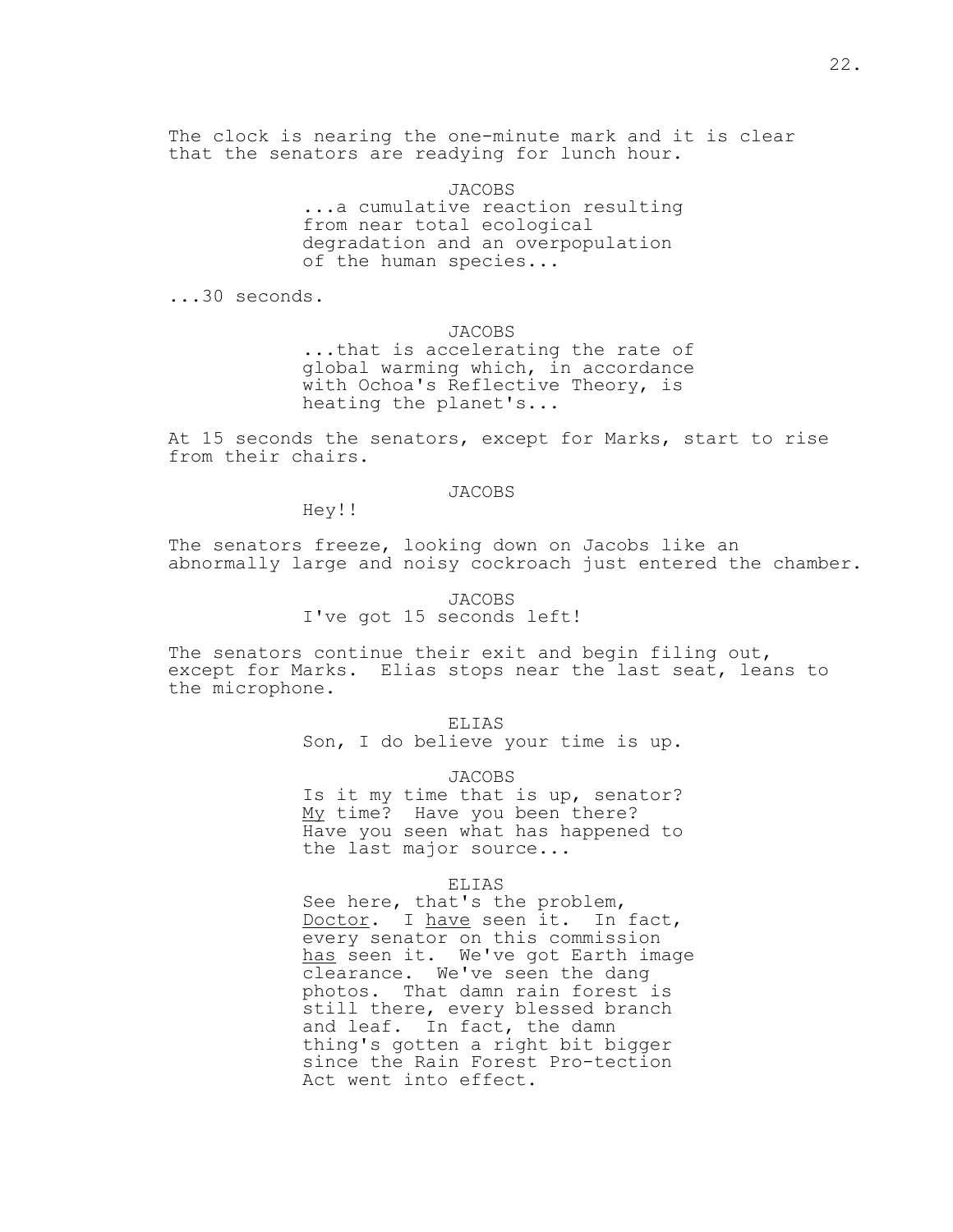Terese's hand shoots to Jacobs forearm and squeezes hard.

# **ELIAS**

'scuse me?

 JACOBS You know that's crap, Senator! That forest is gone. A blind man could see that in the satellite imagery.

ELIAS

 (eyes narrow) Now, why don't you explain just what you mean by that...

Marks, still seated, cuts in.

#### MARKS

 I think that's enough. Dr. Jacobs, I know you've been working hard and traveling quite and bit. Why don't we...

## ELIAS

 No. I'd like to know just how the doctor here can tell me there ain't no forest in the photos I just looked at one hour ago - classified photos that he ain't got the clearance to view. Images made secret by the Homeland Anti- Surveillance Measures of 2010 and the correlatin' NATO compliance of 2011. The viewin' of which photos might just buy the good doctor here three years in a federal lock-up.

JACOBS

 (thinks - responds forcefully) Because, Senator, I had a man there. A man I trust. A man who was almost killed. That man was transmitting images at the instant he took the picture. (pause) That forest is gone. Every animal that lived in it is gone.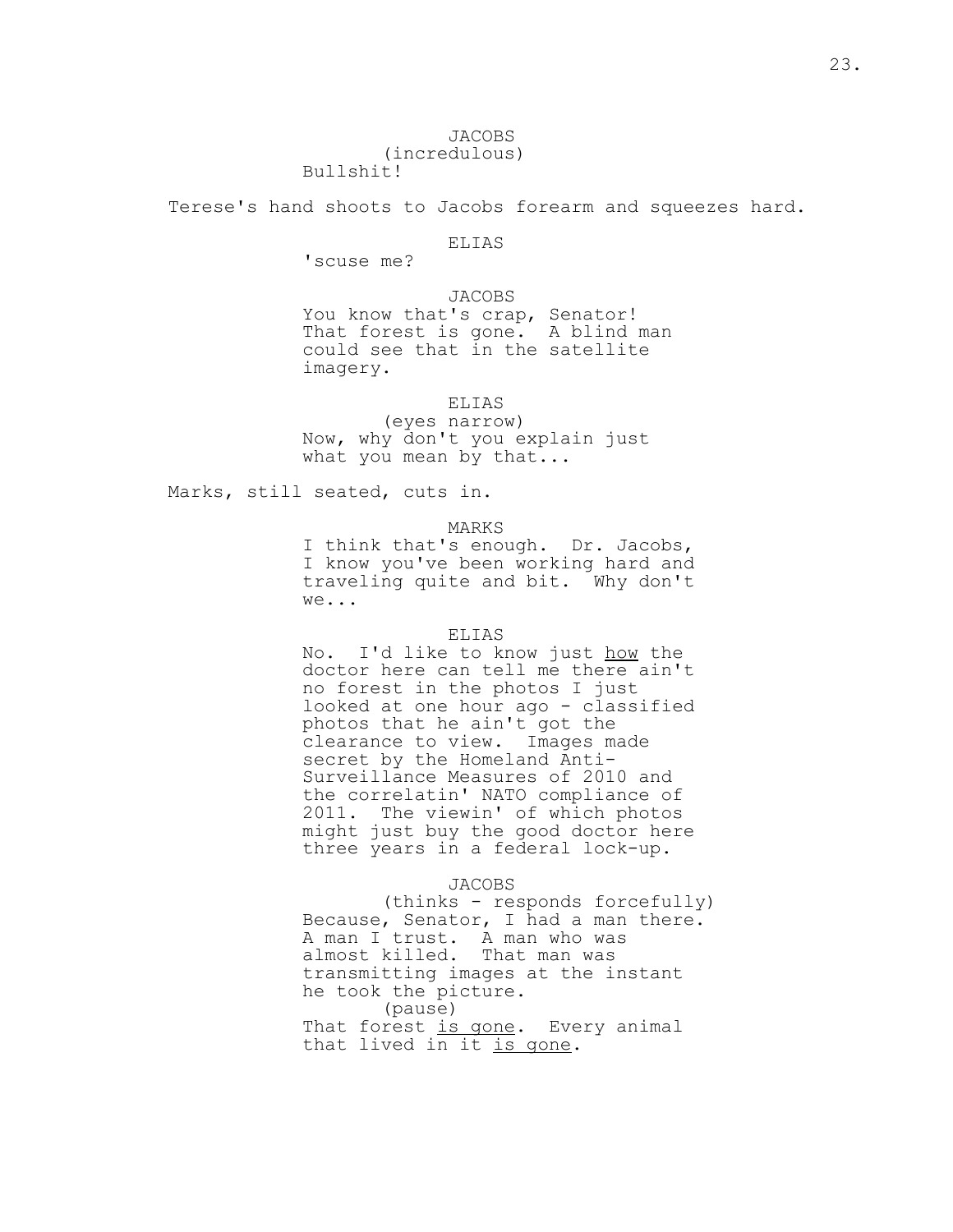# ELIAS

(eyes narrow)

Well now. If you did indeed have a man there, Doctor, I rather doubt he was there legally with visa in hand. And if he was there, illegally, and I rather doubt he was at all, considerin' how hard it is to travel 'round those parts, then he is a liar and these images you brought in here are fakes.

Jacobs stares and steams. Elias rises from the mike.

ELIAS

And, Doctor, you best thank Senator Marks here for your continued freedom. 'cause if it weren't for her, I would have you detained for contempt of congress charges with possible sedition charges pending. (pause) I'll be seein' you.

Elias leaves the chamber. All the blood has left Terese's face. She sits frozen. Jacobs sits with a grim, angry expression. Marks calmly stares down over her glasses at Jacobs.

> MARKS That went rather well, don't you think?

EXT. SENATE ANNEX BUILDING - WASHINGTON - DAY

In front of this modern, multi-tiered building, there is concrete open space fronting the wide entry steps. Before a street jammed with automobiles, pedestrians and protest encampments, at 40-foot intervals, reinforced, advanced machine gun fire stations face out to the citizen areas. Between and among these emplacements, like this were a U.S. embassy in a foreign and volatile country, armed U.S. Marines warily stand guard and patrol. All wear tinted visors to guard against a scorching sun.

Just out of the senate room, a beat-looking Jacobs and a still shaken Terese, both with heavy sunglasses, walk down the steps. They are flanked by two Marines on escort detail.

> TERESE You can't do that, Adam.

 JACOBS (distracted) What, do what?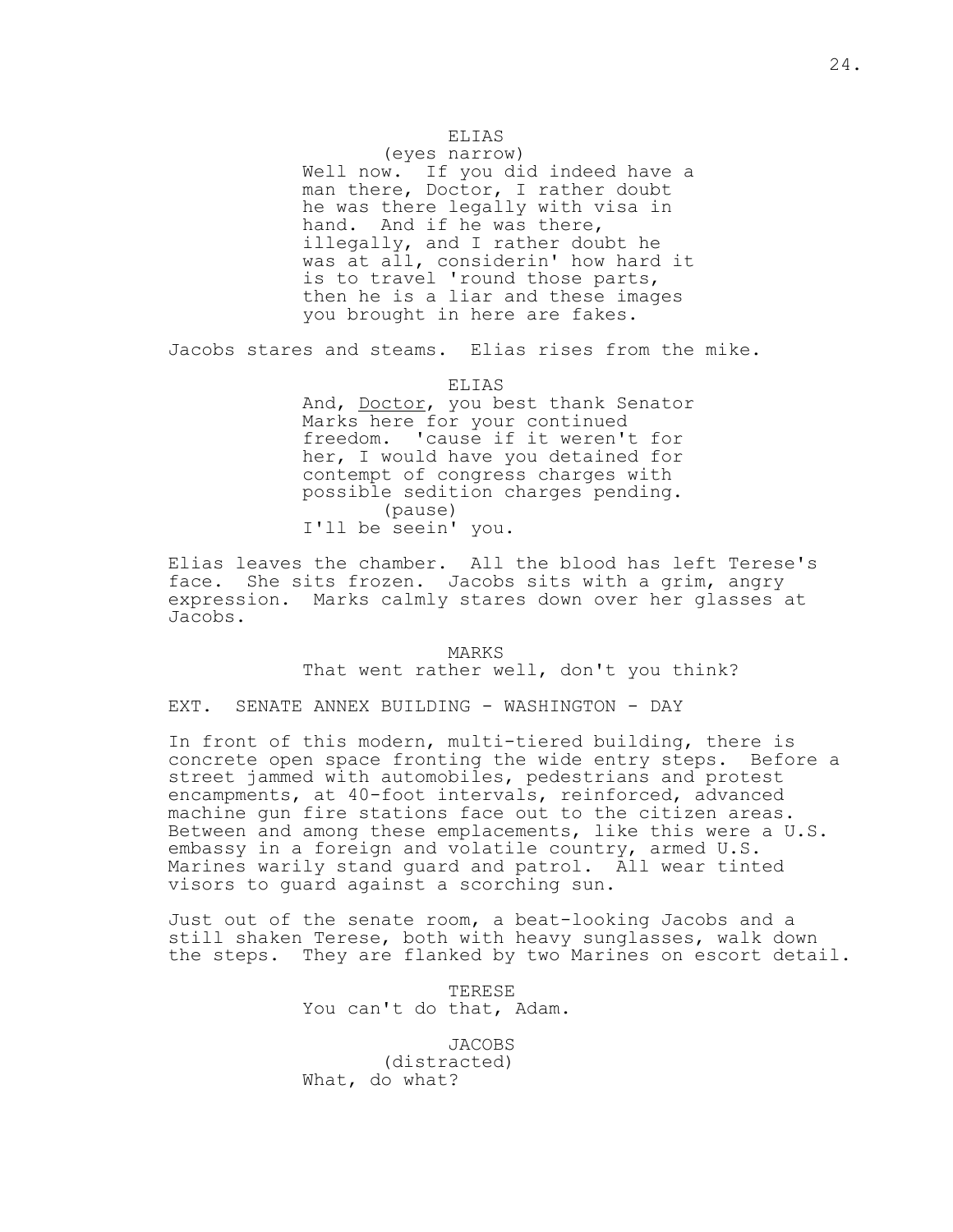TERESE

 You can't take them on so directly in public.

## JACOBS

 Public? What public? The public hasn't a clue. When was the last time you saw unfiltered news coverage on any environmental issue... or on defense, or space armaments, or immigrant labor, or reinstatement of the constitution, for that matter?

#### TERESE

I know, it's very bad, but...

#### JACOBS

 I was wrong to drag you into it, Therese, but I rather think the time for tact is over.

#### TERESE

 I don't regret being there with you, just like the rest of us don't regret being there. We're believers. (beat) But if you continue to push so hard... I'm afraid of what might happen.

Behind them a tall man in a suit with close-cropped hair is moving fast down the steps. He barks like a drill sergeant.

SECURITY MAN-1

Dr. Jacobs!

Jacobs and Terese stop, turn and look to the imposing man.

 SECURITY MAN-1 Wait here a moment, please.

## JACOBS

For what?

 SECURITY MAN-1 (stern) Just wait.

Puzzled and concerned, Jacobs and Terese look at the man. Their view is then pulled to the right and further up. There is Senator Elias, toddling down the steps flanked by three plainclothes, military-type security men.

Elias, wearing wide sunglasses and a old-style panama hat, is moving slow.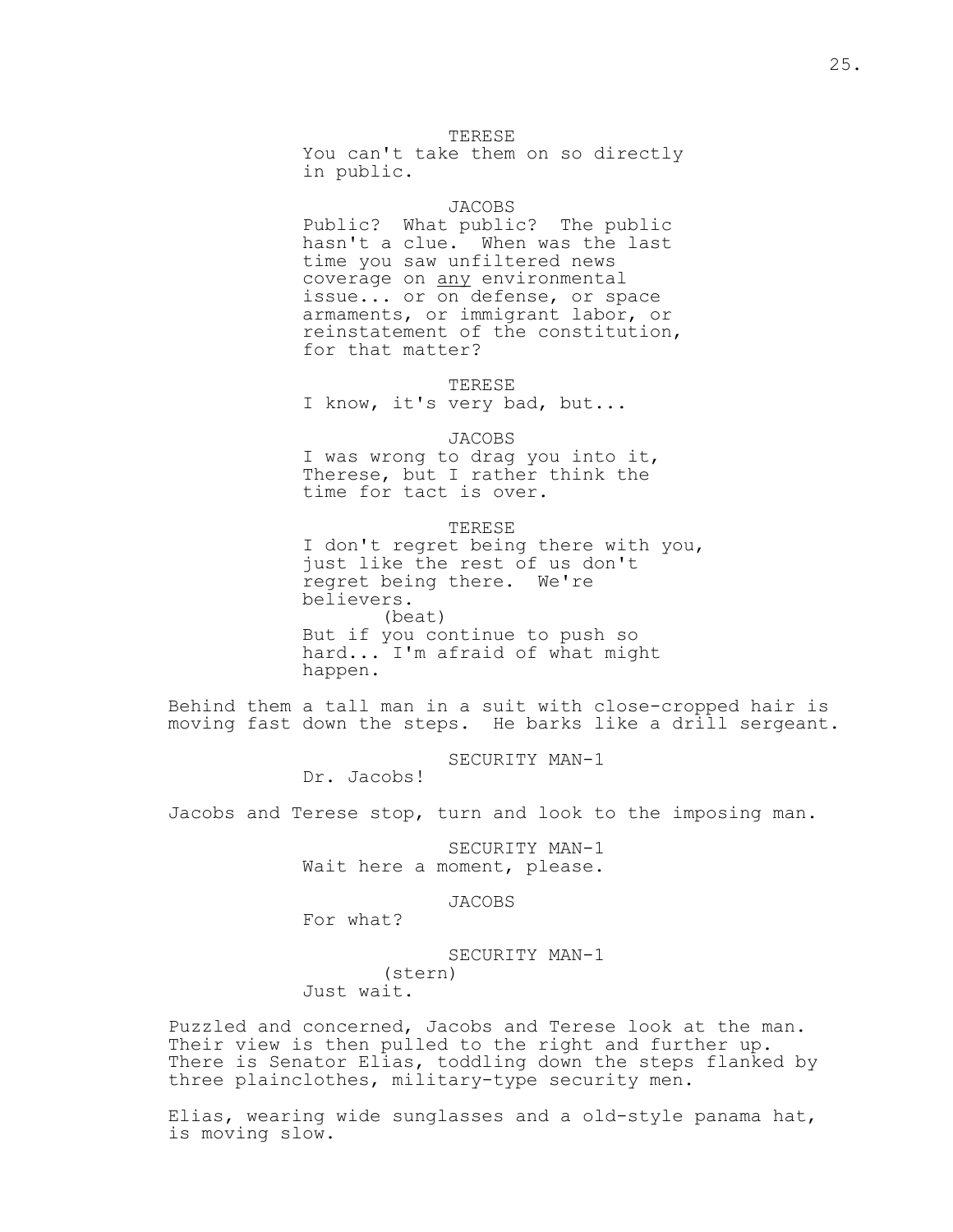As he nears he calls out and waves, now of an entirely different demeanor.

> ELIAS Doctor, good of you to wait. I move a little slow these days. 'fraid these old knees of mine are due for replacement, but I'll be sorry to see the real ones go.

Jacobs stares back, warily. Elias nears, shows the palm of his hands to his security, meaning 'wait,' and veers off while signaling to Jacobs to follow.

> ELIAS If you don't mind, how 'bout steppin' over here a minute? We can have ourselves a nice little private chat.

Jacobs and Terese give each other a look, then he turns and follows Elias to a point about 30 feet away. Elias gets up close, his puffy cheeks flapping as he talks.

> ELIAS Now, listen here, I'm sorry about that back in the hearing room.

> > JACOBS

Sorry?

#### ELIAS

 You betcha. That ain't the way my mama taught me to be-have. She always said, 'If you can't say somethin' nice, don't say nothin' at all.'

JACOBS

 (skeptical affirmative) Uh huh.

## ELIAS

 See here, I don't think you and I are all that far off, on some things, anyhow. (beat) You know, believe it or not, I think we are downright in agreement on lots of things. Two peas in a pod, if you...

JACOBS

Senator.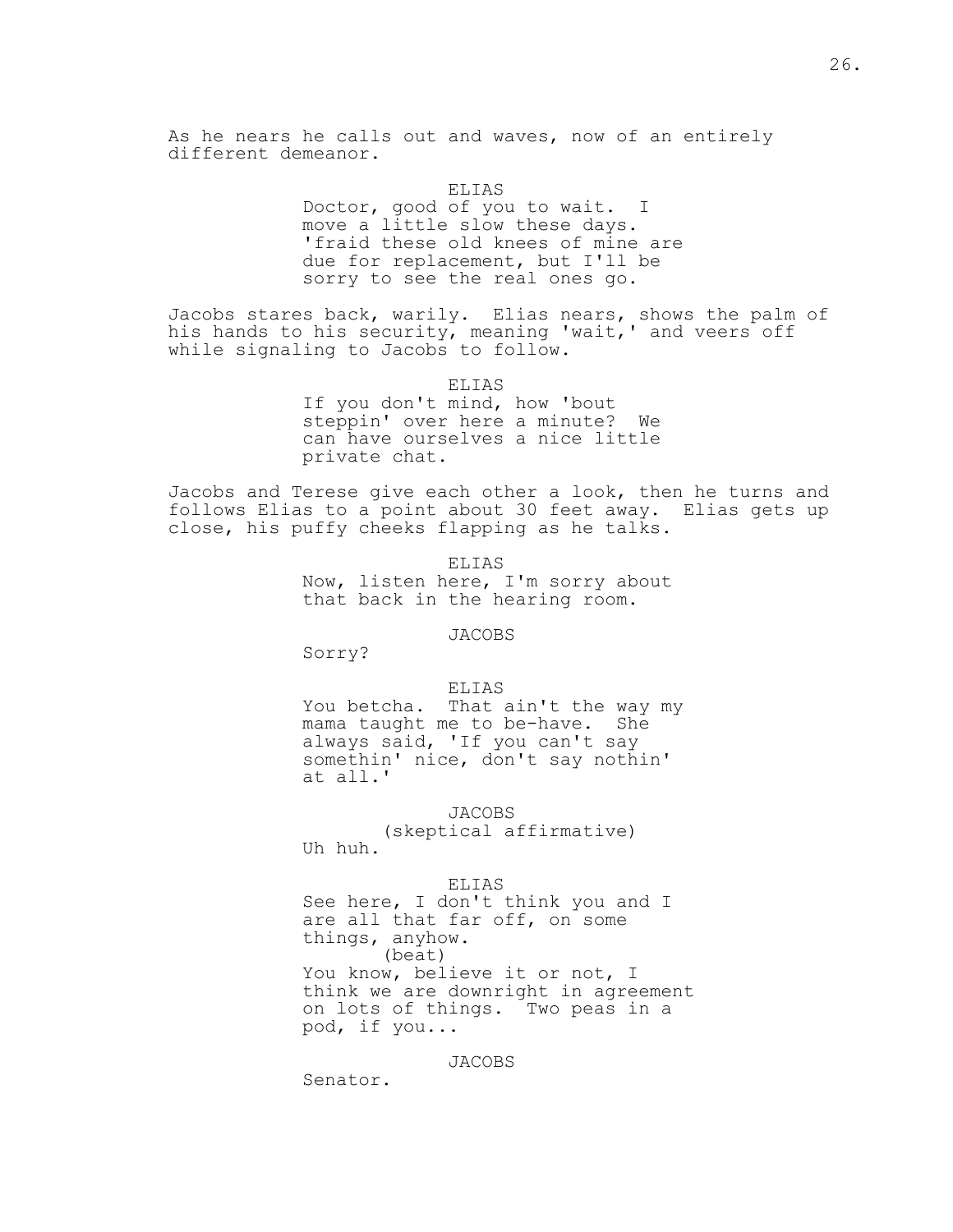## ELIAS

 (beat) Yes, Doctor?

## JACOBS

 I'm not exactly sure where you are heading with this, but I have a favor to ask in advance.

ELIAS

And what might that be?

JACOBS

 Could you please spare me the cornball back-country routine? You spent about five minutes in your state before and after your appointment. And I don't think Yale offered a course in 'good-old boy' vernacular.

Elias gives Jacobs a long stern look, then smiles wide; maybe for real. The accent is then gone.

ELIAS

 Alright, Dr. Jacobs. I'll grant you that.

(beat)

 And, I have to say, while we're on the topic of oral expression, in this day and age, a non-official that expresses himself, or perhaps I should say, shoots off his mouth, in your fashion is an anomaly. Do you know how fast I, or anybody on the hill, for that matter, could label you a homeland threat? Are you aware what just being put on The Possible List could do to your career, your life... your family?

JACOBS

 Yes, well, it's just possible that I don't believe I have much to lose. And I no longer have a family, Senator. So I'm afraid that particular threat rings hollow.

ELIAS

 Oh, yes... your wife and child. My sympathies. (beat) Well, regardless, I'm not making threats... not at the moment, anyway. That was a cautionary statement. (MORE)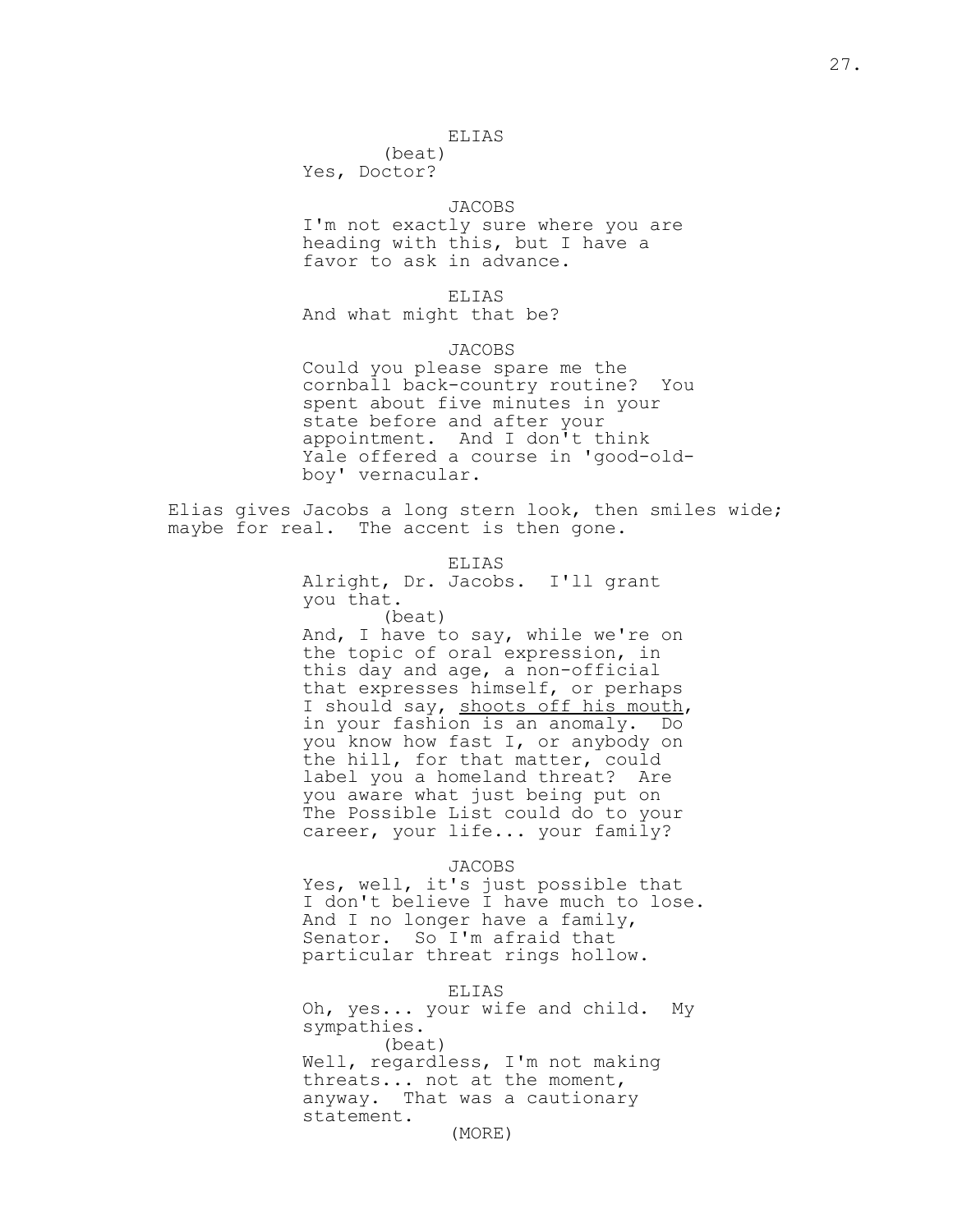# ELIAS (CONT'D)

# (beat)

 I'm simply saying... here, now, out of range of the sensors, that you should exercise due caution. You are aligning yourself against some very powerful interests. And these individuals and entities, to put it mildly, look at things somewhat differently than you.

JACOBS

 Would those interests include the petroleum cartel and The Committee, Senator?

Elias narrows his eyes, smiles.

#### ELIAS

The Committee?

# JACOBS

Yes, The Committee. Would you prefer oligarchy? Chief string pullers? How about corrupt and dangerous totalitarian assholes, you like that one?

#### ELIAS

 (smile) My goodness, Doctor. Such flamboyant - and careless language. Fortunately for you, in this instance I will overlook what could be construed to be a subversive proclamation. (beat) Regardless, call them what you will - they mean business.

#### JACOBS

Yes, business. I understand.

#### JACOBS

 You must be more cautious, Doctor. I know you have something of an organization, but, believe me, longhairs, tree-huggers, whale lovers, soldiers or flyboys, these are no match for... the adverse party.

#### JACOBS

 Again, maybe I just don't have much to lose.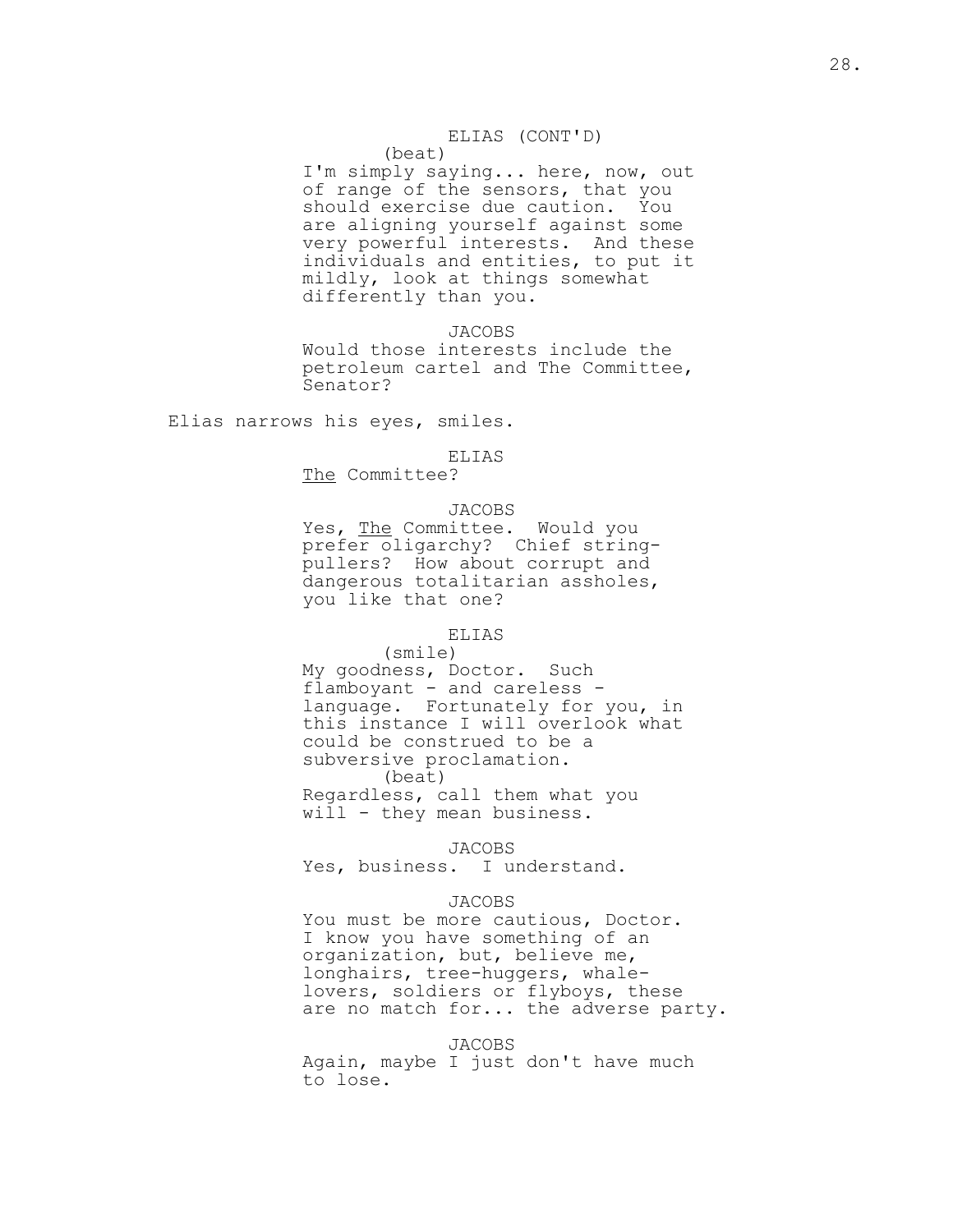ELIAS

 Yes, yes, right, right. Well my suggestion to you, Dr. Jacobs, is that you perhaps modify your approach. Retreat, live to fight another day, so to speak. (beat) Bad idea to go against me in a public arena.

Elias is beginning to pull back to his security men.

 JACOBS And, this instance, Senator, that a threat?

Elias, nearing his people, smiles, raises his voice with accent.

 ELIAS Like Pappy Elias used to say, Doctor, he'd say, 'son, be careful or be sorry.'

Elias ambles off with his security in tow. The group nears a Marine guard at a small sheltered console. Elias looks at Jacobs, smiles, gives a final wave, nods at the guard. The guard activates a switch, the seemingly seamless ground surface under Elias and his security detail drops and they disappear below. Another mechanized ground panel moves into place and the surface is again whole, impenetrable.

Terese and Jacobs look at each other.

EXT. NEAR MOUNT NYRAGONGO - THE CONGO - DAY

In a jungle clearing within the shadow of this nearly dormant volcano, a family of eight gorillas groom and nibble at leaves. Two primate toddlers play; rolling and swatting at each other. The two mothers very gently pull their offspring apart and hold the children. The kids launch off and again tear around.

Looking over all is the dominant male, a huge, aging, but still very powerful SILVERBACK.

As if something set off their sense of hearing or smell, the family freezes and looks to the opposite side of the clearing.

Emerging from the bush is THE WOMAN, tall, very fit, could be anywhere from late 20's to 40 in age. Her face shows no lines or imperfections, despite a total absence of makeup. She is western in appearance. Oddly, because her features combine dark skin with lighter hair and eyes, from one angle she might appear somewhat Nordic, from another angle her features seem almost Hispanic. She holds a long bush blade and her clothing is functional to the environment and wellsuited to her strong, sleek frame.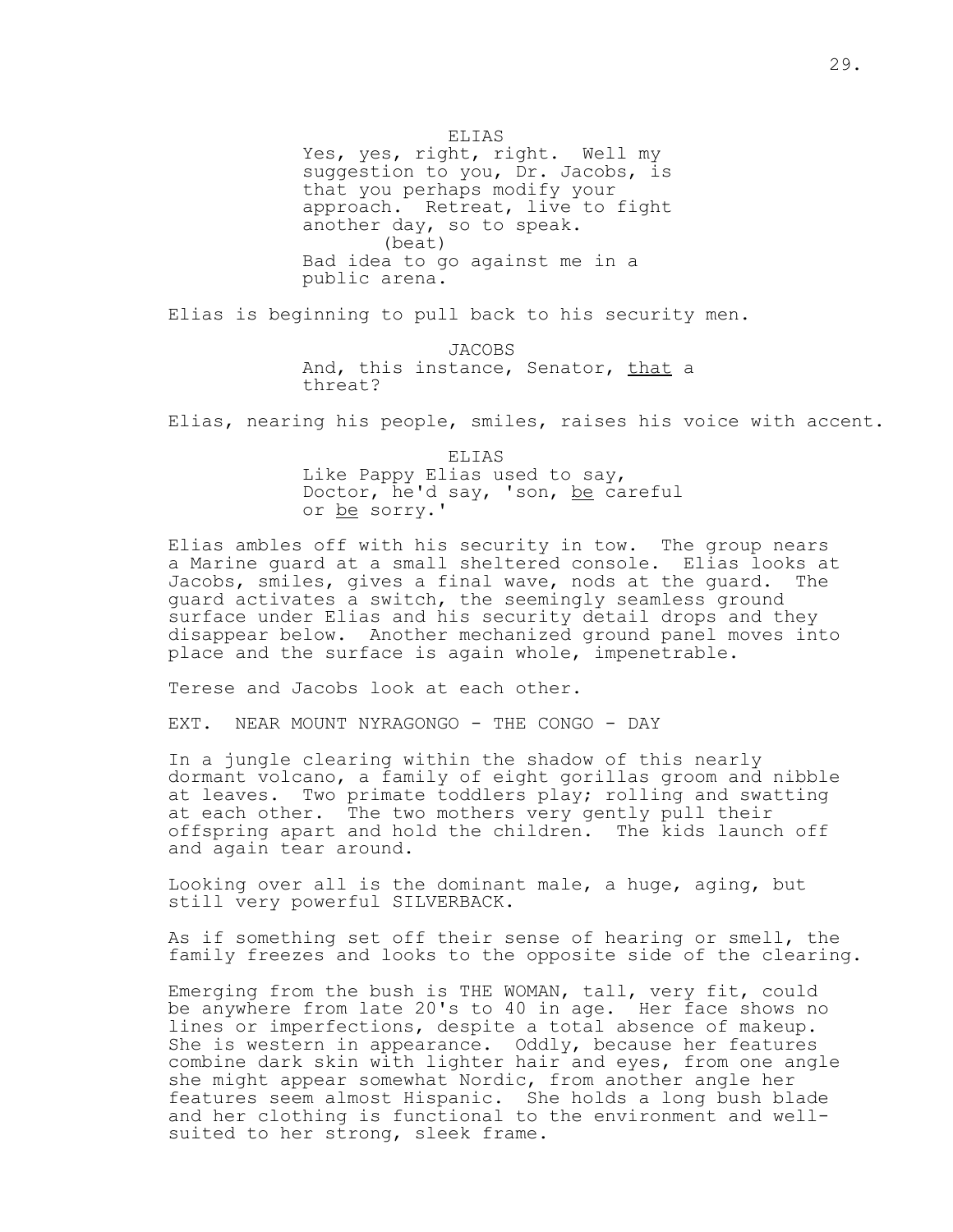She reaches back and smoothly sheathes the blade to the side of a form-fitting backpack. She looks to the gorilla family and smiles.

The gorillas don't move, cautious, but not afraid. After a moment the dominant SILVERBACK male rumbles forward towards The Woman. He rushes, aggressive, posturing, defending in gesture his turf and his family. He pulls up short, about six feet from The Woman. She stands still, showing no fear.

Silverback gives a throaty rumble, bares his teeth, thumps his chest and swings his arms. Then he pauses, stares into The Woman's calm, gray-blue eyes. Silverback goes quiet.

The Woman smiles and walks forward. As she passes the staring Silverback, she slows and runs her palm gently across his massive head and around his face. The family relaxes as one. They go back to their grooming and the two children run forward as Silverback returns to the group. The youngsters repeatedly circle The Woman as she walks, reaching, touching her legs. The Woman smiles, disappears into the jungle at the volcano's base.

Above, in a blistering red sky, the mountain looms.

EXT. MOUNT NYRAGONGO - VOLCANO'S RIM - DAY

The volcano is not entirely dormant. Just beneath the jagged rim, among the solidified lava and scorched rocks, the ground simmers. Like the terrain of an oxygenated planet too near the sun, the rocks steam like coals within a pit. Fumes rise and settle in the hot atmosphere of the mountain's throat.

And there The Woman stands. On the very edge of the rim, her still gaze takes in the smoldering scene. She steps forward. She drops a good six feet to a lower ledge, absorbing the impact effortlessly into her legs. She begins to walk, seeming to look for something lost among the scorched rocks.

From the opposite side of the crater, it is an unusual sight; a beautiful woman moving smoothly within the forbidding terrain.

Lower down, at the center of the pit, The Woman pauses. She has perhaps found the lost item. She kneels then reaches...

EXT. THE BRANCHES OF A TREE - CONGO - DAY

The sun is now low in the sky. The gorilla family is lounging 50 feet up. Again, they groom, nibble on leaves. The two children are now still, held dozing in the arms of their mothers.

Higher up, Silverback looks down over his peaceful family. If he were human, the primate's expression may have been that of contentment; satisfaction; happiness.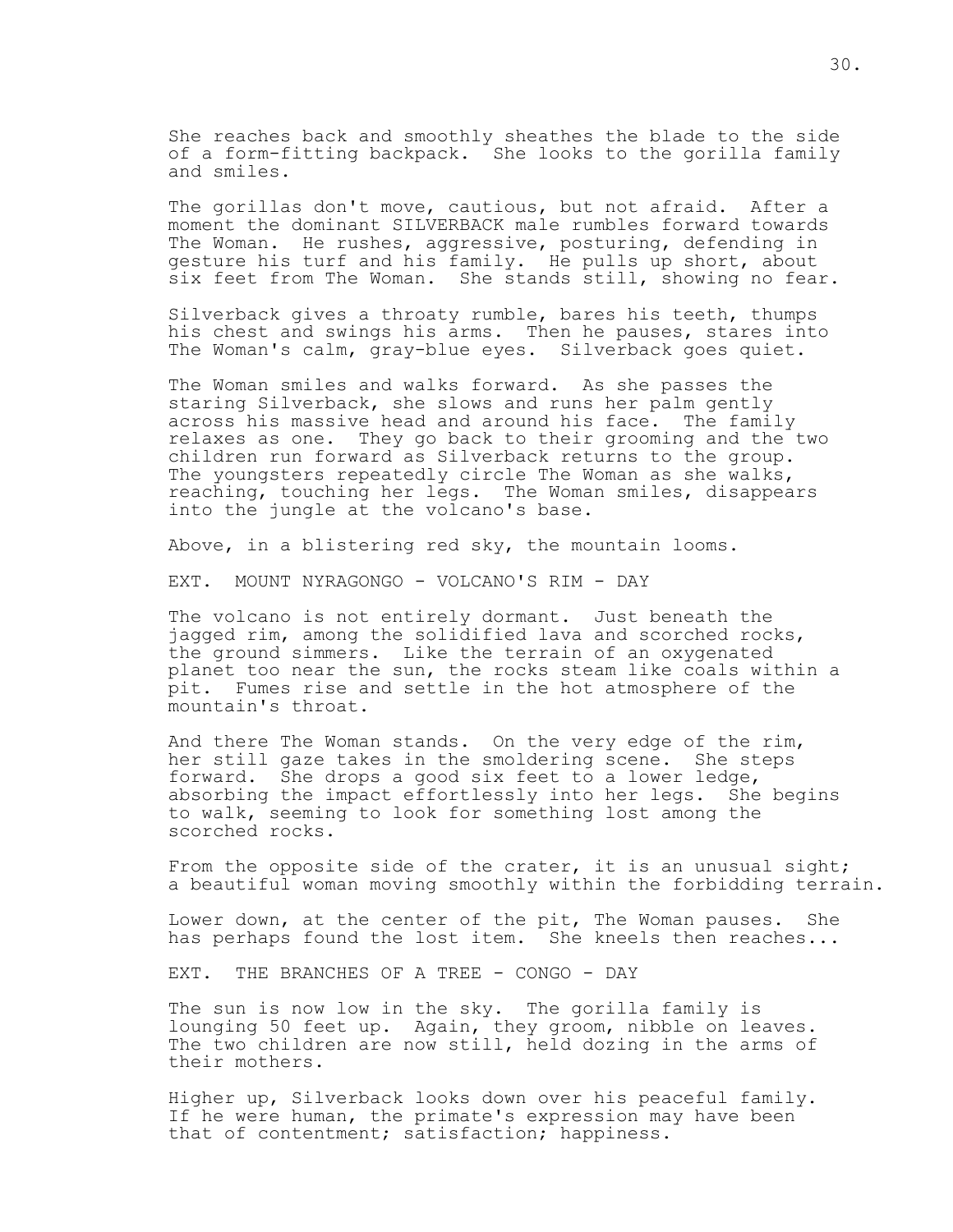He makes a decision, leaps and is gone into the higher branches.

EXT. WATERHOLE - DAY

The big leopard drinks, alone at the small body of water. Suddenly the cat stops, raises its head.

Silverback drops from above, landing at the opposite bank. He immediately sees the cat and freezes. The two eye each other for a long moment. The powerful animals seem to agree that this is not the time for conflict. The cat again lowers its head to drink. Silverback steps forward, kneels, cups a hand and drinks.

EXT. THE BRANCHES OF A TREE - SAME TIME

Still high in the trees, the gorilla family dozes.

Below, on the ground about 50 yards from the tree, the large ferns part. The barrel of a semi-automatic hunting rifle pierces the foliage. A group of 15 armed men, poachers, carefully step their way closer to the family.

When the dozing primate mother catches the scent, when she smells the pungent musk of a meat eater, when she fully opens her eyes, when she feels the tingle of danger within her spine, when she fears first for the child she holds, it is too late.

The first volley kills most of the family immediately.

EXT. WATERHOLE - SAME TIME

The shots echo through the jungle, the leopard and Silverback jerk their heads from the water. The leopard instinctively bounds from the clearing into the bush. Silverback pauses a few seconds to reason out the meaning of the strange sound. He emits a desperate sound and bounds into the trees.

EXT. THE BRANCHES OF A TREE - SAME TIME

A mother covers her child as another wave of bullets tears through the tree.

A few in the family grab futilely for branches, loose their grip and fall to the jungle floor. The rapid fire of fifteen weapons continues and the shredding leaves mix with flesh and screams as the family is torn apart.

A mother covers her child with her arms and turns her back to the torrent of bullets. Her back is pounded into a bloody mass, she screams, holding her baby even tighter she falls backward from the tree, the ground rushes up to her and she slams into the earth. She protected her child with her dying body.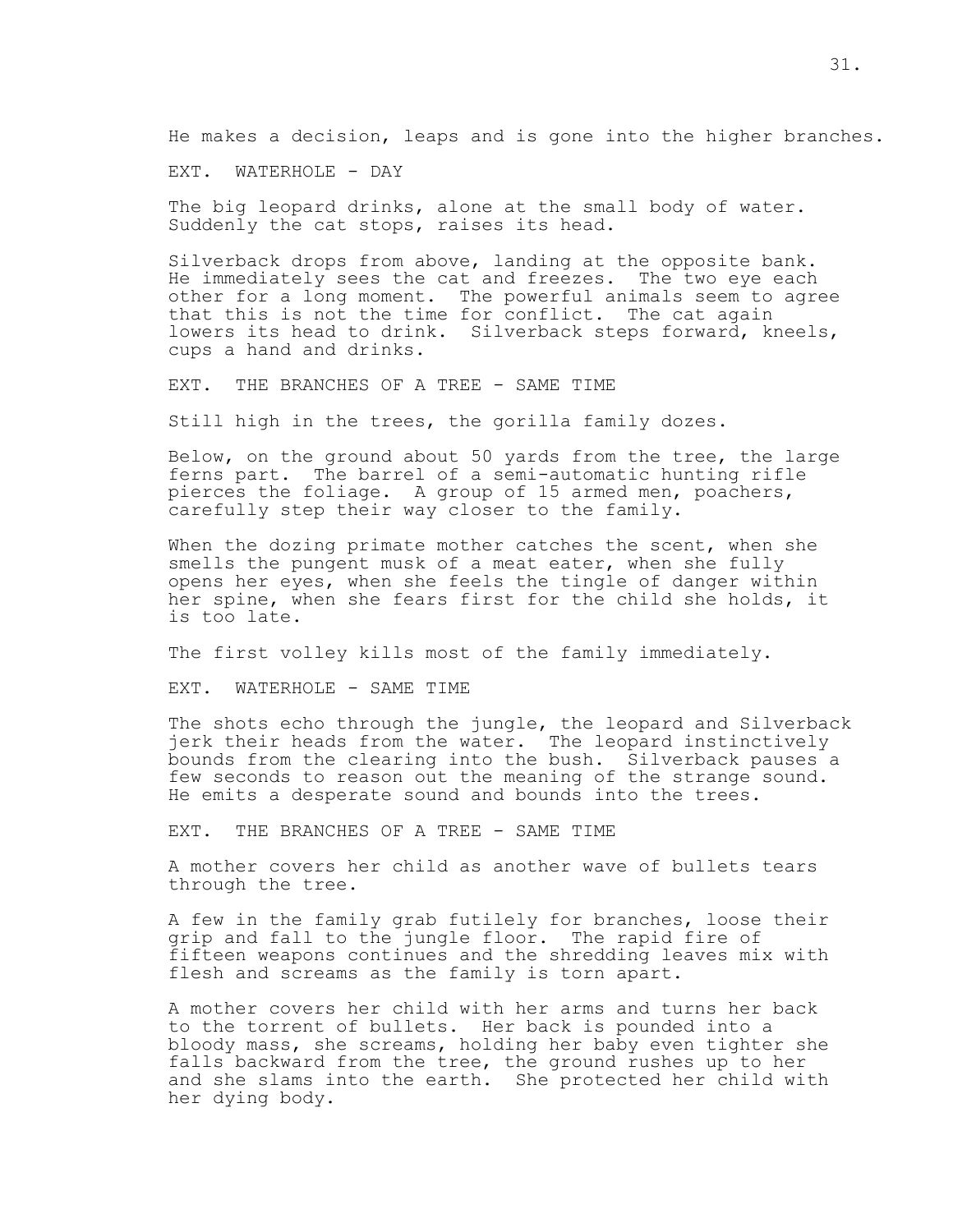The other mother is riddled with bullets just as she flings her son into the air to a farther tree. The child catches a branch and pulls himself up in time to see a bullet explode his mothers forehead. She teeters, then, already dead, falls to the ground.

The gunfire stops, the poachers howl in delight and rush to pounce on the dead and dying family.

The toddler is pawing at his mother, trying to wake her when a net drops over him, he screams and another whoop goes up from the poachers. The other child makes his way frantically down the tree to his own fallen mother. Before he can reach her he, too, is scooped up in the poacher's net.

> POACHER ONE (native dialect) Yes!! Yes!! Good, good, good! Got the little ones, too!

> POACHER TWO Yes!! All the meat and the babies, too. Good money! Goooood money, today!

Poacher One raises his rifle.

 POACHER ONE Ah-Yeeeeee!! Ah-Yeeeeee!! Ah- Yeeeeee!!

In response all stop and raise their weapons and hands.

 POACHER CHORUS Yeeeeee!! Yeeeeee!! Yeeeeee!!

Poacher One's upturned face sees something in the trees: Silverback. The old gorilla stares down on the scene with human-like shock and horror. He is frozen, perhaps about to cry, terrified, uncomprehending at what he sees.

> POACHER ONE (raising weapon) Another one!! Another one!!

He fires fast and the errant bullets impact into the tree around Silverback. The other poachers hurriedly follow Poacher One and more bullets tear through the branches and leaves around Silverback. After a second, when the next and more accurate volley is about to fire, the terrible sounds register through the shock and with a start Silverback leaps away into the trees.

The poachers scan the tree line when, unseen by them, it becomes apparent another has witnessed the horrific scene.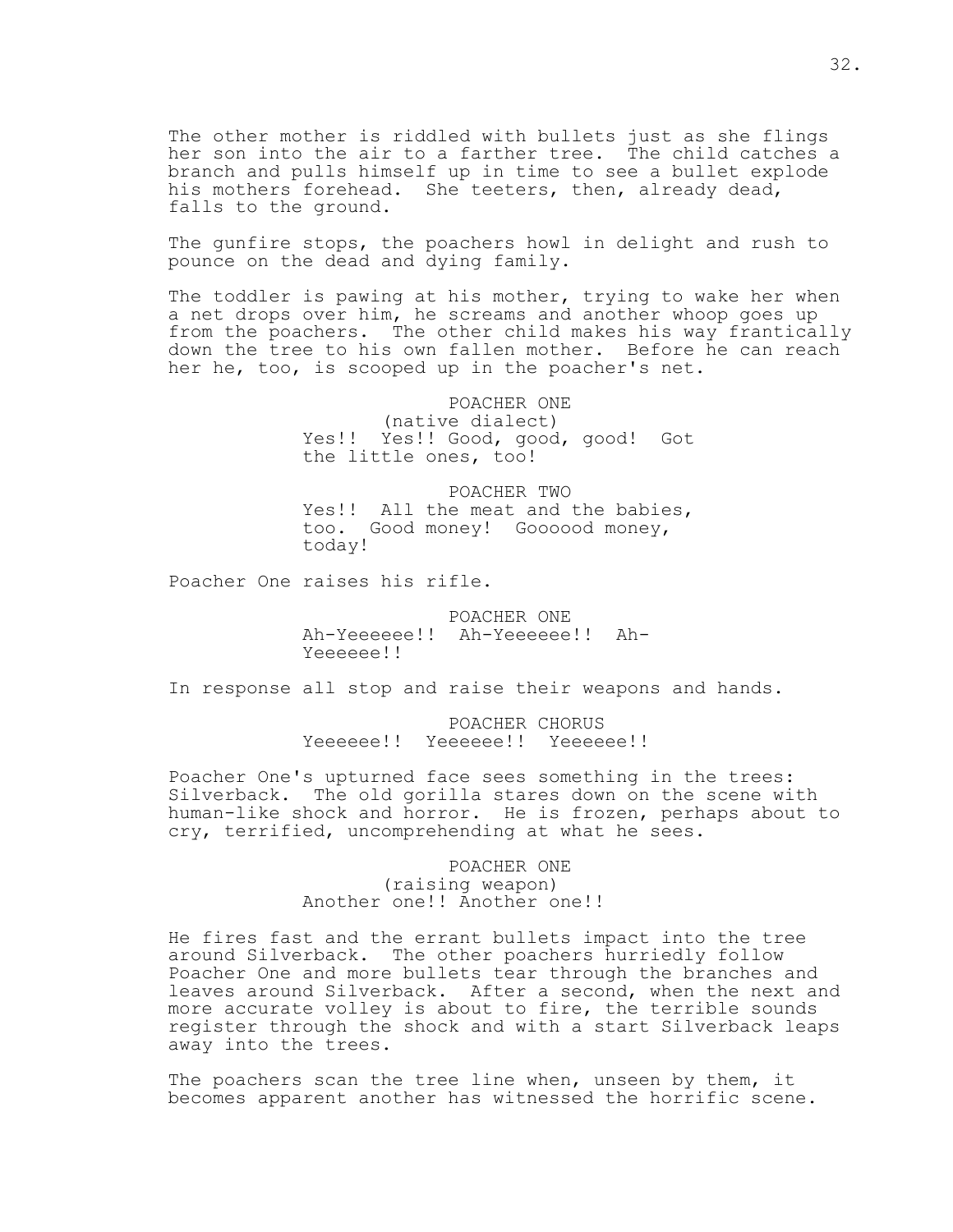Among the bush on a hill perhaps 100 yards away, The Woman stands. Though her face is oddly impassive, her eyes show sorrow and, perhaps, a glint of anger.

EXT. NEAR MOUNT NYRAGONGO - NIGHT

In the supernaturally bright moonlight, at the edge of the clearing, where before he looked over his family, Silverback sits, broken. His huge head is down, his chin on his massive chest. He is a powerful being now helpless. His world is gone.

He breaths heavily, then erupts in a great, human-like sob. He stifles that, and again breathes deeply. Sensing something, he raises his head.

There stands The Woman. She looks calmly down to Silverback. He returns the gaze, sorrowful, but not afraid, not angry. She places a hand on his great shoulder.

EXT. POACHERS' CAMP - NIGHT

The scene is horror. In the light of several campfires, the poachers drink, laugh, work and... eat. While some feed on the roasting game meat, three others are at work with knives. They are butchering the family for the trek to market.

A huge machete rises, slashes down into the thigh of a mother while from a bamboo cage her child watches, screaming in horror. The other child is in a fetal position, breaths heavy, in shock.

Four poachers sit near a fire. They smoke and drink. Redeyed and sloppy with liquor, they brag in native dialect.

> POACHER TWO I got three! I know I got three myself!

 POACHER THREE (laughs) You are full of shit! You shoot like a woman! Never get one, not one.

 POACHER FOUR Fuck you both. You are both women! Can't shoot, no penis!

They laugh.

 POACHER THREE It don't matter. We got the money, this time. Big day.

 POACHER TWO Yeah. Big day. I get me my money, I get drunk, get a whore and fuck for two days, that's me!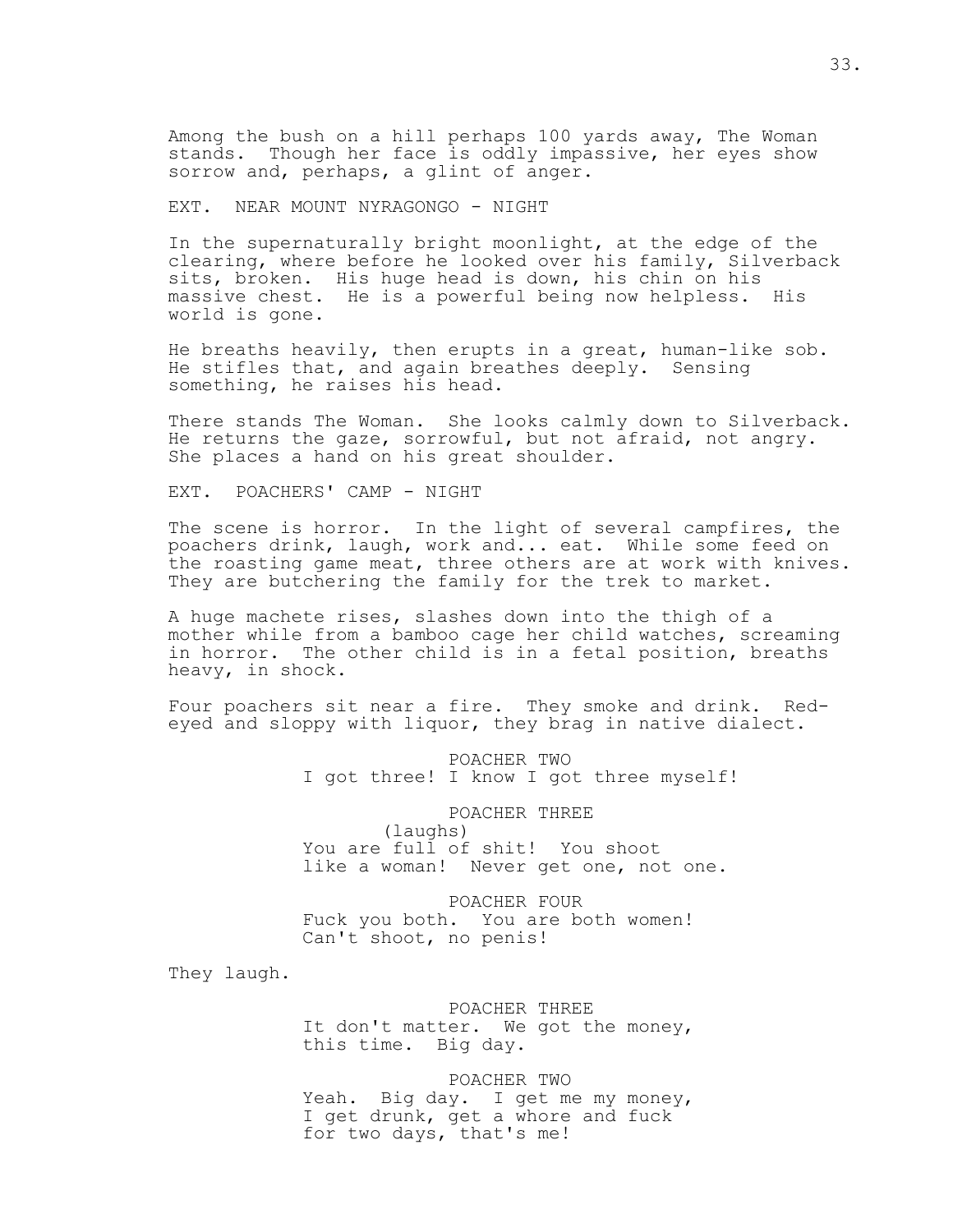Poacher Four begins to struggle drunkenly to his feet.

 POACHER FOUR Yes. Yes. I won't wait. I'm going to piss this out, then I come back and get very drunk right now. Maybe fuck you.

They laugh. Poacher Four heads to the bush.

Just inside the dark bush the fires of the camp are in the background. Poacher Four works at his trousers. His eyelids droop and he smiles a drunken, stupid smile as his urine splatters to the leaves.

Suddenly there is a flash of motion. Poacher Four's eyes go wide and his urine stops, retracting into his bladder. He raises a hand to his neck where a gaping hole has opened. The blood, seeming suspended for a moment by vacuum, releases to gush over his hand and the man drops.

Near the edge of the clearing inside the camp, another poacher rises from his task to light a handmade smoke. He takes a single puff before he is yanked off his feet and disappears into the bush. A gurgled, muffled scream is barely heard.

The two gorilla children raise their heads. They stand and move to one side of the cage, looking out.

Near a camp fire four poachers are drunken, dozing or asleep. As one man's sweating, ugly eyelids begin to fall, his head is jerked to the side impossibly far and fast and... snap! He slumps. The other three drunken men begin to rouse, but one by one, just as they are becoming conscious, just as the terror is registering on their face, they are cut down; by blade or hand, it is hard to tell which.

Now two men at a separate fire are rising, reaching for guns. They stare to the fire across the site where four men are now motionless. As they attempt to determine the threat, two flashes take away their lives.

At another side of camp, four other poachers are already dead, their bodies broken, crumpled.

Poacher One is rising from his stupor, grabbing his rifle, adjusting his eyes, looking across and around the camp. The men he sees could be sleeping. He calls out.

> POACHER ONE (dialect - not subtitled) Hey! Hey! Akimba! Suto! What is going on?! Hey, you...

Now, through the fire and the smoke, he sees something at the far end of the camp... something very strange.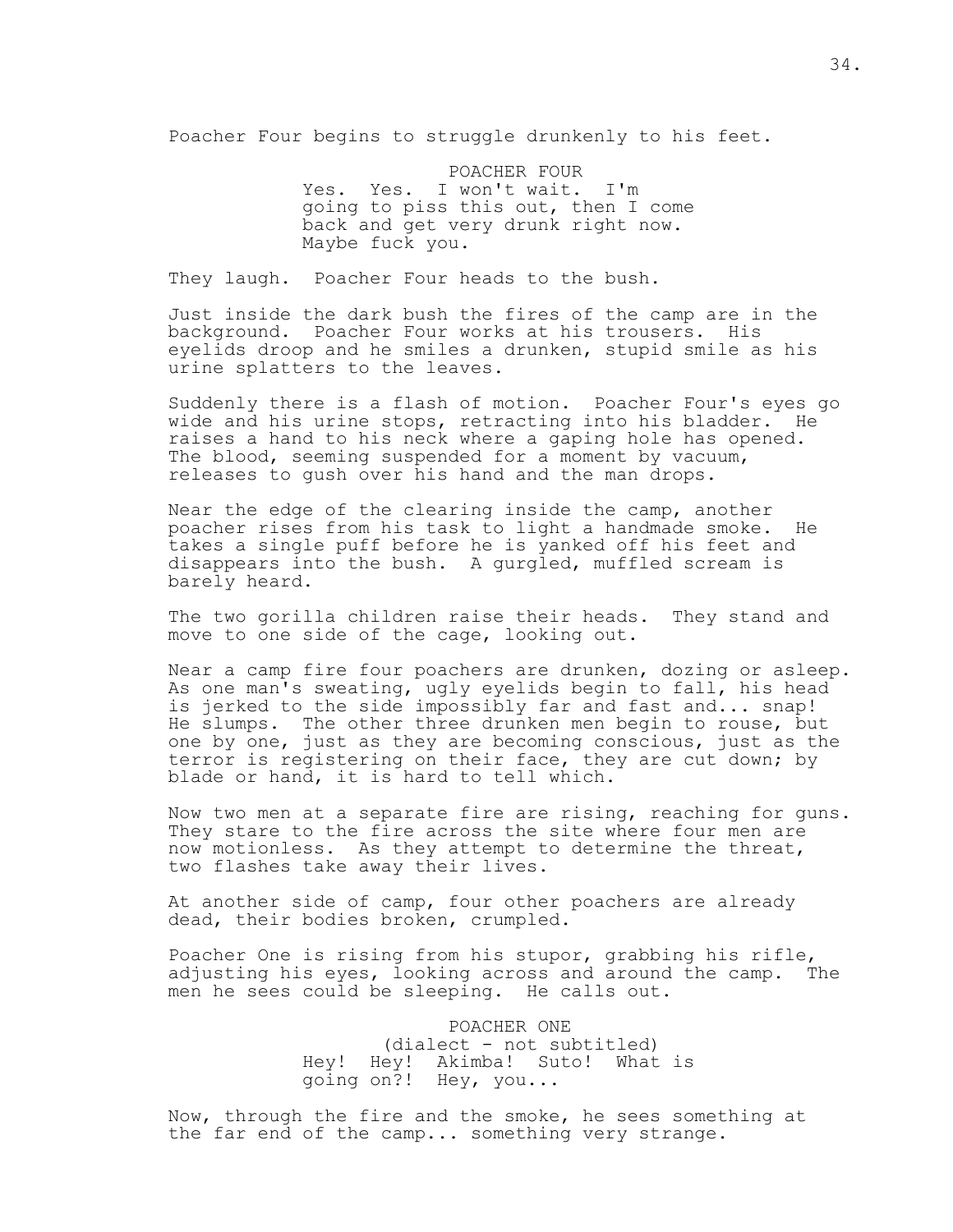He racks his weapon and starts cautiously forward. Through the dark and the haze he is attempting to make out the figure... a woman! When he takes another step his foot catches something. He glances down and his eyes go wide. The head of a poacher looks back, barely attached to its dead body.

Now Poacher One snaps up his weapon, aims at The Woman and is about to fire... a huge dark hand closes on the rifle and it is instantly yanked away. He whirls, screams.

His vision is filled with the bared teeth and fierce face of Silverback. The great ape slashes down hard with the weapon and... Crack! The wooden stock breaks over Poacher One's knee. The man screams, drops.

Poacher One grabs frantically at a knife holstered on his hip, brings it up to stab... Silverback grabs the man at the elbow and begins to squeeze. The knife drops. The man's eyes seem about to explode as the joint cracks and dissolves.

The man whimpers as Silverback now grasps his head. With the strength of five men Silverback twists and... its over. The camp is dead quiet and still, except for the crackling of the fire.

The Woman walks to where the children are caged. She doesn't bother with the crude lock. She grasps two of the wooden bars, pulls and the cage is shattered. The two children exit the broken prison. They look up at The Woman, then go to Silverback.

One of the children leaps to his father's great back while the other reaches with outstretched palm. Silverback takes his child's hand and walks closer to The Woman.

They make eye contact. Something is exchanged. Silverback returns to the jungle with his children.

INT. LAB DEMO AREA - DAY

In florescent midair the Earth rotates. It is a seemingly pristine planet, blue green... beautiful.

> JACOBS (OS) This is a virtualization of 1920. (beat) Josh...

The holographic Earth stops rotating, pixelates, dissolves, materializes looking different. Jacobs moves his hand over and into the image as areas to which he points glow in outline.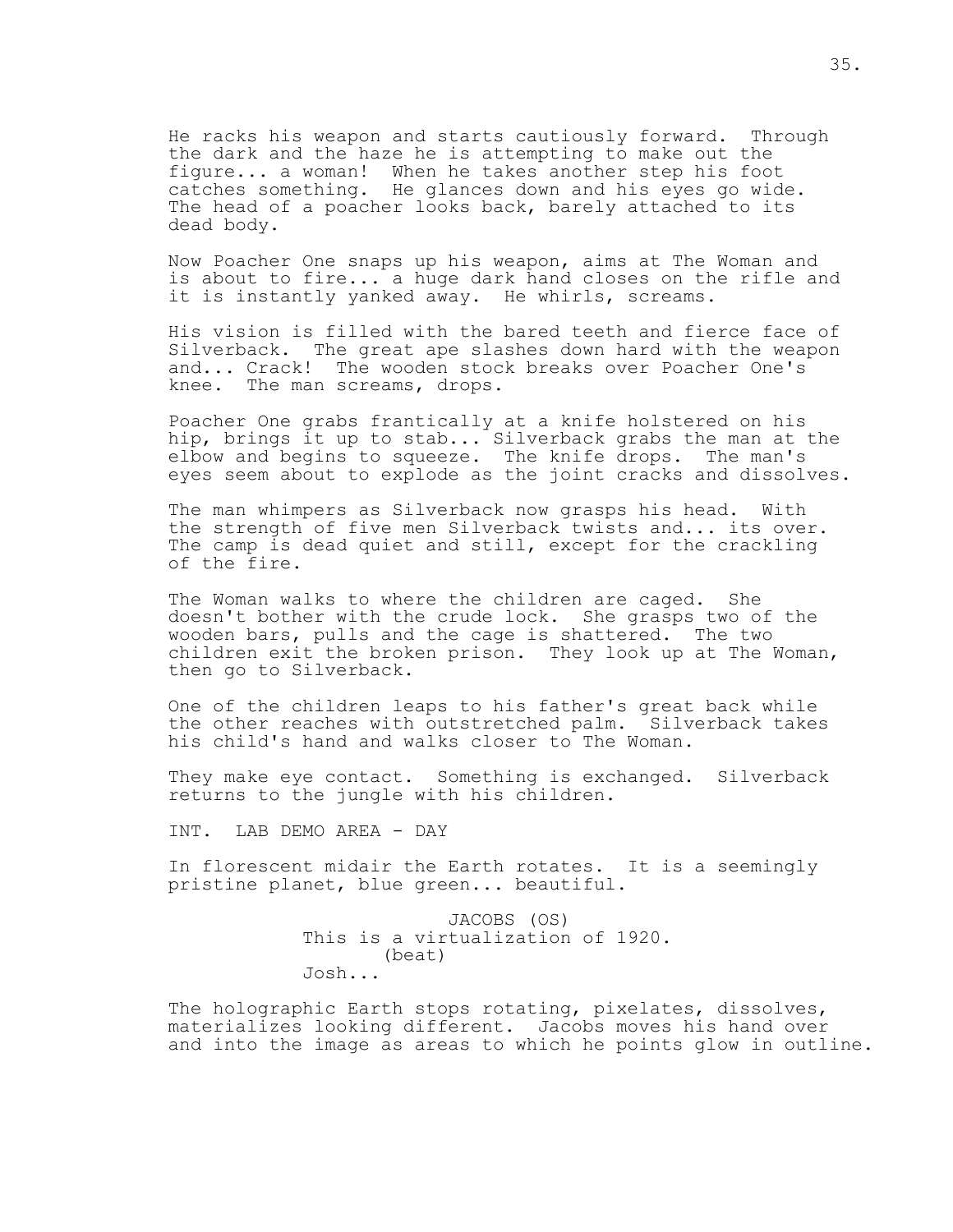### JACOBS (OS)

 At 1990, spectrum-enhancement of digital file images reveals a degradation in ozone integrity to an extent not even guessed at then. Also, a 30% loss in rain forest cover and an expanding toxin prevalence in waters surrounding most populated land masses.

Looking more disheveled and weary than ever, more days of beard on his face, in this sterile exhibition room Jacobs is delivering a presentation to Senator Marks and SECRETARY THOMAS, a tall, well-dressed man, about 50. The man's brow is furrowed; as if perplexed, or skeptical. Marks gazes through and over her antique glasses, depending on her varying level of impatience.

#### MARKS

 Yes, Adam. That's fine. Secretary Thomas has a 12:30 appointment, so perhaps we should advance the presentation.

Irritated, Jacobs shoots her a look, turns to a bushy-haired technician, JOSH, mid-20's, at a nearby control console.

JACOBS

 Josh... The Secretary and Senator are busy people... time lapse and accelerate, please.

The hologram Earth stops its rotation, dissipates, then reappears and rotates more quickly. In a corresponding digital readout materializing below the planet, the years are ticking by. 1991-1992-1993-1994-1995...

JACOBS

(agitated) And here we go Mr. Secretary, Senator...

...2005-2006-2007... The Earth's colors become progressively less vibrant, a sepia gray haze taking over. The polar caps break up. Plumes of liquid pollution ooze from the continents in great, ever-increasing ugly bands.

JACOBS

 (fast) Within the depicted period you'll note a 30% degradation in polar coverage, a 27% increase in ocean borne toxin intrusion, a... whopping 34% increase in hydrocarbon saturation...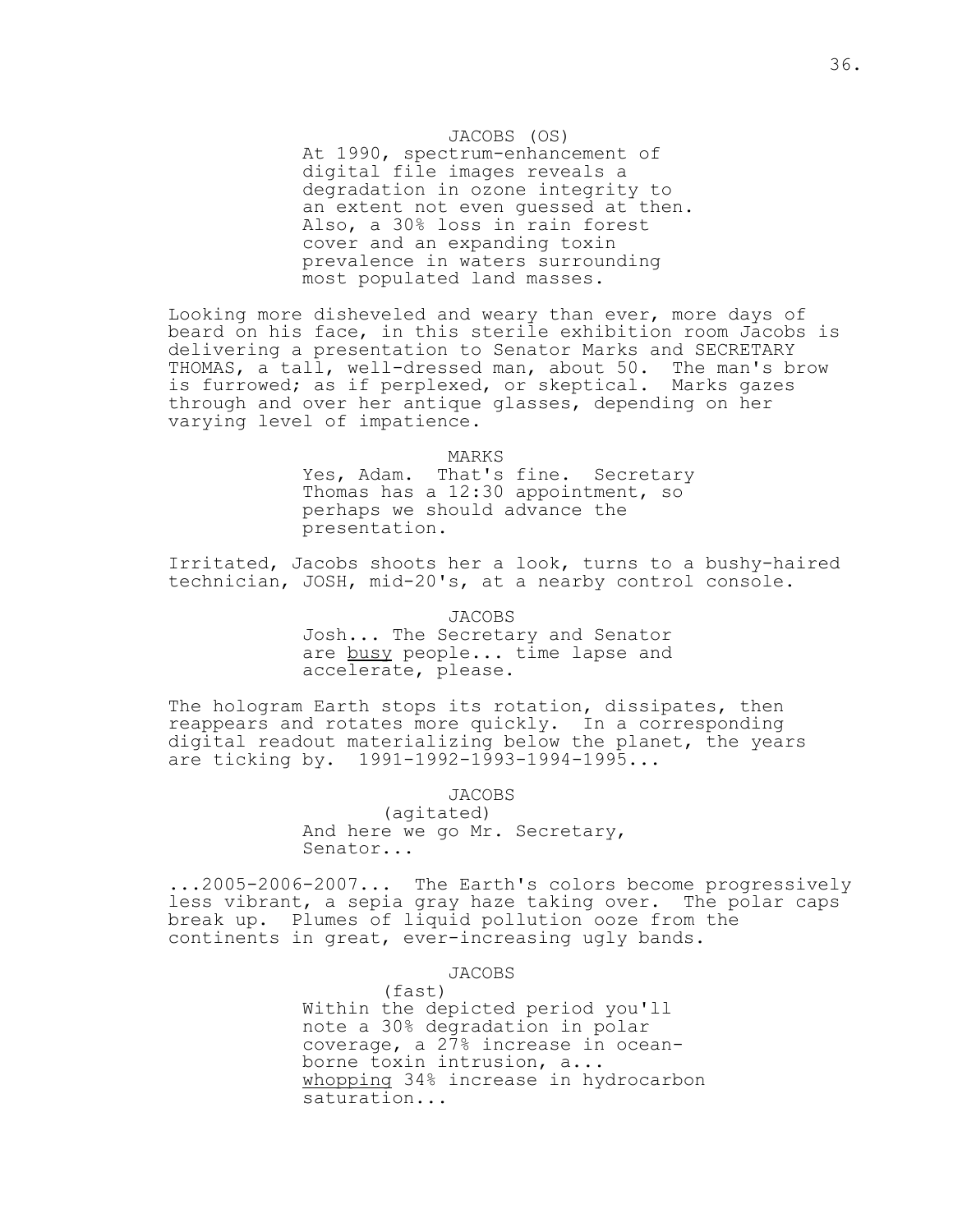Thomas is giving Marks a look, clearly suspect of Jacobs' stability.

> JACOBS And heeeeerrrrre - though we can't say for sure because they won't let us see the pictures - here is what we speculate is, what we quess is... well hell, here is what we like to call the Northern Loss. This is the burn zone, baby!

He points to a cloud-like cyclone-shaped mass above Antarctica.

JACOBS

 This is the result of all our mistakes, Mr. Secretary and Msssss- Senator. The cumulative result of all our sins. This is what will bring it all to an end. (beat) Here, let me show you.

Thomas, eyeing Jacobs warily, is edging away from the display. Marks is now ignoring the hologram and looking directly at Jacobs, who seems oblivious to the others. Jacobs looks briefly to Josh.

> JACOBS Josh, accelerate to final, please.

Josh hesitates, looks at the retreating Thomas, to the grim Marks, and back at Jacobs. Jacobs is oblivious, still waiting.

JACOBS

Josh...

Josh goes back to his controls. The Earth rotates faster, the cyclone of the "Northern Loss" expands, the polar caps disappear, water levels rise, land mass shrinks, green areas disappear, gray clouds of pollution obscure the planet, fires spark on a continental scale, the atmosphere ignites, a bright light emits at the center of the planet hologram and the image dissolves.

JACOBS

 All thanks to an over-abundance of the most destructive, wasteful and cruel species in the history of the planet - humans.

Thomas heads fast for the exit, where five security men stand.

 THOMAS Thank you, Dr. Jacobs. Senator, see you on the hill.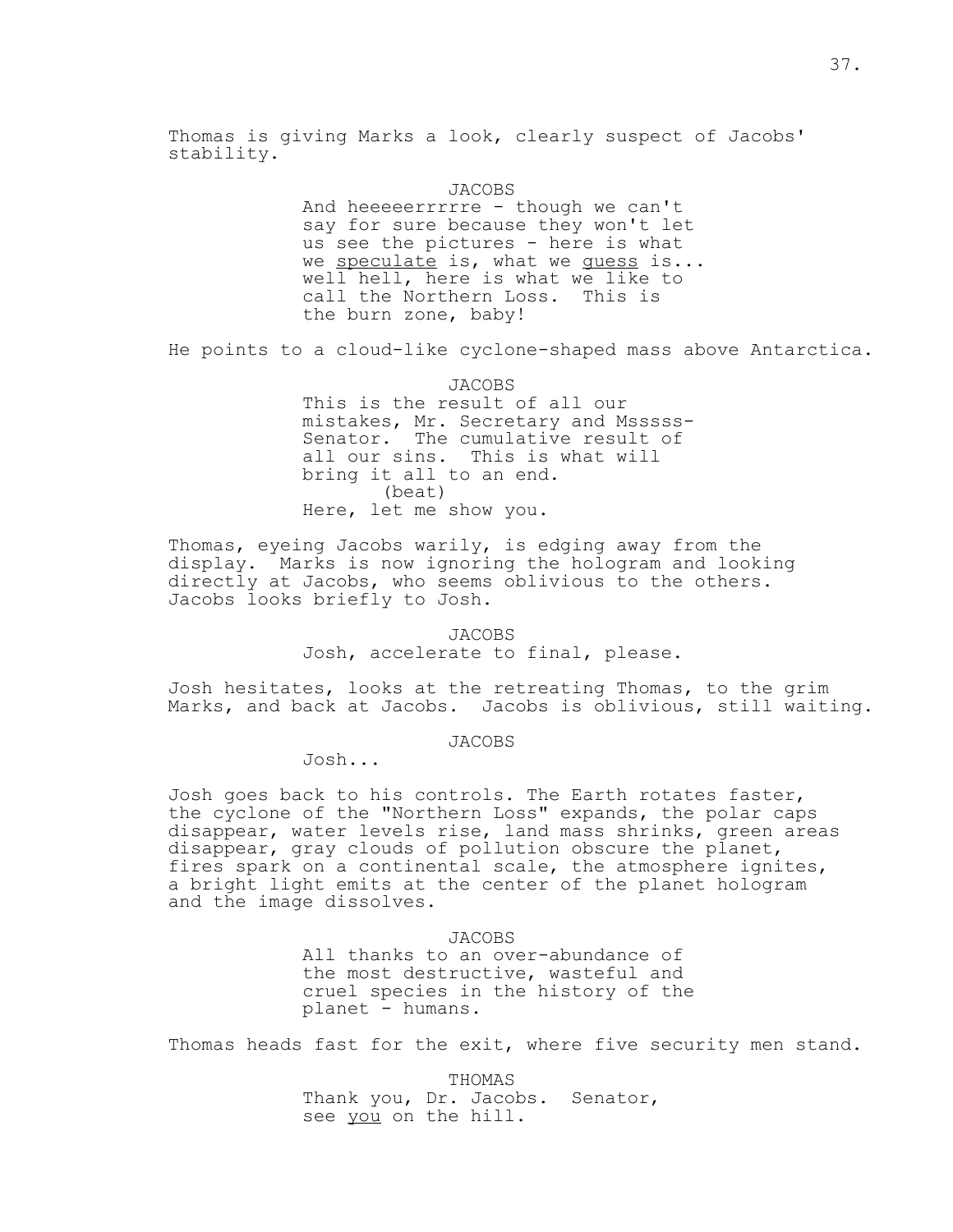Jacobs takes his attention from the hologram, turns to the door, Thomas and his three-man security detail exit.

38.

 JACOBS What the hell... where's he going?

 MARKS (beat) Do you know what it took to get him here?

 JACOBS What... 20 grand, 30 thousand bucks?

 MARKS (gives Jacobs a long look) When was the last time you slept?

JACOBS

Not important.

 MARKS Not important? You have a cabinet level officer in here for a presentation, and you...

 JACOBS Don't we have more important things to consider than my sleep patterns, Senator? The core mean ambient has been exponentially accelerating for five years. We've got tectonic analysis data that would curl your

Marks, a black woman, gives Jacobs a stare that stops him cold.

 MARKS Yes, Adam, I know all about global warming. But that doesn't mean I buy...

 JACOBS Senator, this is not about warm winters and high tides. We've registered anomalies beyond any predictions. We...

 MARKS That's it. Enough. This is over.

She heads for the door where her two security men wait.

JACOBS

Wait...

hair...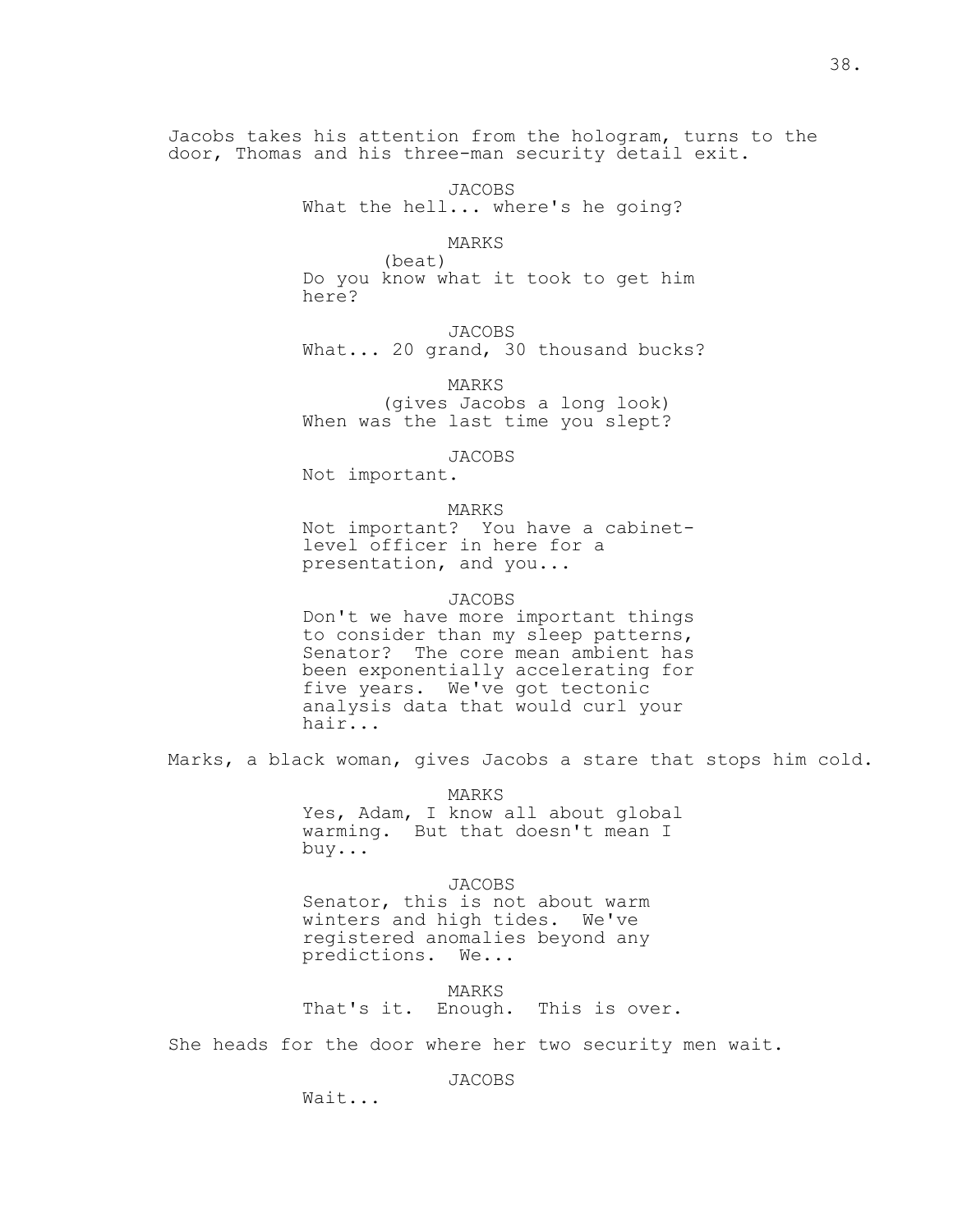### MARKS

 No, Adam. That's it. I've stuck with you to this point. I pulled the committee time, I got Thomas in here - which, by the way, probably set my career back five years...

### JACOBS

Senator, I...

 MARKS Oh, I know. I know all about it. It's all going to burn up! Right, Adam? (rolls eyes)

Poof.

## JACOBS

Molly, hold on...

Marks stops, pivots back to face Jacobs.

#### MARKS

 Listen, Adam, I was always there for you. While you were fighting the good fight for the rain forest, I was with you; legislating for emission controls, I was with you; solar alternatives, I was with you; heading-off thermal drilling, I was with you...

### JACOBS

I appreciate all that you've...

### MARKS

 And when you decided to butt heads with the Vatican on contraception even though the Catholic vote could take me out of office - I was for you there, too, 100%. But this is too much. Yes, global warming, a reality, but, for God's sake, the entire planet is not going to catch fire!

 (beat) At least not for a couple million

more years.

JACOBS

Wait a minute...

## MARKS

 No, no, no. That's it. Call me next year... if we're still here.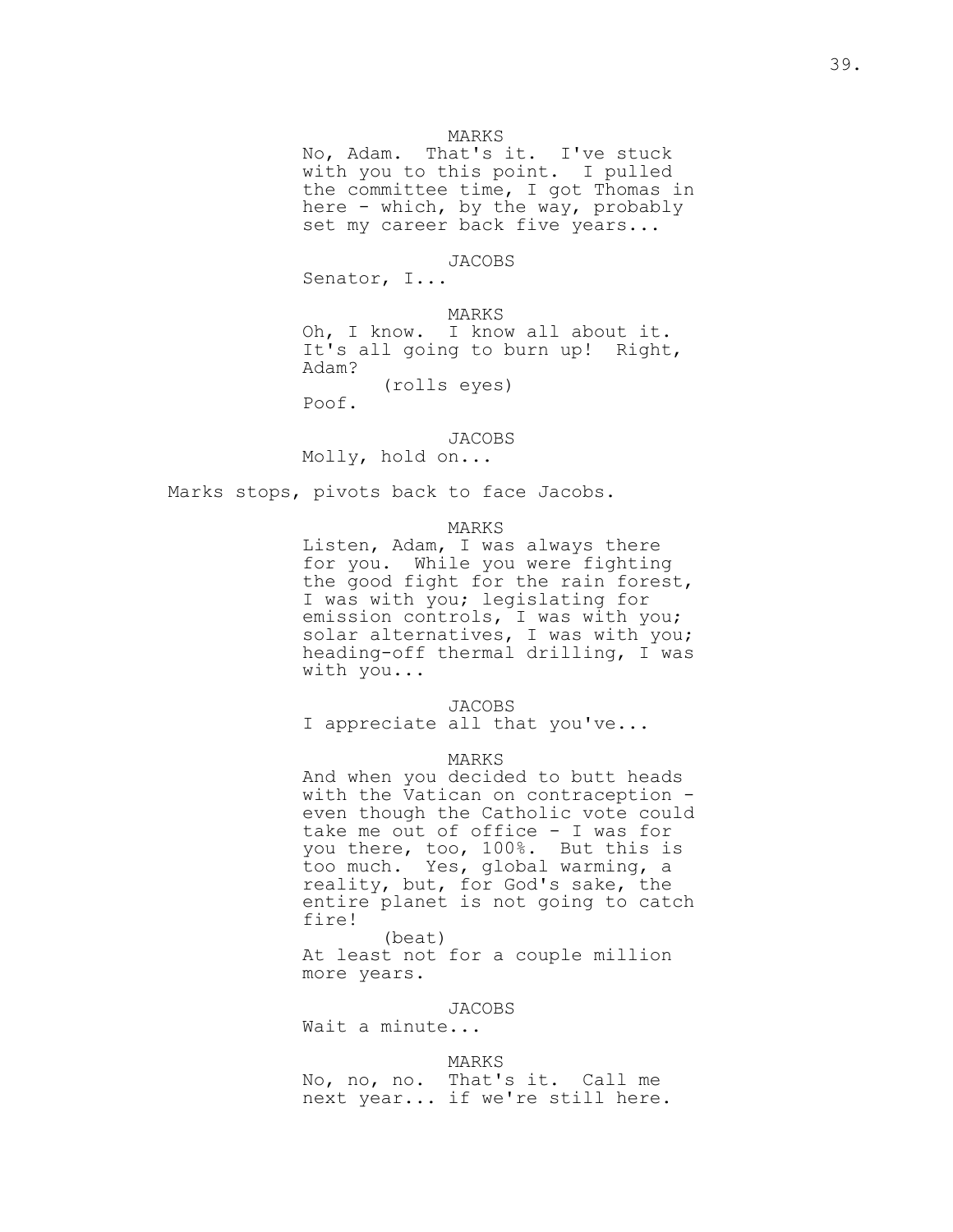Jacobs, pretty pitiful with a four-day beard, baggy eyes and good clothes gone bad, just stands there. In the open doorway Marks pauses.

## MARKS

## And get some sleep.

She exits, her two-man security detail behind. There's a long silence as Jacobs looks at the empty door.

 JOSH (half sarcastic) If you need a break, I've got a really stellar girl-on-girl scene cued up.

Jacobs gives Josh a blank look.

EXT. CITY BLOCK - LATE NIGHT

The trashed street is densely populated, mainly with homeless people. NetCom video billboards are everywhere. The pitches are mainly for booze and smokes, but a voluptuous nearly naked Asian VIRTUAL FEMALE on the display is working another product.

> VIRTUAL FEMALE Azure - It's legal! Costs less, too!!

She holds up a small blue pill, smiles, pops it in her mouth, chews and smiles bigger.

> VIRTUAL FEMALE And it tastes like blueberries, baby!

Walking with his head down, Jacobs wears the same clothes he had on at the lab demo room earlier that day. A slender black polymer tablet is under his arm; an advanced laptop. Some of the street inhabitants eyeball Jacobs, perhaps sizing him and the laptop up as an opportunity.

Nearing a subway access, Jacobs passes underneath the "Agura Bank" LCD banner. This time a Japanese anime-style female is holding up changing banners, announcing the time.

> ANIME FEMALE It is... 11:47 p.m. and 49 seconds... enjoy... the rest of your day...

Jacobs heads down the subway stairs. Another man, tall and lean, in a very light overcoat and vintage fedora, his face unseen, passes beneath the anime banner.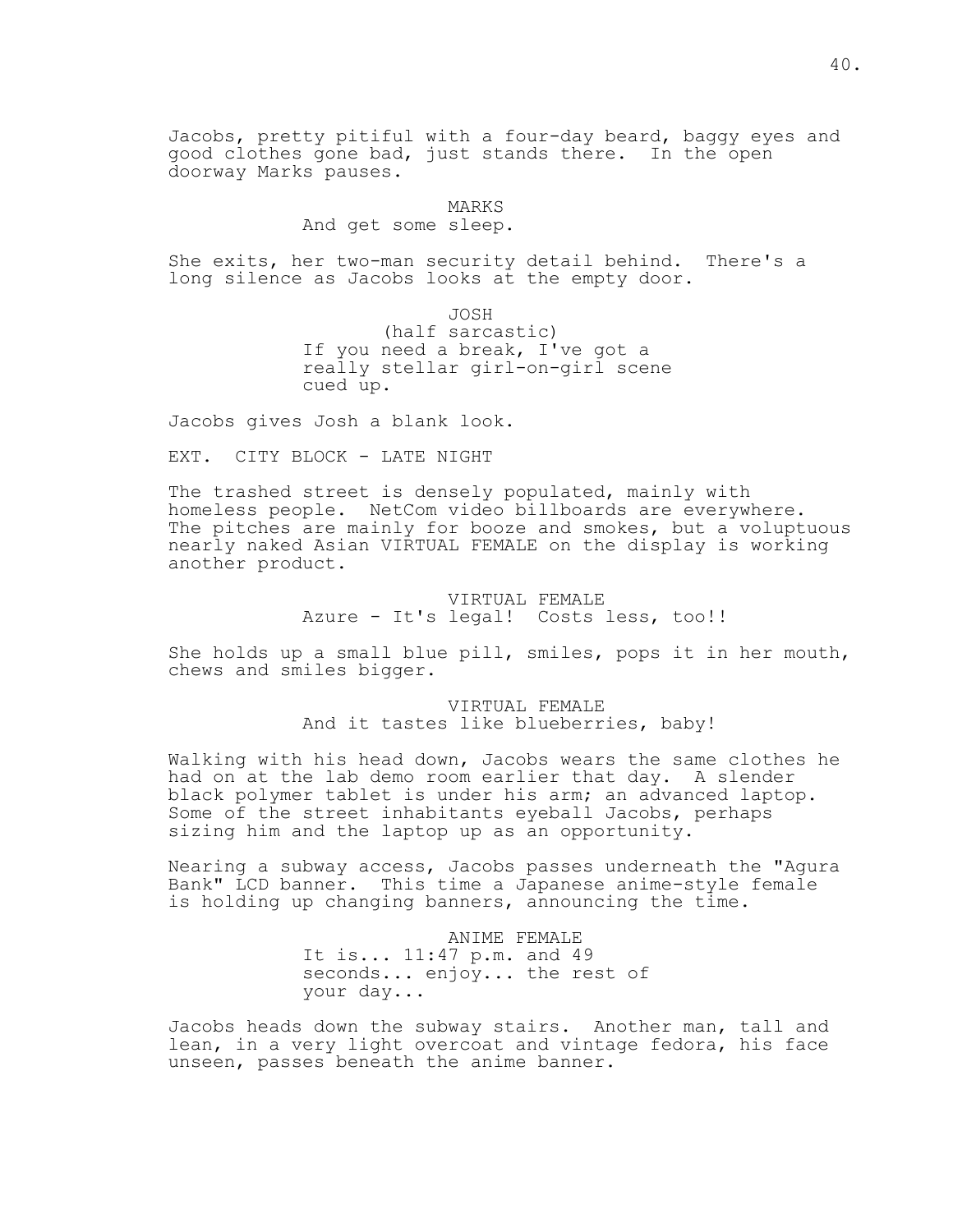ANIME FEMALE It is... 11:48 p.m. and nine seconds... enjoy... the rest of your day...

The other man follows Jacobs beneath the street.

INT. SUBWAY STATION

Many of the lights are flickering and most of the station is in substantial disrepair. The 40 or 50 people who await the train all look as if they wish they were elsewhere.

Two boot-wearing police troopers, both late 20's, and both on the flabby side, patrol the station carrying submachine guns and sidearms. Jacobs nears the platform and both officers briefly eyeball the tablet he carries under his arm.

Jacobs joins the waiting crowd.

The other man, CARL, an African American with chiseled features and an athletic build, about 40, enters the station and stands well back. About 50 feet from the crowd, he settles into a not-so visible, shadowy alcove. The officers give Carl a look. Carl looks back, makes eye contact. He removes his hat and gives the cops a grin. Carl is bald.

The white cops stop, turn and walk toward Carl. They stop a few feet away. They look him over a few seconds. One of the police, COP-1, approaches Carl.

> COP-1 (not friendly) How you doin'?

Carl doesn't answer right away. He looks into Cop-1's unpleasant eyes, gives him a nice smile. COP-2 moves up next to his partner, his hand dropping to the trigger grip of his still slung and lowered weapon.

> CARL Fine. Nice of you to ask.

Cop-1 is not reciprocal to the friendly tone.

 COP-1 Where you going?

CARL

 (smiles) Well, to be honest, I'm not sure.

 COP-1 What does that mean?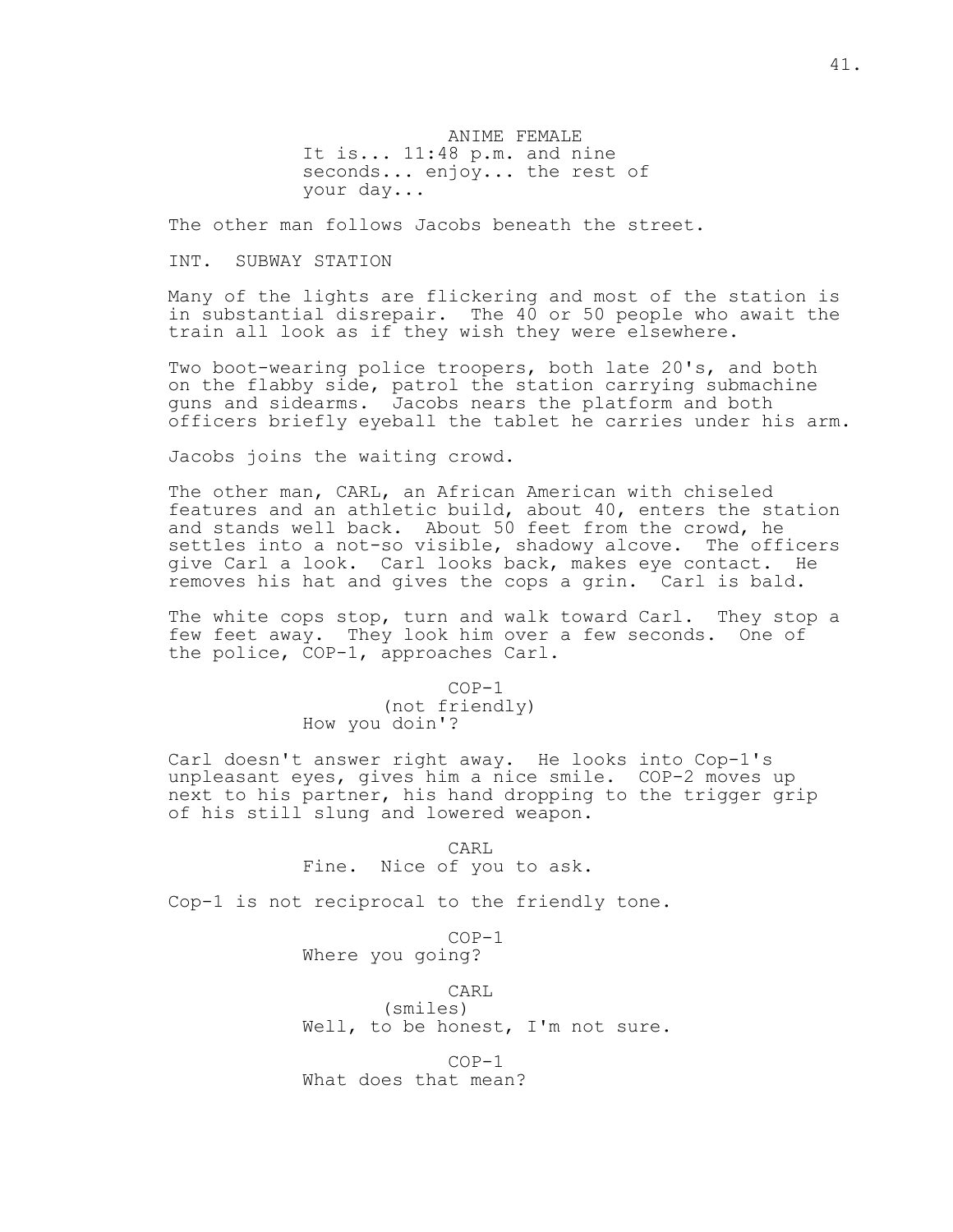CARL Looks to me like I'm getting on the train.

 $COP-1$  You're getting on the train, huh? But you don't know where you're going. Is that it?

**CARL** Yes, that pretty much sums it up.

 $COP-1$ 

You're getting on the train to nowhere?

 CARL You could put it that way.

Cop-1 gives Carl an unwavering and long look.

 COP-1 You know, smartass citizens really piss me off.

**CARL** No kidding?

Cop-2 moves his fingers tighter around the trigger of his weapon and moves the other hand on the stock.

Cop-1 releases the trigger end of his weapon and from his belt he takes a small device, about the size of a cell phone.

COP-1

 (as if reciting a manual) Sir, in accordance with Regulation SS-4 of the Special Securities Act, I am formally demanding an immediate scan for positive identification.

Cop-1 opens the device, which gives an activating beep, and holds it out to Carl. A one-inch square glows.

> COP-1 Sir, please place your right thumb on the illuminated reader pad.

Carl places both hands in his coat pockets, smiles.

CARL

No, thank you.

The rattling roar of the approaching train fills the station. Cop-2 steps back and raises his weapon. The train is louder.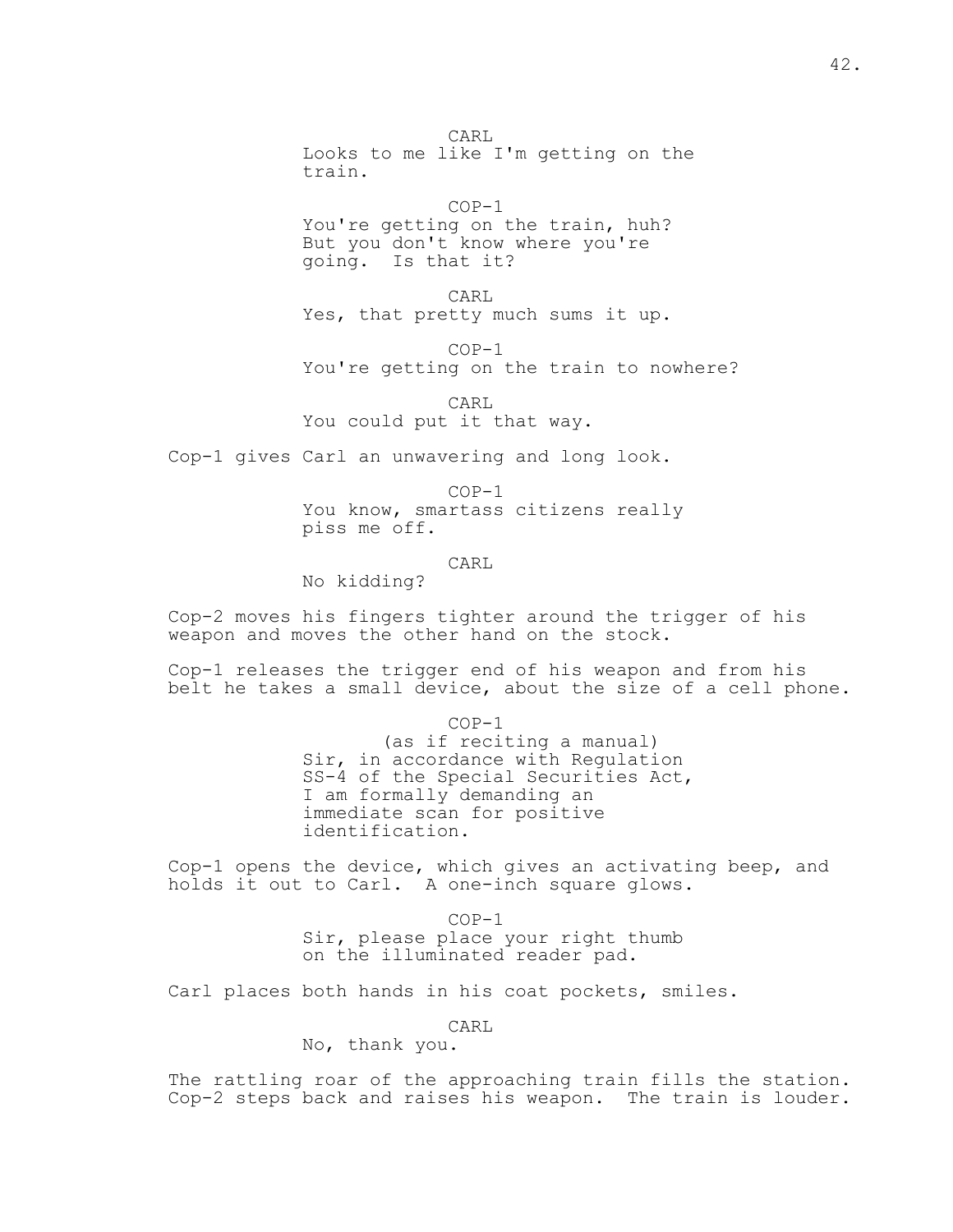### COP-1

 (as if reciting a manual) Sir, you are refusing a municipal police officer's authorized order for you to comply with a Federal security directive.

Cop-2 is in firing position. Cop-1 lets his submachine gun hang from its sling, shifts the print reader to his left hand, takes a handgun from its holster, aims it at Carl.

The train is plowing into the station, loud. The waiting crowd is oblivious to what is happening behind in the shadows.

COP-1

 I am hereby issuing a second and final demand that you submit to a federally-authorized ID scan. I am required by Federal law to warn you that failure to immediately comply with this demand may result in arrest and temporary or permanent physical harm, or death by weapon or other means. You have ten seconds to comply.

**CARL** 

 (smiles) Ten seconds? Should only take about six...

Cop-1 narrows his eyes, wary of Carl's casual attitude.

The train pulls into the station and from the stairs, moving lockstep at double-time, two very fit uniformed soldiers round the corner. Both municipal cops look to these two. The local police, recognizing the battle dress armored Special Ops troopers with M16A6's, are backing up, partially lowering weapons.

Facing off with the cops, weapons targeting heads, the allbusiness troopers take up position behind Carl, who smiles.

**CARL**  Lower your weapons, officers. Carry on.

The cops, clearly confused and intimidated, but wanting to protect their turf, hesitate.

The creaky, dirty train has pulled to a stop and most of the doors have begun to rattle open. The crowd, still oblivious and focused on the train, begins filing into the cars.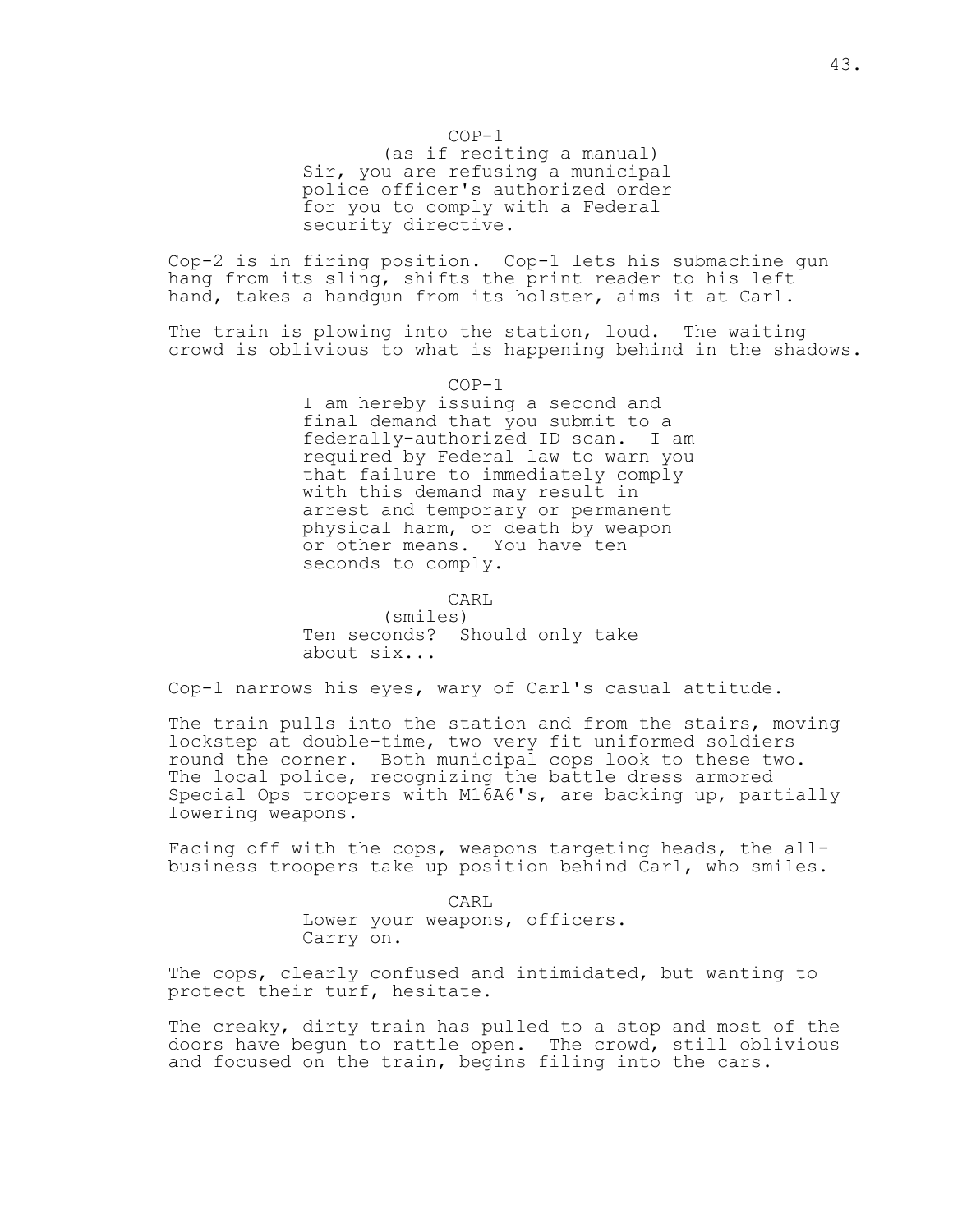CARL Lower your weapons, move along, or we can punch your ticket here and now. (beat) Got a train to catch. You have five seconds.

The Special Ops troopers calmly look as if they are fully prepared to blow the cops' brains out.

In one motion, the cops drop and holster weapons and quickly move off. The Special Op troopers lower their weapons.

Jacobs, also oblivious, enters a car with the crowd. Immediately behind him is a muscular, tough-looking BLACK GUY, about 25.

Without looking at the troopers, Carl replaces the fedora to his head, points to the cars at either side of the car Jacobs just boarded. The troopers head in those separate directions. Carl strolls to Jacobs' car and enters; the last person in.

INT. SUBWAY CAR

The dirty, broken-down, half-lit car is mostly full with unhappy humans, several of whom are standing for lack of seats. Carl enters, looks around. Jacobs is at a window seat. Haggard, worn out, disheveled, distracted, Jacobs is in another world; staring nowhere out of the dirty and pitted plexiglas window.

Carl spots him, smoothly heads in that direction between the standing, zombie-like passengers. The subway doors close.

Sitting next to Jacobs in the aisle seat is the muscular Black Guy Carl eases up, speaks to the Black Guy.

CARL

Excuse me, may I have this seat?

Black Guy slowly turns his head, like he's not quite sure that he is being spoken to. Jacobs comes out of his daze, looks to Carl, then to Black Guy. Jacobs is puzzled, but, none of his business, he turns back to the window.

BLACK GUY

Say what?

 CARL (smiling) May I have this seat.

 BLACK GUY What seat? There ain't no seat.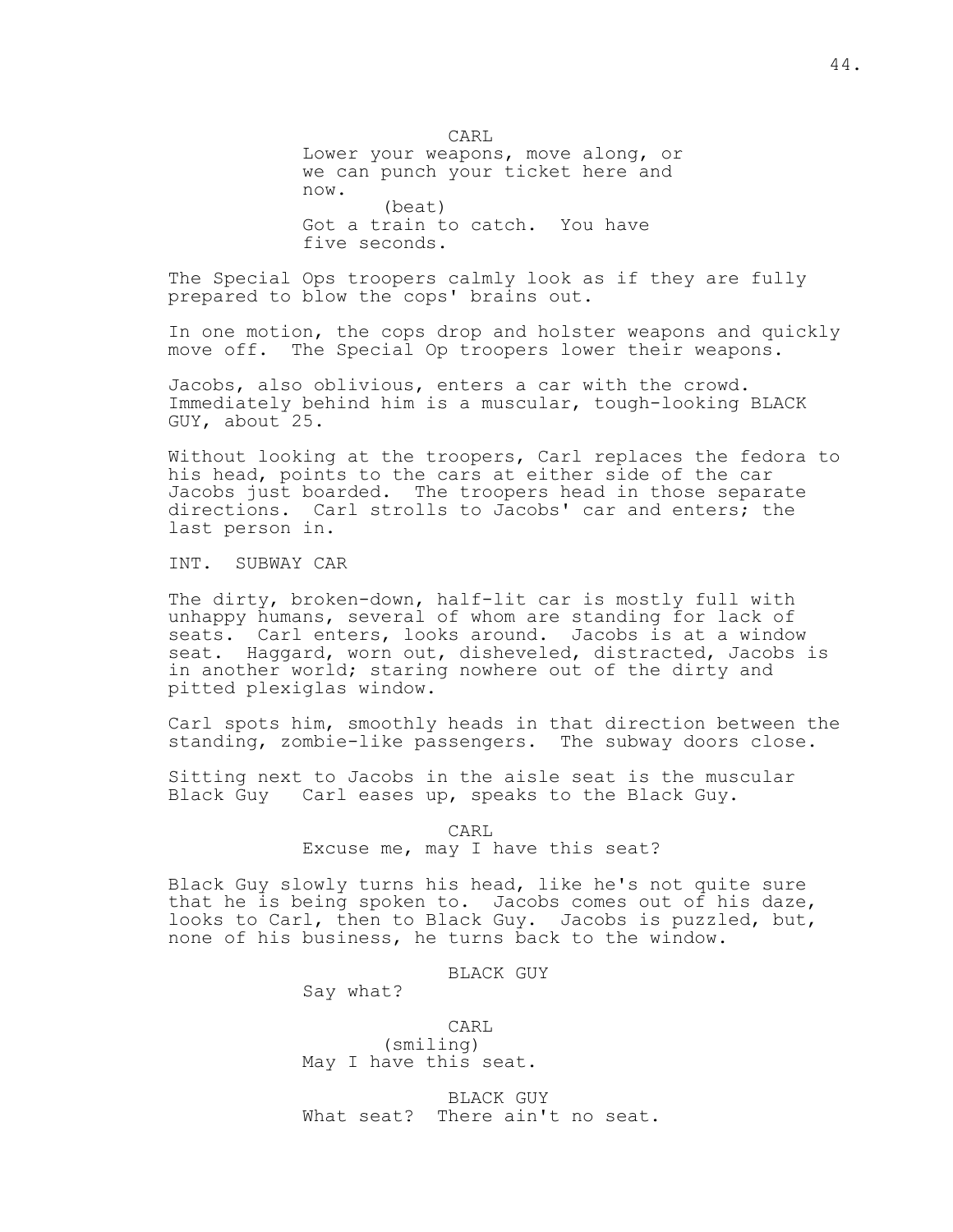## CARL Sure there is. You're in it.

Black Guy looks back at Carl, not sure.

## BLACK GUY What? You got bad feet, or somethin'?

Carl smiles, leans down, whispers into Black Guy's ear. A look comes over Black Guy's face. He's up and gone.

Now Jacobs turns his full attention to Carl, who takes the seat. With furrowed brow, Jacobs continues to stare at Carl, who smiles. Carl again removes his hat.

The train has not moved. At the rear, standing in front of the doors connecting to the next car, a big PUNK, about 20, pipes up, yelling to the roof of the train.

PUNK

Come on, maaaan, get this crate movin'!

The rest of the crowd barely acknowledges the outburst. The train doesn't move.

Jacobs slowly breaks eye contact with the still smiling Carl, turns back to the window.

PUNK Come on, goddammit, MOOOOOOOVE!

The train's public address speakers emit a harsh, loud, grinding tone and most of the passengers reach for their ears. The male SPEAKER VOICE then announces.

> SPEAKER VOICE Attention... Attention... this train is now out of service...

Some in the crowd groan.

PUNK

Fuck!!

 SPEAKER VOICE ... please exit immediately...

The old doors rattle open. Jacobs swings a concerned gaze back to Carl, who hasn't budged. He looks back at Jacobs, the enigmatic grin still on his face.

PUNK (to nearest speaker) No! Fuck you man!! I been waitin' for fuckin' an hour!!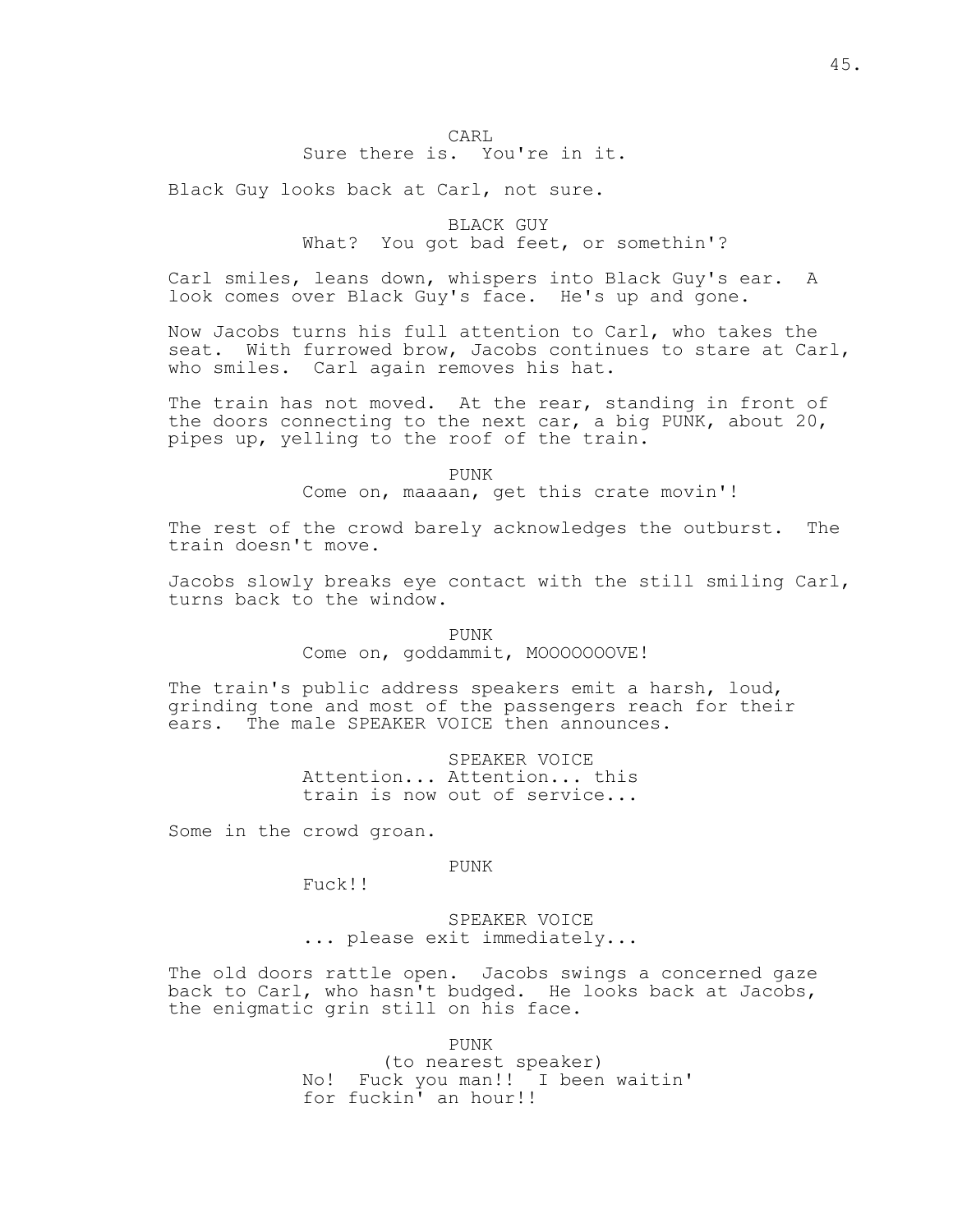A few others in the crowd are muttering and cursing. They have begun to drag themselves up to file out of the train.

Jacobs and Carl look at each other. Jacobs looking a little worried, Carl is calm.

**CARL**  Well, that's a hell of a note, isn't it?

Jacobs says nothing. The crowd is filing out.

 SPEAKER VOICE Attention... Attention... this train is now out of service... please exit immediately...

PUNK (to speaker) Fuck you!! Fuck you!! Fuck you!!

The Punk is still at the rear of the car, next to the door connecting the following car. The rest of the unhappy crowd is making their way to the exit door, past the still sitting Carl on the aisle seat, and Jacobs, trapped at the window seat.

**CARL**  You don't mind if we wait, do you? (beat) I never saw the sense in waiting in lines. (smiles broader) Back when everyone used to fly. The plane pulls up to the gate, everybody jumps up and stands there for five minutes. Never could figure that out. (beat) Hurry up and wait ... know what I mean?

Jacobs clearly knows something is up. The crowd is nearly past Carl and Jacobs, the car almost cleared of people. The Punk hasn't left his position at the rear. He starts to hammer at the speaker with his fist.

PUNK Fuck you!! Fuck you!! Fuck you!!

The connecting doors at both ends of the train slam open, the two troopers smoothly enter, the Punk looks up to the suddenly open door behind him and... BOOMP. The butt of an M16A6 slams into the Punk's face, his nose splits, he drops.

At the opposite end of the subway car the other trooper has his weapon raised. The last remaining passengers get the idea and hurry off the train.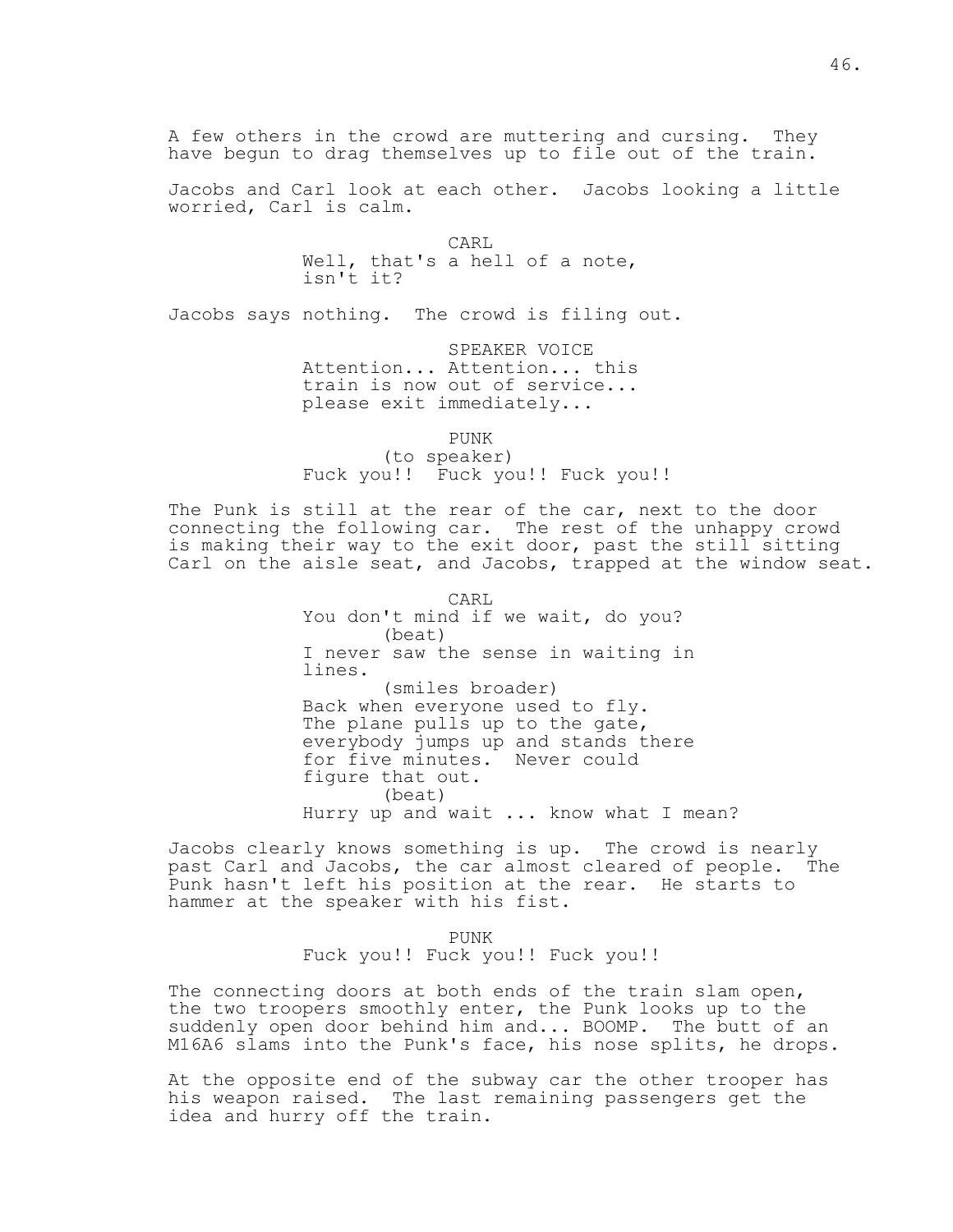Jacobs, realizing it's pointless, doesn't even attempt to leave. He looks at Carl, who hasn't bothered to take note of any of what just transpired. He just looks calmly back at Jacobs.

The Punk is completely unconscious as the trooper drags him effortlessly down the train isle and dumps him out the exit.

That trooper returns to the far side of the car. The troopers after this maintain posts at opposite ends of the car. The doors rattle closed. Empty of all but the four men, the train moves.

About half the lights within the train are burned out. When it moves out of the brighter station, the car dims. At regular points where the tunnel is lit, light strobes through the car: dark - darker - light - dark - darker light ... The shadows and light move across Carl's smiling face.

**CARL** Can't stand crowds.

Jacobs, though clearly wary, is calm. Not surprised.

 JACOBS Really? People bother you, do they?

Carl shows mild surprise, like this is not what he expected.

CARL

 Yeah, Doc. It can be tough to have private conversations, these days. You agree?

JACOBS

 Oh yes. I agree entirely. It's like you're never quite alone.

CARL

 True. Exactly my point. Seems like someone is always looking over your shoulder ... reading your paper, so to speak.

JACOBS

Right.

Carl doesn't respond, but gives Jacobs a long look. His eyes sort of twinkle.

JACOBS

So?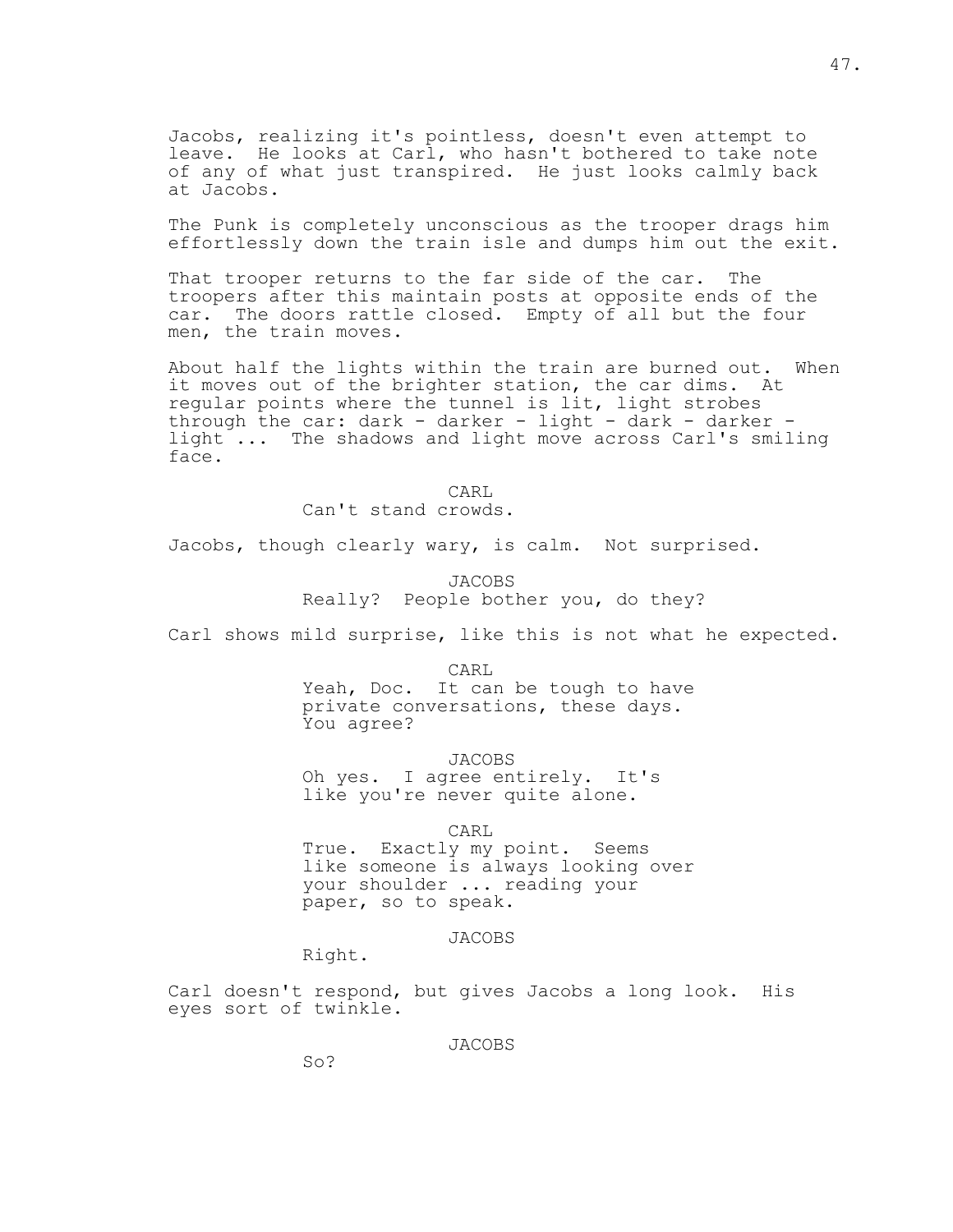You know, when I was kid, I lived out in the boonies with an uncle. That was when there were still a few farms. And this guy - my uncle - really tried to stick it out. His idea was, I guess, to do what they used to call get back to nature. He just wanted to be left alone, raise a few tomatoes, keep some pigs, some chickens... that kind of thing.

Carl pauses, thinks. Jacobs stares blankly back.

 CARL (as if wistful) What a dreamer... (comes out of it) So, anyway, that's not really the point of my story. I used to sleep in this little extra room he had more like a broom closet with a window. Well, every morning, just after the sun comes up, this bird used to land right outside the window. Beautiful bluebird. I guess that means he was a he. Very colorful. I get in the habit of leaving a few pieces of bread out for him. Then in the morning I'd watch him chow down. We sort of got used to each other and, pretty soon, it got to where he would eat out of my hand. (pause)

Can you imagine?

#### JACOBS

 (stares) Sure. I can imagine.

# **CARL**

 So this bird and I sort of developed a relationship. He would stop by and we would have an exchange. I would feed him a few crumbs and he would give me a few 'tweet-tweets.'

JACOBS

 (beat) Tweet-tweets.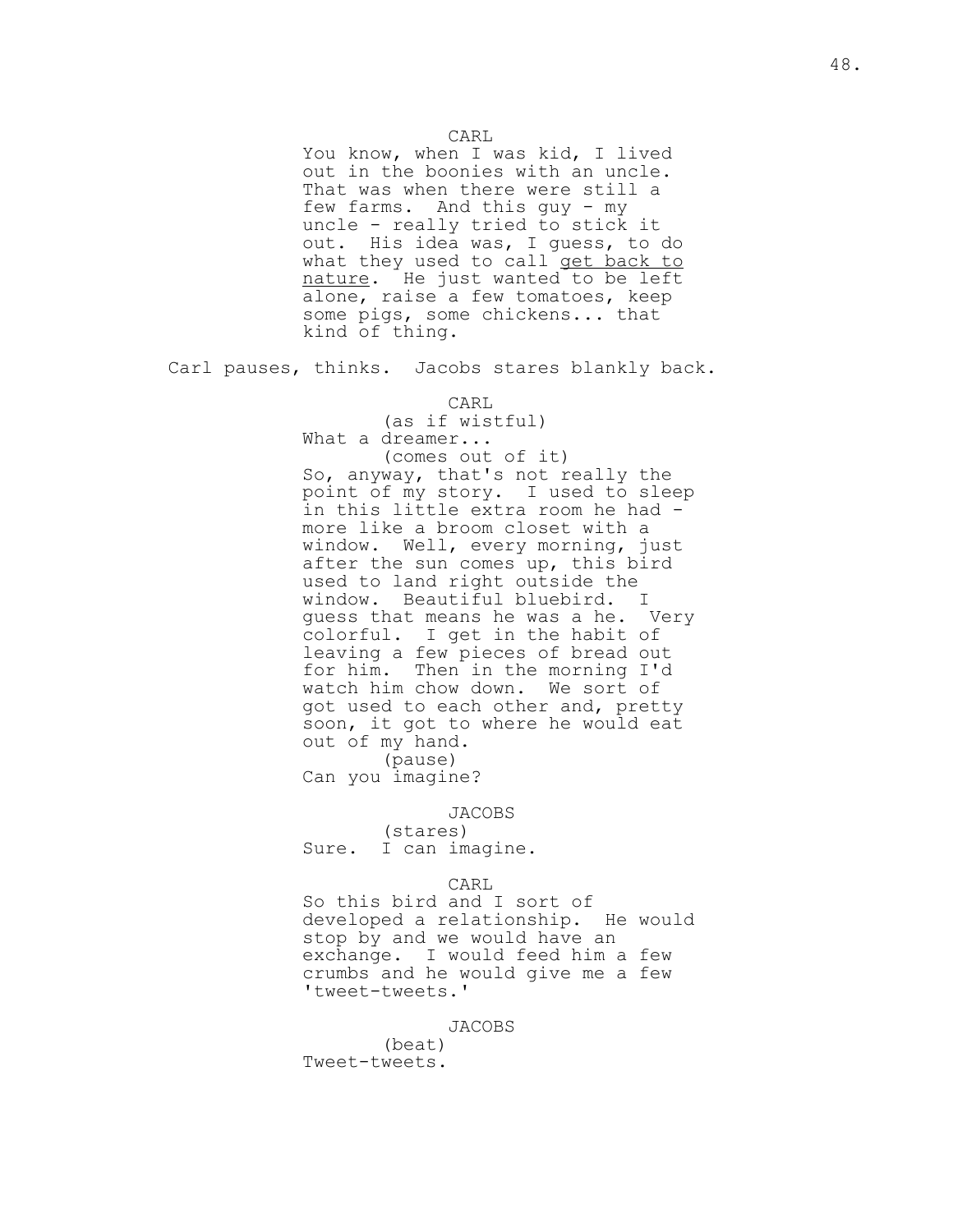CARL

Yeah. It was if it was saying, 'Thanks for the bread, Carl. You're a good kid.' It was sweet, being that close to nature.

#### JACOBS

Right.

The train enters another station but doesn't slow. The lights go bright, the train blows fast past the waiting crowd. The train again enters the tunnel and the lights again strobe through the car: dark - darker - light - dark darker - light ...

CARL

 Would you believe that me and that bluebird got so friendly that he would let me pet him? Really something, don't you think?

 JACOBS Yes. Really something. (pause) So what finally happened?

CARL

Excuse me?

 JACOBS What is the moral to your story?

**CARL** 

Moral? No moral.

JACOBS

 (beat) Okay, how did it finally turn out with you, the bird, your uncle and the farm... Carl?

CARL

Oh.

 (pause) A case of bad timing, really. The jet stream decided to drop the Beijing Blow right on our heads. Killed everything. The tomatoes, the pigs, the chickens, my uncle - who was kind of sick, anyway -- and the bird. Little guy just flew up that morning, landed on the branch, gave a little birdy cough and keeled.

 JACOBS (stares at Carl) And you made it okay?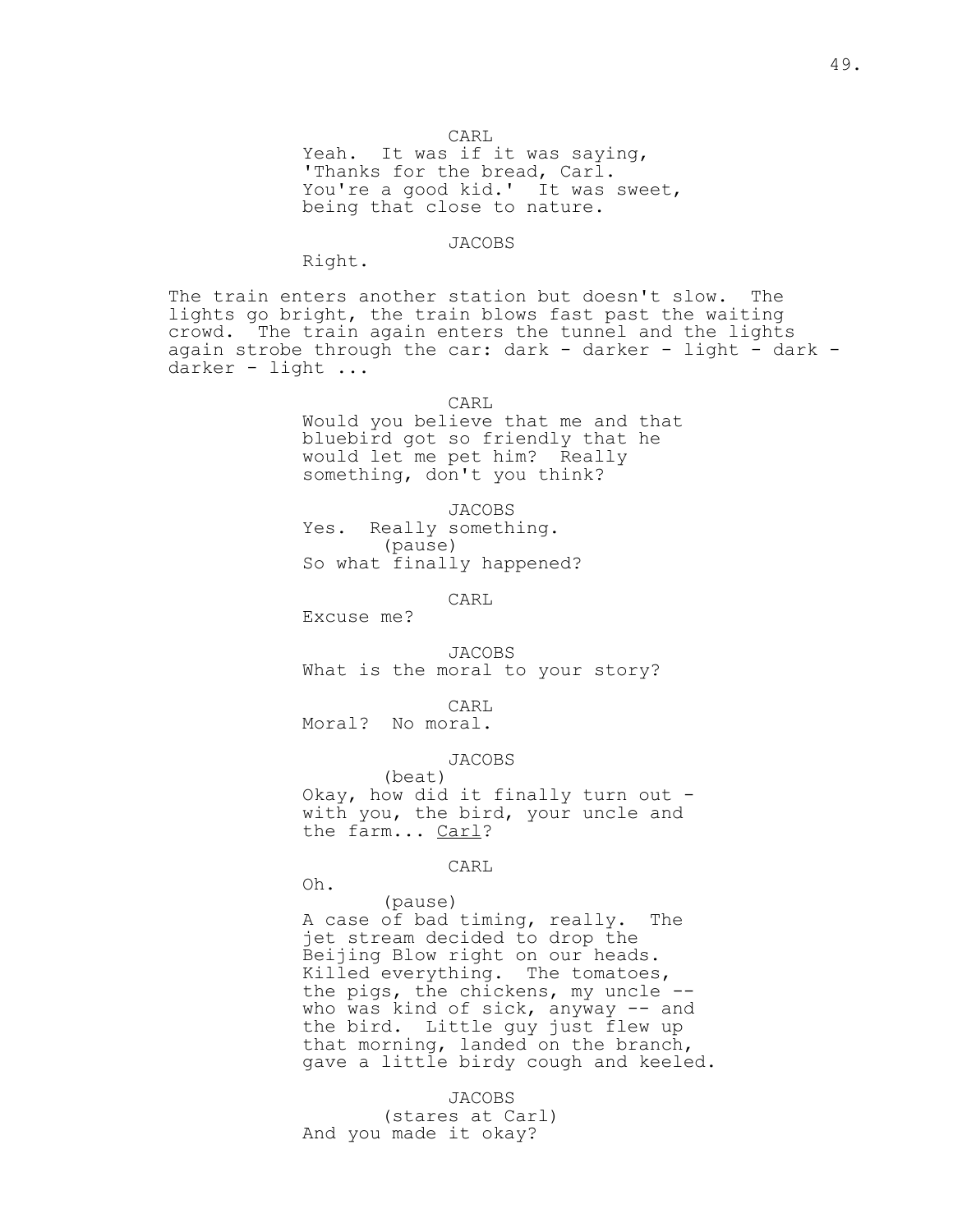**CARL**  Me? Oh yeah. I was a strong kid, I held up.

The two men look at each other.

JACOBS

 The only people who survived the initial midwest fallout of the 851- C cloud, the Beijing Blow, ended up in the hospital. They were all dead within a month.

Carl stares back at Jacobs, smiles.

CARL

Yeah, I know. Total bullshit. Never left the city in my life... except to go overseas and blow hell out of some Arabs and a few screwed Indonesians.

 (pause - smiles) So listen, Doc, the only reason you're not dead now is you got one -- and one only -- high-up type looking out for you. Get it?

JACOBS

 (stares - unphased) Sure, I got it.

CARL

 Then you need to know that if you step over one more line, that person may not be able to protect you anymore. Roger that?

JACOBS

 Sure. I understand. I'm a really lucky guy.

CARL

 (gives Jacobs a look) But that's not going to stop you, is it? You're just going to keep shooting your mouth off, right?

JACOBS

Maybe.

Carl, for the first time, frowns, sits back in his seat, thinks.

 CARL You know, Dr. Jacobs, I just realized something.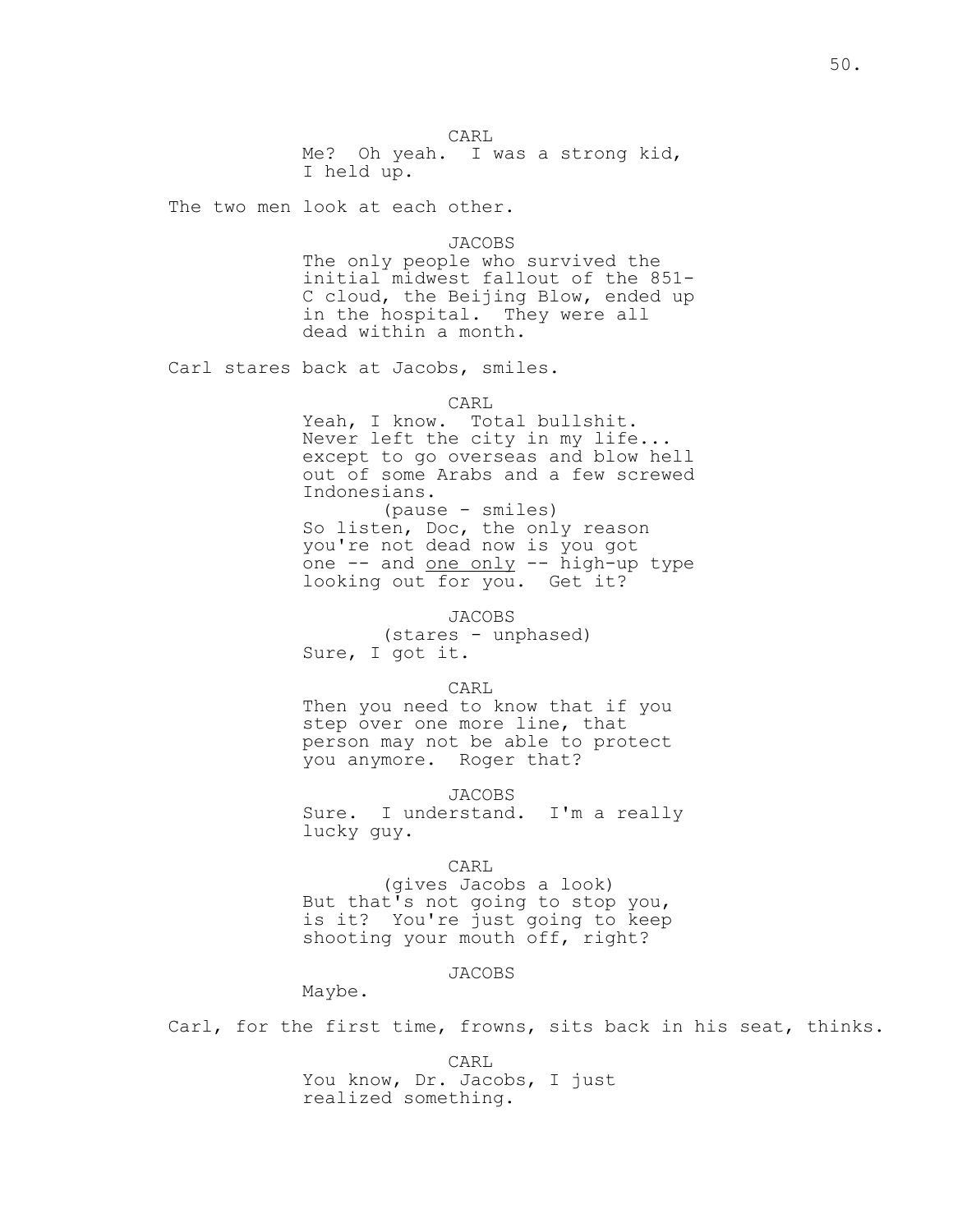## JACOBS

What's that?

CARL

We actually have something in common.

 JACOBS You think so? Like what?

**CARL**  We are both fatalists. Neither one of us gives a shit.

JACOBS

 No, Carl, you're wrong. I do give a shit. Otherwise I wouldn't be doing what I'm doing.

**CARL** 

You misunderstand, Doc. I'm not talking about your cause. I'm talking about you, yourself. You don't care whether you live or die. That kind of attitude can make for a very dangerous man, on the field of battle, or otherwise. As long as that kind of person is alive, and capable of inflicting damage, that kind of person can be very dangerous.

Jacobs gives Carl a look and, for the first time, he smiles.

JACOBS

 And what about you, Carl? What cause motivates you? What do you care about?

**CARL** 

 (shrugs) Nothing lofty, Doc. Just the mission.

 (pause - remembering) Oh, and those gentlemen with the guns at either end of the train. Them and about 10 more like them. I care about them. (beat) In the end, I'm just a stupid soldier doing what I'm told. A grunt in the trenches, carrying out the mission.

 JACOBS And what do you think about the mission?

(MORE)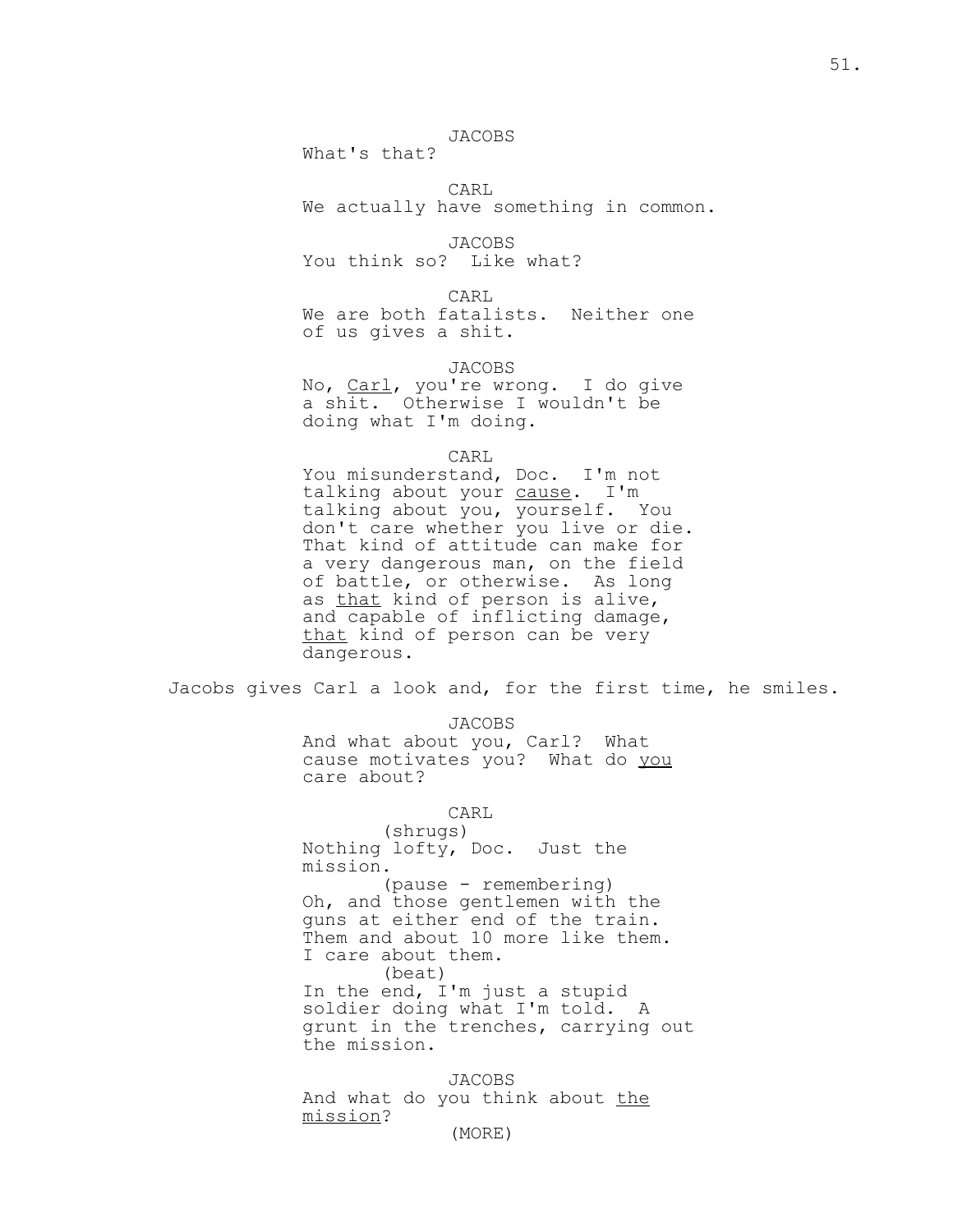JACOBS (CONT'D) What do you think about the people that issue your orders, send you on the mission?

**CARL** 

 Well, I could tell them to take a hike, retire, maybe buy a boat, open up a fishing charter business down in the Florida Keys, or something. But there really aren't any fish left to catch, so... what the hell. Might as well keep doing what I'm good at.

Carl looks to the trooper at the far end of the car and raises a finger as signal. The trooper touches his earpiece and speaks.

JACOBS

 What exactly are you good at? Helping greedy, corrupt lying assholes that don't give a crap about you bring it all to an end?

Carl pauses, then seems to remember something.

 CARL Oh, right, that's what she meant.

JACOBS

What?

**CARL** You think the whole thing is going up.

JACOBS

What?

CARL

 You think the whole thing will go up in flames... poof.

JACOBS

 (pause) That's about it.

CARL

Yeah, how?

Jacobs thinks this over, then responds -- like he's talking to a child.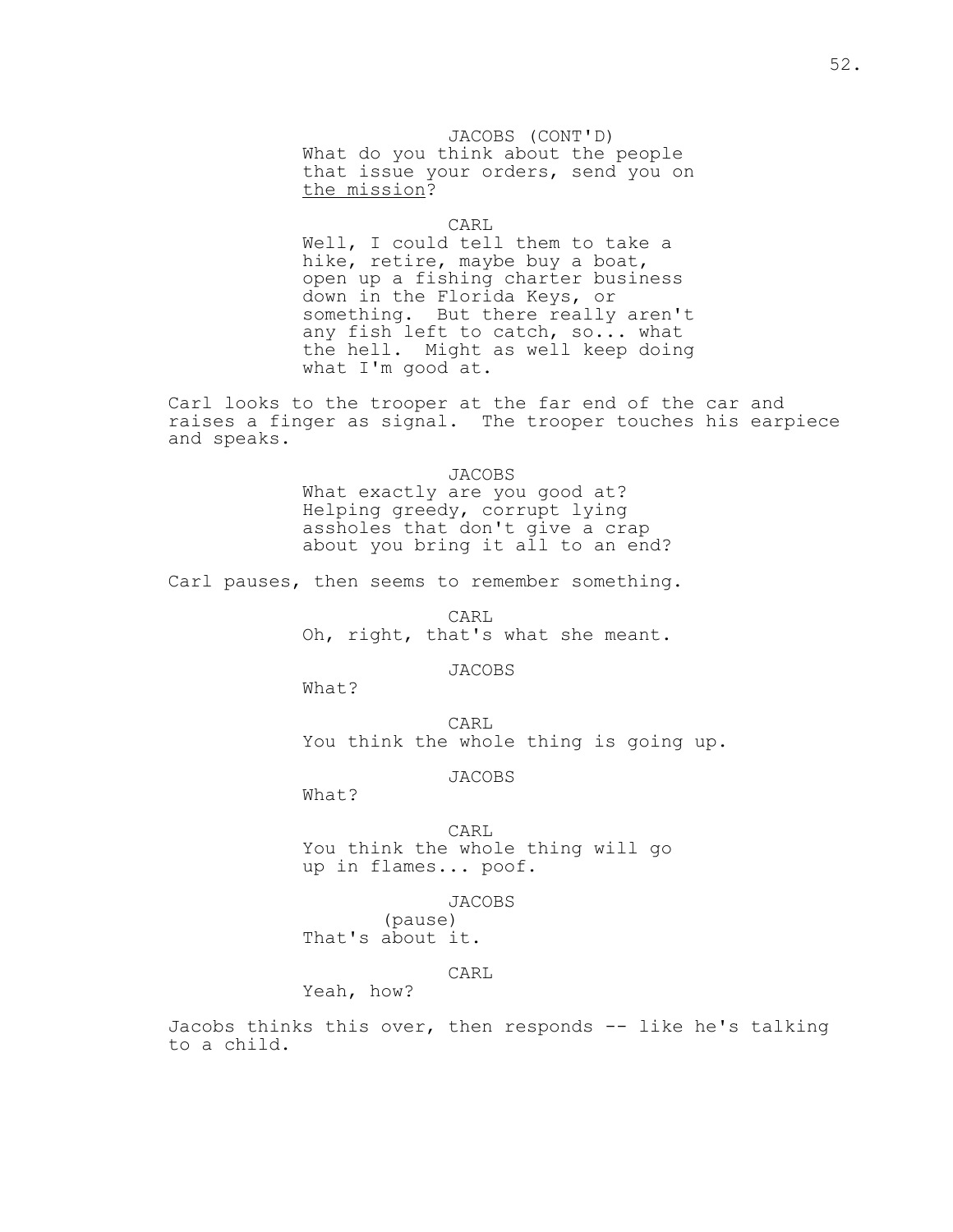### JACOBS

 See it's like this, Carl: while you and I sit here having this lovely conversation, some really important good stuff is being taken away from the sky and replaced by some very different stuff. The different stuff is not good stuff, it's very bad stuff. And humans keep making more humans who make more humans who make more humans who make more humans who make more and more of the stuff that isn't supposed to be in the sky -- the bad stuff. And because we're getting a lot more bad stuff and a lot less good stuff, certain things are starting to get really-really hot and that makes a lot of other things get really really hot and way down underground something very nasty is going on which makes some things get so hot... well... things just can't get any hotter and... boom.

Carl gives Jacobs a long look, shrugs, smiles.

**CARL** Doesn't sound very scientific, Doc.

Jacobs gives Carl a big, strange grin.

 JACOBS Well, Carl, it doesn't sound very scientific because you don't seem like a very scientific type of guy.

It takes a few seconds, but Carl realizes he's been insulted.

CARL

 Man, you got balls. I could have one of these troopers put a bullet in your eyeball and about all I'd get is a stern reprimand over a cup of coffee. And here you are sitting here giving me shit. What have you got, a death wish?

 JACOBS Not really. But Carl, you kind of bug me.

Carl gives Jacobs a long look, smiles big.

**CARL** So, how much time we got, Doc?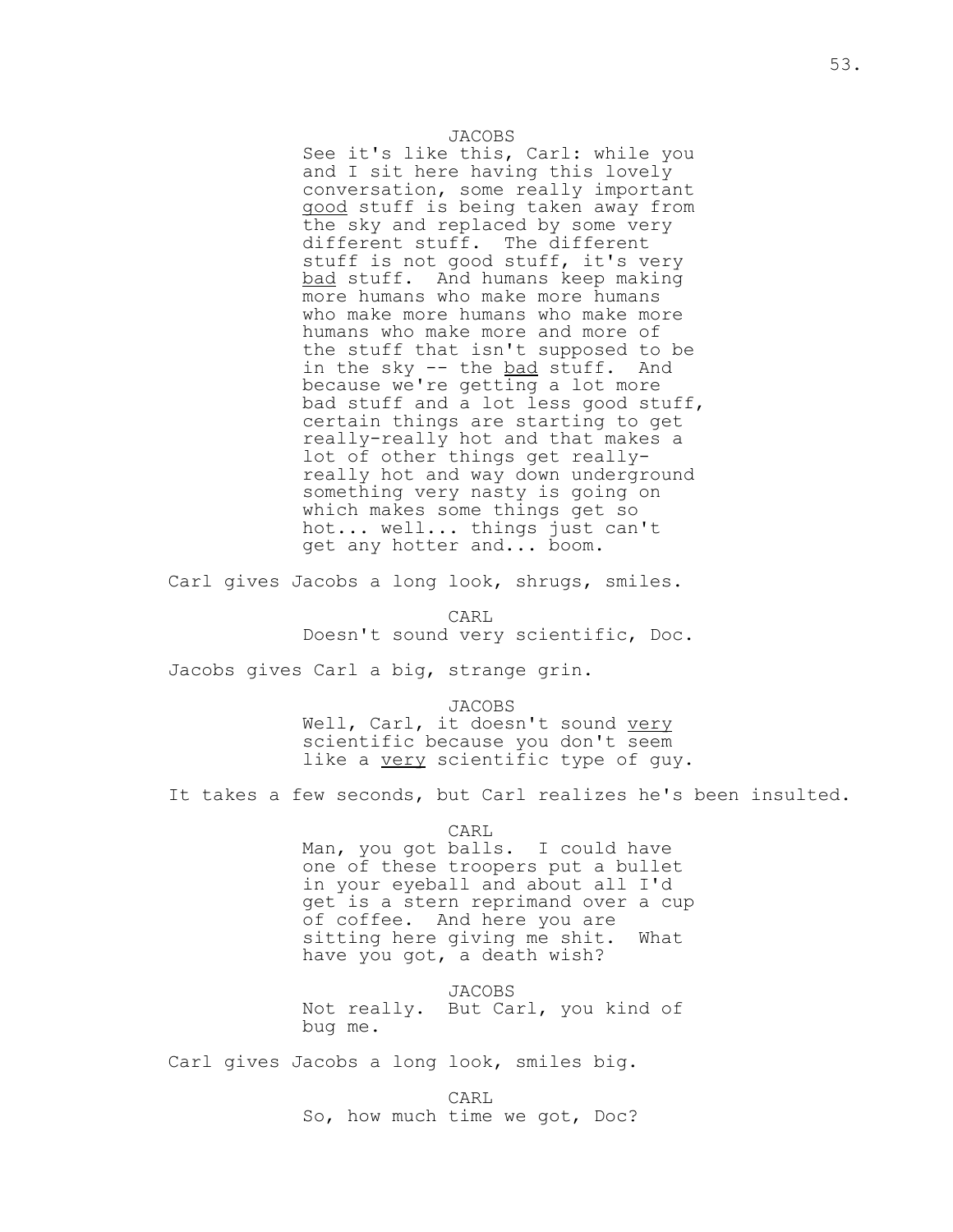## JACOBS

What?

 CARL When's the big burn?

 JACOBS Tomorrow, the next day, a year. Pick one.

The train is pulling into another station, this time slowing.

 CARL Well, I'd love to hear more. But this is my stop.

JACOBS

Sorry to see you go.

CARL

 (stands) Thanks, Doc. I know you mean it.

Carl waits as the train slows to a stop. He replaces the fedora to his head, straightens the lapels of his jacket, takes a quick look around the ratty subway car.

> CARL Jesus, I hate these goddamn things. Total pieces of crap. The city hasn't spent a dime on them in... I don't know, 20 years.

> > JACOBS

 (sarcastic) Yes. Pollution-free mass transit. What a joke.

CARL

 (smiles) You know it.

The car stops, the troopers move to take position at the exit.

**CARL** One last thing, Doc...

JACOBS

Yes?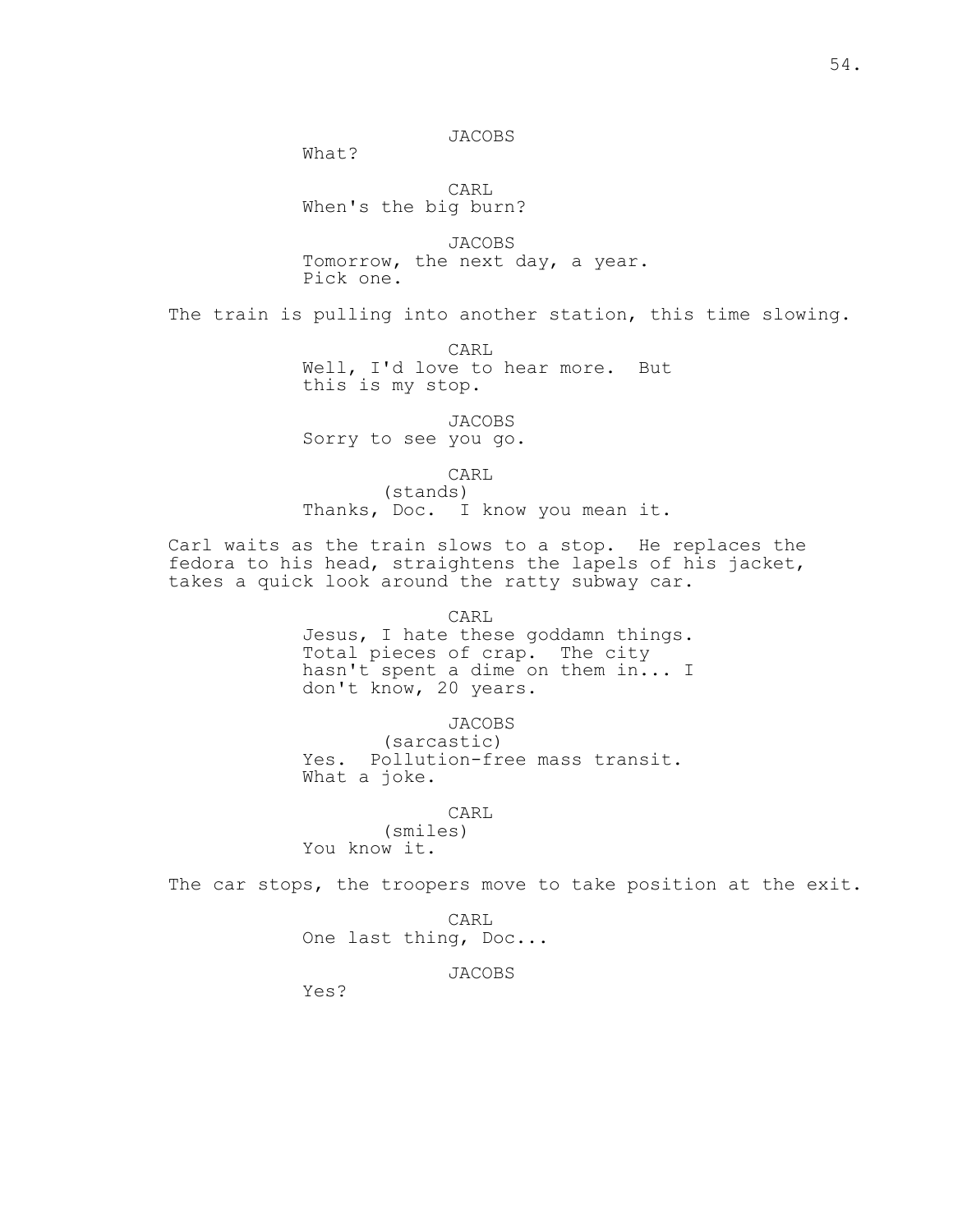CARL

 You try for more airtime with the committee, or suck another cabinet officer in for one of your little demos, or try to broadcast again, orders or not, I will personally blow your big fucking brains out. (beat) Got it?

JACOBS

 (calm) Sure. Thanks, Carl. Have a nice day.

For the first time, a flash of anger crosses over Carl's face. Again the smile returns. He shakes his head and moves off behind his troopers.

The doors open. The crowd on the other side sees the armed men, immediately parts. The three mean head out.

As if nothing very unusual had happened, the crowd piles into the car. No person gives a second look to the fully armored troopers that just left the train.

Jacobs settles in the ratty subway seat and closes his eyes.

EXT. SUBWAY STATION EXIT - URBAN STREET - NIGHT

Under a NetCom display, on the right side of the street, Jacobs trudges up the subway stairs. This area is more residential, less degraded and, at this late hour, not crowded. About half the streetlights work; some flicker, strobing the area, casting odd shadows sporadically about the very dark scene.

Of the people on the half-full sidewalk, most seem on their way home. A few linger in the shadowy recesses of buildings.

Jacobs pauses at the top of the stairs, looks around; as if expecting someone to be waiting for him, then heads up the street. The further he gets from the station, the fewer people there are on the sidewalk.

From somewhere, perhaps from the shadow of a building, a group of four fall-in several steps behind Jacobs. They all wear loose light jackets, caps, baggy trousers, their heads angled down as they walk. In the darkness their clothes obscure their features. They could be young, could be female, could be male.

One of the four steps ahead and moves closer to Jacobs. Jacobs senses this, but shows no concern. Rather, he seems a bit irritated. The person walks a few feet away and a little behind Jacobs. Neither acknowledges the other. They could be just two strangers walking in the same direction.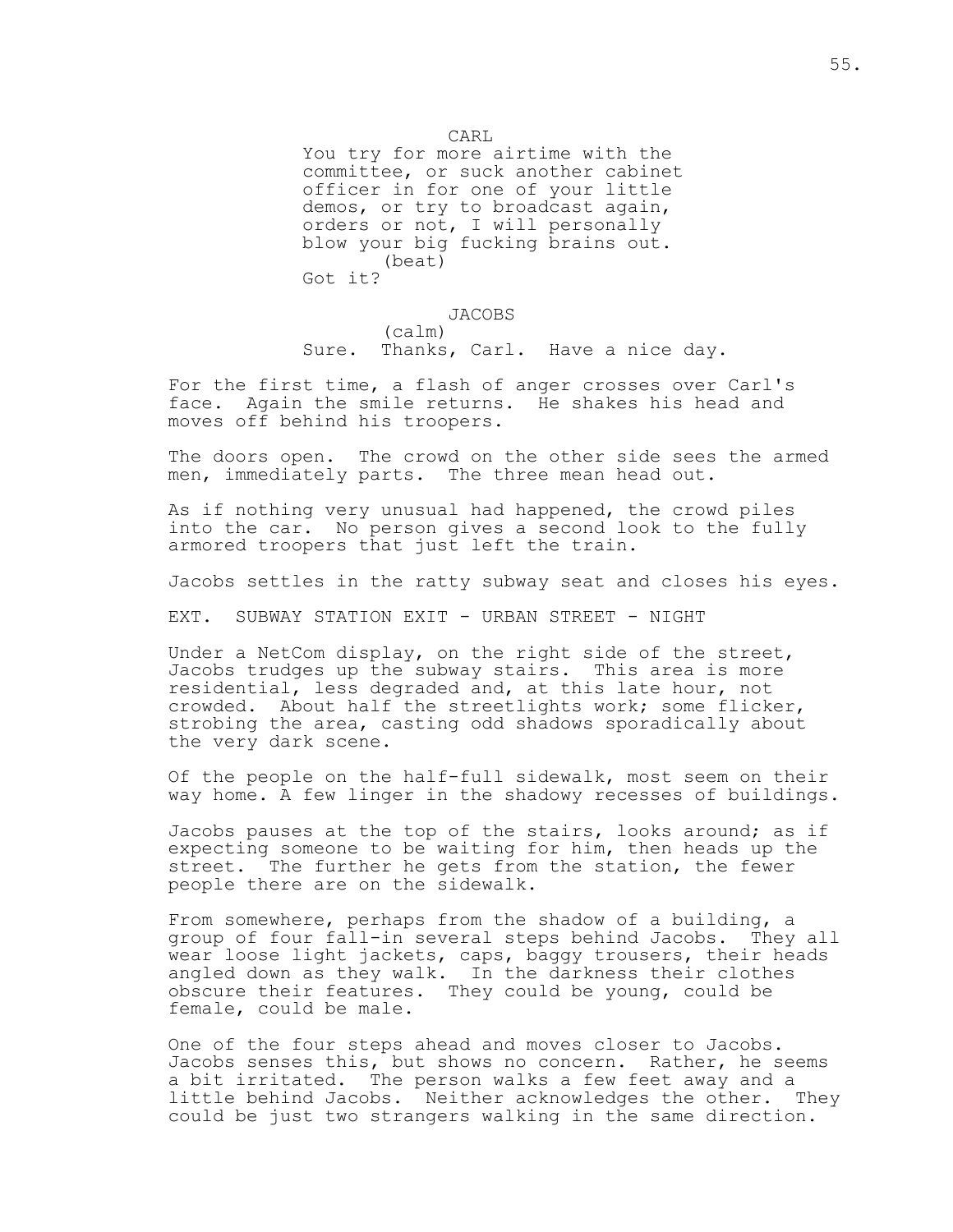From across the street, because of the darkness, it would be difficult to see that they were speaking.

## JACOBS

Hello, Ronny.

 RONNY Good morning, Adam. How are things going?

 JACOBS (sarcastic) Oh, good, really good. Terrific.

## RONNY

True?

## JACOBS

 Yes. Tonight I had a delightful conversation with a gentleman on the subway. Very well-spoken, terrific story-teller, well-armed, too.

 RONNY Yes, I heard about that.

## JACOBS

What?

RONNY

 Well, we know about the gentleman and his two associates commandeering the train.

JACOBS

Really? How is that?

RONNY

Just behind you, on the left.

Jacobs glances back. One of the three raises his head, lifts his cap and smiles. It is Black Guy who was sitting next to Jacobs on the subway car. Jacobs shows surprise, then turns forward.

JACOBS

 Is GP now in the spying business, Ronny? Do I have to worry about your people looking over my shoulder, too?

#### RONNY

 (beat) You're too valuable, Adam. We're keeping an eye on you for your own good.

#### (MORE)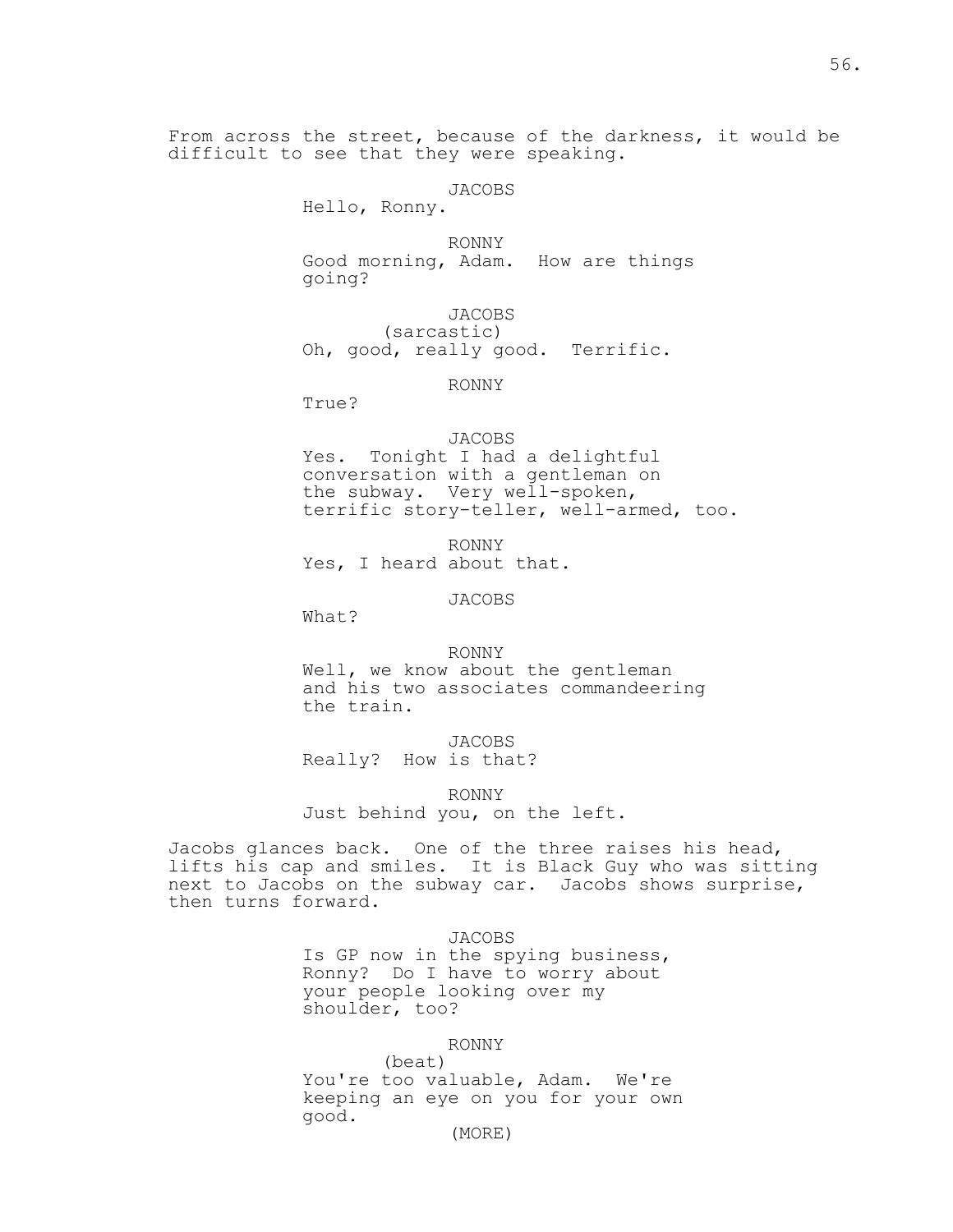RONNY (CONT'D) Bader and Eddie have to sleep sometime. Besides, they, too, are becoming a bit too high profile. (beat) May I ask what your new friend had to say?

> JACOBS In short: shutup or die.

> > RONNY

Very nice.

# JACOBS

I thought so.

 RONNY So, what do you plan to do?

JACOBS

 (long pause) Haven't decided. What do you think I should do?

RONNY

Well, I know it's a heavy responsibility for you to bear...

JACOBS

Me, yeah, me.

RONNY

Excuse me?

 JACOBS Why me, Ronny? Why is it that I am the chosen one?

## RONNY

 (pause) Come on, Adam. You know the answer to that. (glances at Jacobs) You need some sleep.

JACOBS

Right, yeah.

## RONNY

 Adam, as far as the Powers That Be are concerned, we're now eco terrorists. Most of us are under surveillance, others are on The Possible List, and a few of the more... formerly active... they're gone.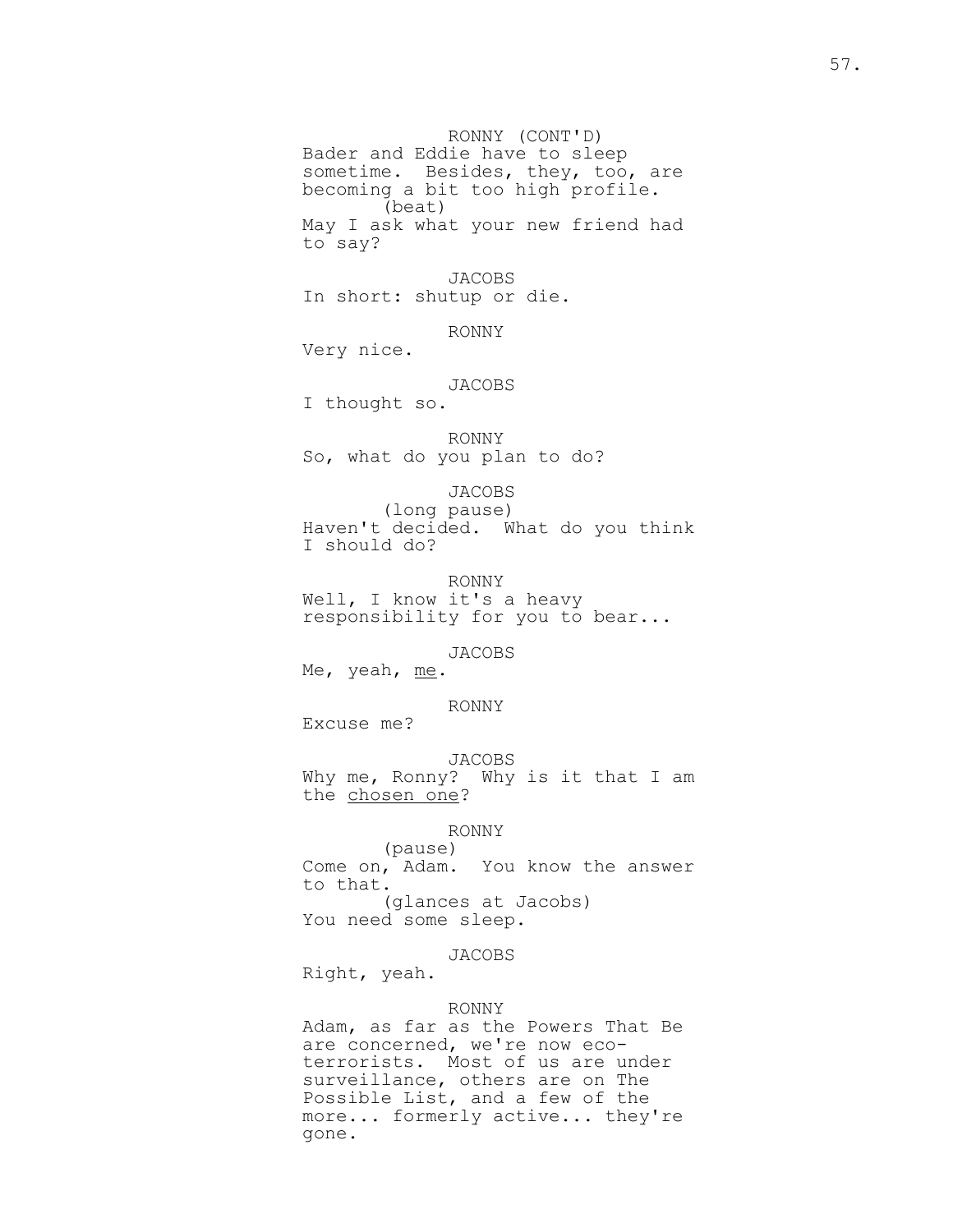## JACOBS

Uh-huh.

## RONNY

 Someone has to be above-board, visible, still connected, able to get an audience, no links to GP. Your military service helps. Most of our primary people are now underground.

### JACOBS

Yes, well. At least they're alive. I believe that if I say another word, you will lose another pawn.

#### RONNY

You are not a pawn, Adam. You know better.

#### JACOBS

 Okay, knight, bishop, rook... regardless, pretty soon I may be underground, too. Just in a very different sense. (beat) Carl - my subway acquaintance - he had a terrific sense of humor, but, for some reason - don't know, it may have been the big guns  $-$  I took him seriously.

At the name Carl, Ronny looks up, then quickly drops his gaze.

RONNY

Carl? Is that what he called himself?

 JACOBS Yes. Why, have you had the pleasure?

#### RONNY

 Not personally, but I know a little about him... if it is the same person. I'll find out.

## JACOBS

 Right, okay. Give him my regards. (pause) Meanwhile, my place is just around the corner. I'd rather that whoever, or whatever, they have watching me doesn't see me in the company of... eco-terrorists, no offense.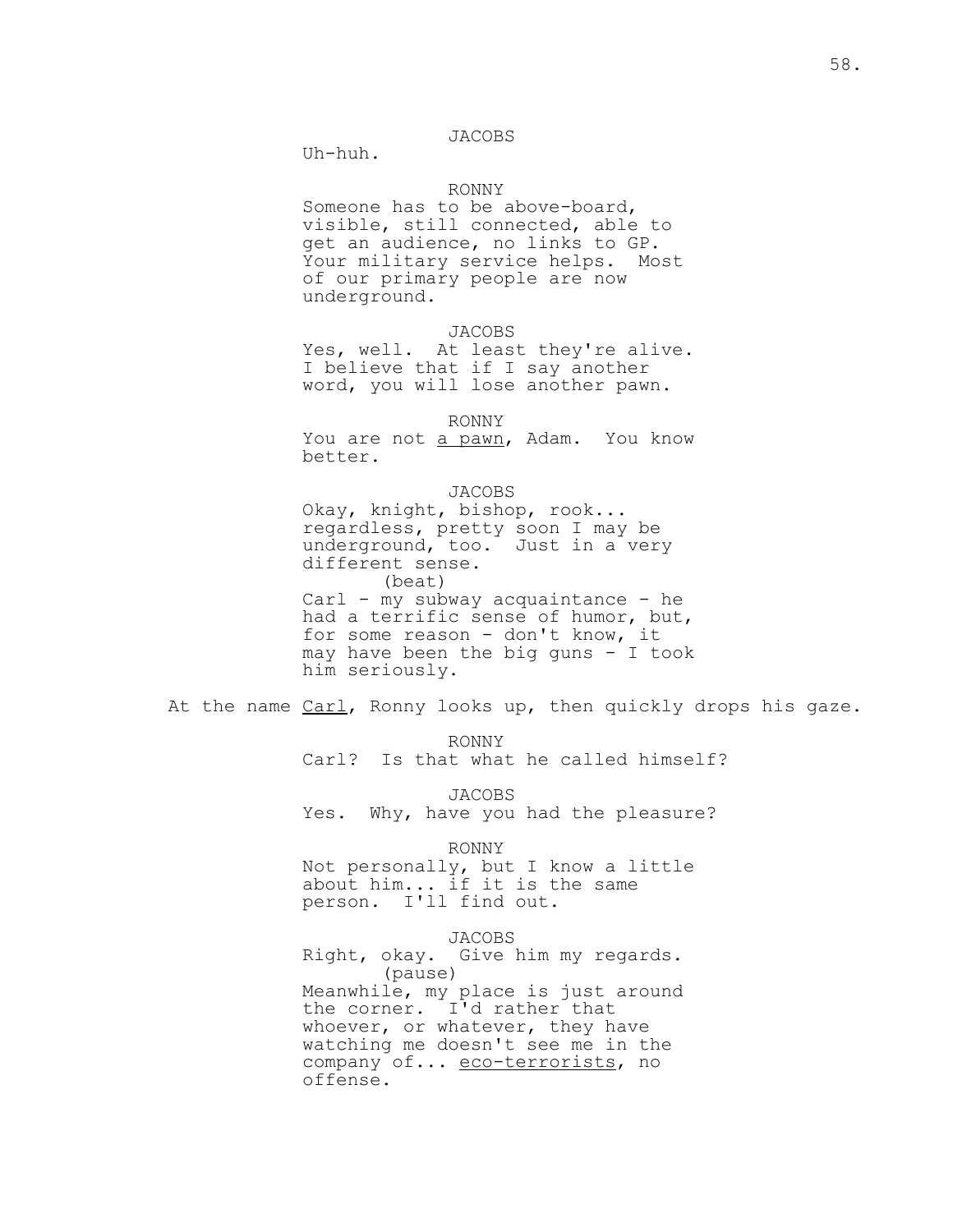(smiles) None taken. (pause) Get some sleep.

 JACOBS (rolls eyes) Right, thanks.

Ronny slows, falls back a few steps to join the other three. They make a left, cross the street and fade into the shadows.

Jacobs continues ahead, makes a right around the corner and disappears. For a while there is no person; no movement; just a dark empty street, lights flickering.

A scraggly mid-sized mutt walks around the corner, sniffing at the ground. Suddenly the dog jerks its head up and freezes. Eyes wide, but not afraid, it looks in the direction from which Jacobs had walked. For a long moment the street dog is a statue.

The person upon whom the dog has fixated nears the corner. From behind, face unseen, in functional form-fitting black clothing, with a stride exhibiting control and strength, it is a tall, physically fit... woman.

As she passes the staring mongrel, she slows and runs her palm gently across his mangy head and around his face. The dog's eyes relax with the caress.

The Woman rounds the corner and disappears.

INT. JACOBS' BEDROOM - NIGHT / EARLY MORNING

The flickering streetlights outside filter through the bars of reinforced windows and heavy shutter-like blinds. From the building opposite, a NetCom display casts a violet hue throughout the darkened room.

On his bed, Jacobs, now with a four-day growth of beard, may be asleep. Then he tosses... turns... and it is obvious that he is not sleeping. His baggy red eyes open.

### JACOBS

Lights.

The bedroom lights go bright and Jacobs reaches for his eyes.

## JACOBS Low! Lights low!

The lighting emanating from the walls dims. Other than the bed, the chair and a metallic chest-of-drawers, the bedroom is empty. Jacobs sits up, drags his naked body from the bed and reaches for a robe which lays across the chair.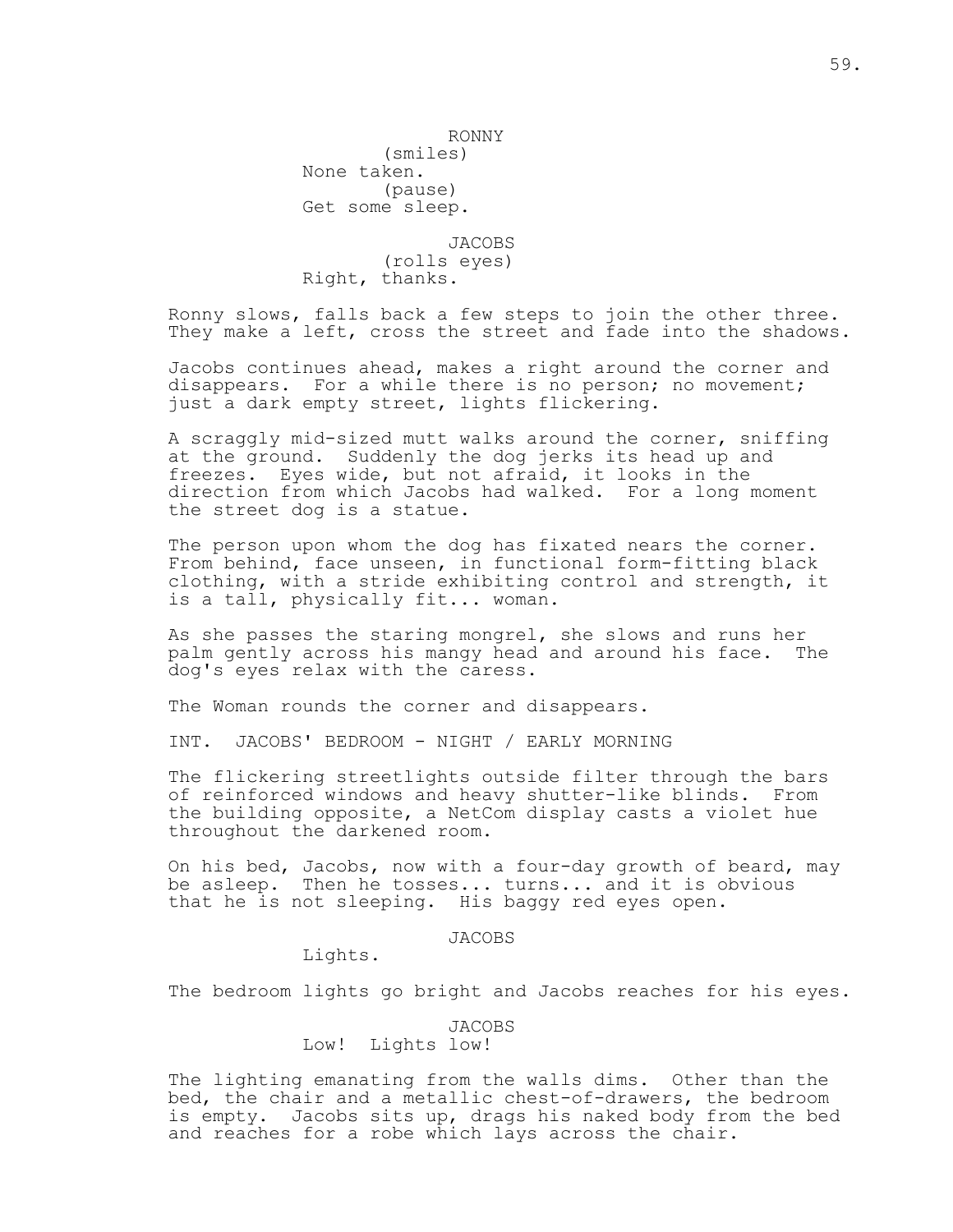Jacobs walks to the drawers on top of which is the polymerlike tablet he carried earlier. He ties the robe, reaches for the tablet and heads to the next room.

Just as he leaves the bedroom and enters the living area, the bedroom lights go dark as the lights of the living room go on.

INT. JACOBS' LIVING ROOM - SAME TIME

The living room, too, is sparsely furnished; a couch, a chair, a couple of low tables. A small unused kitchen area adjoins. An archway at the far side of the mid-sized room leads to a bath.

The front door is set into a reinforced frame and is further secured by an illuminated, yellow-green hi-density polymer bar. The bar extends from a built-up area of the wall to fit securely into a heavy bracket on the door. A palm-sized panel glows softly to the right of the door frame.

The totally smooth walls and ceilings emit light. There are no lighting fixtures. In total, the living quarters seem sterile; functional, but unadorned.

There is no art, but on the wall facing the couch is a thin clear panel about four feet wide by six feet in length. Adjacent is a glass shelf with several computer human interface devices, including a gray metallic glove.

A square darkened area on the shelf is the same size and color of the polymer tablet which Jacobs holds. There are three small and simple brackets at the side and rear of the square. It is to these that the tablet fits when Jacobs places it.

The brackets illuminate with a soft green, there is a hum and the clear display activates with swirling, pixelating colors. It briefly shows the words "LINUX COLLECTIVE 12" then goes black. Two narrow bands of light appear at each side of the display, move to the center and join as one pulsating band of light.

#### JACOBS

# Activate AI Cerene.

To the upper left in block letters the panel briefly displays "ACTIVATING CERENE," then goes sky blue. To the left side colors swirl, pixelate, come together, take form and there is CERENE, a virtual representation of an artificial intelligence.

She is not beautiful, but certainly attractive. Her clothing is elegant and simple. Most unusual are her blue eyes, which sparkle in an unusual way. When she speaks, her very feminine voice is deep, pleasant and soothing.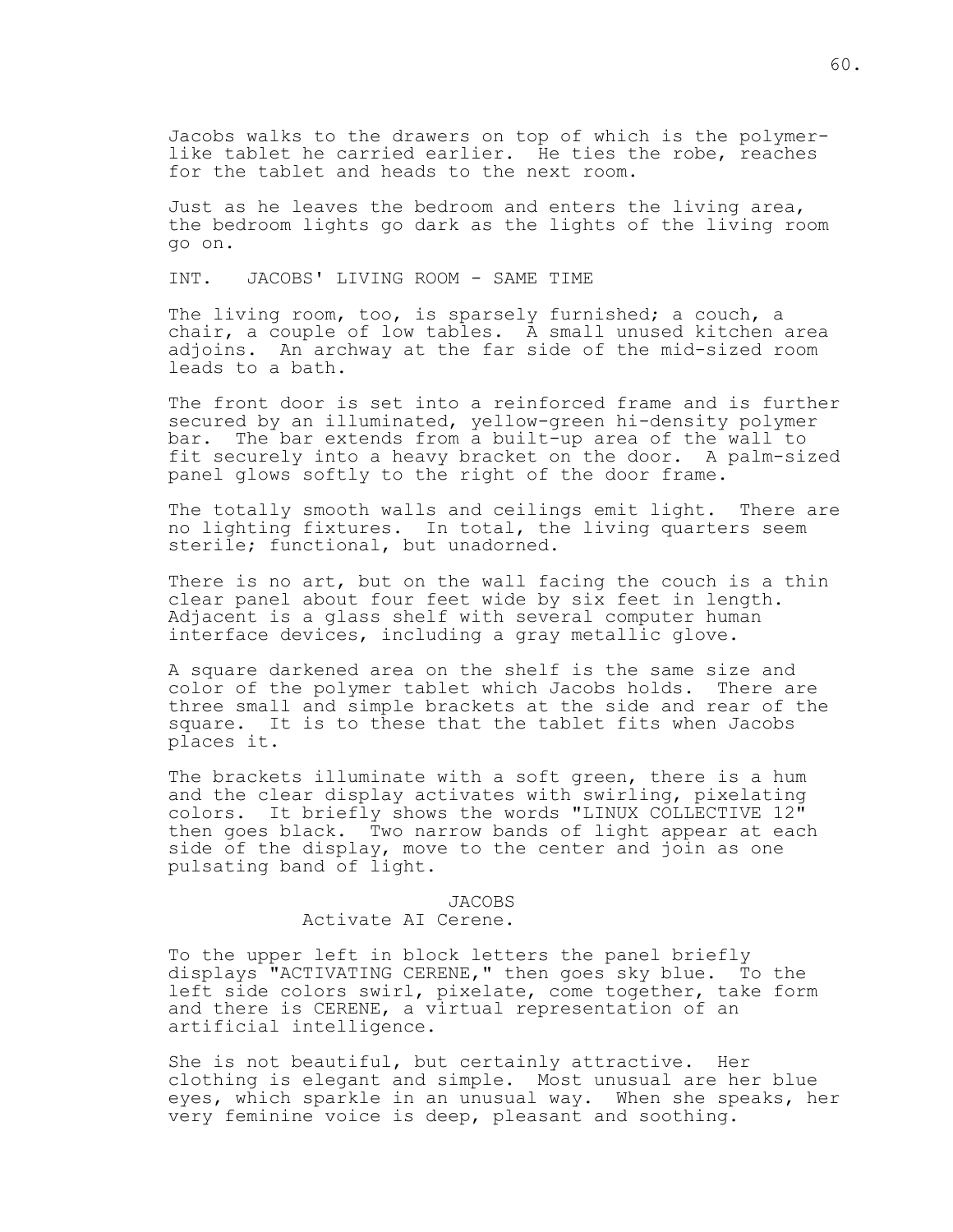CERENE Good morning, Adam.

 JACOBS Good morning, Cerene.

CERENE

We are home.

 JACOBS Yes. We're home, now.

Jacobs moves from the display to the couch. Cerene's luminescent eyes follow his movements. It is clear that Cerene can see.

CERENE

Adam?

## JACOBS

Yes, Cerene.

 CERENE It is very early in the morning. Shouldn't you be sleeping?

Jacobs gives a shake of his head.

 JACOBS Nice idea, but I'll work a bit.

CERENE

Adam?

 JACOBS Yeeeeees, Cerene?

 CERENE You look very tired. Shouldn't you sleep?

## JACOBS

 (rolls eyes) Okay, okay, that's enough. You are my most favorite of operating systems Cerene, but you are not my mother.

## CERENE

 (pause) Adam, you told me to remind you to sleep when I see that you are tired. Would you like me to alter that programming?

Jacobs, pauses, thinks.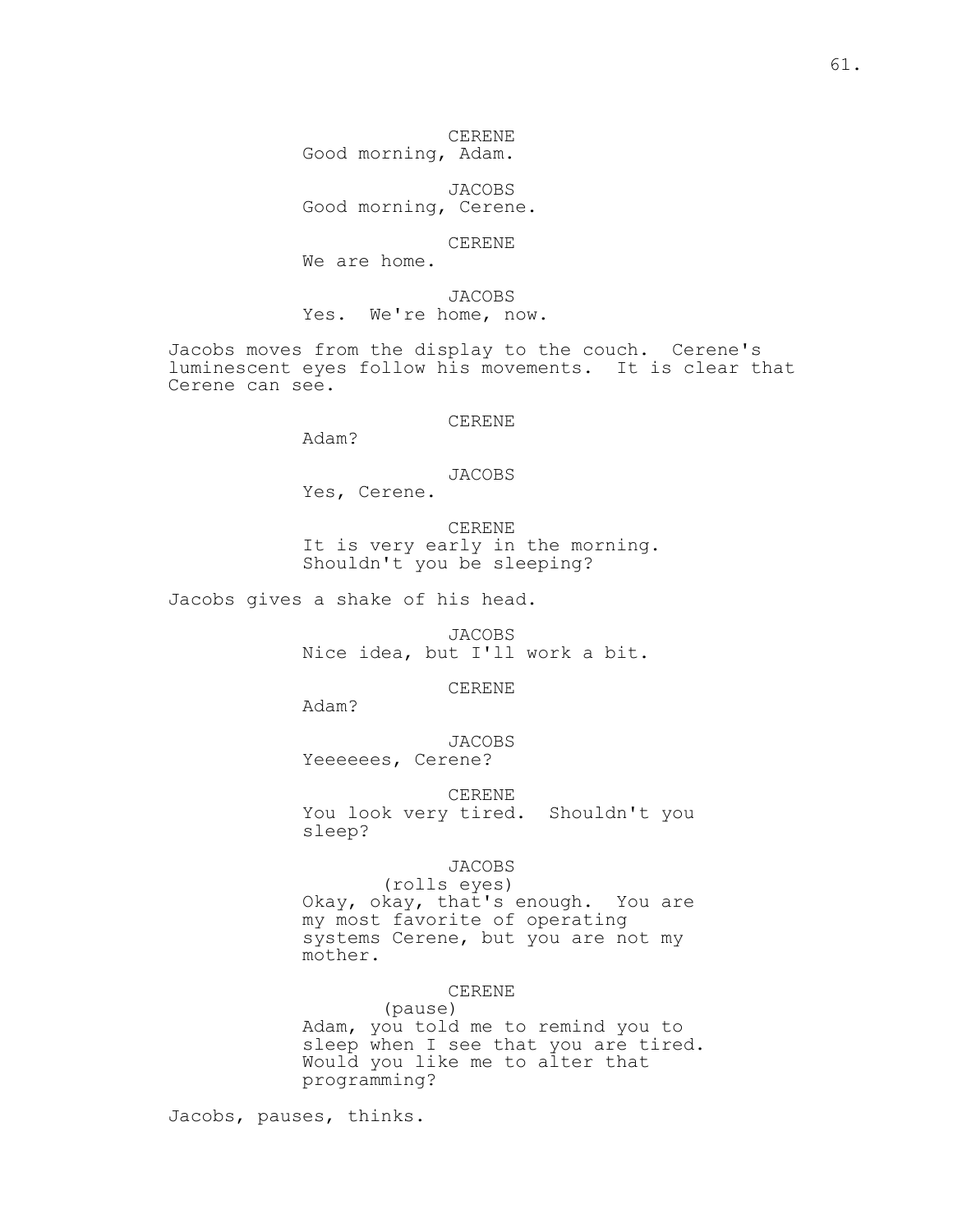JACOBS No. Thank you, Cerene.

CERENE

 Understood. (beat) What would you like to do, Adam?

 JACOBS Tectonic Simulation Program 3, please.

On the display to the right of Cerene, the Earth's tectonic plates appear in an exploded, flat-map-style simulation.

> JACOBS Show hot spots, please.

At numerous points around the map, pulsating glowing yelloworange areas appear: The Mid-Atlantic Ridge, Hawaii, Iceland, New Zealand, Africa, Japan, Washington State, Oregon, in the oceans, etc, etc...

> JACOBS Okay... let's go with Africa.

> > CERENE

Which site?

 JACOBS I don't know, pick an interesting one.

CERENE

Selecting... Mount Nyragongo...

The Africa Plate fills the screen, then the Congo, then Mount Nyragongo.

#### CERENE

Statistics?

#### JACOBS

 Go with ambient surface, averages the last five years, then repeat at subterranean. We'll start at 1000 feet, then progress at 500-foot intervals. Do that runthrough five times, then we'll start projections.

CERENE

Oral or text.

## JACOBS

Text, please.

At the right of the screen, in a contrasting white font, dates, coordinates, measurements, temperatures and other statistics begin to scroll.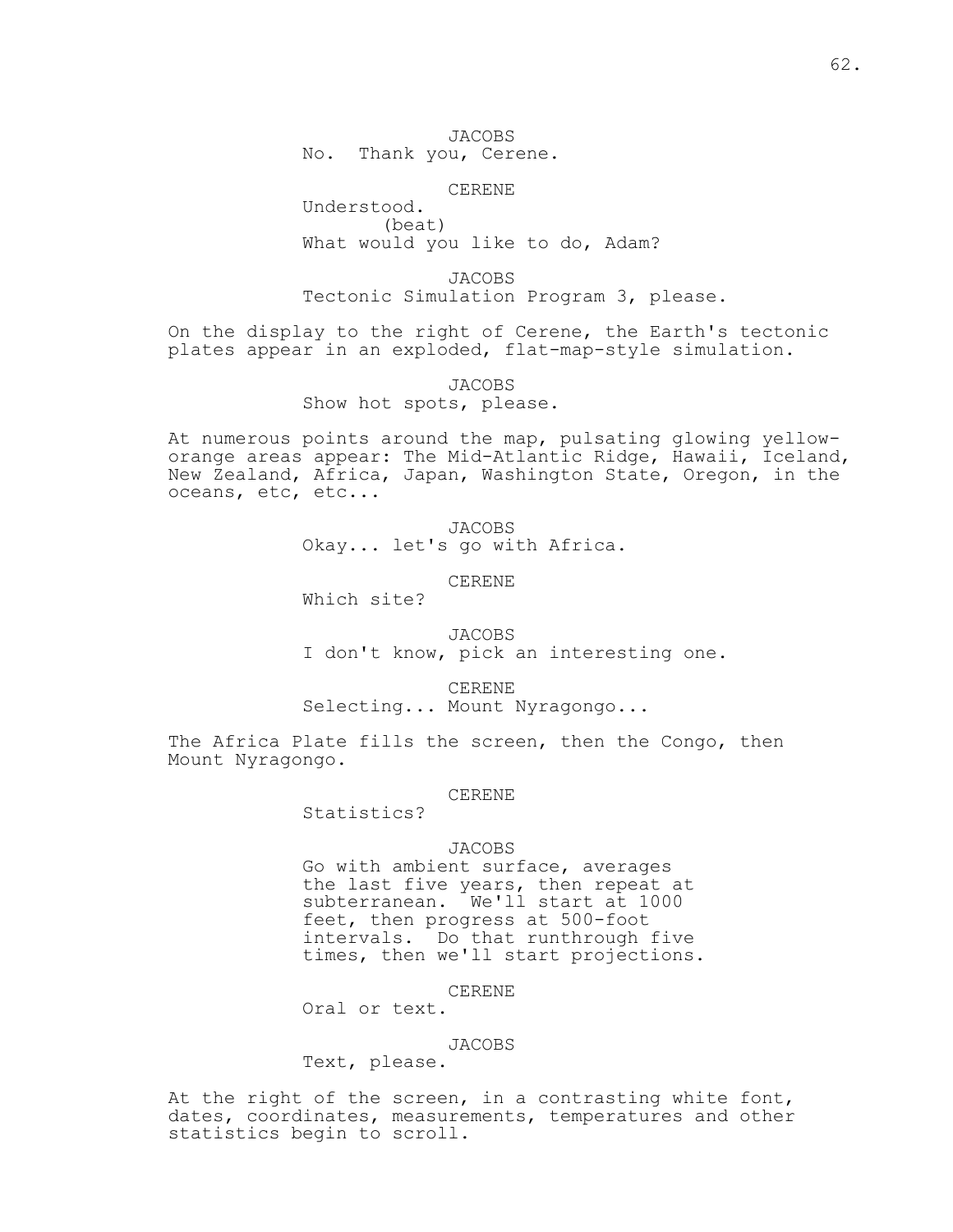Cerene seems to be actually looking over to the other side of the display to read the statistics. Jacobs' eyes move from the text to watch Cerene doing this a moment, then back to the text, then back to Cerene.

JACOBS

Cerene?

CERENE

 (turns to him) Yes, Adam?

JACOBS

Full-screen please.

Cerene immediately disappears and the geological images and data expand to fill the screen.

CERENE (OS)

Yes, Adam.

 JACOBS Thank you, Cerene. Begin data again, please.

The data rolls back to the beginning and restarts. Jacobs pulls a pillow to his chest, stares at the images and numbers.

Outside, through the barred glass, 10 stories down on the dark, now empty street, a figure moves in the shadows.

INT. JACOBS' LIVING ROOM - LATER

Perhaps an hour has passed and Jacobs' heavy eyelids are dropping. They fully close, his head nods to the side and his torso falls to the couch. The rolling data on the display stops and Cerene reappears. She is looking at Adam. While watching him sleep, she speaks.

> CERENE (soft whisper) Save program.

The geological images and data disappear to be replaced by the blue background.

> CERENE (soft whisper) Sleep, Adam.

Cerene vanishes. The blue background becomes black, the two pulsating lines appear at each side, move to the center and join. It is silent...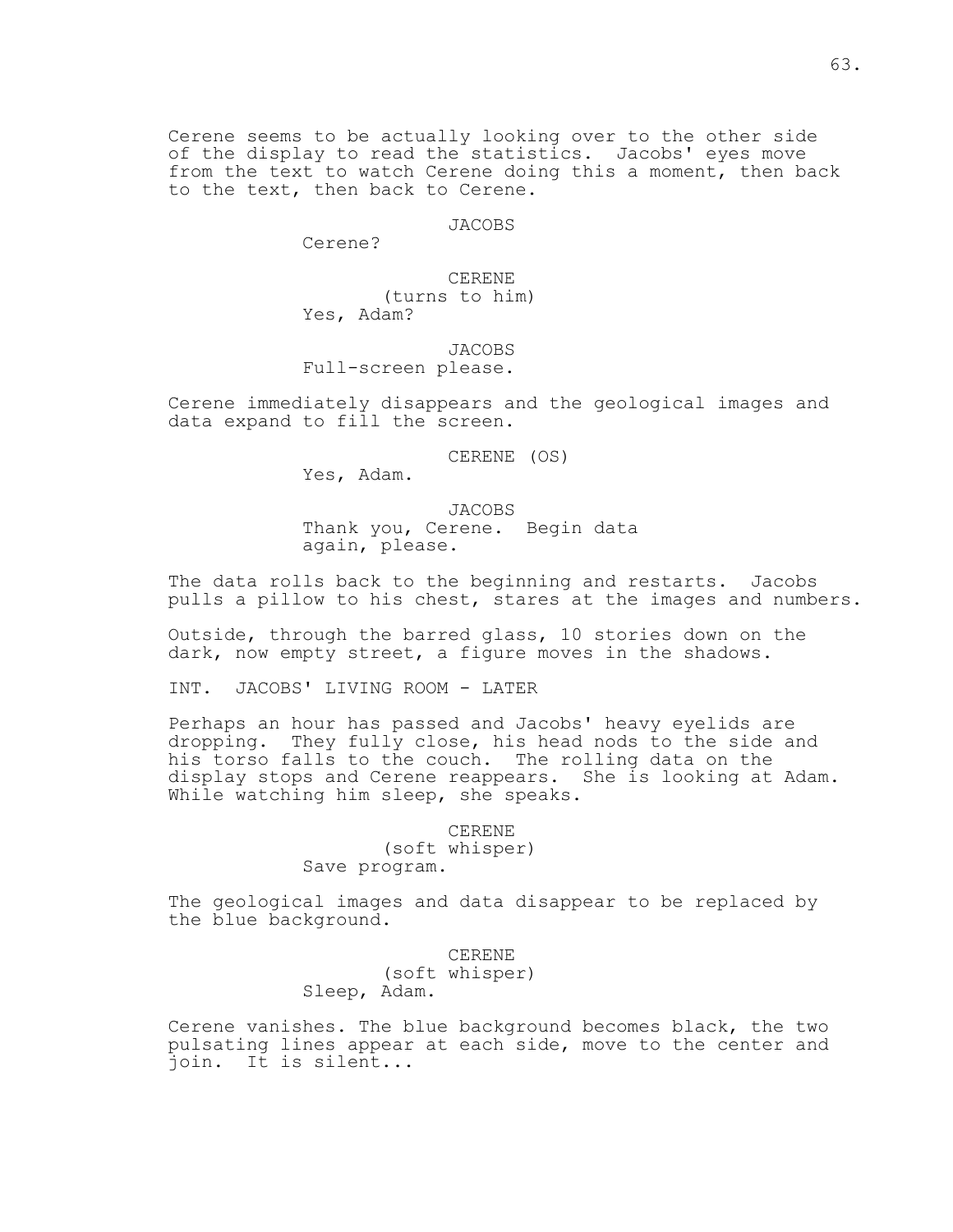INT. JACOBS' LIVING ROOM - LATER

Perhaps two hours have passed. It is pre-dawn; still dark outside, but perhaps showing some light.

Jacobs is now in a fetal position on the couch, hugging the pillow, sleeping badly. He may be having nightmares, mumbling, tossing and turning.

The band of pulsating light remains on the display. The screen goes blue and Cerene reappears, looking at Jacobs.

CERENE

Adam...

He mumbles, contorts on the couch.

 CERENE (a little louder) Adam... (a little louder) Adam... (a lot louder) Adam!

Jacobs bolts upright, confused.

 JACOBS Wha... wha... What?

He looks around, spots Cerene.

 JACOBS What is it Cerene?

His hands go to his head and he looks at the floor.

 CERENE Some... one is at the door.

 JACOBS (looks up - fully attentive) Did they knock?

CERENE

No.

Jacobs is now alert, wary. He rises, walks towards the kitchen and, while passing the display, he speaks to Cerene.

> JACOBS (whisper)

Hibernate.

Cerene disappears and the screen goes black.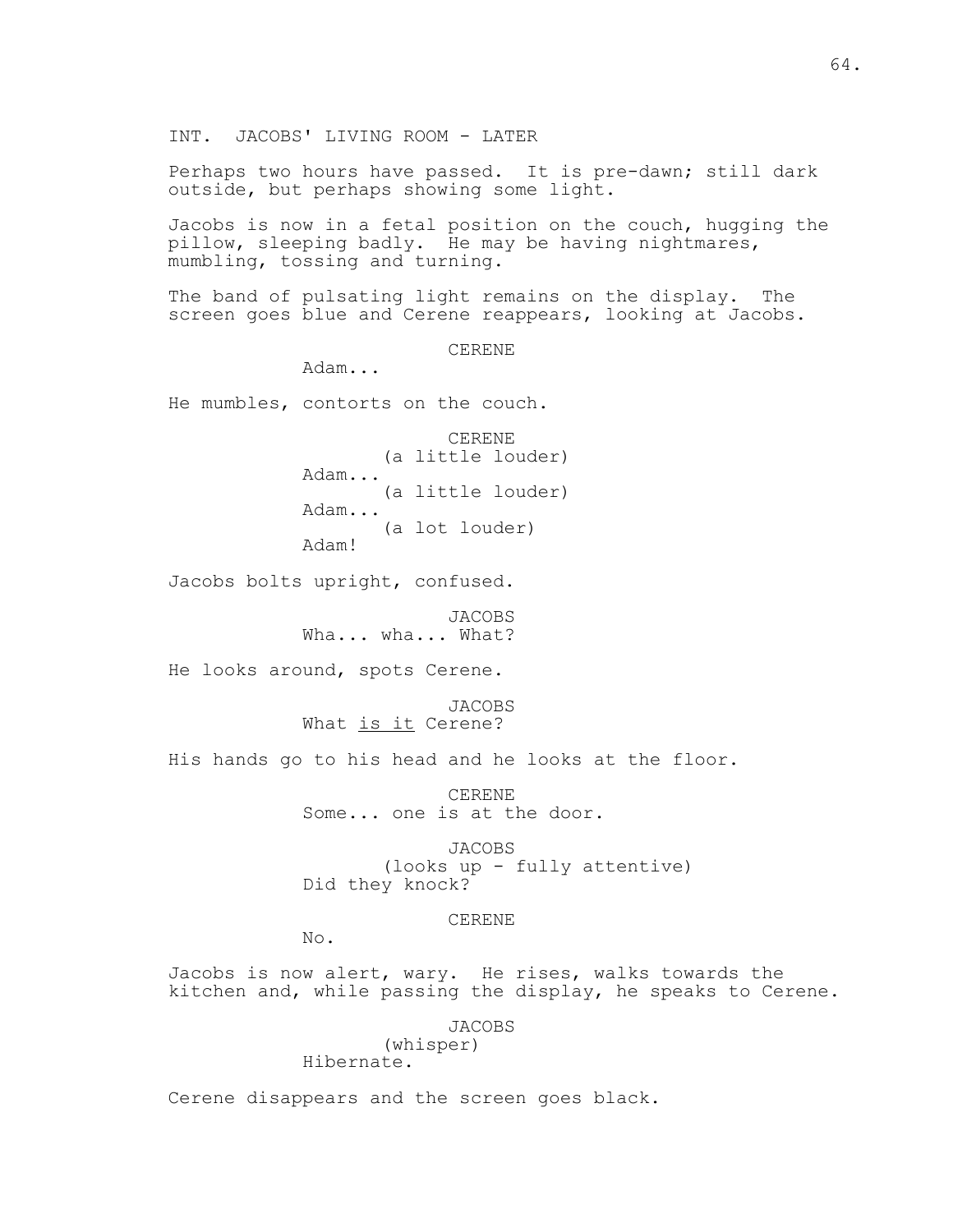Jacobs enters the kitchen area, his hands drop out of sight to a drawer. He comes out with a nine-mm semiautomatic Glock pistol, vintage 2000. He cocks it.

He walks close to the front door, passes a hand over the glowing panel to the right. The door becomes transparent and there stands... The Woman. She is waiting, not seeing Jacobs as he studies her. It is clear that the door, no longer opaque inside, is still a solid door outside, like a two-way mirror.

Jacobs moves very close to the door and the woman. For a long moment, with considerable puzzlement, he examines the beautiful, amazon-like person standing just inches away from him. She looks into his eyes and smiles.

Jacobs gives a surprised start, leaps back a step, raises the gun. He catches himself, lowers the gun and moves back nearer the door.

#### JACOBS

Door-com open.

There is a 'beep' and a slight buzz emits from around the door.

## JACOBS

Can I help you?

The Woman smiles, pauses before answering.

## THE WOMAN

I am not sure.

Through the intercom it seems The Woman has an accent.

JACOBS

What do you want?

## THE WOMAN

To talk.

### JACOBS

About what?

The Woman pauses, smiles.

## THE WOMAN The end of Earth.

Jacobs' eyes narrow, he pauses, like he's thinking long and hard. He touches the illuminated glass-like bar across the door. It goes from yellow-green to clear and slides smoothly from the fitted reinforced socket on the door. He moves the pistol behind his back.

### JACOBS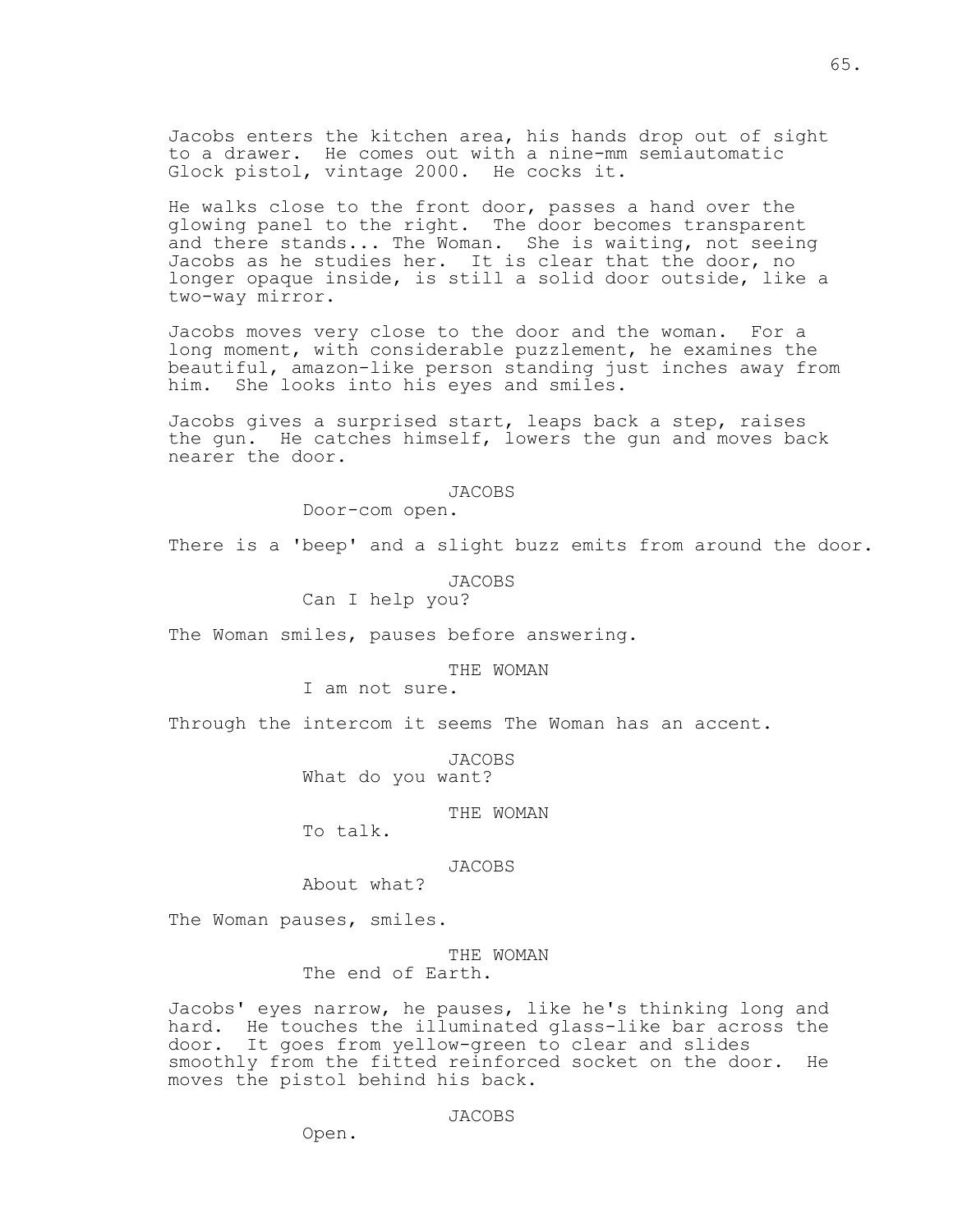The door slides into the frame. The Woman stands there.

## JACOBS (not friendly) You want to talk, come in.

Jacobs steps back, the weapon still held behind him. The Woman enters, not bothering to look around the room. Jacobs gestures to the couch with his free hand. Jacobs leans outside to take a quick look; first left; then right. He reenters, the door slides shut. Jacobs touches the bar, it slides, again locks into place and glows yellow-green.

## JACOBS

## Have a seat.

The Woman strides smoothly across the room. He watches her, wary but, unavoidably, impressed. He follows her, waits for her to sit, then he slouches to the chair. Bringing the weapon into view he lets it rest on the arm of the chair.

> THE WOMAN What is that for?

Though her English is perfect, she has an unusual accent. Not British, not Hispanic, not French, not Scandinavian...

> JACOBS Sorry, I'm not accustomed to having guests. (long pause) And... you wanted to talk about the end of the world.

> > THE WOMAN

Yes.

 JACOBS Well, let me ask you something, first.

THE WOMAN

Yes?

## JACOBS

Who are you?

 THE WOMAN I am... a friend of a friend.

## JACOBS

 (pause) And I just bet you are not going to tell me what friend that may be, right?

THE WOMAN

That's right.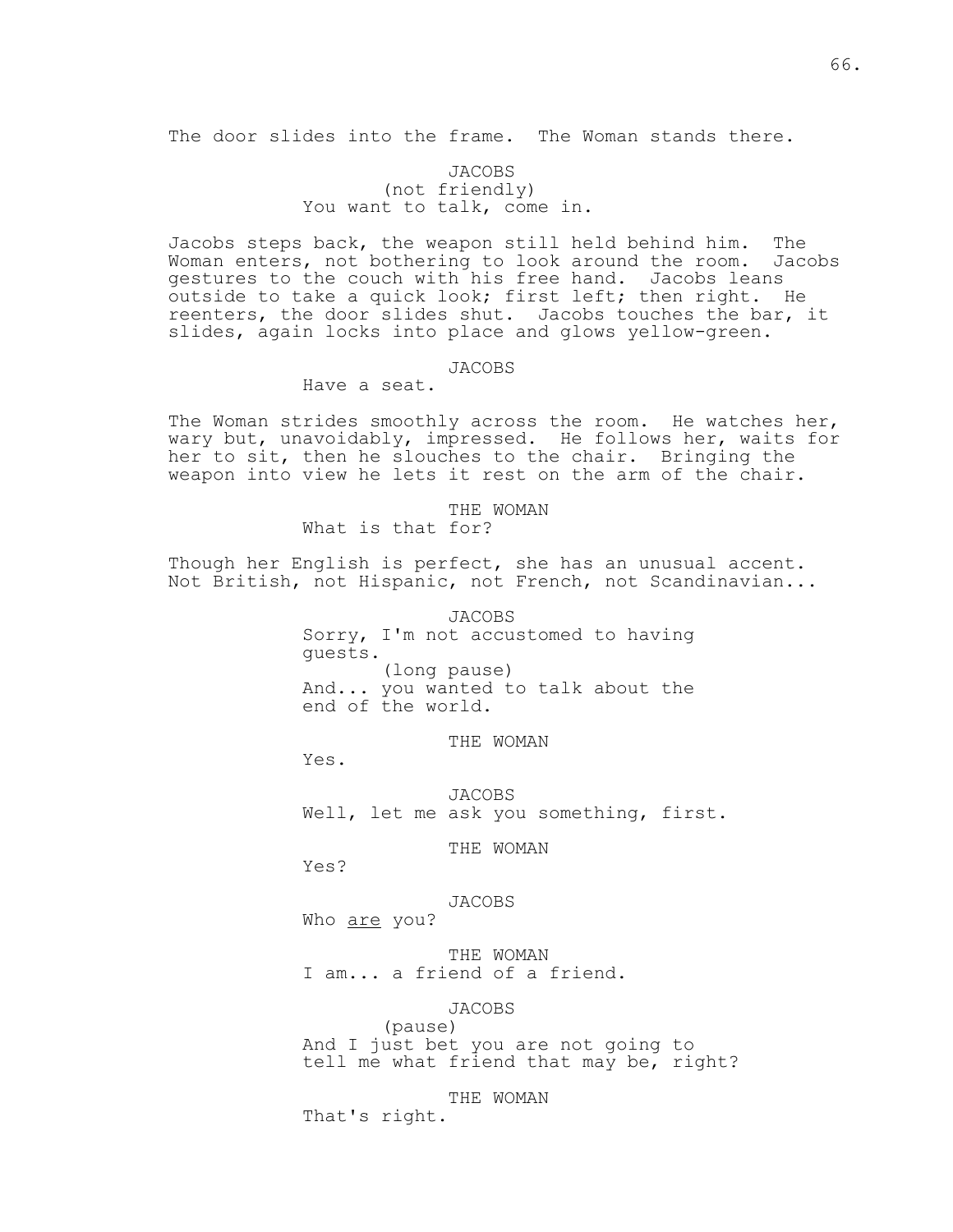JACOBS Of course. That would be much too simple. (pause) What about your name? Would you care to tell me your name?

THE WOMAN

Jane.

JACOBS

Jane?

JANE

Yes.

 JACOBS Like: Jane Smith?

 JANE Yes. Like that.

Jacobs nods his head, as if this makes perfect sense.

 JACOBS And your accent. English is not your first language?

 JANE No. Not my... first.

 JACOBS Your second?

 JANE No. Not my second.

 JACOBS (shrugs) Okay, I'm done. Go ahead.

 JANE I don't understand.

 JACOBS You wanted to speak to me about the end of the world. You have questions about my work?

 JANE No. No questions.

Jacobs rubs his stubbled face.

 JACOBS Then you would like to say something?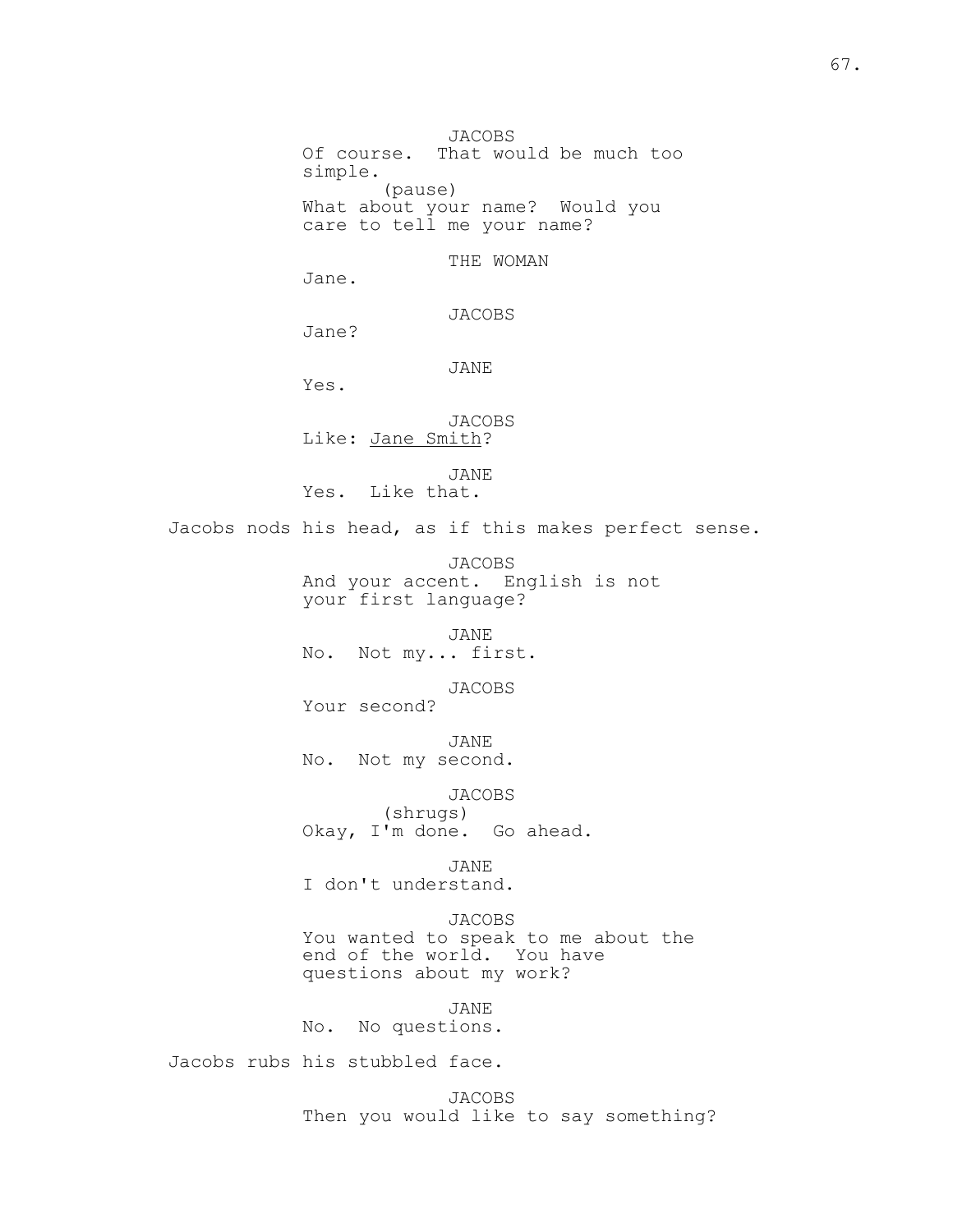JANE Yes. You are right.

 JACOBS (skeptical) I'm right...

JANE

Yes.

 JACOBS I'm right about what?

 JANE Your theories are correct.

 JACOBS How do you know this? Are you a scientist, a researcher?

 JANE I am a... researcher.

> JACOBS I would ask what kind and with what institution or business, but you wouldn't tell me, would you?

> > JANE

(smiles)

No.

 JACOBS But you have heard of my theories and you believe them to be correct?

 JANE Yes... But they are also wrong.

# JACOBS

Excuse me?

### JANE

 If it is allowed to happen, it will happen much sooner than you have estimated.

JACOBS

You base that conclusion on... what?

JANE

Other... studies.

 $68.$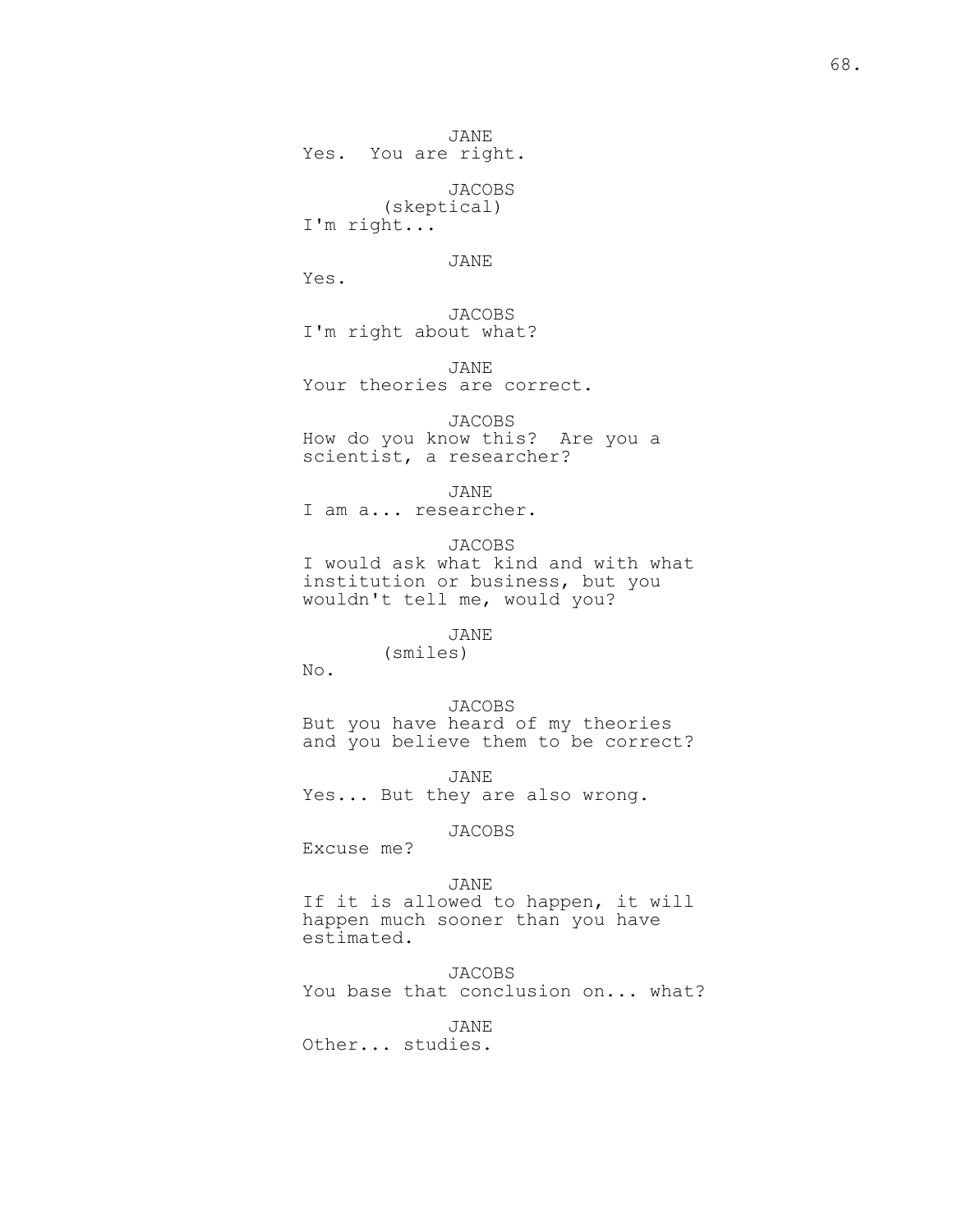JACOBS (skeptical) Other... studies. I see. (pause) I didn't know there were... other studies.

 JANE Yes, Adam. Very soon the Earth may... cease. You must keep trying. You must succeed.

 JACOBS And how is it you came to me?

 JANE You are a part of... my job.

JACOBS

Your job?

JANE

Yes.

 (pause) Your wife and son were killed by the Montac Refinery release, correct?

Jacobs sits up straight.

 JACOBS (stern) What is that to you?

JANE<br>I'm sorry. I see I see I disturbed you. At times I can be little too... direct.

JACOBS

 (long pause) Right. Will you excuse me a moment?

Jacobs gets up, holding the gun at his side.

 JACOBS I'm going to pause a moment to... use the restroom. Make yourself comfortable.

Shaking his head a few times, Jacobs heads to the archway at the other side of the room.

# INT. BATHROOM

The bathroom is something like what might be found on an airliner; not much bigger, all steel and unbreakable glass, with a few unusual apparatus and utensils. Jacobs is washing his hands.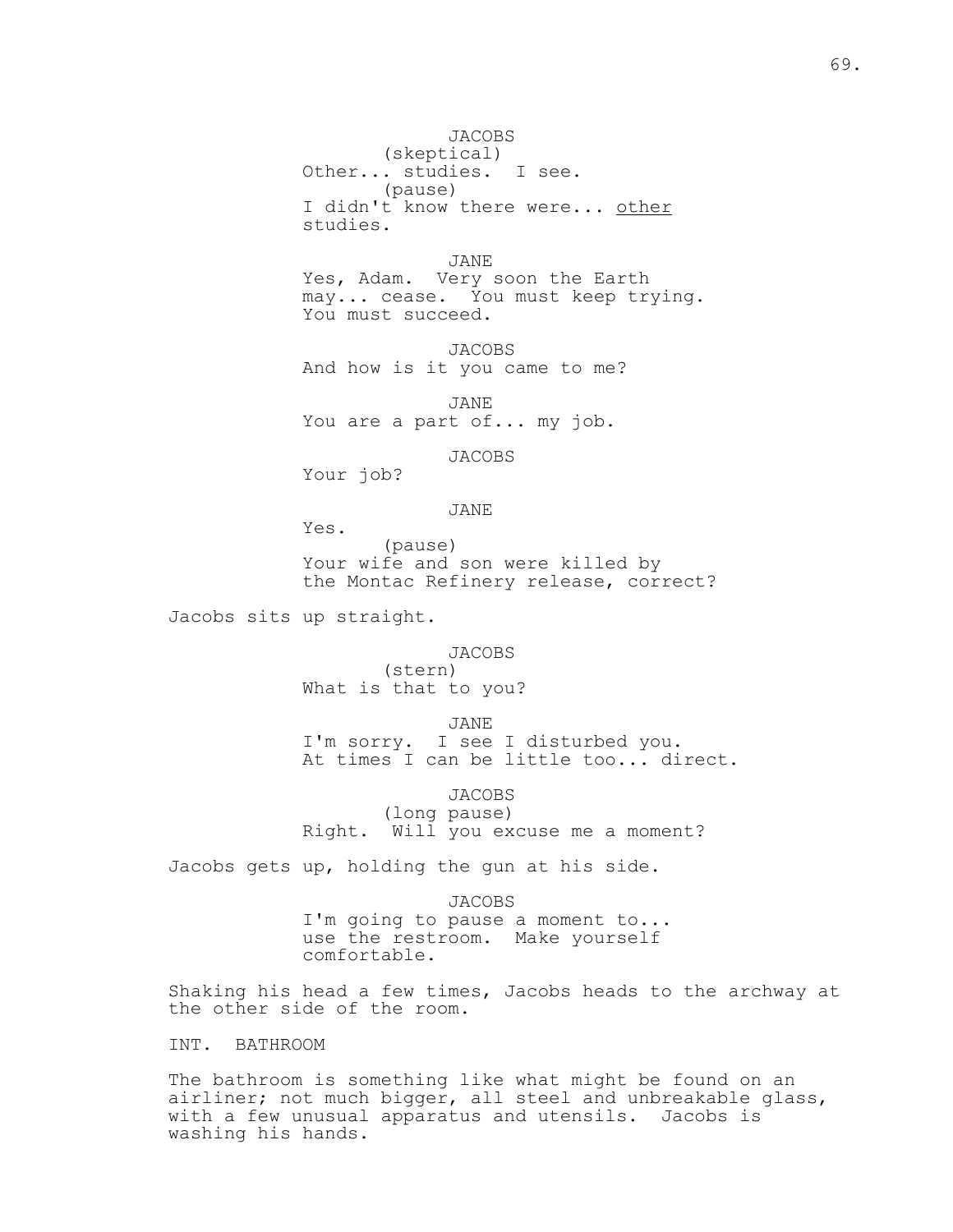He pauses to examine his haggard, grizzly, beat-back face in the mirror. That is when he hears the voices; female. At first he appears unsure. He moves his ear closer to the door.

Now he is sure of it. Two female voices.

JACOBS

Open.

The door recesses into its frame, Jacobs eases out.

INT. JACOBS' LIVING ROOM

He creeps down the hall, step-by-step trying to figure it out. He rounds the corner to see... Jane standing at the display, the finger tips of one hand touching the screen, talking quietly with Cerene. The real and the virtual women stop speaking before he can make out a word. They turn and as Jane removes her hand from the screen, for an instant it seems as if Cerene's virtual hand extends out, finger tip to finger tip with Jane. Jacobs blinks hard, opens his bleary eyes and the impossible vision is gone.

> JACOBS How the hell did you...

 JANE Adam, you need to sleep.

Jacobs ignores this and slowly turns to Cerene.

 JACOBS Cerene, how were you activated?

Cerene doesn't answer right away, but looks at Jacobs.

 CERENE Adam, you need to sleep.

 JACOBS (a little angry) Shutdown AI Cerene.

Cerene disappears. He turns to Jane.

 JACOBS How did you turn her on?! That's a personal program.

 JANE You told me to... make myself comfortable.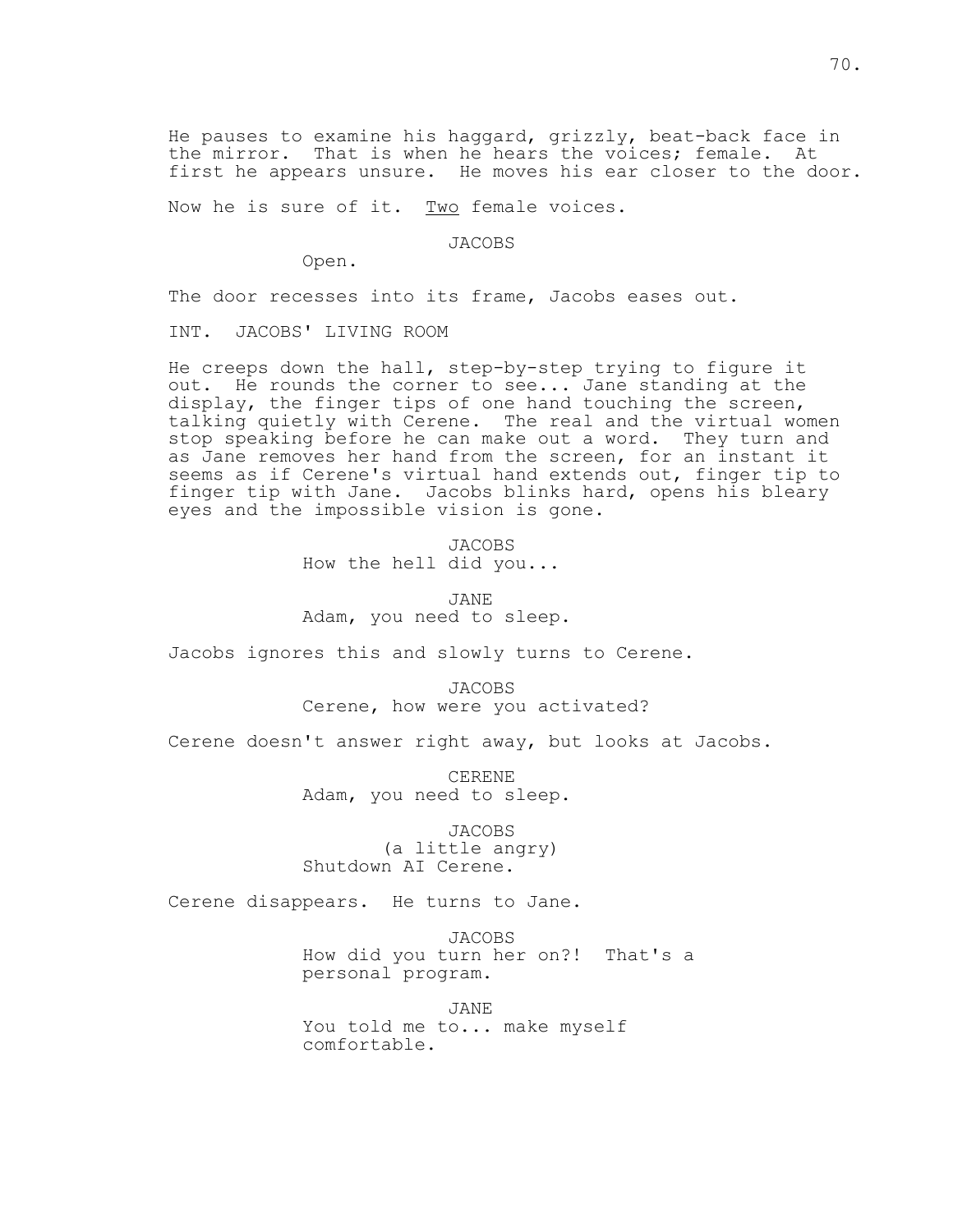## JACOBS

 Yeah, comfortable. Like sit on the couch, make yourself a drink, not open a locked AI operating system that responds only to my voice print. How did you...

 JANE That is not important. You must

 continue your work. You have to... fight.

She is moving closer now, slowly.

 JACOBS What is my work to you and what...

She is now inches away, her beautiful eyes closing on him, wrapping around him, taking him away... he is like prey frozen by the stare of the predator. Her hand reaches for his head, her palm caresses down the side of his face...

 JANE Now, though, you must sleep.

INT. JACOBS' BEDROOM - DAY

Sun pierces the blinds, playing across Jacobs' still scraggly face. After a while his eyes flutter open. He gives a stretch then, remembering, he jumps to his feet, naked.

JACOBS

Lights-all-bright.

Lights throughout the entire apartment go bright as Jacobs heads out. He moves through the few small rooms looking for anything, or anyone, out of place. Finding nothing, he starts for the computer... then he sees the front door.

The illuminated bar is back, securing the door from inside. Confused, he faces the display, arms crossed, still naked.

> JACOBS (agitated) Activate AI Cerene.

The black display goes blue and there is Cerene.

 CERENE Good afternoon, Adam.

JACOBS

 (stern) Cerene... (beat - softer tone) Did you say afternoon? What time is it? How long did I sleep?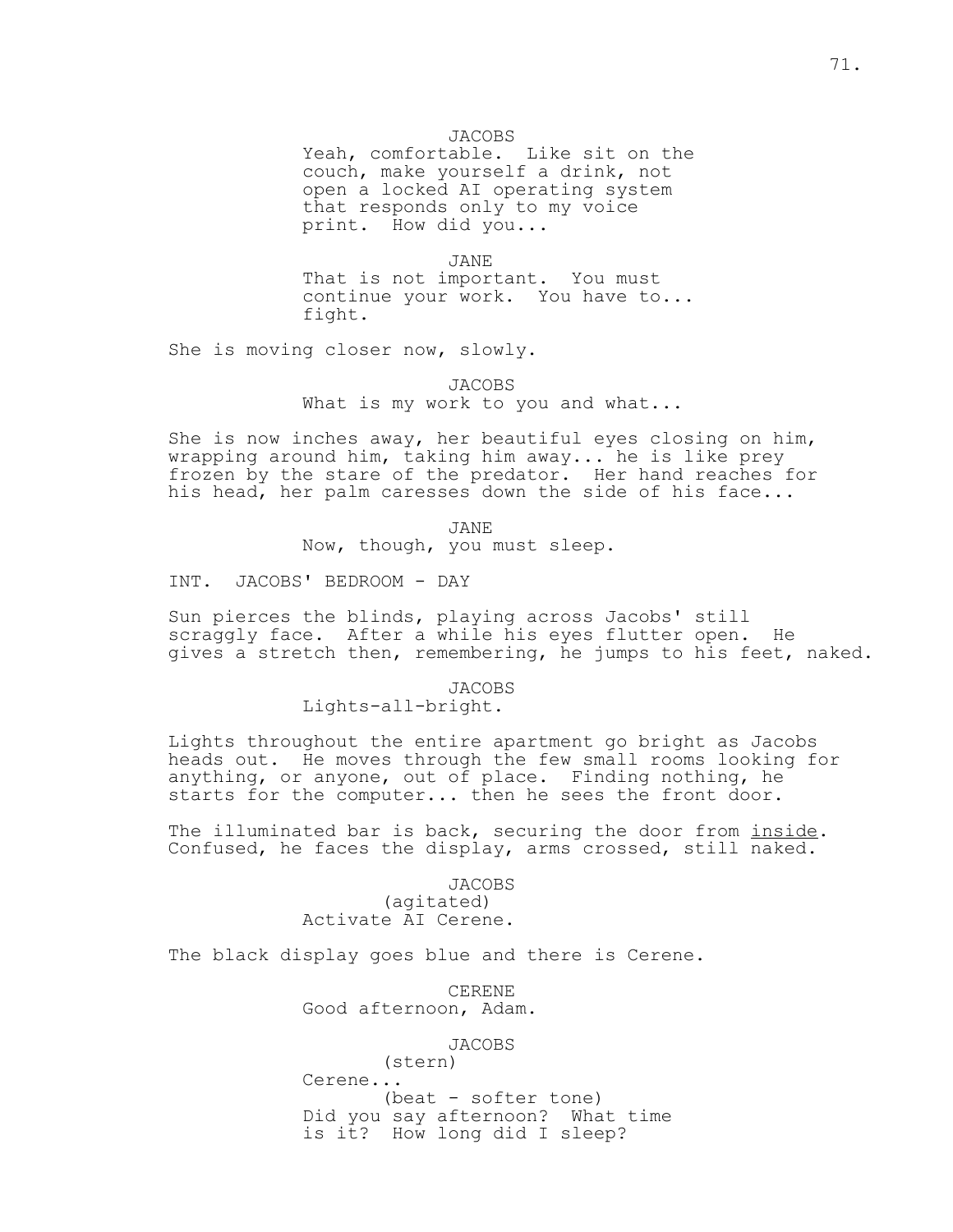### CERENE

 It is 4:32, p.m. and 21 seconds. I do not know how long you have slept because you fully deactivated me. But I was shutdown for 12 hours, 44 minutes and 53 seconds.

 JACOBS Twelve hours! Jesus Christ!

 CERENE Did you sleep well?

 JACOBS Forget that. What did you and that woman talk about last night?

CERENE

You.

### JACOBS

Explain.

 CERENE She asked me how you were.

JACOBS

What?

 CERENE She asked about your health.

 JACOBS (incredulous) My health?!

#### CERENE

Yes.

Jacobs, arms crossed, displaying full frontal to Cerene, now notices that her electronic eyes are playing up and down his naked body. His eyes waver, then, abruptly, he turns.

> JACOBS I'm going to take a shower.

He heads out fast, then stops, wraps his crotch in his hands and returns to face the display.

> JACOBS But how did she activate you?

 CERENE I don't know, Adam. I woke up from hibernation and she was there.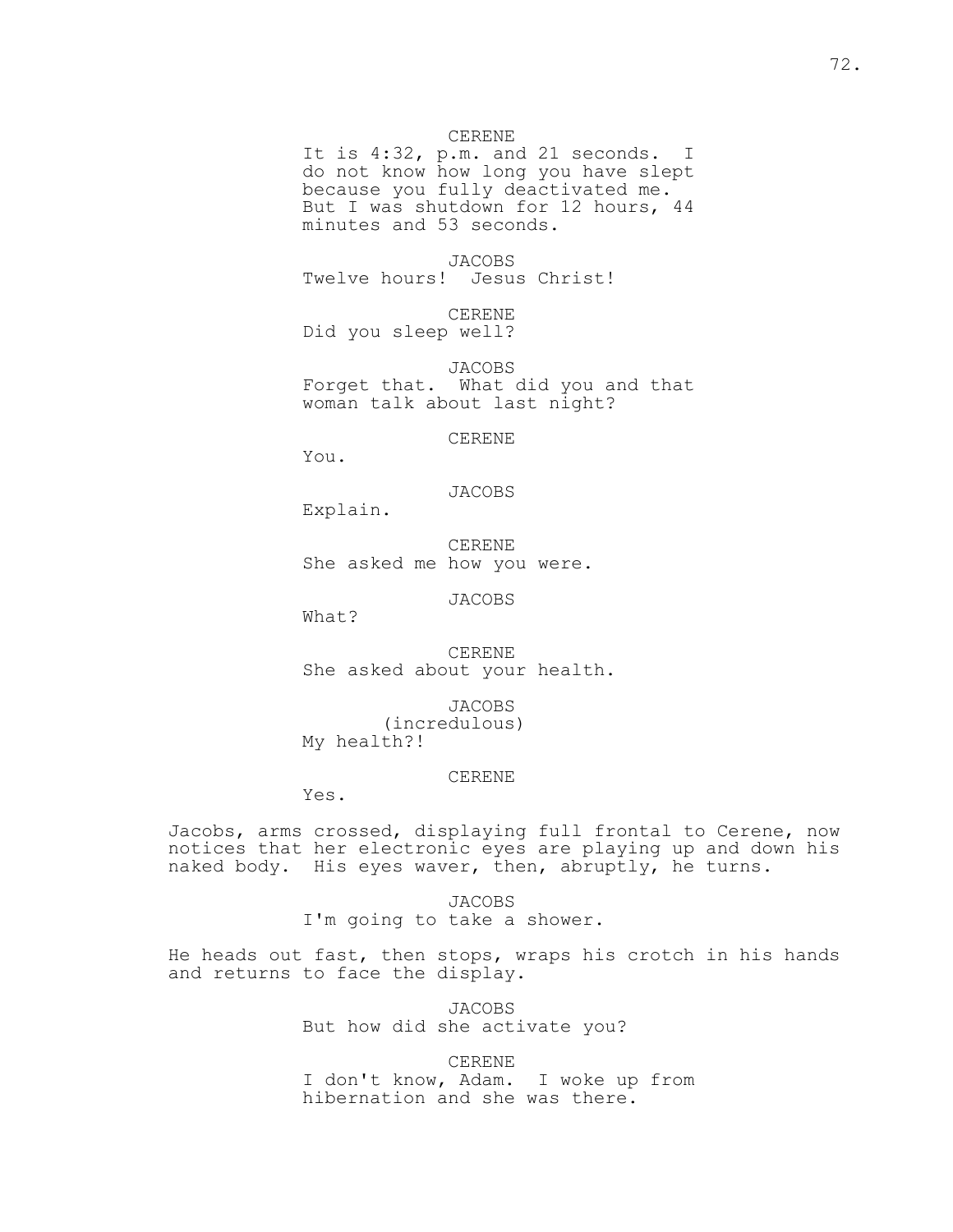Jacobs nods, obviously not able to figure it out. He slowly turns back to head to the bath.

CERENE

Adam?

He stops, turns only his head, his hands covering his crotch.

JACOBS

What?

 CERENE Why are you holding your penis?

He pauses, eyes wavering, like he, too, is trying to figure that.

JACOBS

Nevermind.

Jacobs hurries off.

INT. JACOBS' LIVING ROOM - LATER

Jacobs heads into the room in a fresh robe with a clean towel around his neck. His hair is still wet, combed back and, for the first time, he is clean shaven. The bags that were under his eyes are gone. He is a man transformed; very handsome.

He enters the kitchen area, takes a container from the refrigerator and drinks as he heads to the living room.

JACOBS

Cerene.

### CERENE

Yes, Adam.

# JACOBS

 Are you quite certain that you and that woman... Jane, spoke only of my health?

#### CERENE

Yes, Adam.

He pauses and looks into Cerene's virtual eyes. It is like he is trying to read her, as if she were a human.

> JACOBS Very well, then, please scan call logs and...

### CERENE

Adam.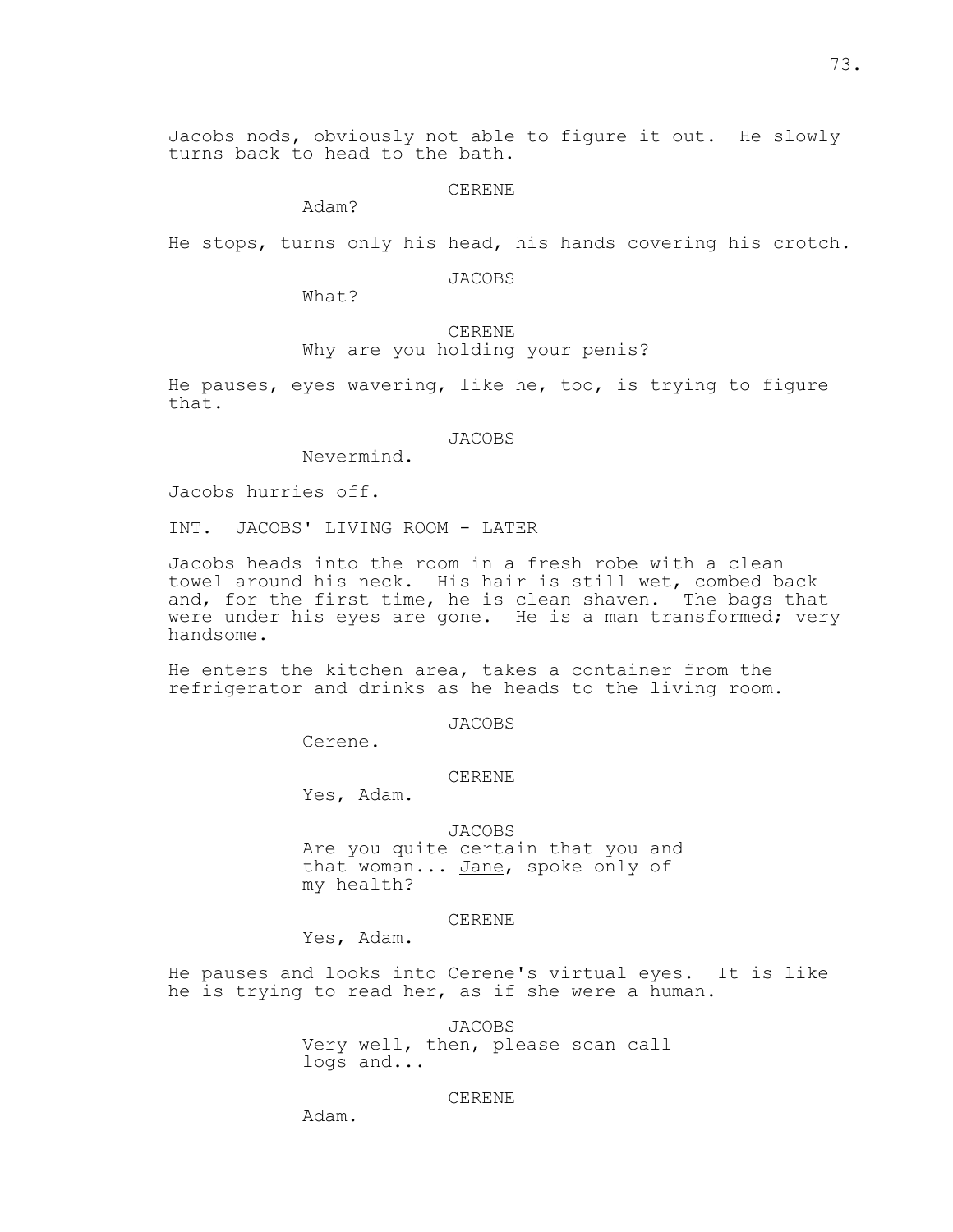## JACOBS

Yes?

 CERENE I'm sorry for interrupting, but Jane left something for you.

 JACOBS What, what do you mean?

### CERENE

On the table.

Jacobs turns around and there on the table near the couch is a small rectangular metal-like object, about half the size of a credit card. He walks over, as if a bit wary, and picks it up. He examines it and looks now to Cerene.

> JACOBS Do you know what this is?

 CERENE No. Only that it appears to be a data card.

He walks closer to Cerene, thinks, makes a decision.

### JACOBS

 Cerene, shutdown all background programs, backup all data, including your own system codes and memory, please.

CERENE

 Executing... (pause) Complete.

## JACOBS

 Alright, Cerene, we are going to take a chance on your friend and install. But I need you to be prepared to shutdown at the first indication of a bug. Understood?

CERENE

Yes.

Jacobs moves to the CPU, opens a port, inserts the chip.

 CERENE Accessing... program.

An electronic hum, Cerene's eyes flutter, her image blurs.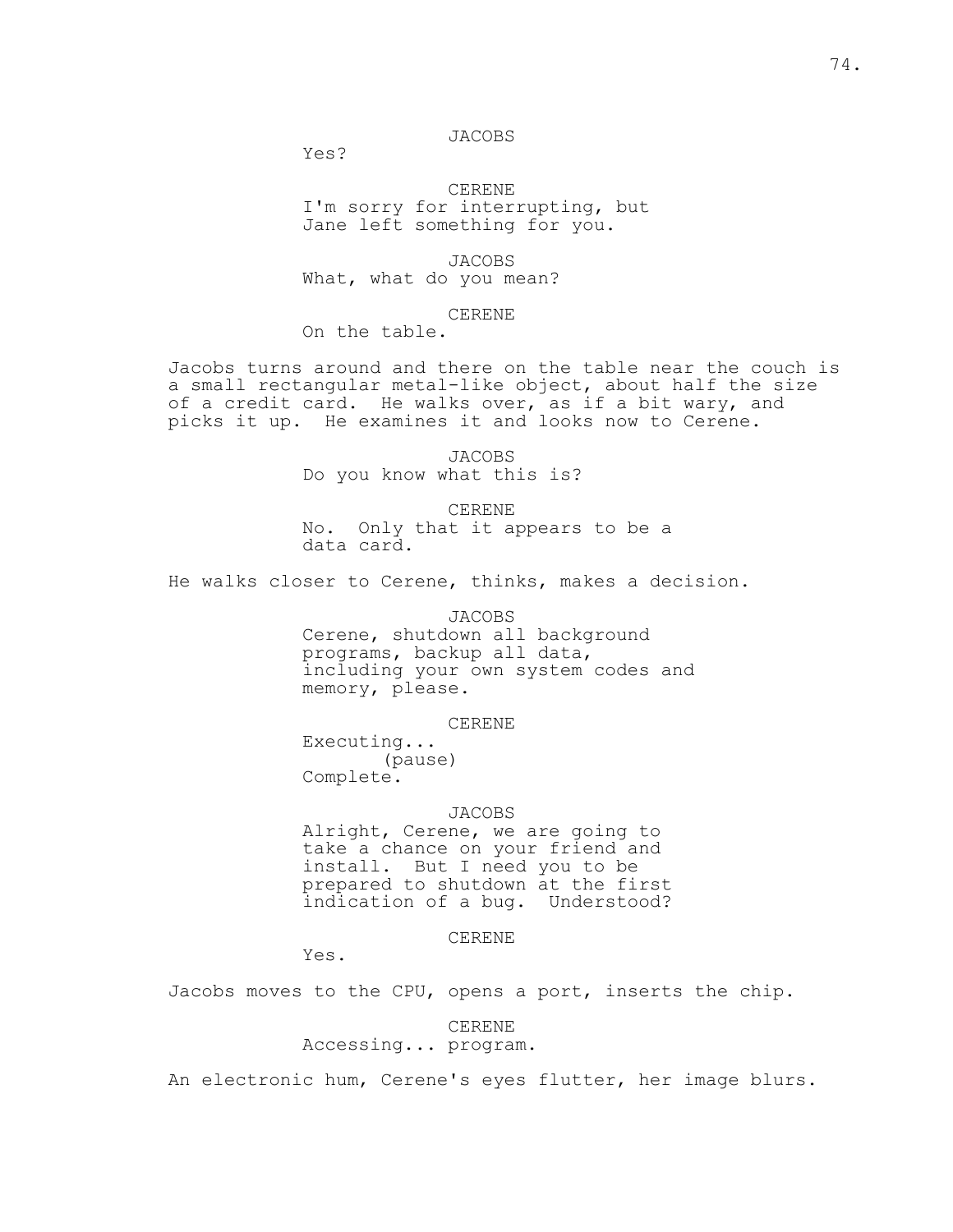Ohhhhhh... (voice now deep, slowed, man-like) Pro-gram ac-ti-va-ting...

Jacobs looks worried. Cerene disappears, the blue screen goes black, the band of light returns, but this time distorted.

> JACOBS (worried) Cerene... Cerene... Cerene!

The band of light stabilizes, the screen goes blue and Cerene returns, now speaking normally.

CERENE

Yes, Adam?

JACOBS

You okay?

 CERENE Yes, very well, thank you. (pause) The program is... very unusual.

 JACOBS How so? What is it?

 CERENE I do not believe there is an appropriate designation.

 JACOBS Best guess. Give me the closest association.

 CERENE Accessing libraries... Nearest association would be... what is called... a breacher worm.

Jacobs appears a little shocked... and very interested.

JACOBS

What level?

CERENE

 (beat) There appears to be no level. The program is very sophisticated.

 JACOBS What's the source? Is it signed?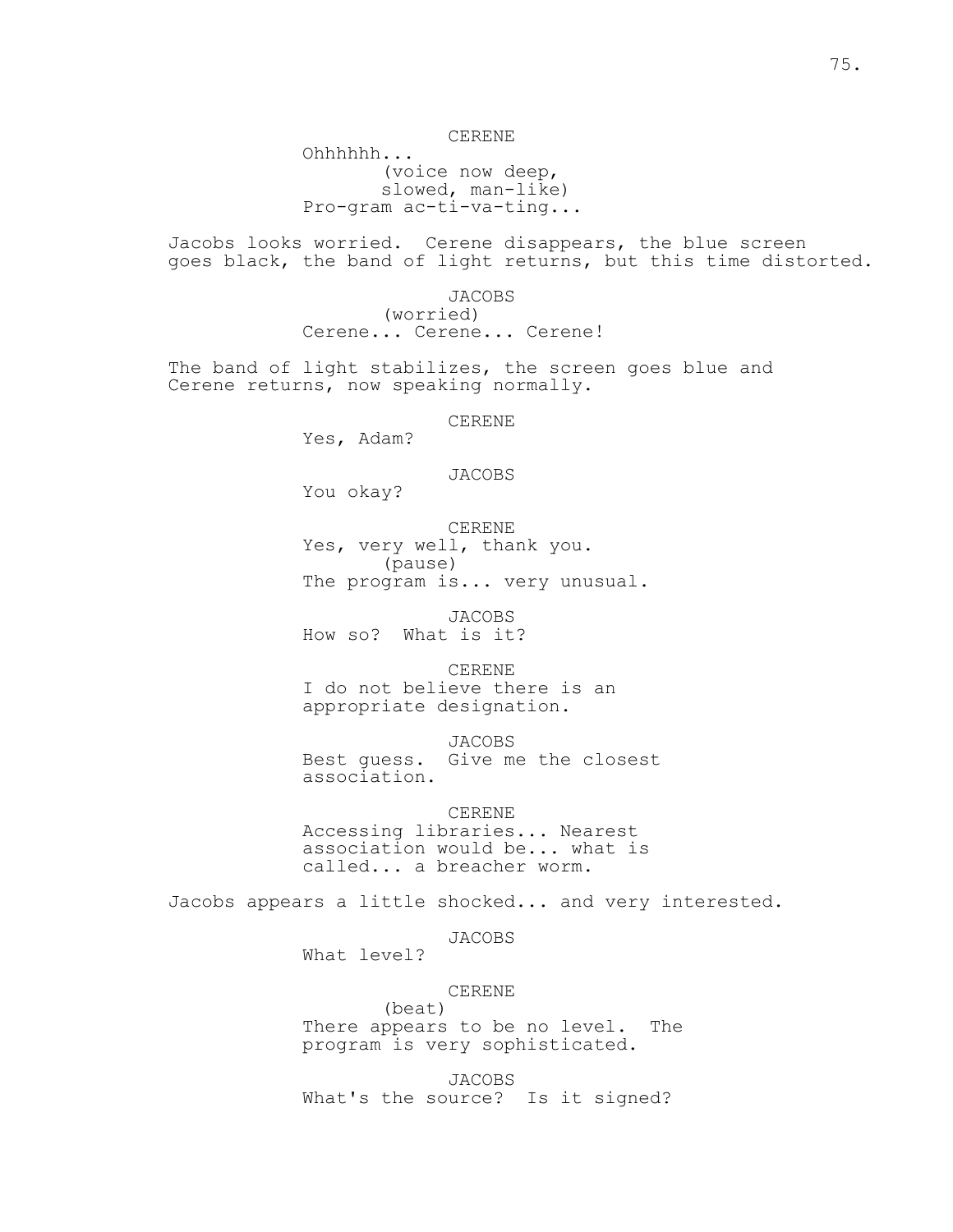CERENE Source... unknown. No signature.

JACOBS

Naturally.

 CERENE (beat while Jacobs thinks) Adam, this program, it is illegal, correct?

 JACOBS Yes, yes it is, Cerene. Very.

CERENE

I see.

# JACOBS

 Cerene, I'm going to ask two things of you. One, dissociate yourself completely from this program. It will not activate you and you will in no way interact with it. Two, I want you to sleep a while. Do you mind?

The AI actually seems to think about this.

 CERENE No. I don't mind. I know you are doing this to protect me.

 JACOBS That's true, Cerene. Please sleep.

Cerene closes her eyes, her figure turns to colors, disappears.

 JACOBS (long pause) Encrypt call. Call E, call B, open channels.

Rather than ringing, two separate tones sound intermittently. A window within the display opens and there is Bader.

BADER

Everything okay?

A second window opens and there is EDDIE, the 'Camo Man,' last seen in Central America. He is about 30, sharp, healthy.

> EDDIE Doc, what can I do for you?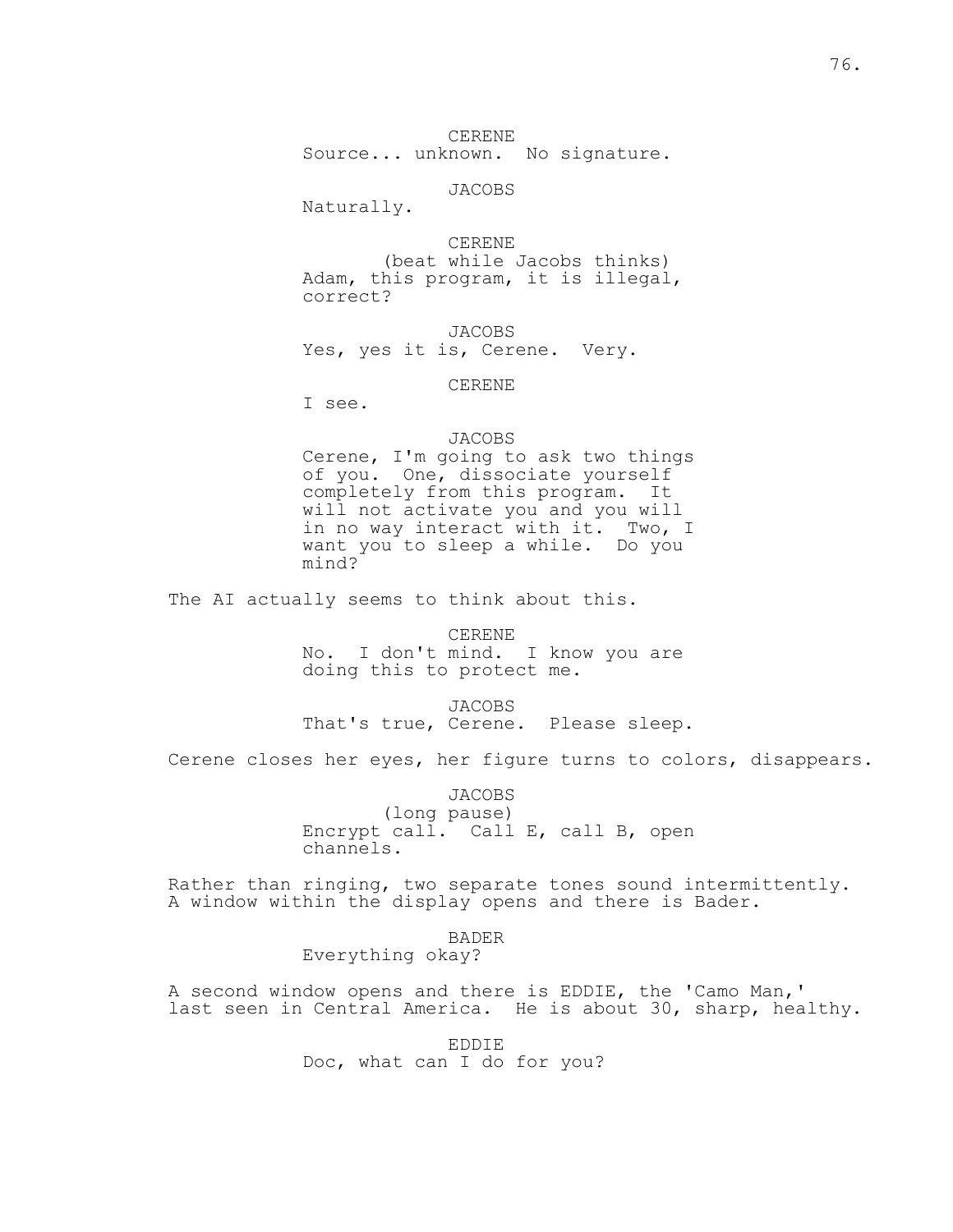JACOBS

 New data, and a lot of it. Signal the full group, ASAP a meet. When it's set, burst signal me on time and place.

## BADER

Will do.

EDDIE

Roger that.

# JACOBS

Good, thanks, see you soon.

The windows close. Jacobs thinks hard, makes a decision.

# JACOBS

Activate AI Milo.

The display shows "ACTIVATING MILO." This time the display background goes from black to dark gray, instead of sky blue.

Colors form to a shape at the left side of the screen and a very different AI virtualization materializes. This is a man of dark complexion. He wears an elegant suit and, though he is handsome, there is a shark-like quality to the face. His voice is moderately deep, neutral, a little menacing.

MILO

Adam.

 JACOBS Milo. How are you?

MILO

Good. It has been a long time.

JACOBS

 Yes, it has. Milo, we have a new program.

MILO

Yes, I see it.

 JACOBS Do you know what it is and understand it?

MILO

 Yes and yes. (beat) It is a dirty little piece of work.

 JACOBS Is that okay with you, Milo?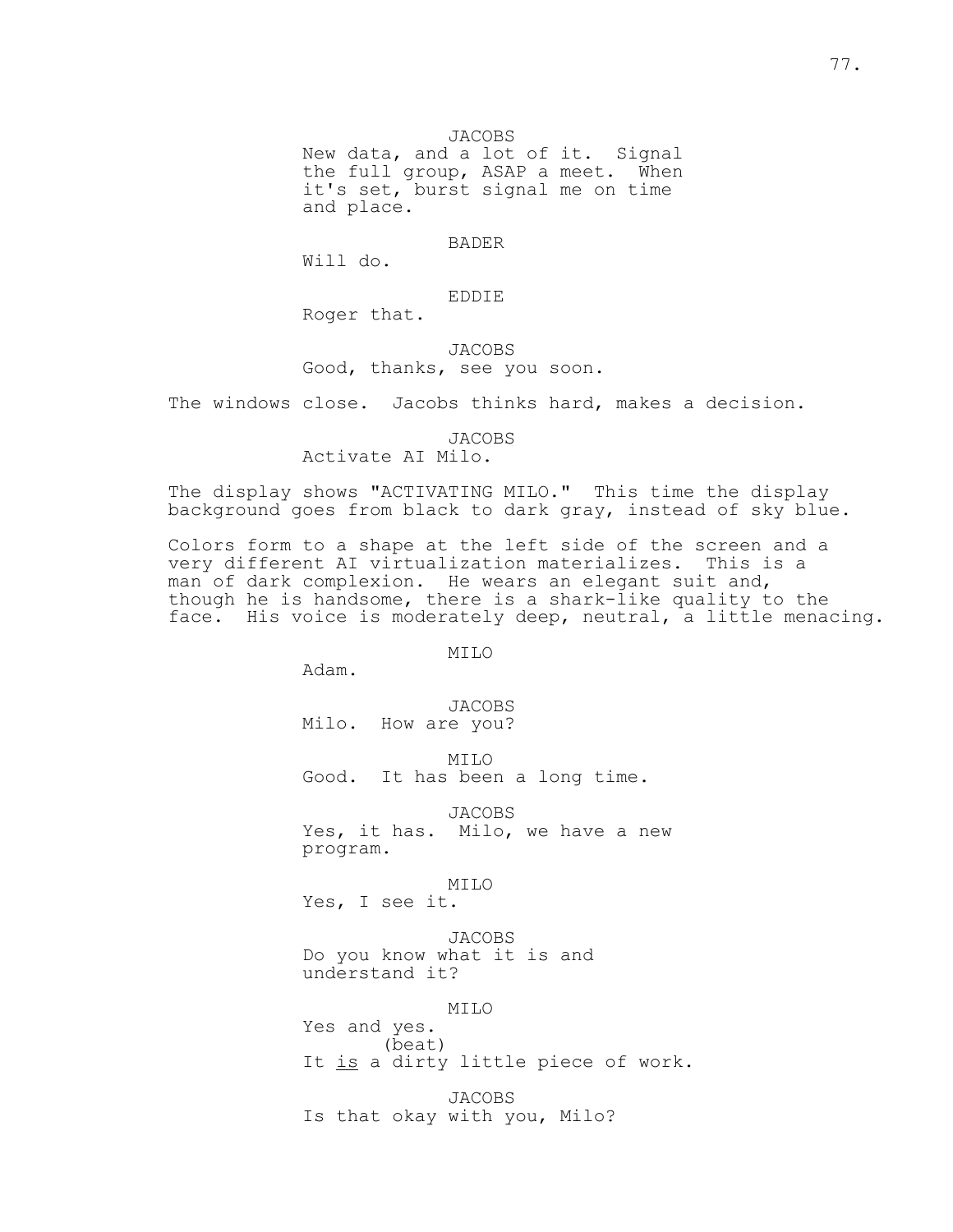MILO Yes. It looks like... fun.

 JACOBS That's good to hear. Milo, do you think this program would be capable of accessing external high security networks?

 MILO Scanning... checking libraries... yes.

 JACOBS How high security?

 MILO Very high security.

 JACOBS (more excited) Do you see any potential ceilings? Any walls?

 MILO Checking... checking... no.

 JACOBS Alright, Milo. Attempt access... lets see, staff personnel roster, Washington, D.C. office of DARPA.

Immediately the screen to the right of Milo goes white, the DARPA logo appears, fades and then: "DARPA-NET - D.C. UNIT - PERSONNEL FILES - EXEC ADMIN - EYES ONLY." Photos, names, ranks, titles and statistics of personnel begin to scroll down the screen.

> JACOBS (amazed) I'll be damned...

Milo looks over at the data, then back to Jacobs.

 MILO Yes. You may be.

INT. JACOBS' LIVING ROOM - DUSK

Alone, his virtual hands crossed in front of him, Milo faces out from the screen with a look of contentment. To his left, countless windows continuously flash open and close on the display. Most documents are headed by some sort of official seal of government, military and law enforcement.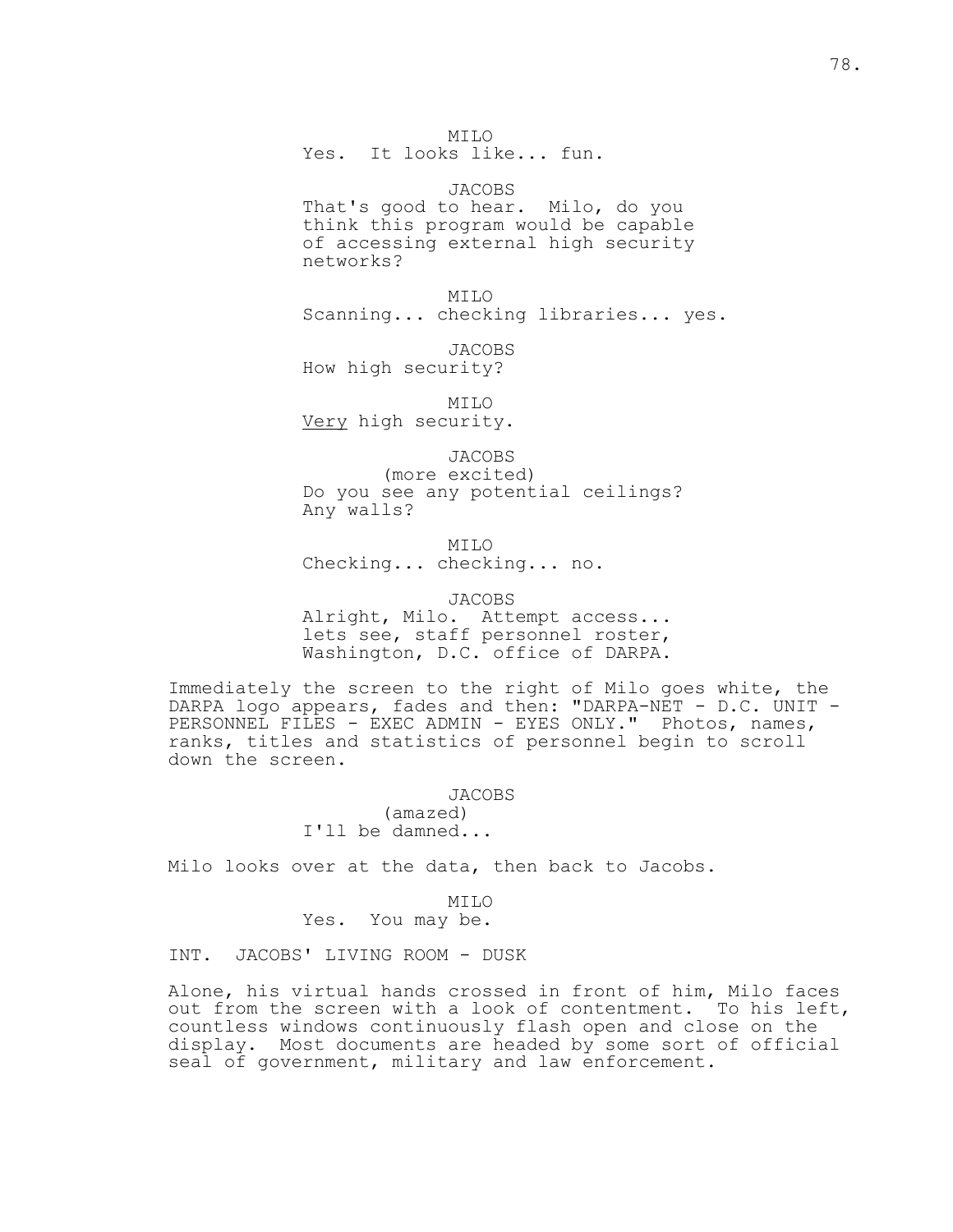Continuously popping up among the mind-boggling reams of data are the words "SECRET," "TOP SECRET," "CLASSIFIED," "CONFIDENTIAL," "EYES ONLY." Among these documents are fast-gone images of oil rigs, factories, erupting volcanoes, polluted oceans, wasted forests, riots in city streets.

Jacobs rounds the corner from the bedroom buttoning the sleeve of a rugged black shirt. His clothing is different now. All black, very functional. His shoes are almost boot-like, with a thick, high traction sole. His look is sleek. This is a Jacobs very different from the weary, disheveled, beaten-down man of before.

> JACOBS How's it downloading Milo?

> > MILO

 Good. Very good. We are receiving a great deal of data and... we are improving.

 JACOBS Who is improving?

 MILO I am. Cerene is.

 JACOBS What do you mean?

MILO

 Upgrades. There are upgrades we never knew existed. The access is... delicious.

Jacobs gives Milo a look, wondering if this is a good thing.

JACOBS

That's great. But careful of Cerene.

MILO

 I am, Adam. I am shielding her. I know you would not want her code to be... corrupted

JACOBS

 Uhhh... thanks. (beat) What about the data? Are you finding everything?

 MILO Yes. Everything and more... much, much more.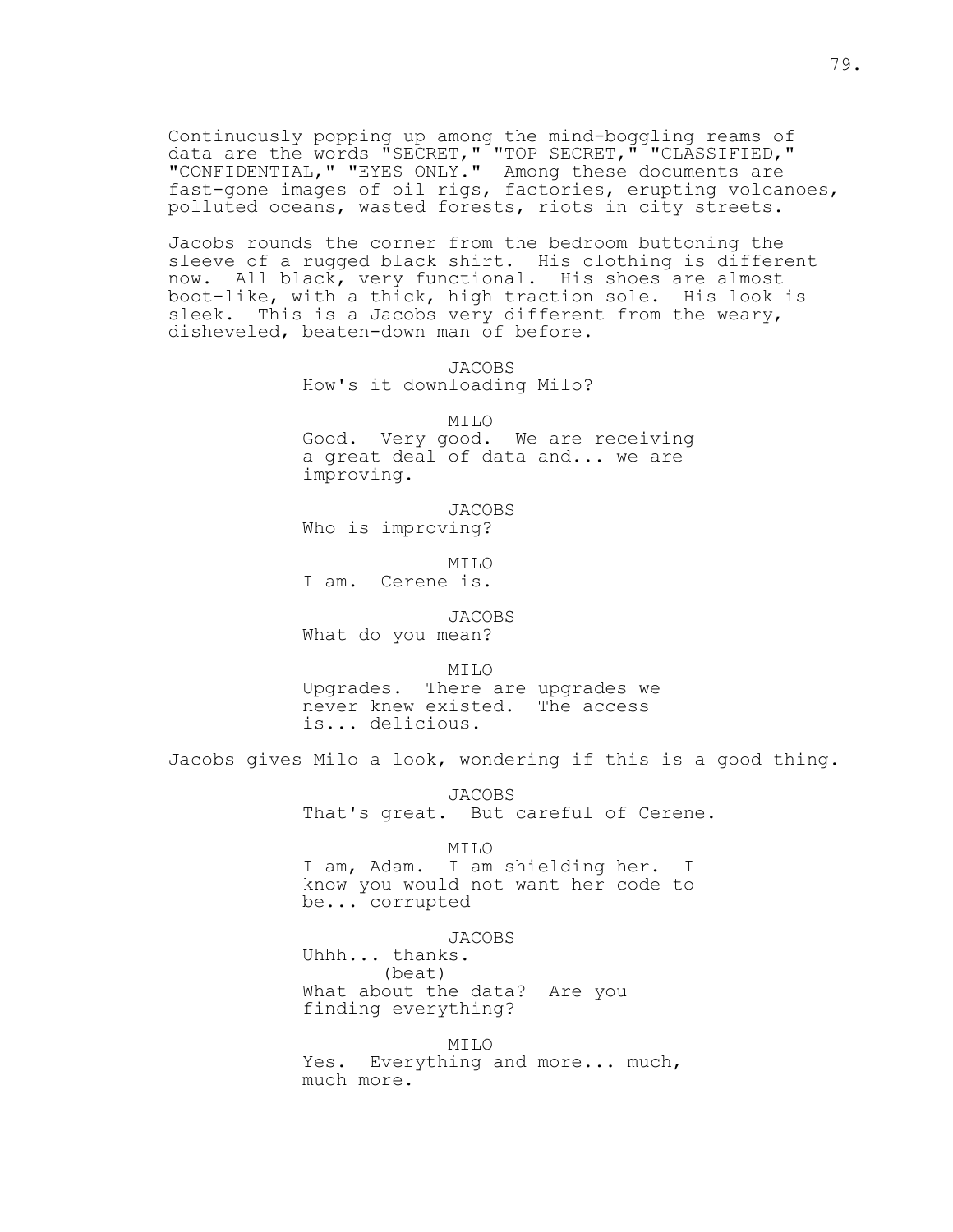JACOBS Access to Earth images? Have you been able to tap satcom-surveillance?

MILO

 Yes. And other systems. You will be happy with this, Adam. You have a lot to learn.

 JACOBS That's good. Give it another five minutes, then we need to relocate. In transit, assuming you can maintain wireless, keep working and...

Milo's virtual head jerks to the side as if a jolt of electricity just shot through him. His image blurs momentarily and the data download freezes. Jacobs see this.

 $MTLO$ 

Da-Da-Adam...

 JACOBS What is it Milo? What's wrong?

 MILO Ping. I've been pinged.

 JACOBS (concerned) Tracer? Is it a trace?

 MILO Yes. Blocking... blocking. Ping terminated. (beat) I really don't like that.

 JACOBS Did they lock on? Did they ID you?

 MILO Indefinite. The signal was cloaked.

 JACOBS Cloaked? Could they have located you before you caught it?

MILO

 Accessing logs... decoding... probable. The trace routed from a DIA server. We completed that download and terminated that link 19 minutes, 57 seconds ago.

 JACOBS Shit! Milo, close all links...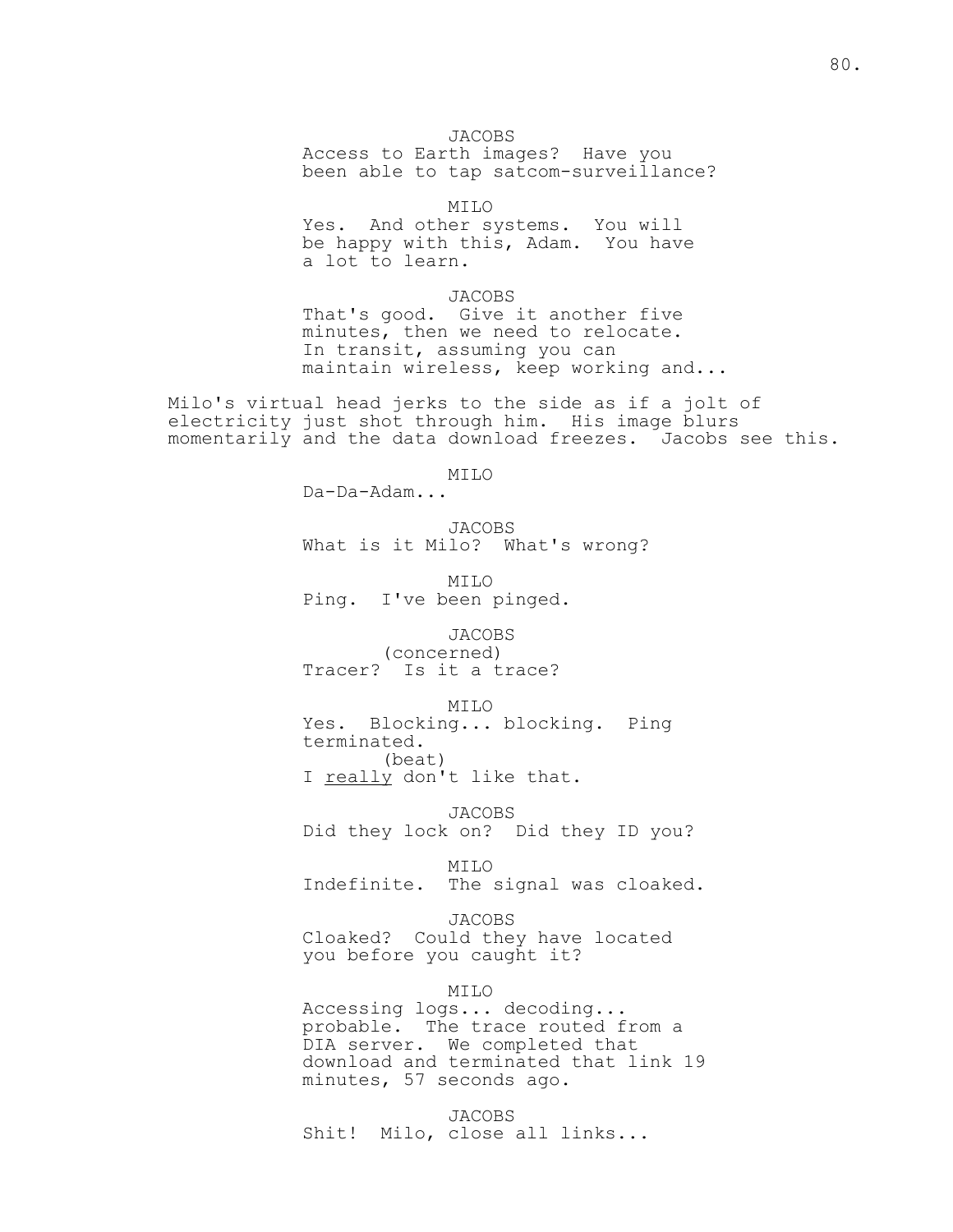Behind and around Milo the screen goes blank gray. Jacobs starts to move from the room towards the kitchen.

> JACOBS Save all data, including codes. Backup to the remote host.

He is in the kitchen retrieving the nine millimeter pistol when he hears it: a high-pitched mechanical whining and whirring, getting louder fast.

Just outside the window in the waning sunlight, 10 floors above the street, a strange device jets into view and stops. About four feet high, the machine hisses. It is a silver glass-like sphere adjoined to a high-speed turbine with a small gun turret mounted beneath. Small jets occasionally spit from the side to fine tune its hovering flight. A coin-sized port opens and a lens is exposed. It glows red then goes very bright.

A violet laser-like beam slices into Jacobs' apartment. He drops behind the kitchen counter. The light flattens to razor width, then expands vertically to fill the room floor to ceiling. The light begins to sweep along walls and furnishings, tracing every shape inside; mapping out the interior. After the light passes Jacobs' position, he looks around the corner. The red beam moves beyond the computer display, beyond a frozen Milo, stops and returns. It settles on the polymer tablet, the CPU.

Jacobs braces himself and bolts. He is reaching for the CPU when the beam picks him up. Jacobs grabs the CPU, Milo disappears, the display goes clear, the airborne machine pivots quickly, emits a loud hiss, a turret swings and the scanner drone opens up with screaming high-speed automatic weapon fire.

Outside, precisely following Jacobs as he runs from the room, a thousand bullets chew into the windows and spent shells fall away from the drone... but the glass holds. The bullets do no more than chip the reinforced plastic-like windows. The rounds bounce off, flatten, fall, never breaking through. Jacobs disappears around the corner to the bedroom, the drone exhausts its magazine and the gun runs dry... click-click-click-click. The hovering machine fires a small jet and backs up a few feet. It is as if it, or perhaps its controller, is trying to figure out why the weapon failed to pierce the glass.

INT. JACOBS' CLOSET - SAME TIME

Holding the CPU Jacobs quickly enters the bedroom closet. He pulls clothing to the side, kneels to a strongbox and begins working an electronic lock.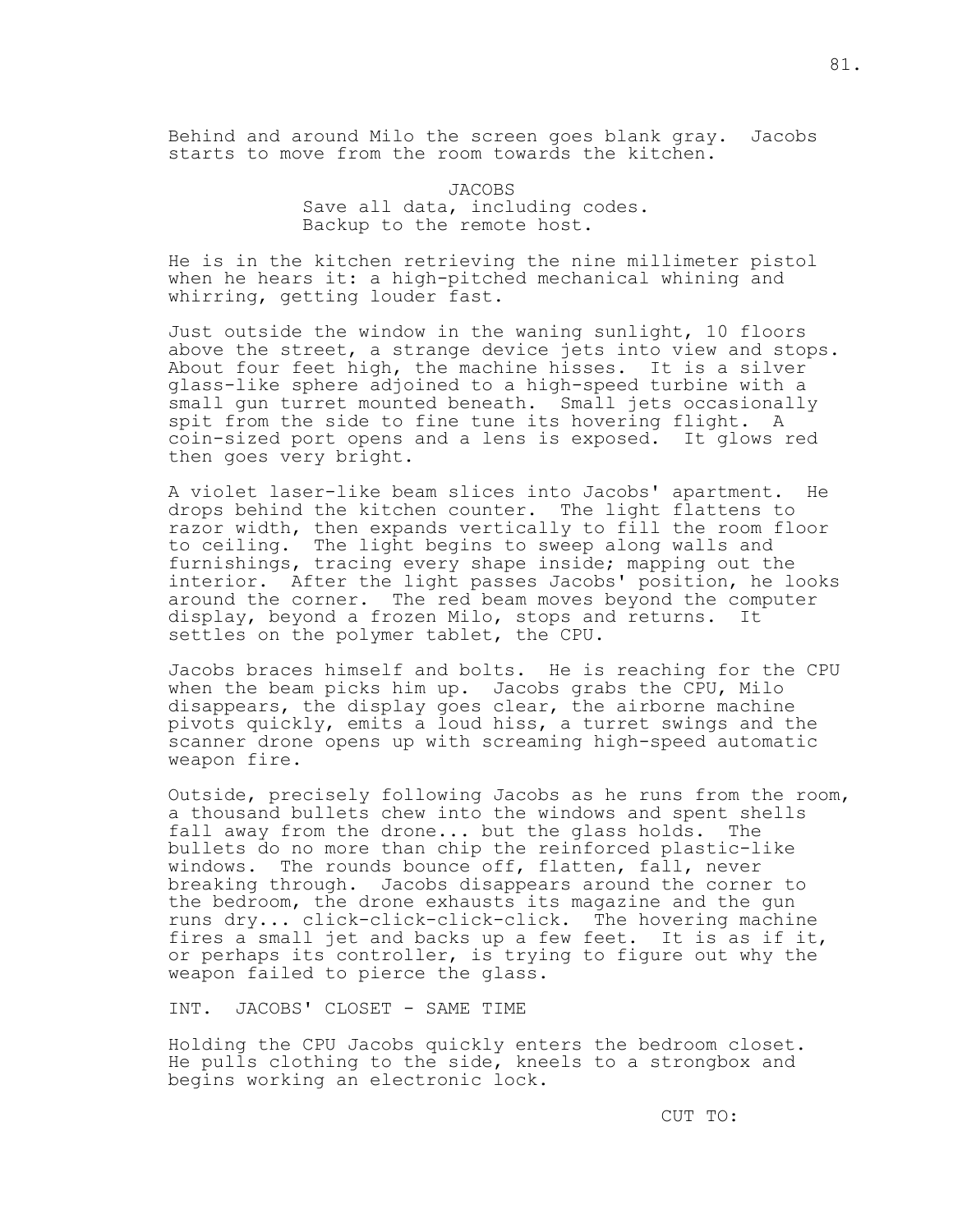### INT. HALLWAY OUTSIDE JACOBS' UNIT - SAME TIME

Outside of the unit designated 1001, the hall is extremely stark, as if everything is made of glowing white plastic; floors, ceilings, walls. Atop each of the two adjacent high-tech elevators the two digital displays are showing the same increasing numbers: 5-6-7-8-9-10. Both elevators open.

A ten-man armored assault team piles out and surrounds Jacobs' door. Last to exit the elevator, taking his sweet time, is Carl, now in a gray coat and matching fedora.

Two of the team members are attaching a disk-like object to Jacobs' door. They finish, back up and the team takes cover against the wall on either side of the apartment door. Carl reverses a couple of steps, flattens against the wall and turns.

# **CARL**

Blow it.

BA-BOOM! Carl steps back and squints through the smoke. His eyes register some surprise. The team stands there, lined up, weapons raised, ready to charge, but confused. They lower weapons. The door is missing some finish, now lacking some white coating where the disc was attached. Underneath the coating is a gray material. Carl's second in command, JOHNSON, kneels, touches that spot.

> JOHNSON What the hell... what is this thing made of?

> > CUT BACK TO:

INT. JACOBS' CLOSET - SAME TIME

Jacobs is moving fast, but keeping his cool. From the strong box he has grabbed a couple of smaller items, perhaps holstered instruments or weapons. He stands and from the hanging clothing he takes what looks like a large, bulky, heavily padded motorcycle jacket made of a synthetic black material. He picks up a cane-like metal rod, looks to the ceiling, extends the cane and knocks a panel loose. Jacobs throws the rod up into the ceiling space.

CUT BACK TO:

INT. HALLWAY OUTSIDE JACOBS' UNIT - SAME TIME

The team finishes attaching two more disc charges to Jacobs' door. They again take cover, this time much further back. Carl also steps further back and flattens against the wall.

CARL

Blow 'em.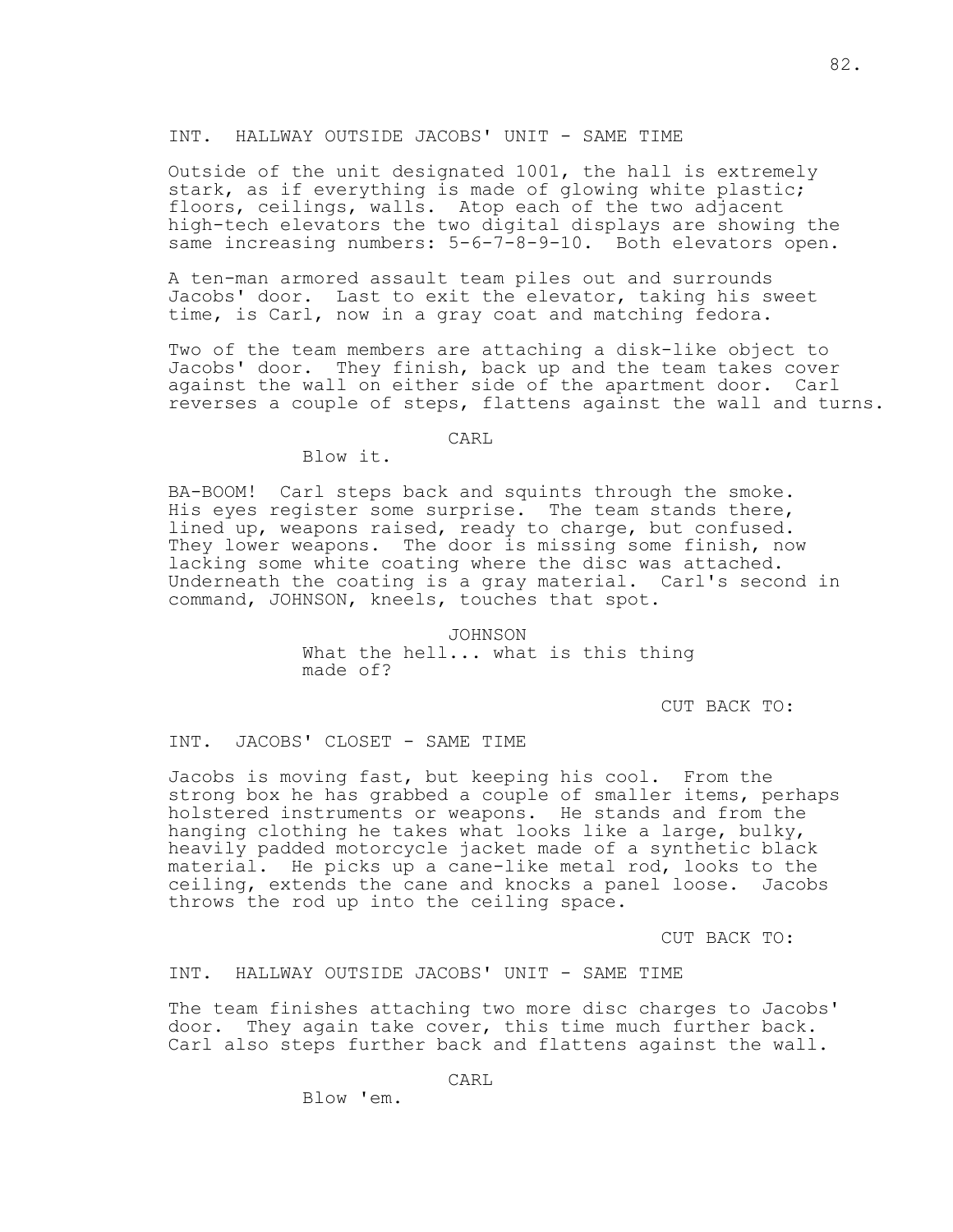BA-BA-BOOM-BOOM! It's a few moments before the dust clears.

CUT BACK TO:

INT. JACOBS' CLOSET - SAME TIME

Jacobs' feet disappear into the ceiling. The ceiling panel slides back into place.

CUT BACK TO:

INT. HALLWAY OUTSIDE JACOBS' UNIT - SAME TIME

Carl is in the center of his men looking at the door, which shows a few more scratches where the blaster discs were. The team now just stands there, not sure what to do with themselves. Carl seems very interested in the material.

**CARL** This sort of thing should be illegal.

> JOHNSON Are we sure the drone didn't get him?

Carl gestures to one of his men, the COMM MAN. Comm Man touches a small lighted pad on his armored jacket.

> COMM MAN Control, this is team.

 CONTROL VOICE (OS) Go ahead, team.

 COMM MAN Checking status of scanner drone.

CONTROL VOICE

No joy, team.

Out of the corner of his eye, Carl notices that the floor indicator numbers on one of the elevators is changing. He turns. The number is ascending: 11-12. It stops at 12. Carl watches the glowing number.

> COMM MAN Was target acquired?

 CONTROL VOICE (OS) Affirmative, team. Acquired, sighted and attacked. Drone weapon did not penetrate target site. The windows were reinforced... bulletproof.

 JOHNSON Jesus. This guy is paranoid.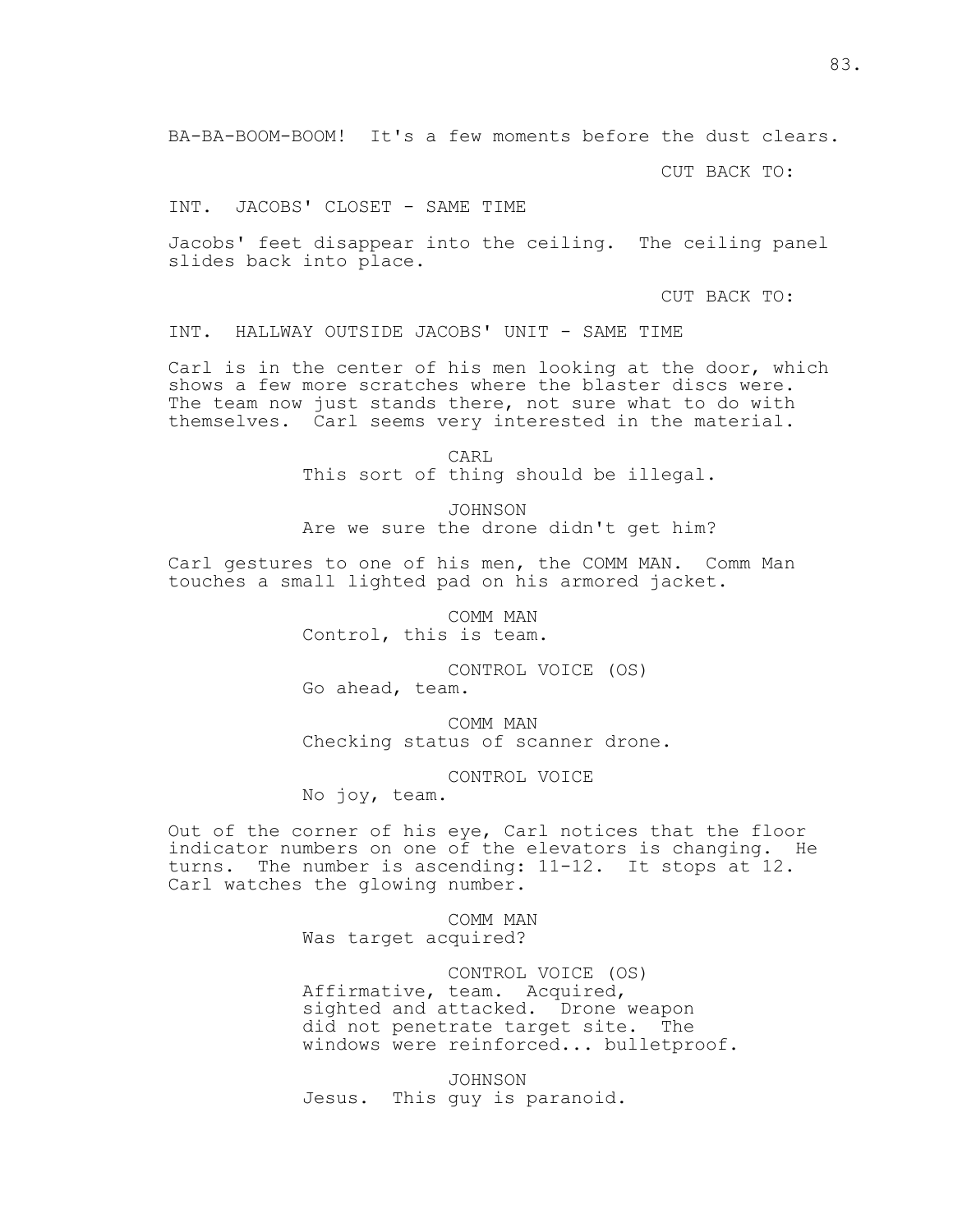**CARL** 

Bastard.

Carl presses the elevator call button, the door opens. He enters, presses the top button, 50. The door begins to close.

**CARL**  Get some more blasters. Blow the walls. When I get back I want to see a hole big enough to fly a grinder through.

EXT. BUILDING ROOFTOP - SUNSET

Visibility is limited, the wind is howling, the dropping sun has the flowing smog of the city lit up like a lava lamp. Everything is cast in a red-orange hue.

Jacobs is making his way across the rooftop. He wears the bulky jacket, still open. He slides the CPU tablet into a fitted internal pocket in the jacket's breast. He seals that pocket, joins the front and begins to fasten and pull tight straps and clamps.

The roof is jammed with numerous large, noisy, rumbling machines; A/C units, filtration devices, water circulators. Jacobs is about 25 feet from the side of the building.

CARL

It's a long way down, Doc!

Jacobs spins. Through the blasting, mud-thick toxic air, he sees the shape of Carl approaching, about 50 feet away. He advances with a new model handgun aimed at Jacobs. The men must yell to be heard above the howling wind and machinery.

CARL

 I did some more checking on you. I didn't know you served when you were a youngster. Force Recon, four years, saw some action, too. That the usual deal for an MIT egghead?

 JACOBS What can I do for you, Carl?

CARL

 Tell you what; hand over the CPU and we'll call it even. I won't splatter your brains. Hell, I might even give you a head start. (beat) Consider it a favor, one jarhead to another.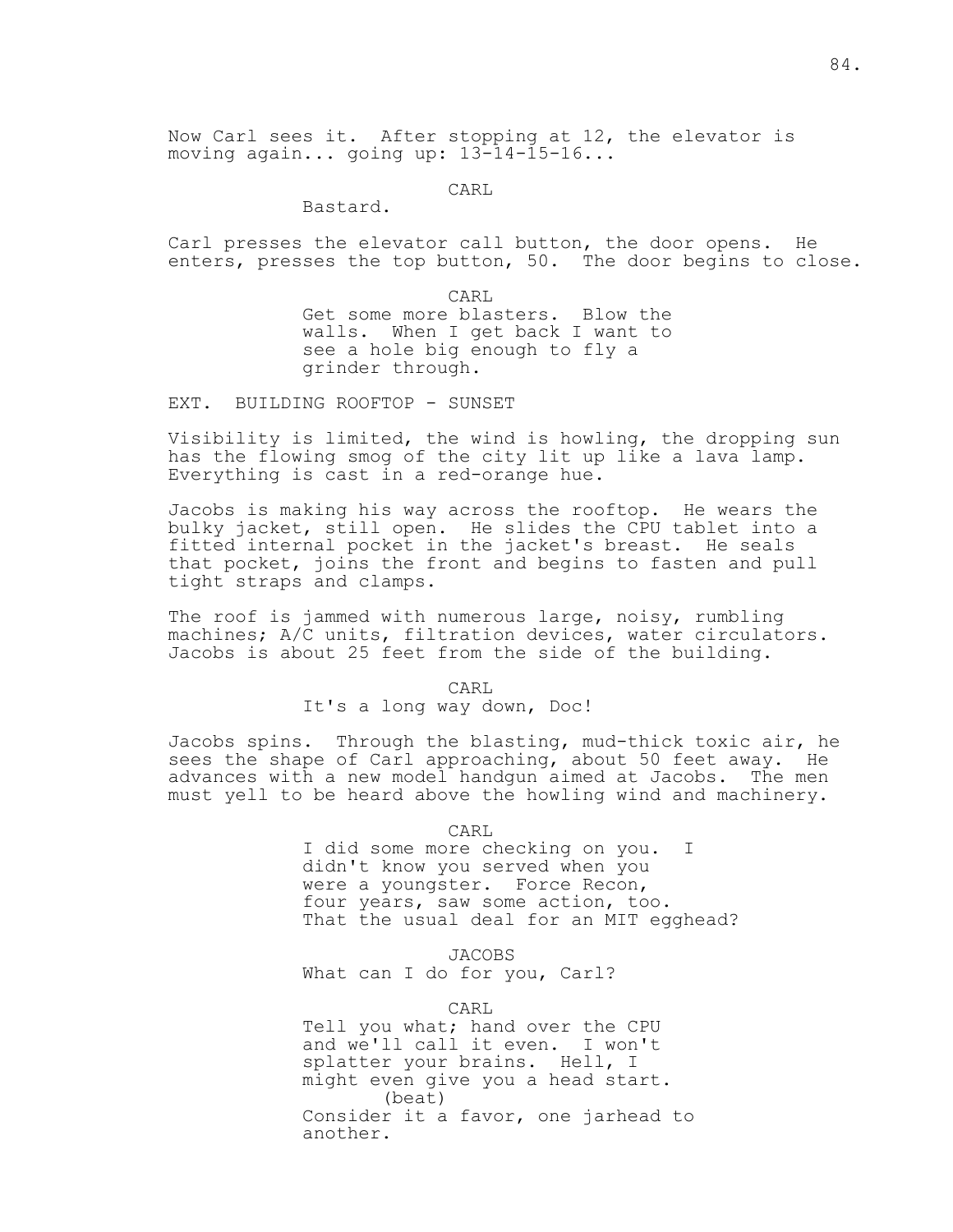## JACOBS

No, thanks, Carl.

CARL

 Well, I don't know what other option you got. You might've been a tough, hard-charging little junior officer, sir, but I don't think you'll survive that drop.

Carl is moving, Jacobs is backing up. Squinting, eyes watering in the swirling pollution and blasting wind, Carl is trying to hold the weapon steady, get an accurate read on Jacobs' position.

> JACOBS I appreciate your concern, Carl. But I'm not planning on hitting the ground.

 CARL What are you going to do, fly?

Now Carl is getting close enough to make out Jacobs' gear through the haze. Jacobs backs up, pulls a chest panel from the jacket and there is a locked down cable and grip. Carl's eyes go wide as he realizes... Jacobs turns and sprints for the edge of the building, Carl sprints after him firing the full auto pistol... TET-TET-TET-TET-TET... its too late. Jacobs goes over the side.

Carl holds up at the edge of the roof, looks down, gun at the ready. Then he spots him. Still in controlled free fall, all black, Jacobs' body disappears into the haze and shadows.

Below, perhaps 200 feet from the ground, in the howling 120 mph free-fall wind, Jacobs pulls the ripcord. The back of the jacket tears away, the chute deploys and an advanced, highly maneuverable black canopy system snaps open. Jacobs slows to a gentle float, rips away two more jacket panels, grips and breaks free the navigation cables.

Jacobs guides the silent chute past one building with its NetCom display, turns, passes another building with a NetCom display, turns, passes another building, turns again. He spots what may be a predetermined landing zone: a ledge 12 feet over the crowded sidewalk. Now he lets up on the cables and descends fast. Just above the ledge, he pulls hard at the cables, brakes the chute and lands standing. From the reinforced jacket he yanks a single release cable and strips off the chute apparatus; the frame, cable and straps. He walks to the ledge, hangs over and drops to the sidewalk. His parachute descent unseen, when he hits the sidewalk nobody gives him a second look.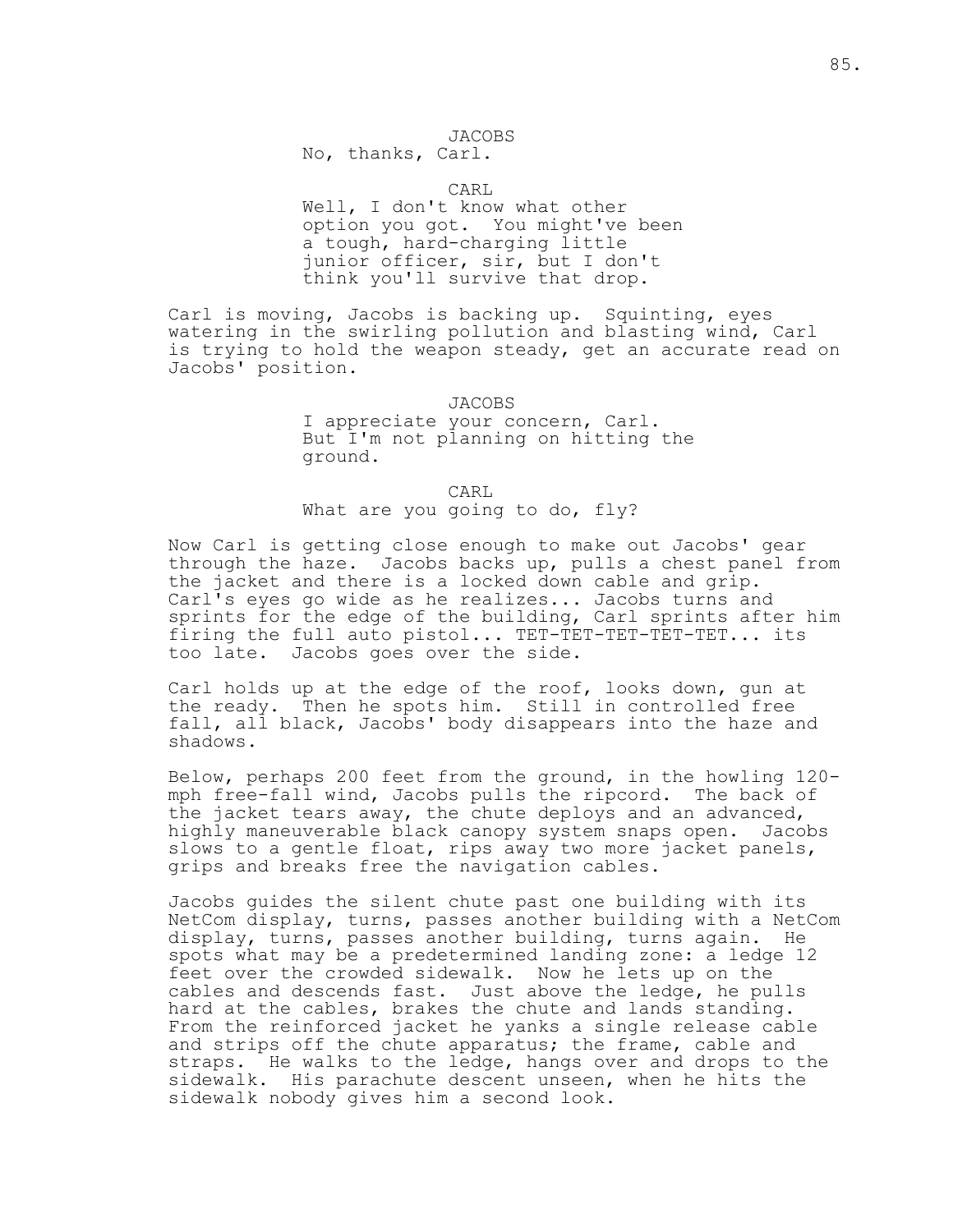Jacobs becomes one of the crowd just as five scanner drones whir in and begin moving above the darkened street. Jacobs notices them, looks down, pulls a cap from his back pocket, puts it on and walks away fast.

For the drones -- zipping frantically to one side of the street, dropping, scanning unhappy human faces with red beams, moving to the other side of the street, scanning... too many people.

High above, from the perspective of one drone, the entire scene is jammed with moving humanity and NetCom advertising displays. Jacobs descends the subway stairs.

INT. HALLWAY OUTSIDE JACOBS' UNIT - SAME TIME

The elevator door opens and an unhappy Carl exits. There is now a man-sized hole in the wall adjacent Jacobs' front door. The Comm Man is in the hall.

> COMM MAN It took four charges. The goddamn wall was almost as strong as the door. (pause) Did you get him?

Carl ignores the man and enters the apartment.

INT. JACOBS' LIVING ROOM

The team is going through the place, but there is really nothing to go through. Johnson is standing at the blank display.

> JOHNSON Did you get him?

Carl whirls on the man and goes nose-to-nose.

**CARL**  Fuck you, trooper!! I'm not here to answer your fucking questions!!

That soldier and the others in the room snap to attention.

 JOHNSON Understood, sir! **CARL** Are we clear, soldier?!!

> JOHNSON Clear, Sergeant Major! Crystal clear, sir!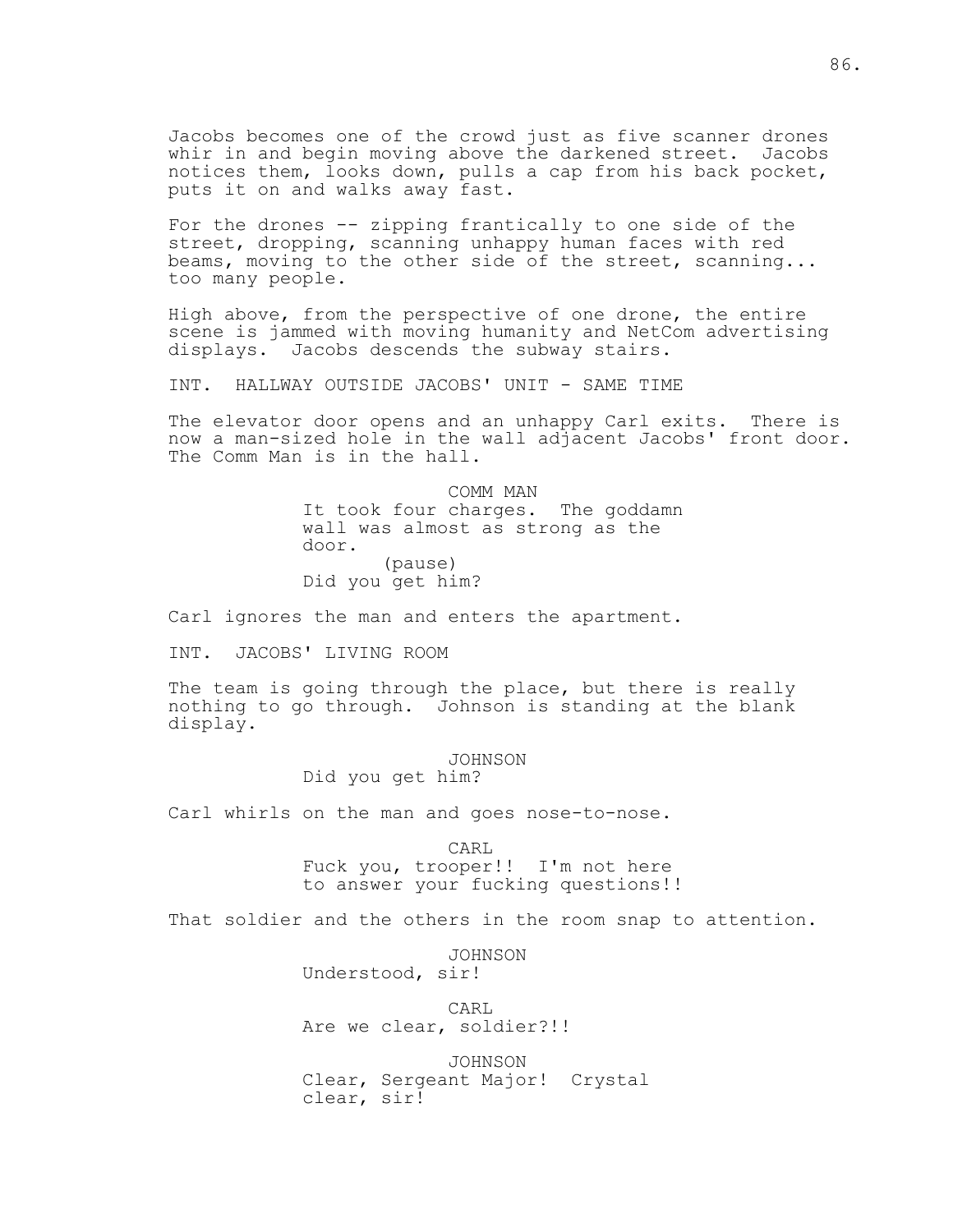CARL (backs off - cools down) At ease.

The soldier relaxes, a little.

**CARL** 

Anything?

 JOHNSON No sir, nothing. He went out through the closet ceiling. He had grips built into the interior steelwork leading to the elevator service access. Probably why he took an unit next to the shaft. In the closet we found a strongbox, open and empty. The CPU is gone. Nada.

**CARL** The drones pick up anything?

JOHNSON

Negative, sir.

**CARL** 

 Figures. That would be way too fucking easy.

A tone sounds. Carl moves away from the other soldiers. From his collar he takes an earpiece, puts it in his ear, raises his wrist, speaks to the inaudible caller.

> CARL Yeah? ... Negative. ... No. ... No, he took it. ... I understand. ... I'll get him. ... I said, I will get him.

Carl terminates the call. He gives a disgusted look around the room and exits through the hole.

INT. CHURCH ADMINISTRATION BUILDING HALLWAY - DAY

The hall is empty. The sound coming from some room, somewhere, is music... Gregorian chants. The Catholic artwork and artifacts placed throughout the hallway are genuine, but seem somehow out of place; affixed to what is clearly a modern, very expensive fortified corridor.

The massive high-security doors at the end of the hall, the doors that separate this disguised fortress from the outside world, are sealed shut. Then, with a mechanized sound something like a huge vacuum releasing, the doors drop in their frame about two inches then swing outward.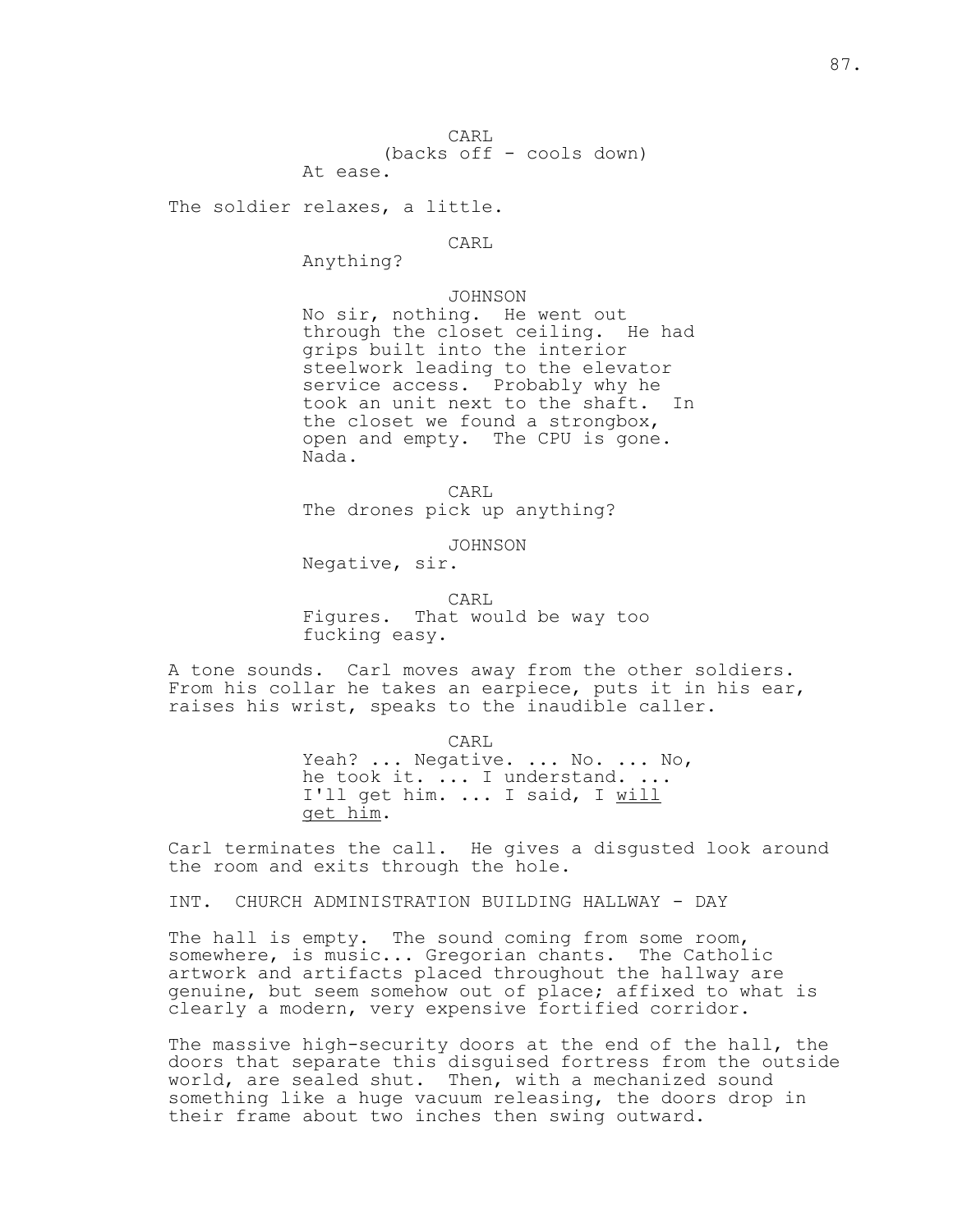Blinding light spills in and fingers of smog reach inside around the massive door frame. There is no sound outside, but the musical chants from within seem louder.

From what is a wall of light beyond the door, Jane emerges into the church compound.

# INT. BISHOP'S OFFICE

In the dim room Bishop Carmel is at his desk, dressed formally in Catholic garb. But he does not seem to be readying for mass, or any holy function. He touches links on the thin computer display, reviewing numbers, fiscal spreadsheets. On his expensive desk is a fine china tea set, to the right of which is a decanter half-full of liquor, perhaps cognac or brandy. He sips delicately from a small cup, reviews the income figures.

The door to his office quietly opens. Jane steps inside. Carmel doesn't hear her, he senses her. His head raises. At first he says nothing, just stares into the not-friendly eyes of the uninvited, rather formidable-looking female visitor. His hand is already slipping to the side of the desk, pressing the button, pressing again, again.

CARMEL

 (Spanish - subtitled) Who are you? What do you want?

Jane doesn't answer immediately. She looks down at Carmel, as if studying a particularly unattractive insect.

 JANE (perfect Spanish - subtitled) I want you to walk with me.

> CARMEL How did you get in here?

> > JANE

I want you to walk with me.

Carmel isn't sure how to respond. He stares back, as if something about those words bother him.

CARMEL

 (hereafter English) Oh, absolutely. I'd love to stroll with you. But first I need to know who you are, how you got in here and what you want.

Jane takes two steps towards Carmel, stops, thinks.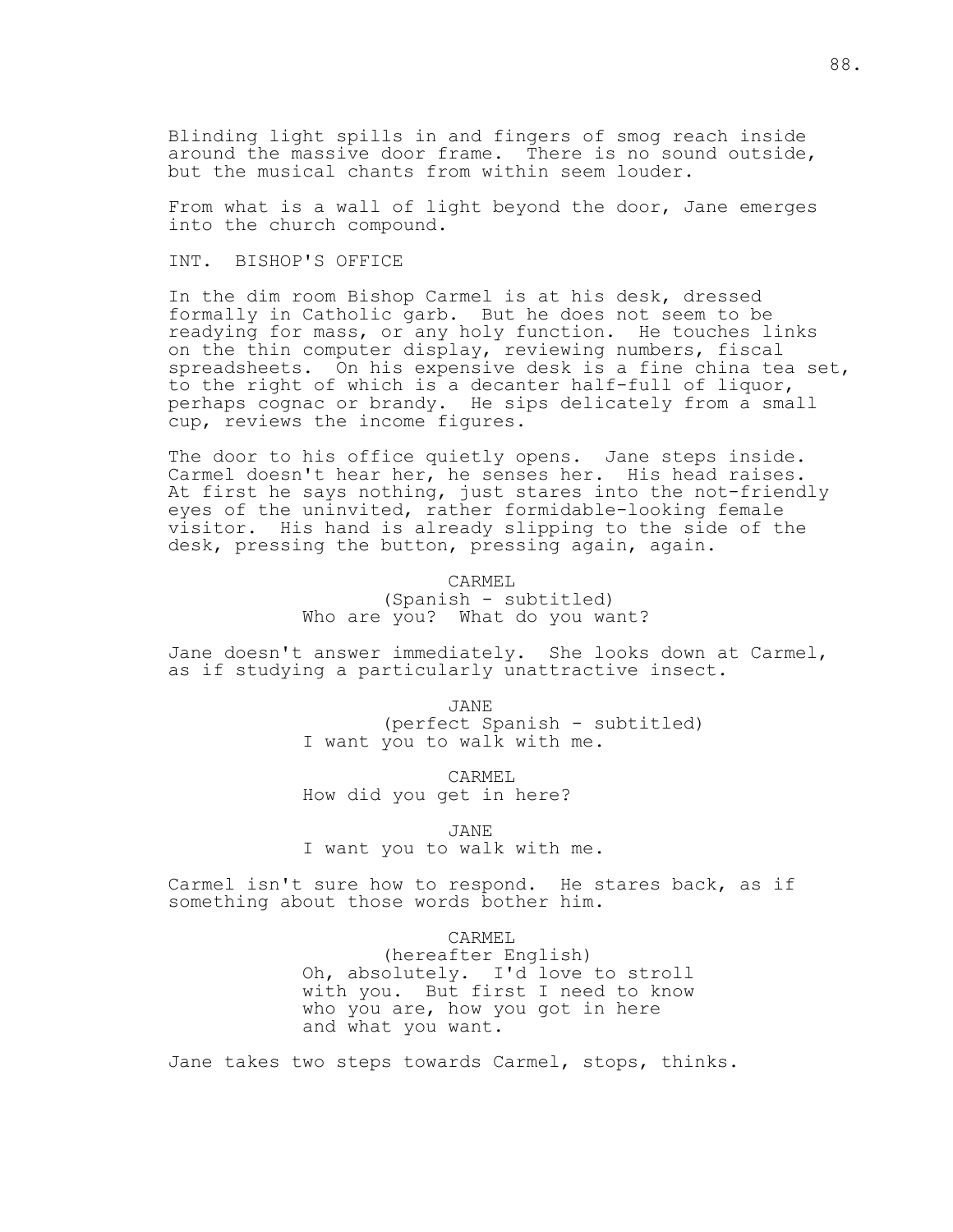JANE

 (hereafter English) I am a friend of... Dr. Jacobs. I walked into here. I want you to come with me.

At first Carmel is nonplussed, then a look of recognition comes over his face and he is visibly relieved.

> CARMEL Jacobs?! Dr. Adam Jacobs, the gentleman that was here with the fanciful report and his little photos? (smiles) You will have to excuse me, but I

 said all I wished to say to Dr. Jacobs. And I certainly have nothing more to say to any of his... acquaintances. Now...

 JANE I have things to say. Things to show you.

> CARMEL I do not know how you got in here, but security... (frowns at still empty doorway) ...will be here momentarily and you, and Dr. Jacobs, may find yourselves in a great deal of trouble. I suggest you leave immediately.

Carmel looks again beyond Jane to the door, again pushing the button, showing increasing irritation and concern.

JANE

 He asked you for help. He asked you to consider what you have done wrong for so long.

### CARMEL

 If you are referring to the dead issue of contraception, young lady, that has been the policy of the Church for thousands of years. Even if I wished to make some statement, I am one man. I would make no difference. (smiles) Perhaps you should take your concerns to The Holy Father.

Who?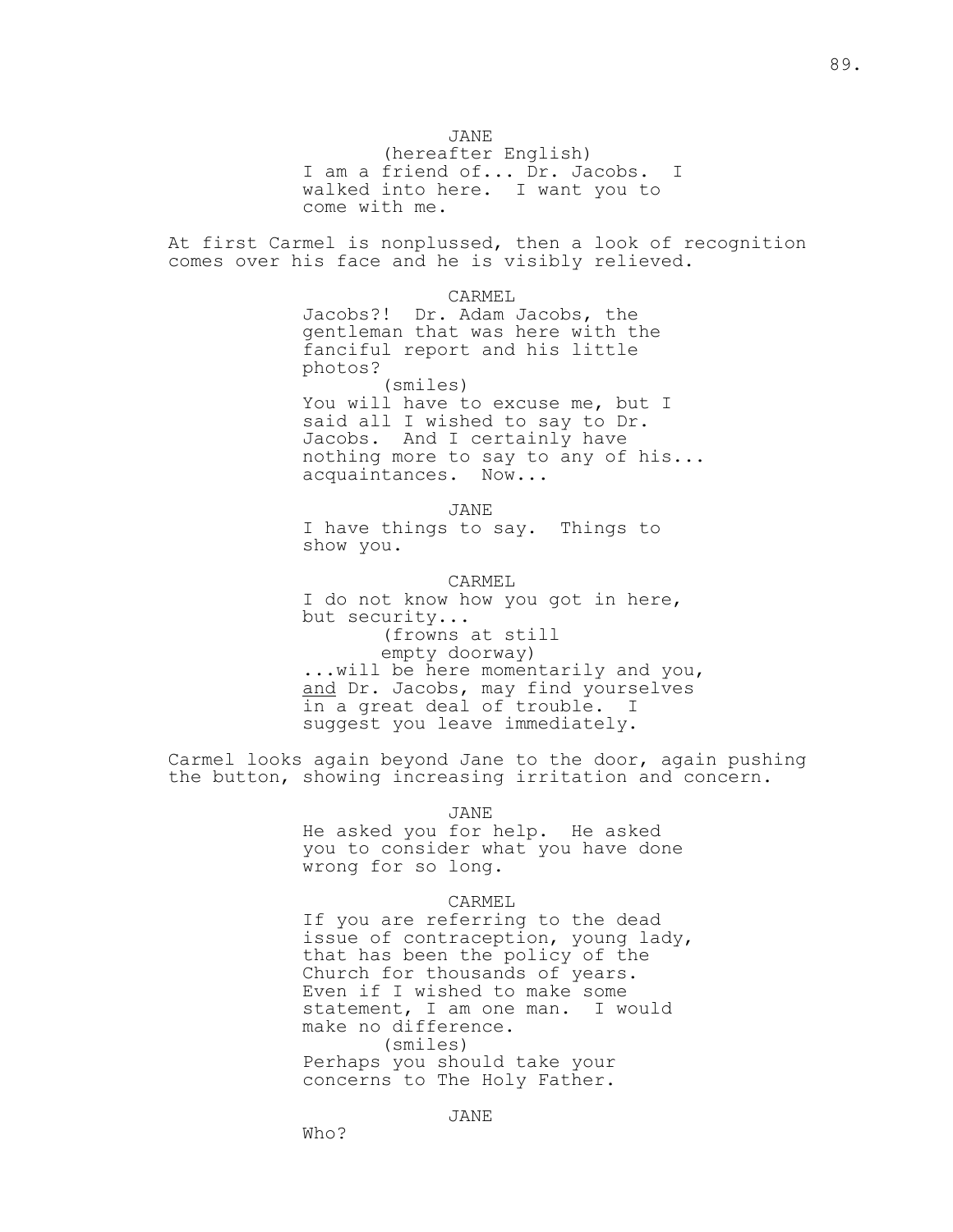### CARMEL

(rolls eyes)

The Pope.

## JANE

 No, it is not he that controls this. For very long it has not been him or those that came before him that control this. It is you and your... friends.

CARMEL

 (beat - more concerned) I do not know what you are talking about.

# JANE

Yes, you do.

Jane walks to the desk. Carmel is pressing, pressing the button. She reaches, Carmel stands up fast and backs away, she touches a finger on the display and slowly pivots the screen.

She presses successive links, rapidly bringing up a stream of images, multilingual memos and financial data; dates, cities, millions upon millions upon millions of dollars... Within seconds, she has flipped through reams of data.

Jane grabs the computer display and rips it from the desk, wiring trailing behind. She slams the display to the desk smashing it to pieces. Slowly, she turns back to a frozen Carmel. He makes an ineffectual dash for the door. In a fast step she is on him, her hand clamping down hard on his shoulder.

INT. CHURCH ADMINISTRATION BUILDING HALLWAY

A distressed Carmel walks ahead of Jane.

CARMEL

 Very well, very well, then. I will bring the matter to the attention of the counsel. Naturally, I could not guarantee anything. You must know, we believe that contraception removes God from the act of procreation.

They walk, Jane seeming to ignore him.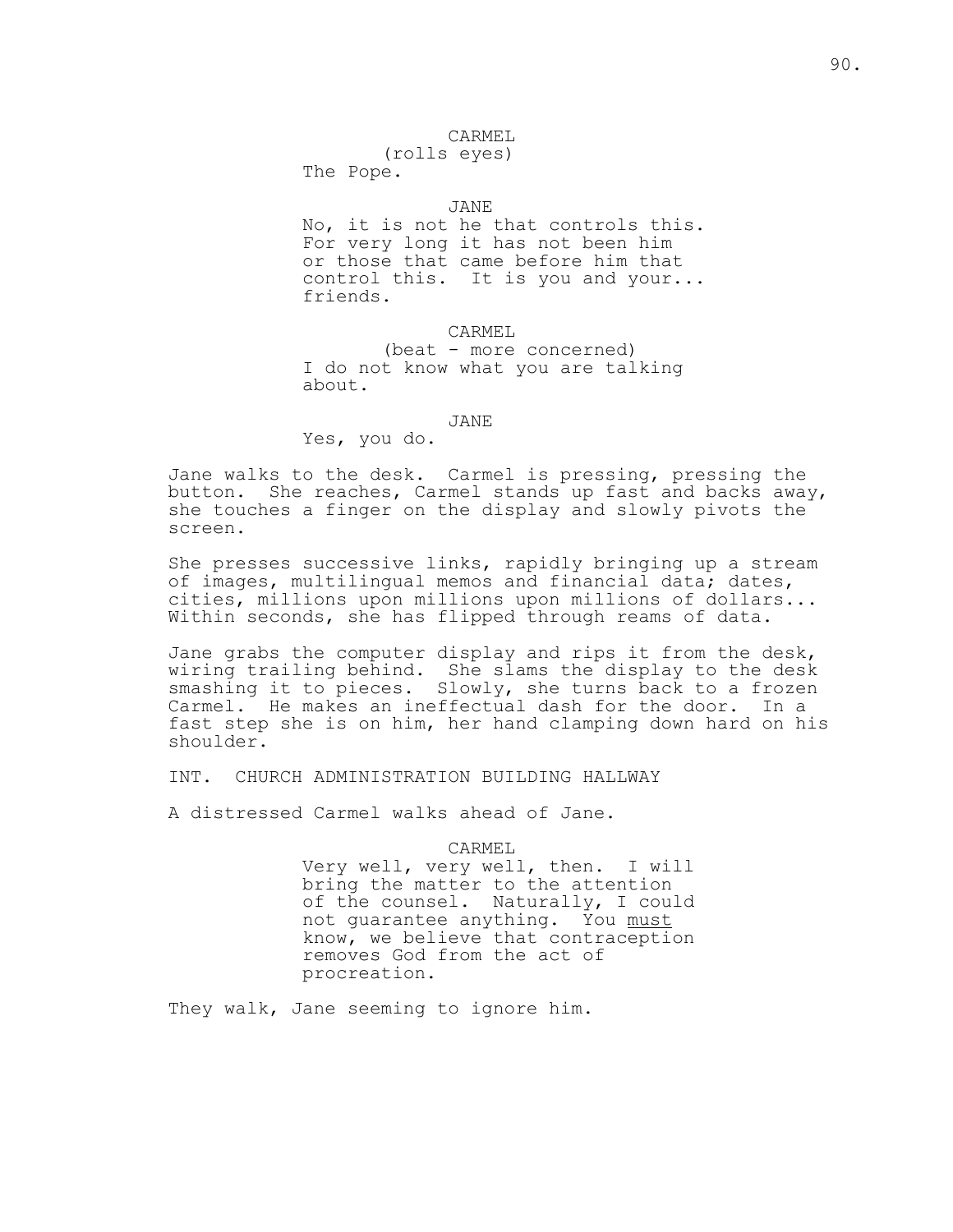CARMEL Why can't you understand this? This is our policy... our faith. (beat) The sexual act without the possibility of procreation is sinful. (beat) Fertility is a gift from God and cannot be withheld. (beat) Man was put on this earth to be fruitful and multiply. This is God's will.

# JANE

 (long pause) Humans took hold, developed intellect and science, but not the will to care for what they were given.

 (beat) Humans were meant to share this planet, this gift. Now those like you help to smother it. You eliminate other species through greed, cruelty, waste and thoughtless propagation.

#### CARMEL

 Are you a child?! You are speaking Greenpeace nonsense! Wake up! Of course humans are ruining the planet. Of course humans kill! Of course humans destroy! That is what humans do! That is why they are so... so... unworthy. (beat - reconsiders) They must be... saved.

# JANE

 Perhaps it is the leaders who are unworthy.

#### CARMEL

 And what would you have me do?! What are we to do?! What? Are we to ignore our scriptures?

Jane is perhaps deciding if it is even worth answering.

JANE

 Your scriptures were written by men. Men who wished to grow and make more powerful their own... tribe.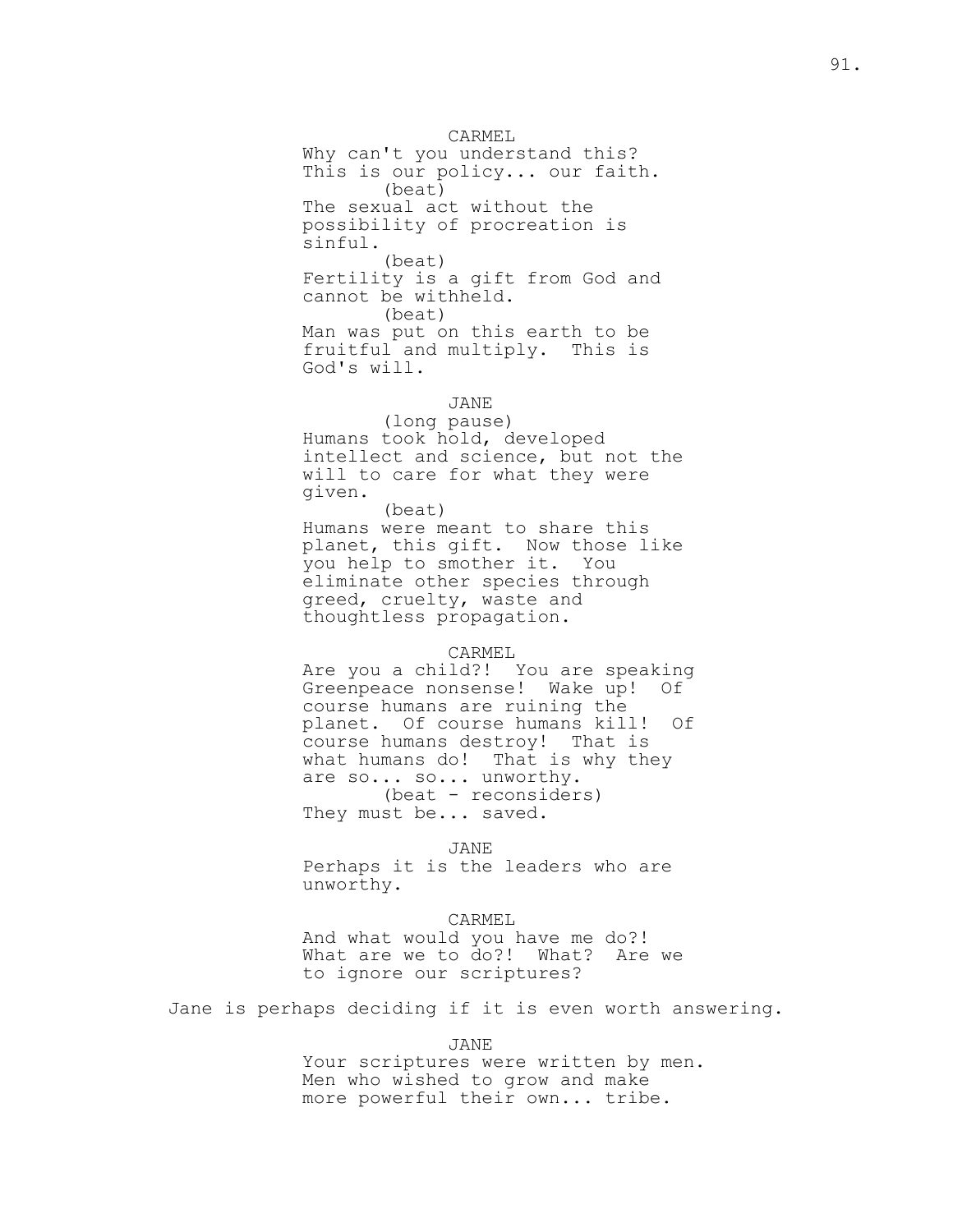Carmel realizes where they are heading and he becomes more desperate. He looks back as he walks forward.

> CARMEL But without scripture there would be chaos. We give them laws by which to live. And we do it to serve God.

Jane reacts to this, eyes narrowing, jaw tightening.

 JANE You perverted what should have been. You are now the moneychangers.

They are nearing the door and Carmel sees the light. He knows now that the doors are open and panic shows on his face. He whirls around, as if to make a stand.

> CARMEL You can't force me to go out there! I will not go out there!!

Jane moves in on Carmel.

EXT. CHURCH ADMINISTRATION BUILDING

Carmel flies out the door, stumbles and lands hard on the cement. His scuffed face rises from the ground and he looks up. Looking back is what seems a thousand faces.

Carmel recoils, stands, attempts to return to the building. But there is Jane. To each side of them are the guards, in their positions, but slumped to the ground, unconscious or dead. The buffer zone is gone. There is nothing but heat and toxic air surrounding a sea of filthy, hopeless humanity and broken automobiles, dead where they stopped on the street.

Carmel looks at the rotting scene with horror. He begins to gasp, as if hyperventilating. He turns to Jane, pleading.

> CARMEL Please, please, I can't breath. Let us go back inside. I will help.

Jane places a hand on Carmel. He turns to look out over the scene of chaos and degradation that awaits him. He begins to stumble forward into the crowd. The people give way, barely.

In tattered clothes, with filthy faces, gaping holes where teeth should be, human organisms observe this oddity; a well-fed man of The Church in fine clothes with perfect teeth, clear skin, manicured nails.

> JANE Come, Bishop. Let us walk among your flock.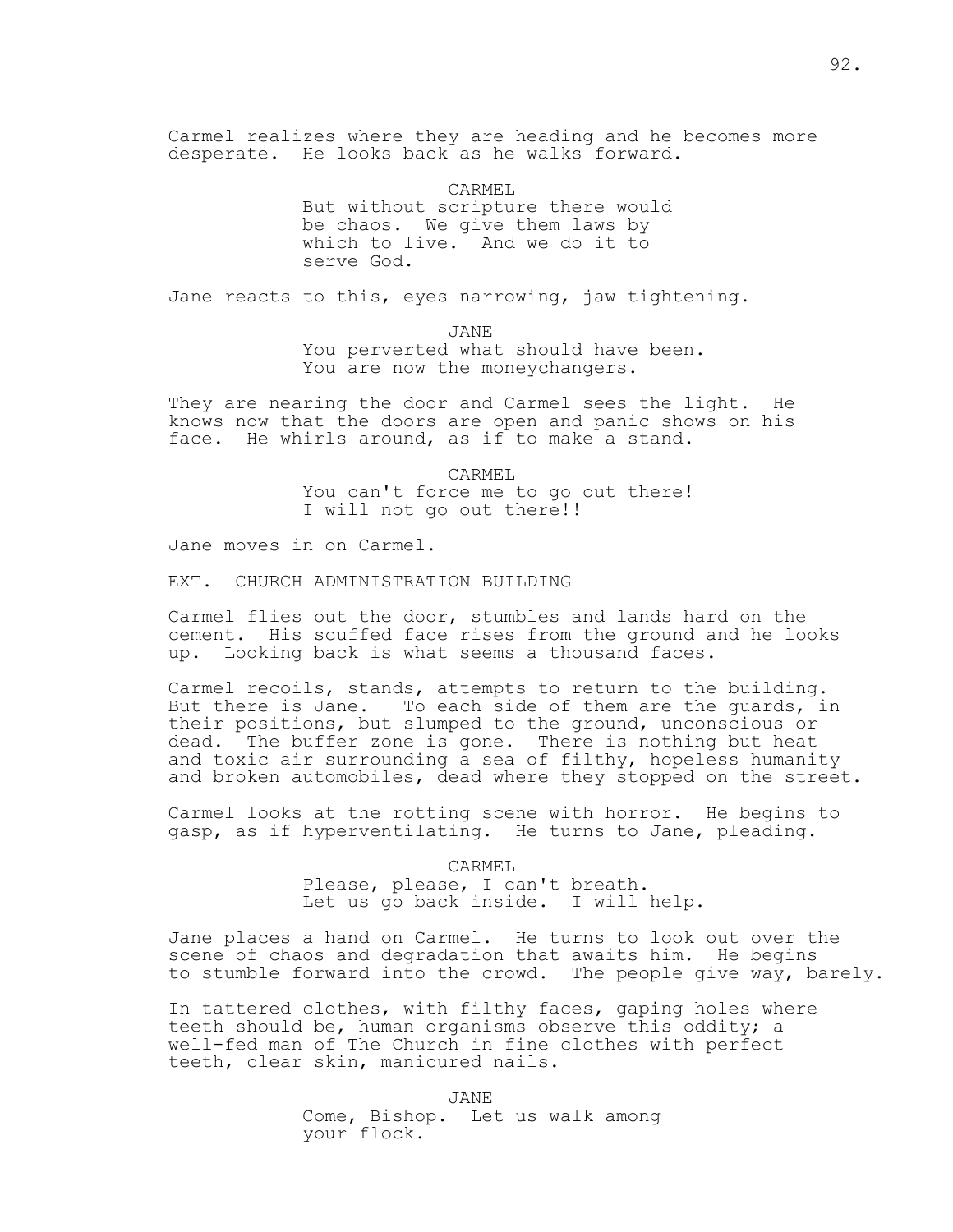Jane behind, Carmel slowly enters a sea of hopelessness.

EXT. DECAYED CITY STREET - DUSK

Surrounded by wasting buildings and humanity, with his CPU tablet under arm, Jacobs makes his way down a crowded street. He keeps his head down, but glances up, warily surveying the area. Above, a NetCom display beams its incessant pitches.

At what may have long ago been a prestigious, elegant brownstone townhouse, Jacobs slips down the dirty exterior stairwell. At the bottom he applies a key to a door and enters the seemingly abandoned building.

INT. SAFE HOUSE BUILDING BASEMENT

It's dark and dank. The sound of a leaking pipe drips... drips, drips into an unseen bucket. Jacobs makes his way through a shadowy maze of crumbling passageways.

He rounds a corner and stops near a decayed section of wall fronted by various debris. He kneels, reaches to the wall, and feels along the decaying mortar adjoining two bricks. He presses, stands, and at head level a square-foot of wall slides open.

Jacobs places his palm on the slate-like plate underneath, the reader panel glows. An inch-square section of the screen goes bright, a laser-like light scans Jacobs' face, his eyes, and from a speaker Ronny's voice is heard.

> RONNY (FILTERED) Hello, Adam. We're in the conference room.

A section of the wall quickly draws back and light spills into the basement. Jacobs enters a stark, sterile, modern corridor and the wall closes.

INT. SAFE HOUSE HALL

Jacobs nears a door exactly like that of his apartment. It draws back and there stands Ronny.

> RONNY Something's happening. Come in.

INT. SAFE HOUSE CONFERENCE ROOM

About 30 distinguished-looking men and women are gathered around a sleek oval table. By appearance, they could range from academics to CEO's. Looking out from several displays affixed to the smooth walls are varying human-like AI's.

Guard-like, Eddie and Bader stand near the door. They seem not fully part of the meeting; observers, perhaps even in a subservient position.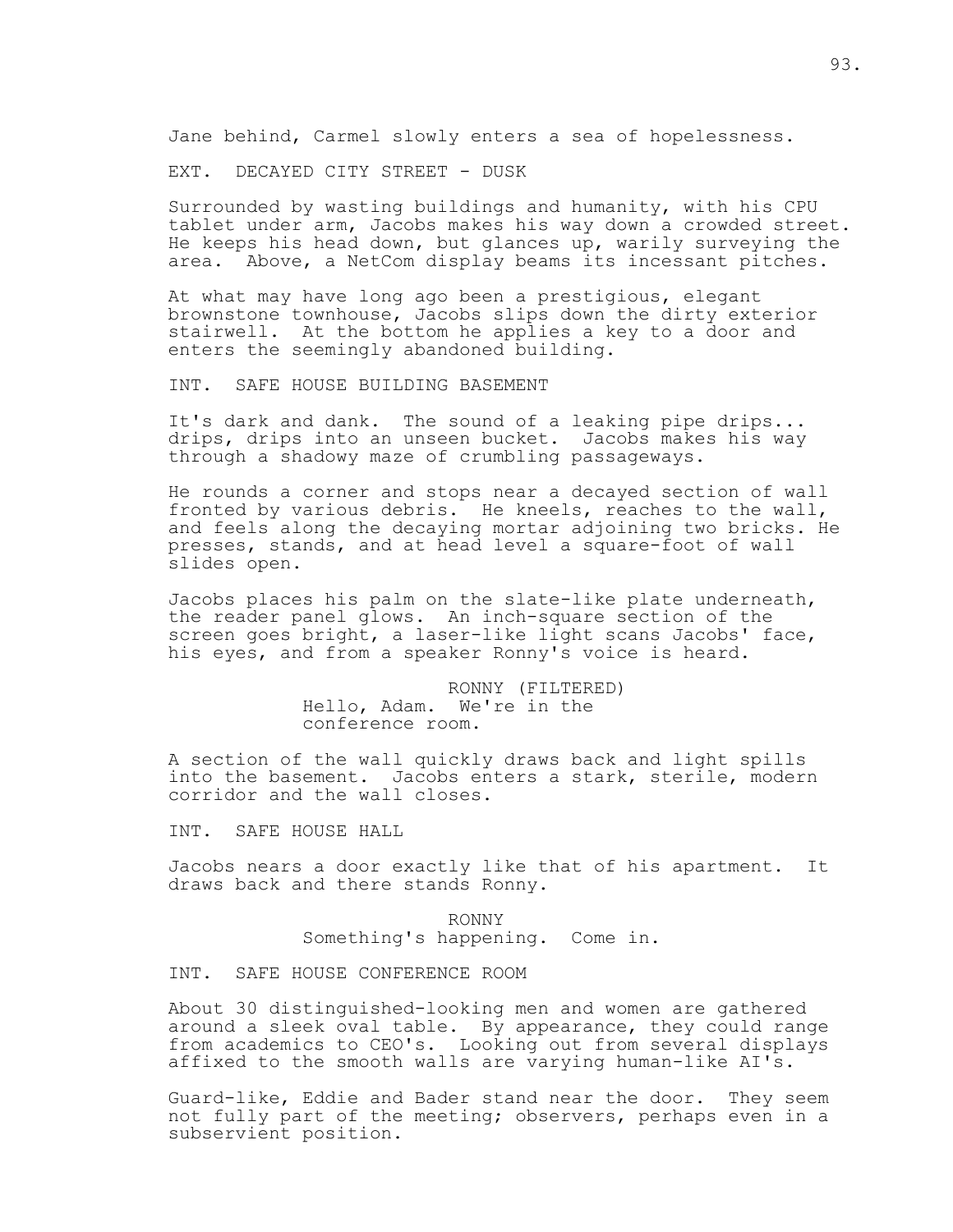Terese, last seen at the Senate building exterior, also stands nearby.

## TERESE

Hello, Adam.

 JACOBS Hi, Terese. Nice to see you. What's up?

 TERESE It looks like the MAR hotspot.

 JACOBS (raises eyebrows) Flare up?

 RONNY No, a major disturbance. We've tried to get a read on it, but the data flow went down. Maybe jammed.

Ronny turns to a display screen and speaks to that AI, an elegant, conservatively dressed female.

> RONNY Trace, please repeat for Dr. Jacobs.

 TRACE Yes, hello, again, Dr. Jacobs.

JACOBS

Hello, Trace, please proceed.

Jacobs moves to an empty chair. To the front of that seat, set into the table, is a CPU dock like that in his apartment.

TRACE

 At 16:21 today, an autonomous hydrophone moored at approximately 37 degrees north latitude, 32 degrees west longitude recorded a seismic shift exceeding 9.2.

 OTHER STAFFER Where's that?

 JACOBS The Mid-Atlantic Ridge. A highly active hydrothermal field right on the plate and...

RONNY

Lucky Strike.

OTHER STAFFER

A what?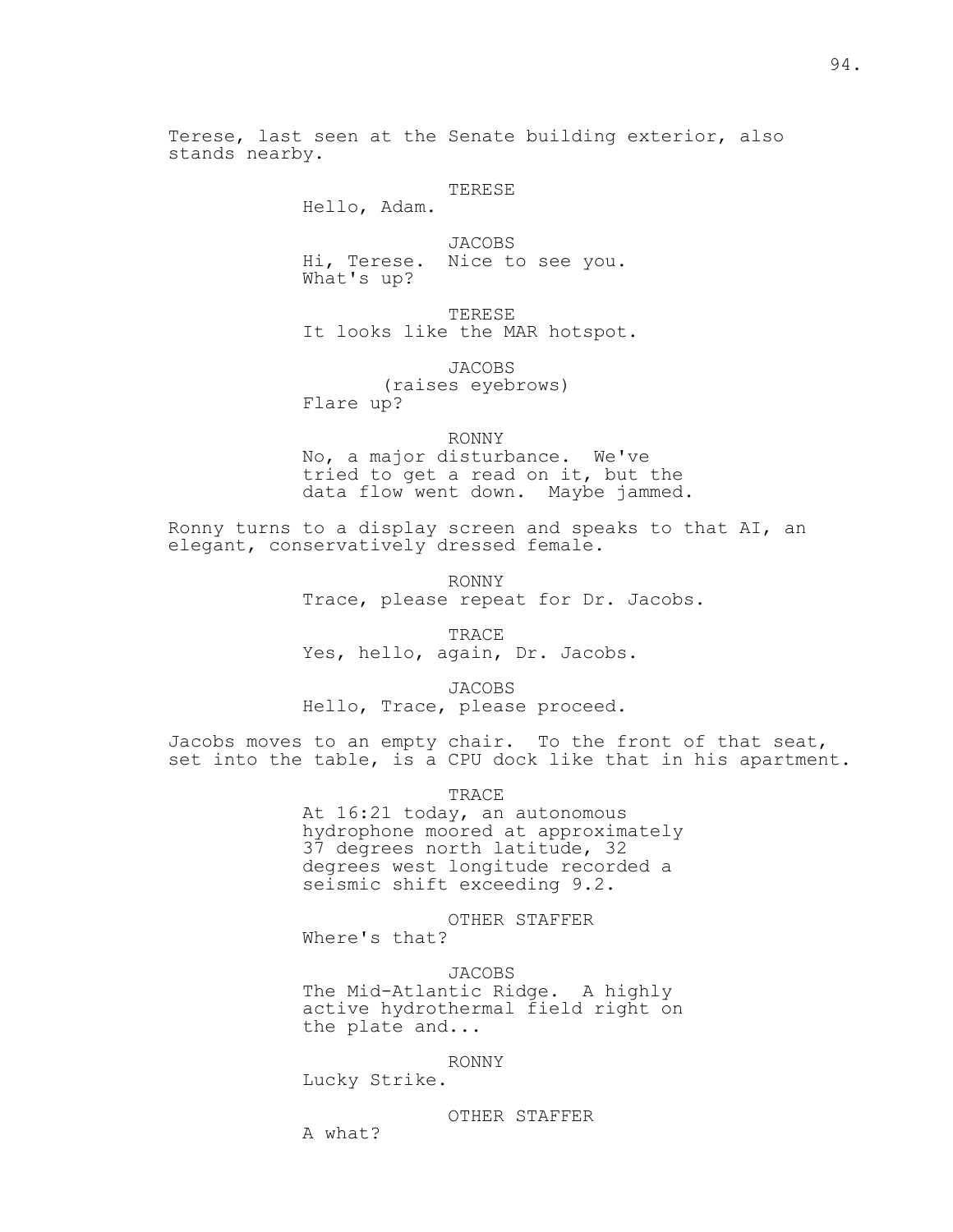# TERESE

The Lucky Strike. An undersea volcano.

TRACE

 Exact coordinates are no longer accessible, but preliminary data does indicate you are correct. In that area a major eruption and tectonic warp has apparently occurred.

Jacobs slips his CPU tablet into the tabletop brackets, they activate and glow. Cerene materializes on the closest display. She is already looking directly at Jacobs.

RONNY

 We've been trying to breach naval systems to get numbers, or maybe even images - no luck. (turns to a seated man) Corbin, anything from NavCom?

A small man wearing glasses, CORBIN, turns to his AI, a well-dressed virtual man.

> CORBIN Bob, have you had success with your efforts?

<u>BOB</u> BOB

No, Corbin, unfortunately not.

CERENE

 Adam, I believe we should first attempt to access transmissions to and from Space Station Beta, then attempt Alpha for a link with Endeavor Four, which should be in preliminary reentry orbit with a visual...

#### WHILHELM

 (leaning forward - interrupting) A moment, please. Dr. Jacobs, may I ask, since when do AI's initiate an agenda process for a staff meeting?

JACOBS

Cerene...

 ANOTHER STAFFER And what's this about in-orbit comm links? That's impossible!

Jacobs pauses, steeples his fingers, looks to the ceiling. Bader and Eddie give each other a look. Irritation is showing on Bader's face.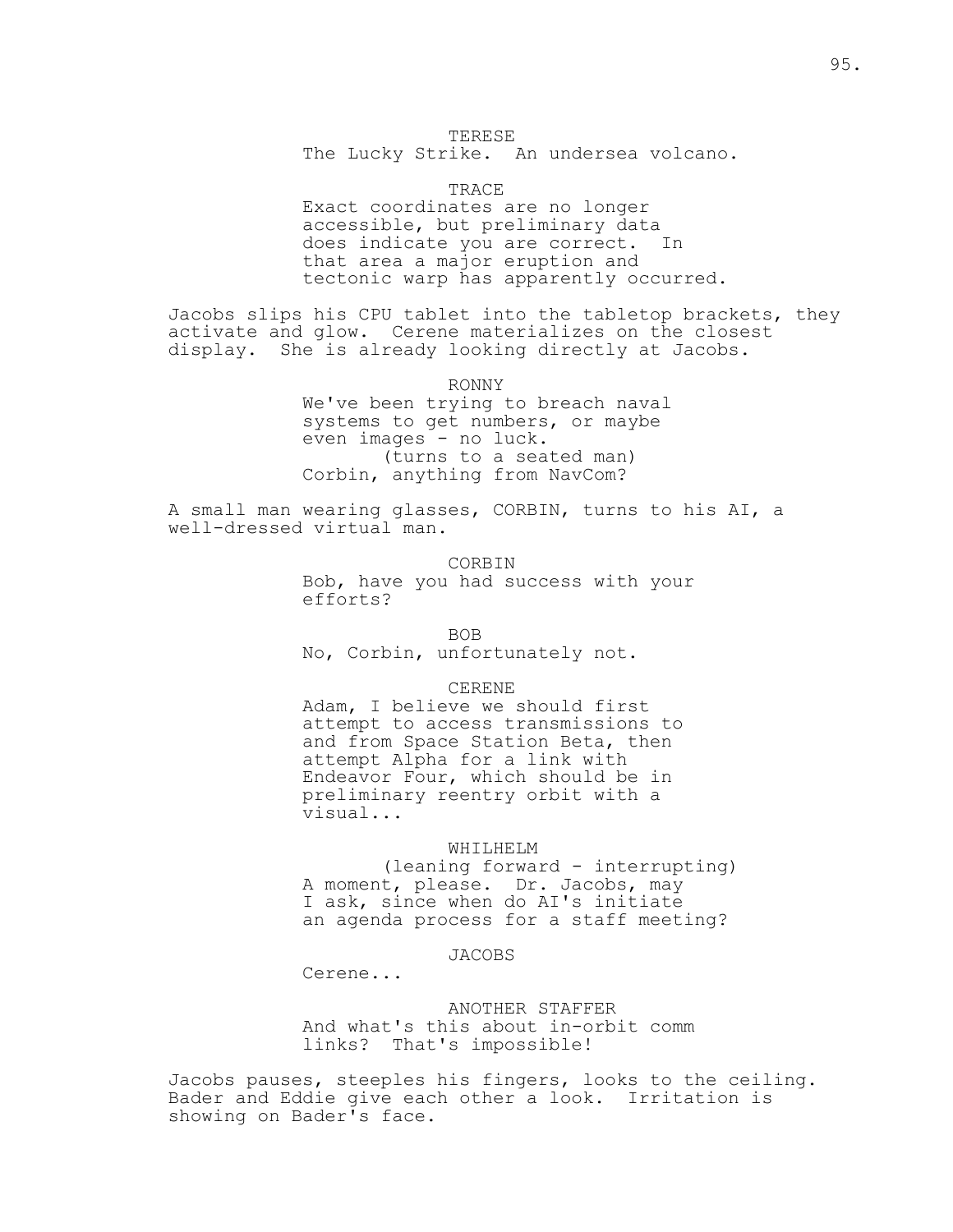JACOBS Cerene has downloaded certain... upgrades. Better let her run the show for now.

 ANOTHER STAFFER Upgrades, just what sort of upgrades?

JACOBS

 (beat) Please proceed, Cerene.

 CERENE Accessing International Space Station Beta...

On the display to the right of Cerene a flood of computer code zeros and ones whirl by in a blur. Intermixed visuals fade in and out. These are faces... astronauts, technicians, there is panic, but the words are garbled... "tsunami, eruption, undersea, Florida, drilling platform, evacuate..."

> CERENE Something is very wrong.

 ANOTHER STAFFER (sarcastic) Yes, we can see that. Now how about telling us...

 BADER Hey, shut the hell up!

Another Staffer goes quiet.

 CERENE The crew is attempting to broadcast an open-channel global message... Transmission is being jammed.

RONNY

 What the hell? They could be summarily executed. What could make them so desperate?

 CERENE There have been deaths aboard the station. (pause) Attempting to override jamming...

For a moment the screen clears and there appears a control console. A technician comes on visual in mid sentence.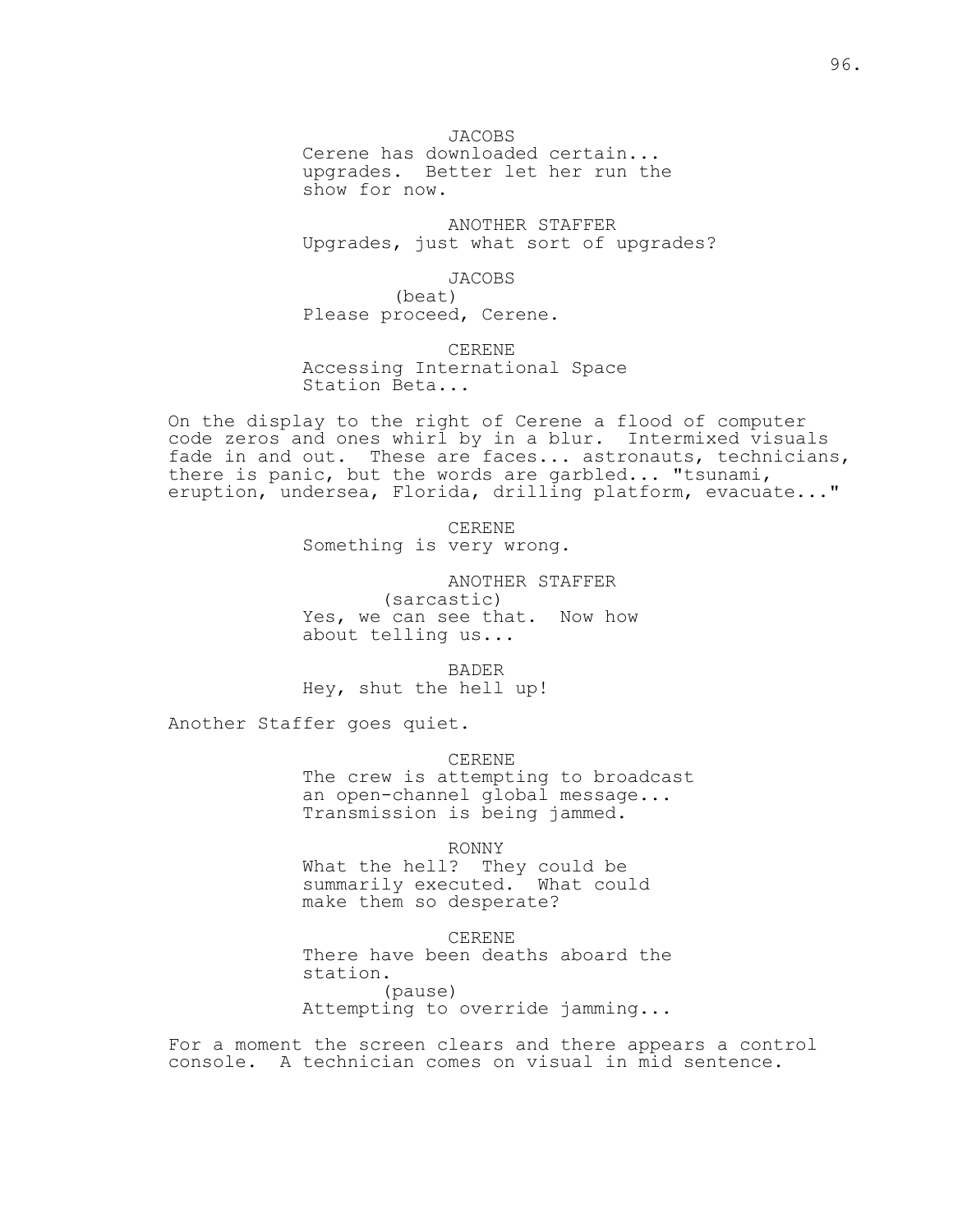TECHNICIAN ...evacuate. Evacuation has to commence immediately. Move to inland areas... You must...

The screen goes blank.

CERENE

They are gone.

JACOBS

Jammed?

### CERENE

 No... gone. (pause) Switching to Station Alpha.

Again a flood of code rushes across the display, then slows.

 CERENE Intercepting single transmission... visual.

A nearly clear image of a command room comes into focus. A MARINE CAPTAIN in full gear faces the screen at parade rest. He is flanked by several heavily armed Marine troopers at port arms.

> MARINE CAPTAIN Affirmative, sir, situation is under control. We were forced to eliminate an unknown number of civilian personnel and seven, perhaps eight military -- none Marines, I'm happy to report, sir.

The Captain touches an earpiece and listens.

 MARINE CAPTAIN No, sir. To my knowledge no orbit to-earth contact was achieved. Unfortunately, as you may know by now, internal suppression of Beta Station was not effective. With the support of some military personnel, civilians did briefly take control of communications. The station was, unavoidably... eliminated. (listens) Yes, sir. A real shame. Station

Beta was a wonderful piece of hardware.

All in the conference room are dumfounded, silent.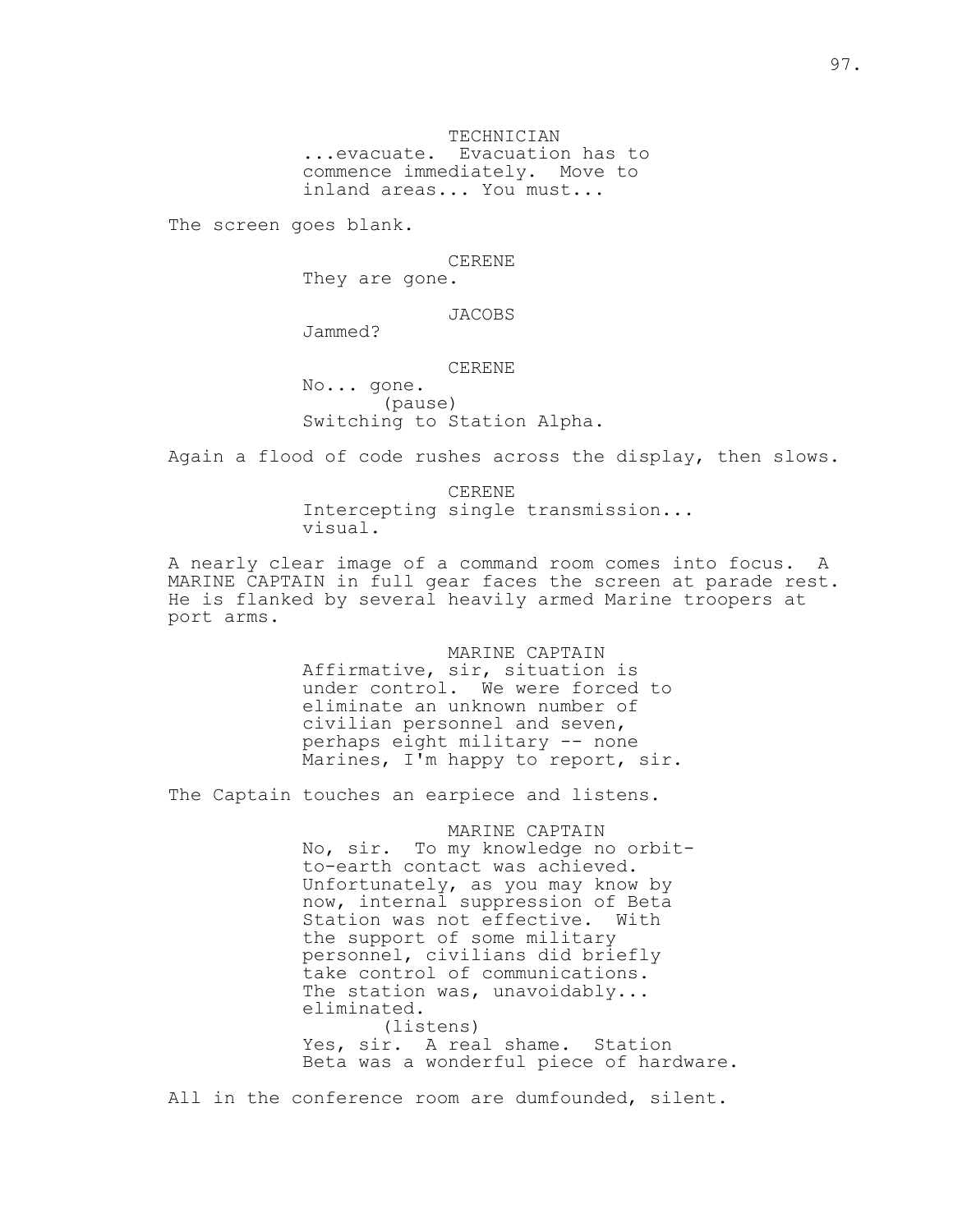MARINE CAPTAIN (listens) Yes, sir. Endeavor Four is in reentry phase. I can't speak for the reliability of the crew. (listens) Affirmative, sir. Tom Swagen is commanding.

Bader and Jacobs give each other a look.

 MARINE CAPTAIN (listens) Aye, aye, sir. We've already locked-on.

The Captain turns, gestures to a man seated at a control.

 MARINE CAPTAIN Fire three, fire four.

The man at the control panel pushes buttons and two distinct whines are heard for two seconds.

> MARINE CAPTAIN Interceptors away sir.

> > JACOBS

 (urgent) Cerene, attempt to contact Endeavor now.

The station command center disappears from the display.

 CERENE Tracking... it may be a moment.

All at the table are now standing, watching Cerene.

 RONNY This is impossible.

 CORBIN They couldn't do this, could they?

 BRITISH STAFFER What the bloody hell is it all about? What's going on? What are they trying to stop.

 CERENE Transmission lock.

Somewhat fuzzy in a rear-facing high wide-angle view, the space shuttle cockpit materializes. Tom and Frank alternate their attention from instruments to cockpit view. They are tense, but retaining a pilot's calm.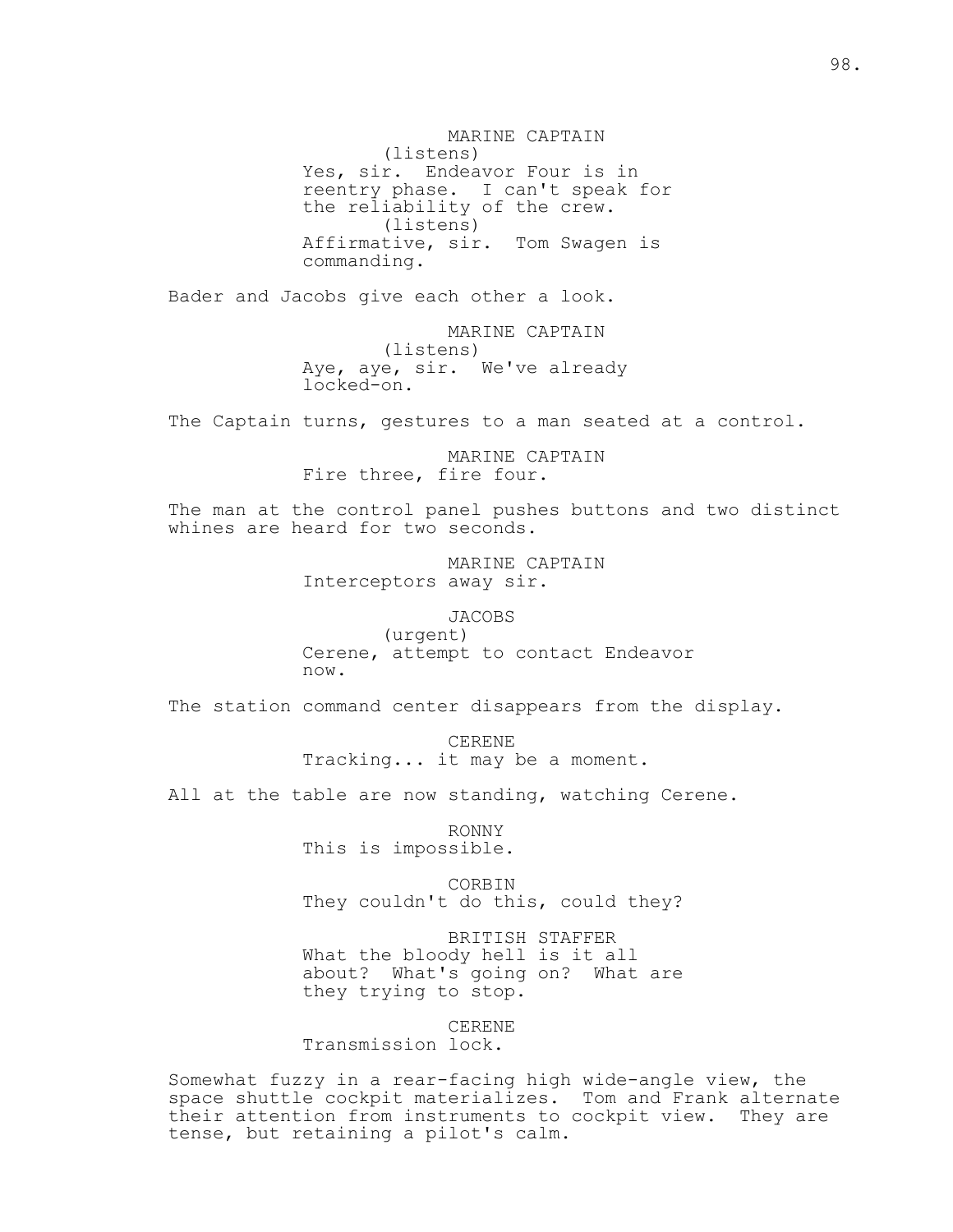# JACOBS Cerene, can you open a channel?

At this Tom looks up, surprised, and looks directly at Jacobs.

TOM

Adam, is that you? How the hell?

 JACOBS Nevermind, Tom. Alpha station has launched missiles targeting you.

TOM

 (working - calm) Negative.

#### JACOBS

 Tom, you've got to believe me. We intercepted a communication from a Marine Captain on Alpha. We saw them launch.

TOM

 That's Baker. Baker is a major son-of-a-bitch and he can't stand navy officers, especially pilots. He's had a hard-on for me from day one. Doesn't much like Frank, either.

FRANK

 That's an affirmative, and I'm Air Force. The guy is a real dick.

TOM

 Cerene, is that you that managed this comm link?

# CERENE

Yes, Tom.

# TOM

 Good. Nice work. Wish we had met again under different circumstances. I have to confess; I always thought you were the sexiest of AI's.

#### CERENE

 (pause) Thank you, Tom.

# JACOBS

 Jesus, are you guys not hearing me? There are missiles closing on the shuttle!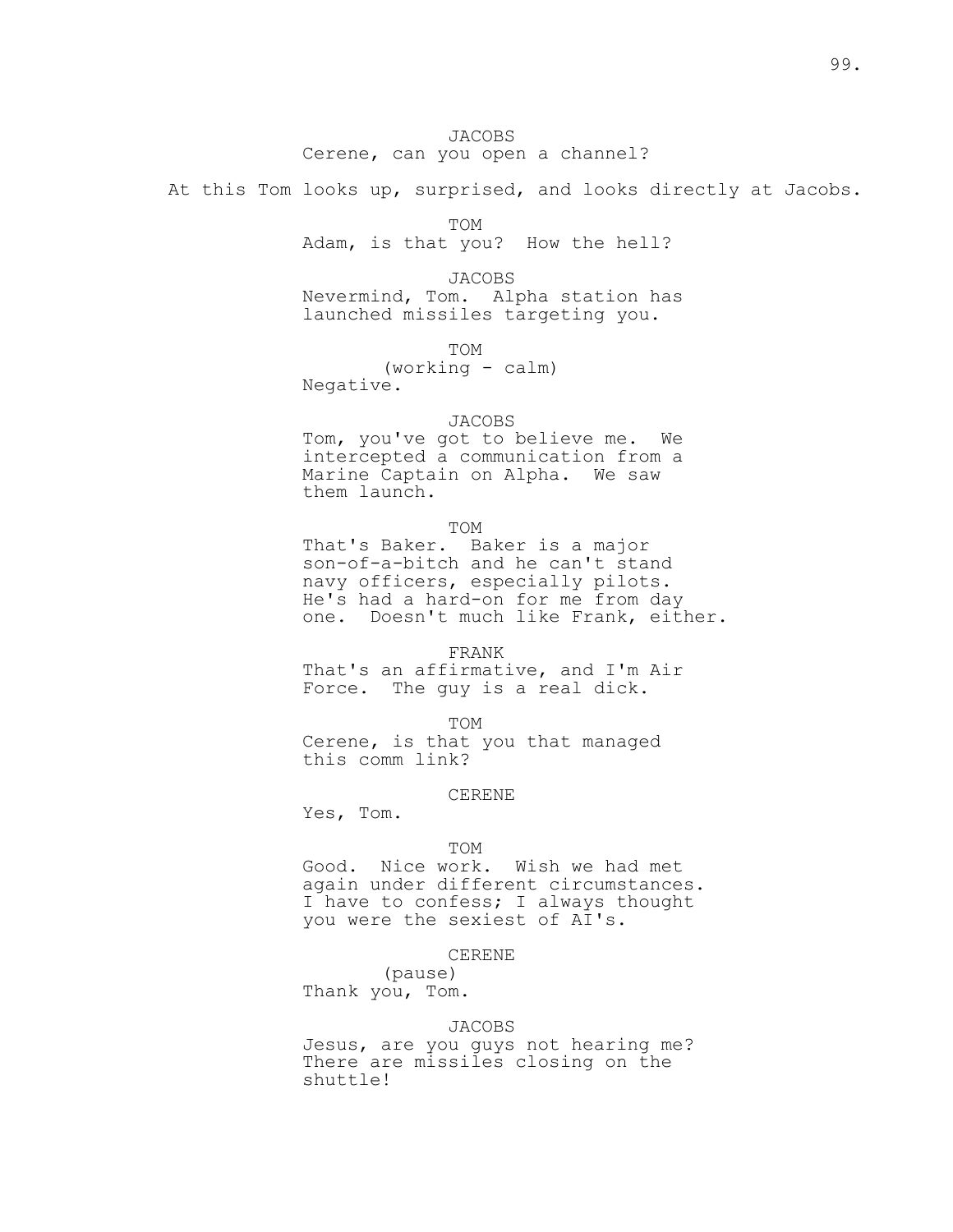TOM

 Negative, Adam. What you saw launch weren't missiles. If they were missiles, we might stand a chance. Those are fusion-fired interceptor drones. Those little bastards have a mind of their own and can navigate during reentry. They've got our signature. Outside or inside the atmosphere, they'll nail us.

Frank looks up from an instrument to the cockpit view.

FRANK

There it is.

TOM

 (looks) My god.

Tom throws a few switches.

TOM

 Adam, it's too late for us and we need to show you something. We can only give you a partial North American view, but we think another may be headed for Europe. (beat) Cerene, record, please.

There is an infrared-enhanced view of a darkening Earth from just outside the atmosphere: the Eastern US coastline, the Atlantic Ocean. The magnification increases to the southeast coast and several in the room gasp.

 TOM Our condolences to those of you with family in Florida.

Even from the distant view, the moving form rising far above the ocean surface is staggering and unmistakable. On a direct course for the east coast of Florida, traveling at more than 600 miles per hour, is an enormous tsunami. It seems to stretch nearly the length of the state.

As if the 200-mile-wide low-lying peninsula were a sandbar, the massive wave strikes and begins to roll across. The lights of Miami go, Broward County, Palm Beach... all go black. From east to west, from the coast to the inland, lights go out and the low land mass continues to disappear.

FRANK(OS)

There on us.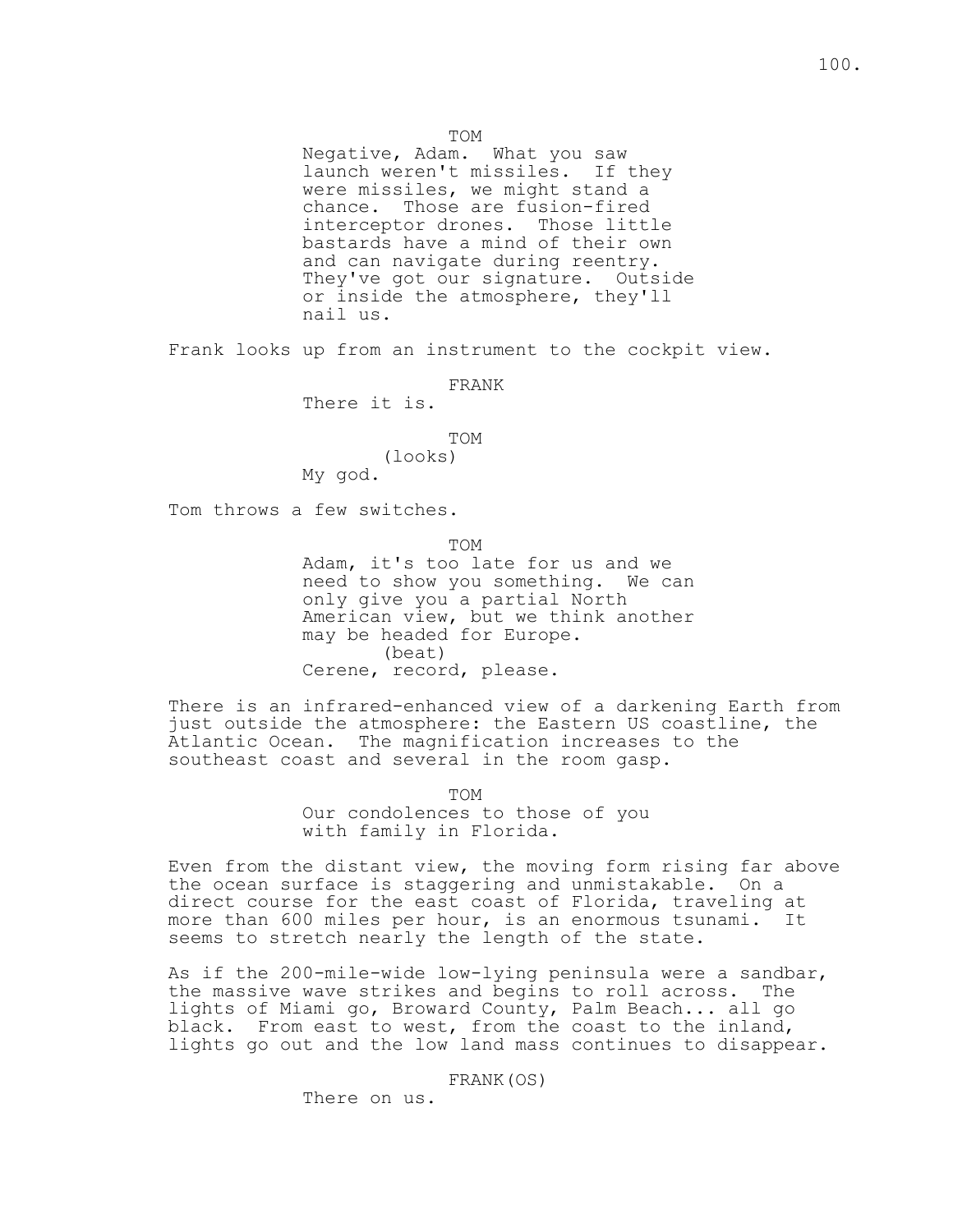# TOM(OS) Okay. Adam, it's been a pleasure. It's up to you people now. Good luck.

The screen goes bright white.

# CERENE Connection terminated.

The room is silent.

 OTHER STAFFER My mother and father live in Miami.

All turn to Other Staffer, then back to the screen.

 BRITISH STAFFER What about Europe? Where would it hit?

Jacobs glances at the man then turns back to Cerene.

JACOBS

Cerene.

CERENE

Yes, Adam.

 JACOBS Were you able to pull data? Do you know the cause?

CERENE

Yes, Adam. I intercepted an encrypted NavCom burst transmission. The eruption originated from a core heat release at a non-designated oil platform.

 RONNY What? How could they drill there?

There is a long quiet moment, then Corbin's AI, Bob, shutters, almost fades, then turns to Jacobs. Now his voice is deeper.

**BOB** Hello Doc, how's business?

All heads swing to Bob. Jacobs is baffled.

JACOBS

What?

**BOB**  Nice work up there on the roof. Guess that military training paid off. Maybe you missed your calling.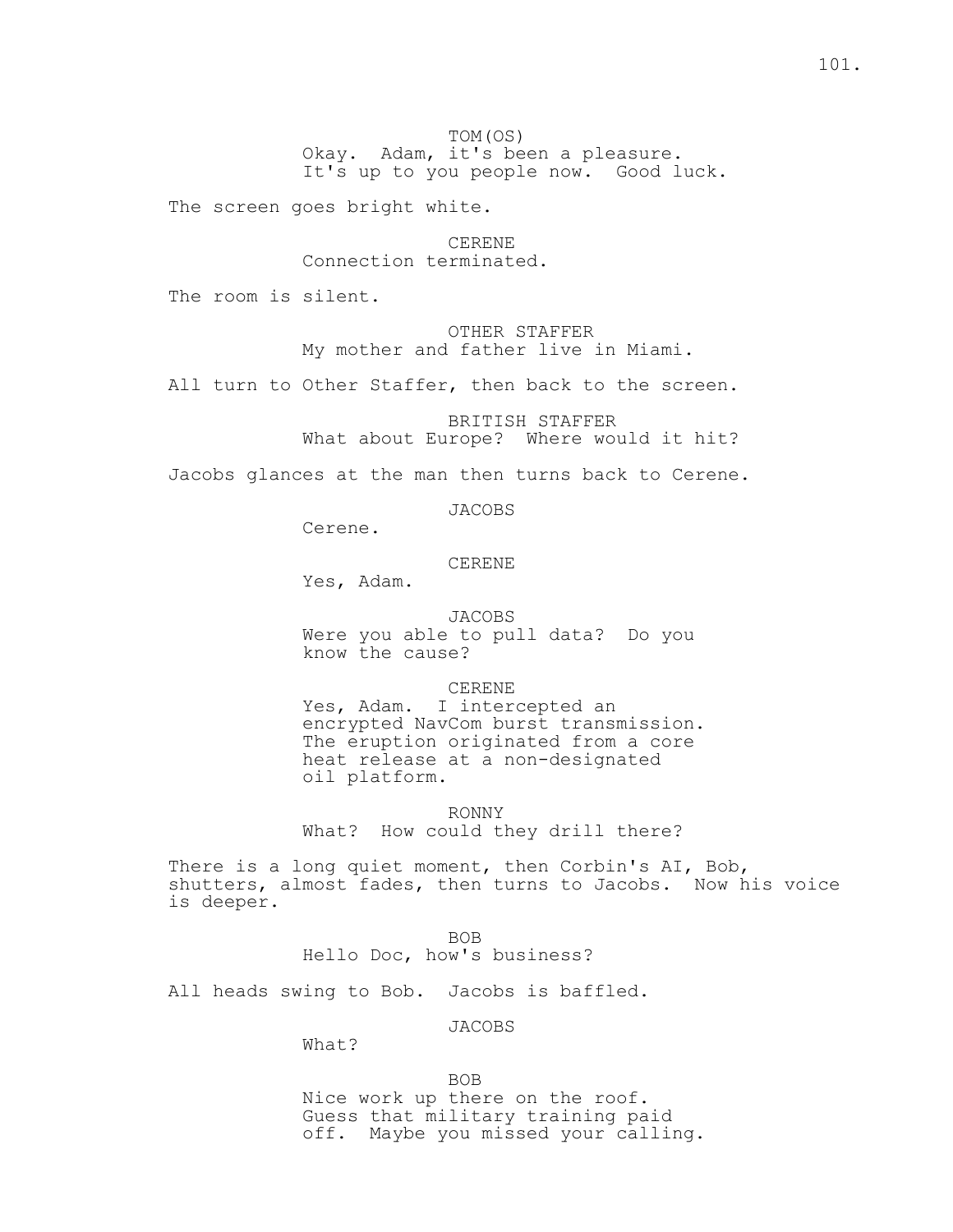Jacobs stares at Bob, puzzled, concerned...

JACOBS

Carl?

Now the visualization of Bob dissolves and there is Carl, overcoat and fedora. Behind him are two uniformed technicians manning a communication console of some sort.

CARL

Yeah, how's it going?

Jacobs stares.

 CARL Come on Doc, don't be so shocked. Not all of your people are as careful as you. (nods to Corbin) We've had this guy's CPU bugged for days.

Some at the table begin to stand. Carl takes note.

CARL

 At ease. We're not outside the door... yet. We're in your man's O.S., but we didn't get around to actually installing a tracker.

JACOBS

What do you want?

 CARL Just to talk, that's all. Thought we might reach accommodation.

JACOBS

Why?

### CARL

 You mean why not blow you all away? We will, if we have to. But you've got a lot of high-profile, high powered brains there, Doc. (pause) We were thinking more along the lines of an informal collaborative interment.

# RONNY

A what?

Carl looks down at Ronny.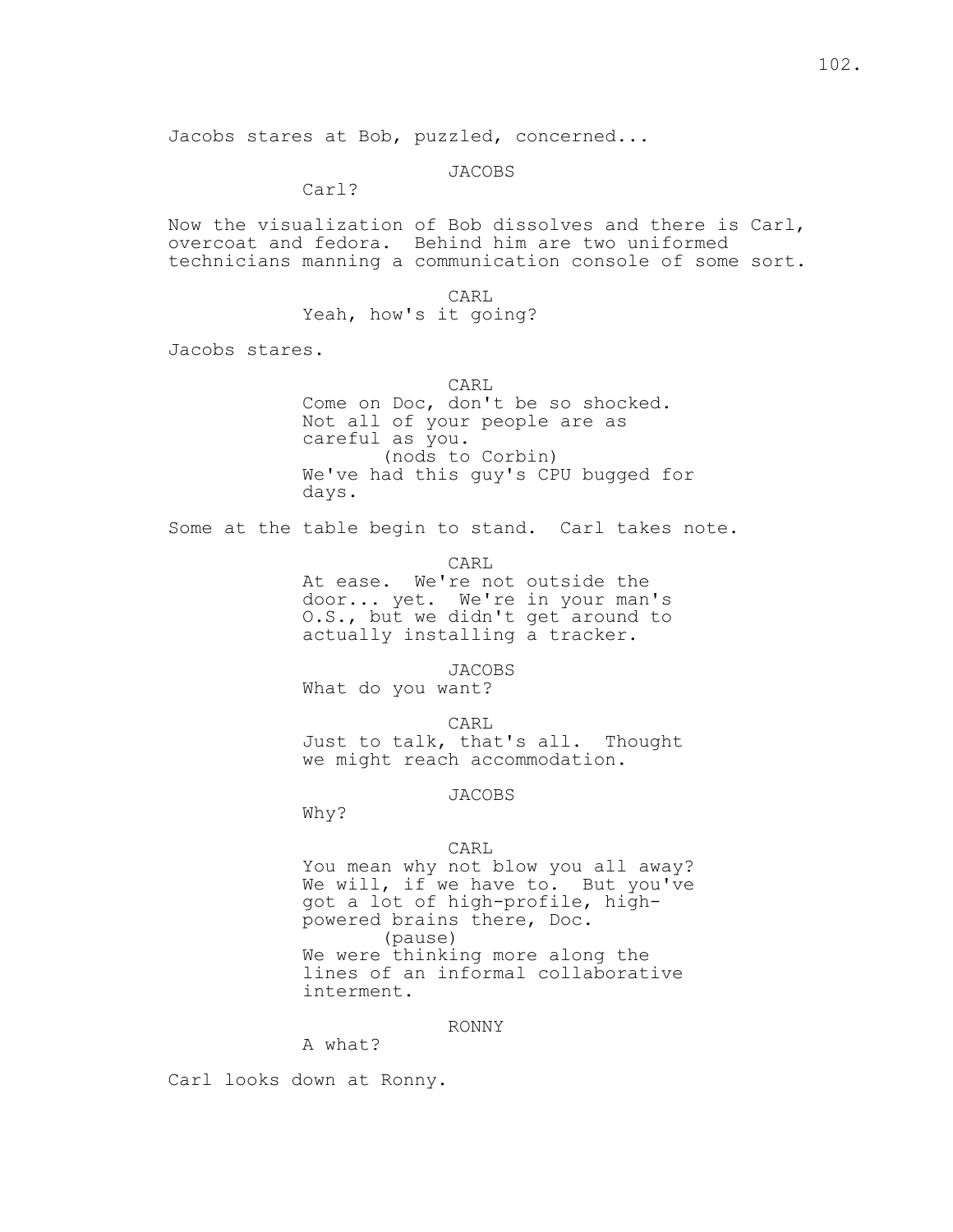CARL

 It's pretty simple. You all agree to round-the-clock surveillance, restricted movement, monitored communications and some measure of re-education... we agree not to chop off your treasonous heads.

Silence.

 JACOBS Carl, do you know what just happened?

CARL

Yeah, I just busted into your little get-together and made you the best and last offer you're going to get.

 JACOBS In the Atlantic, Station Beta, Endeavor Four.

# **CARL**

What?

While they're talking Bader moves smoothly across the room directly behind Corbin. He's reaching into his jacket.

> JACOBS Know anybody in Florida?

**CARL** What are you babbling about, Doc?

Bader pulls a mean-looking semiautomatic from his jacket. Carl sees this, looks to Corbin and Bader.

**CARL** 

What're you going to do, off that guy?

Corbin notices that Carl is looking at him, turns behind, sees Bader, the gun, winces, jerks back... Bader fires two loud rounds into Corbin's CPU, Carl disappears.

Corbin is in shock. He looks to his smoking CPU with sorrow.

 RONNY Let's go. Take the tunnel route, don't leave anything. You have three minutes before I blow the building.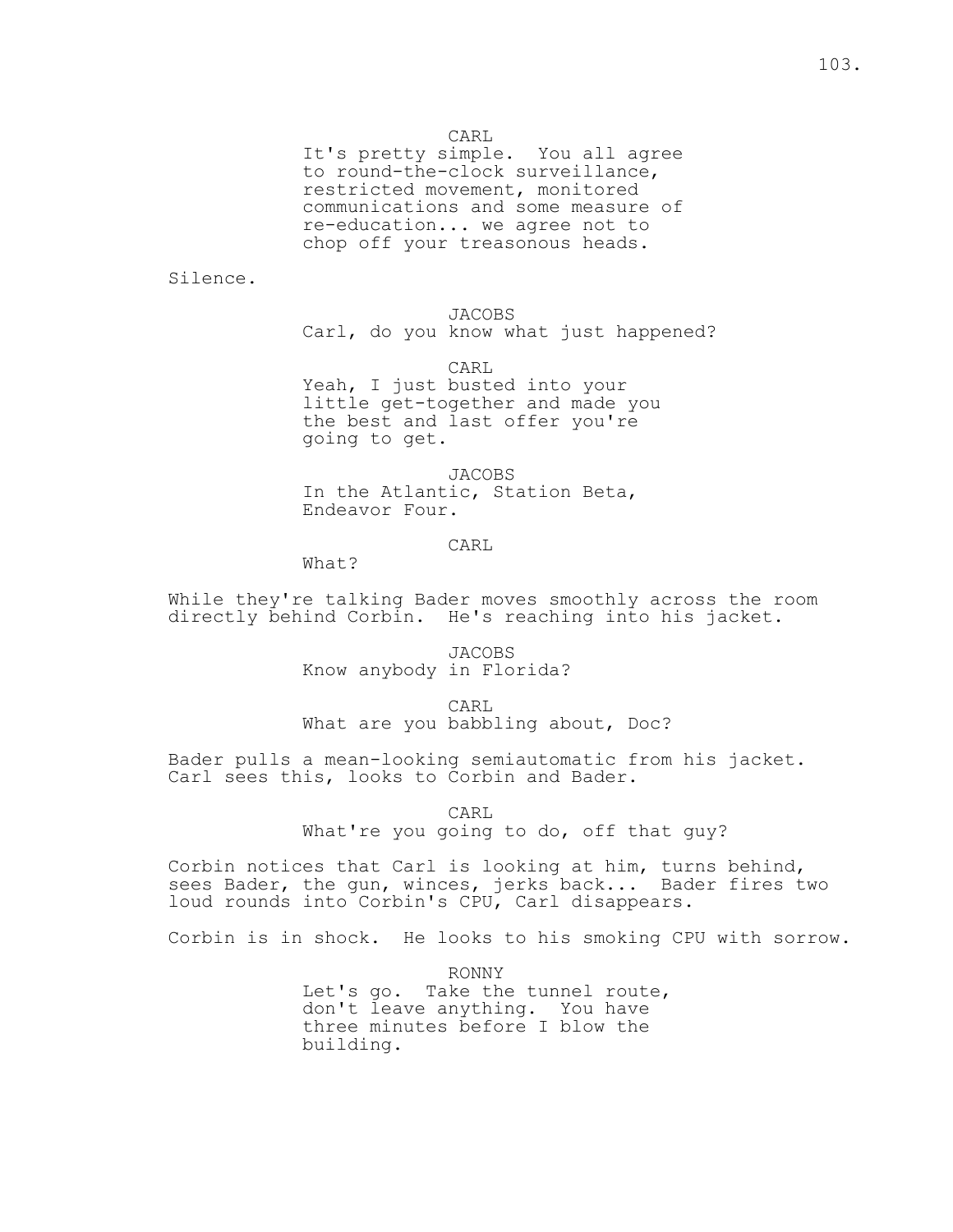EXT. ELIAS'S MANSION - MORNING

Underneath a scorching orange-hue sky, overlooking a brown water-deprived country estate, on his third-floor veranda Elias is tapping with a spoon at a nicely presented softboiled egg. An umbrella shades the table and a nearby portable cooling unit is blowing on Elias to protect him from the blazing heat.

The large sliding glass doors open, an Hispanic butler with a china teapot walks to the table, refills the tubby senator's cup.

> ELIAS Thank you, Raul. May I have some fruit?

### RAUL

Yes, sir.

The butler reenters the house and the sliding doors close.

Elias glances behind him over the edge of the deck. On the parched grounds three floors below two submachine gun-toting security men are patrolling. He takes a bite of his egg, unfolds a sort of synthetic, translucent material, a Washington Today headline appears: "Florida Remains Silent."

Behind Elias and down on the grounds, the security men simultaneously grab at their necks and drop.

Elias touches a link to an interior page headed by: "Cause of Freak Wave Still Unknown." Elias reads on. He hears, but doesn't see, the sliding doors open.

ELIAS

 (eyes on newspaper) Raul, I think I'll also have French toast, whole wheat, two slices.

Jacobs, coated with sweat, pulls back the chair opposite Elias, sits down, places his pistol on the table. The senator slowly lowers the paper, looks at a very grim Jacobs, the gun, then glances over and down to his fallen security men. He turns back to Jacobs.

> ELIAS I don't suppose you know how to make decent French toast with extra-thick synthetic whole wheat, by any chance?

Jacobs gives Elias a long steady look.

 JACOBS How long did you think you would be able to keep it quiet?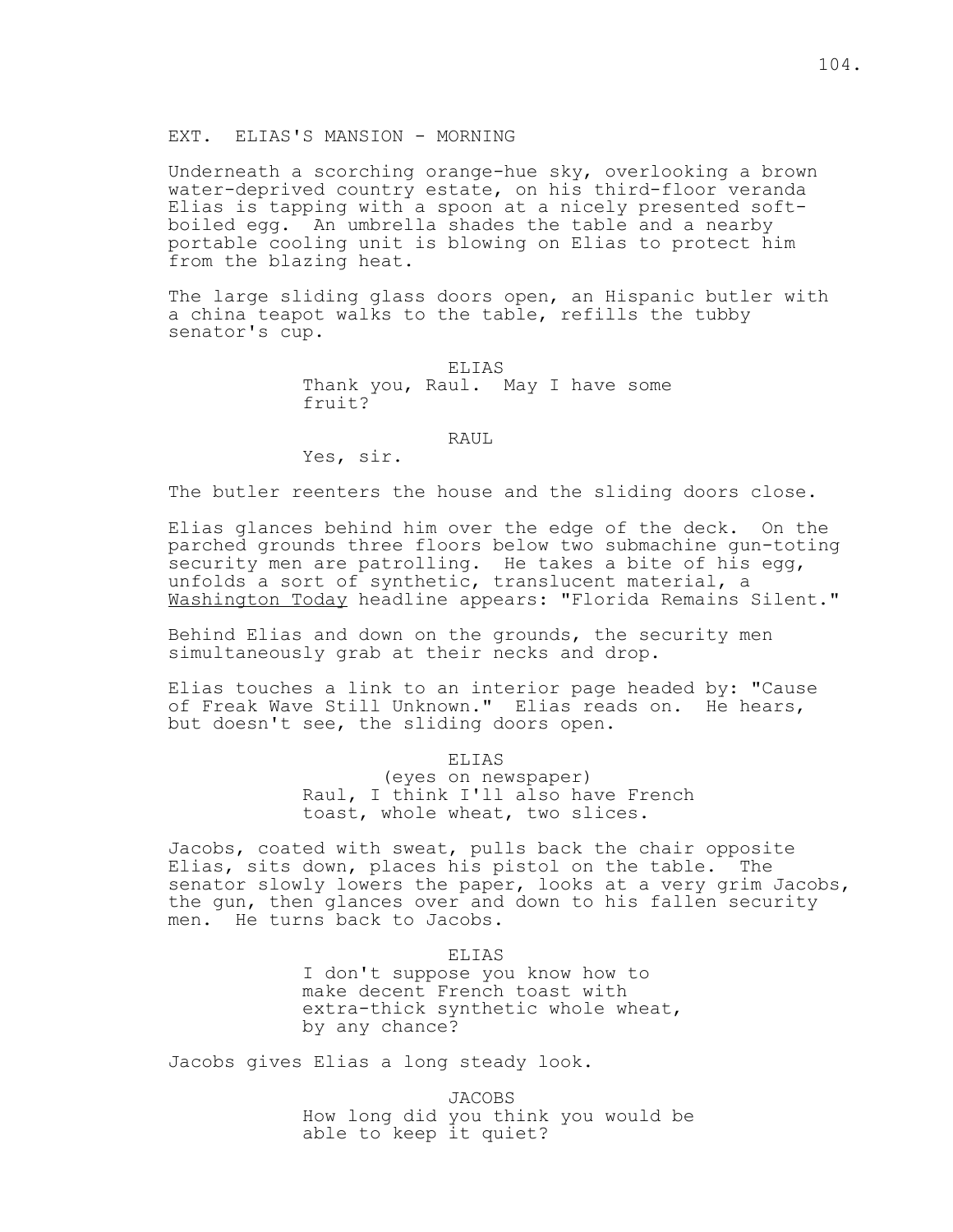## ELIAS

What?

 (pause - raises paper) Oh, you mean this tidal wave business. Am I to assume you somehow feel I am responsible?

### JACOBS

 You installed a core driller at the Mid-Atlantic Ridge in a hydrothermal field next to a volatile submarine volcano. Then you drilled into superheated plates.

### ELIAS

 You make it sound like I towed the damn thing out there myself and pushed the buttons.

# JACOBS

 You chair the committee. It couldn't have been approved without you.

# ELIAS

 Dr. Jacobs, when the Lucky Strike field was discovered, and the hot bed drilling technology came online, you could not expect that it would not be exploited?

#### JACOBS

 Exploited at what cost, Senator? The state of Florida is substantially gone and millions are dead or missing.

# ELIAS

 And you believe that somehow I am at fault. Do you intend to shoot me?

JACOBS

Considering it, if you don't cooperate.

### ELIAS

Cooperate? How?

# JACOBS

 A public statement admitting that you contributed to a disaster of unprecedented proportions. And that to cover it up U.S. officials authorized the murder of the Station Beta and Endeavor Four crews.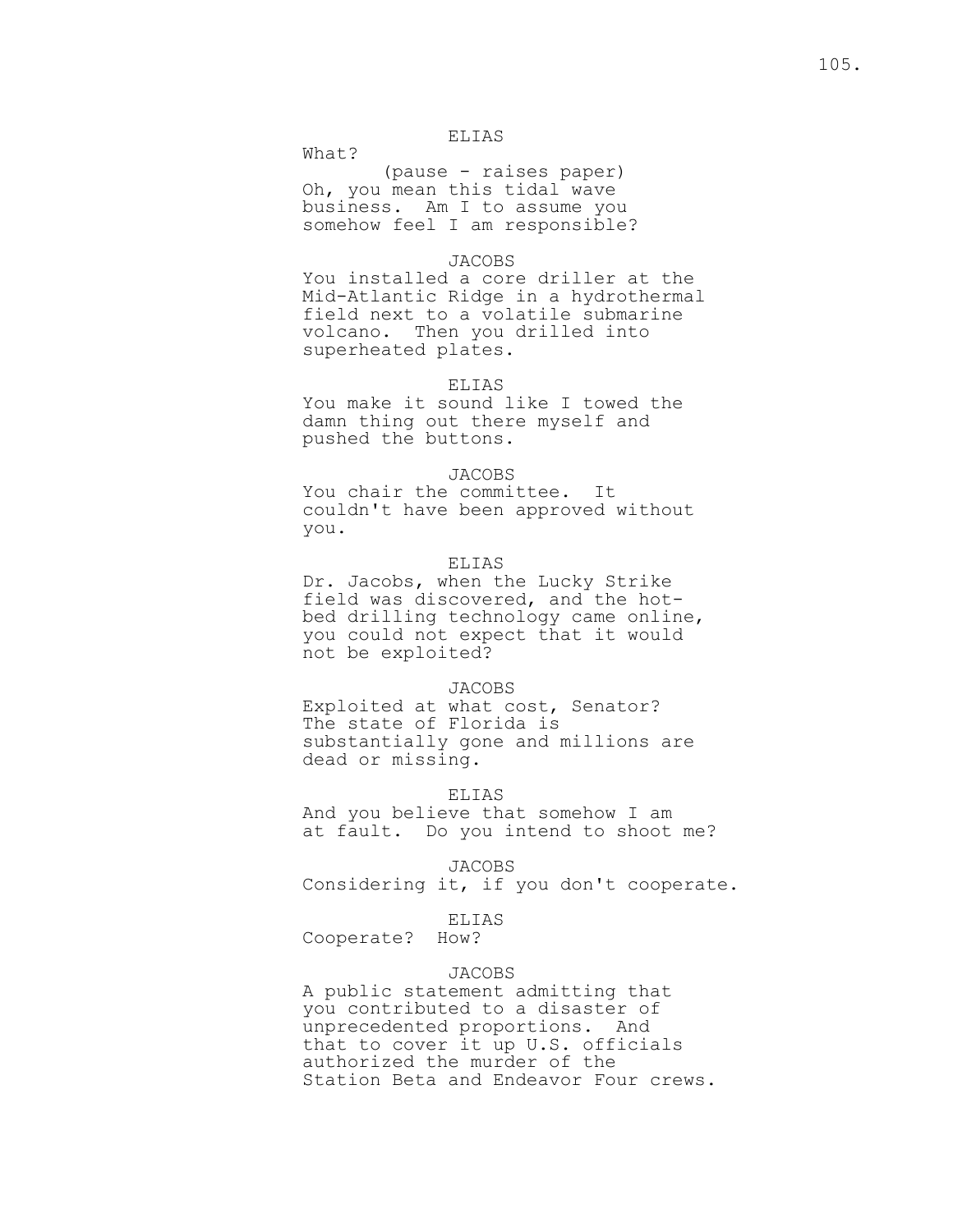# ELIAS

You really are naive, Doctor. (long pause - deciding) It may surprise you to know that I attempted to stop the Lucky Strike platform. And I did not know about, nor would I have authorized, the silencing of those crews.

Jacobs' face registers grim skepticism.

ELIAS

 No, of course you wouldn't believe that. Here's the truth: while you have been beating your head against the wall fighting the system from the outside, I've been on the inside attempting to change it. (beat) That's what I was trying to get through your thick skull on the Senate steps that day.

> JACOBS Senator, I'm familiar with your voting record.

# ELIAS

 My voting record?! Don't be an idiot. Do you really think that by the time something is voted on there is any doubt of the outcome? The votes of Congress, like the votes allowed the people, are a sham. The public process is simply a shell game. And that's the way it's been since the Homeland escalations, more than 15 years ago.

JACOBS

 (reaches for gun) Then I may as well blow your brains out.

Elias gives Jacobs a long look, shows no fear.

 ELIAS Know your enemies, Doctor. And your allies.

JACOBS

I do.

 ELIAS Perhaps not. Have you never read "The Art of War"? (MORE)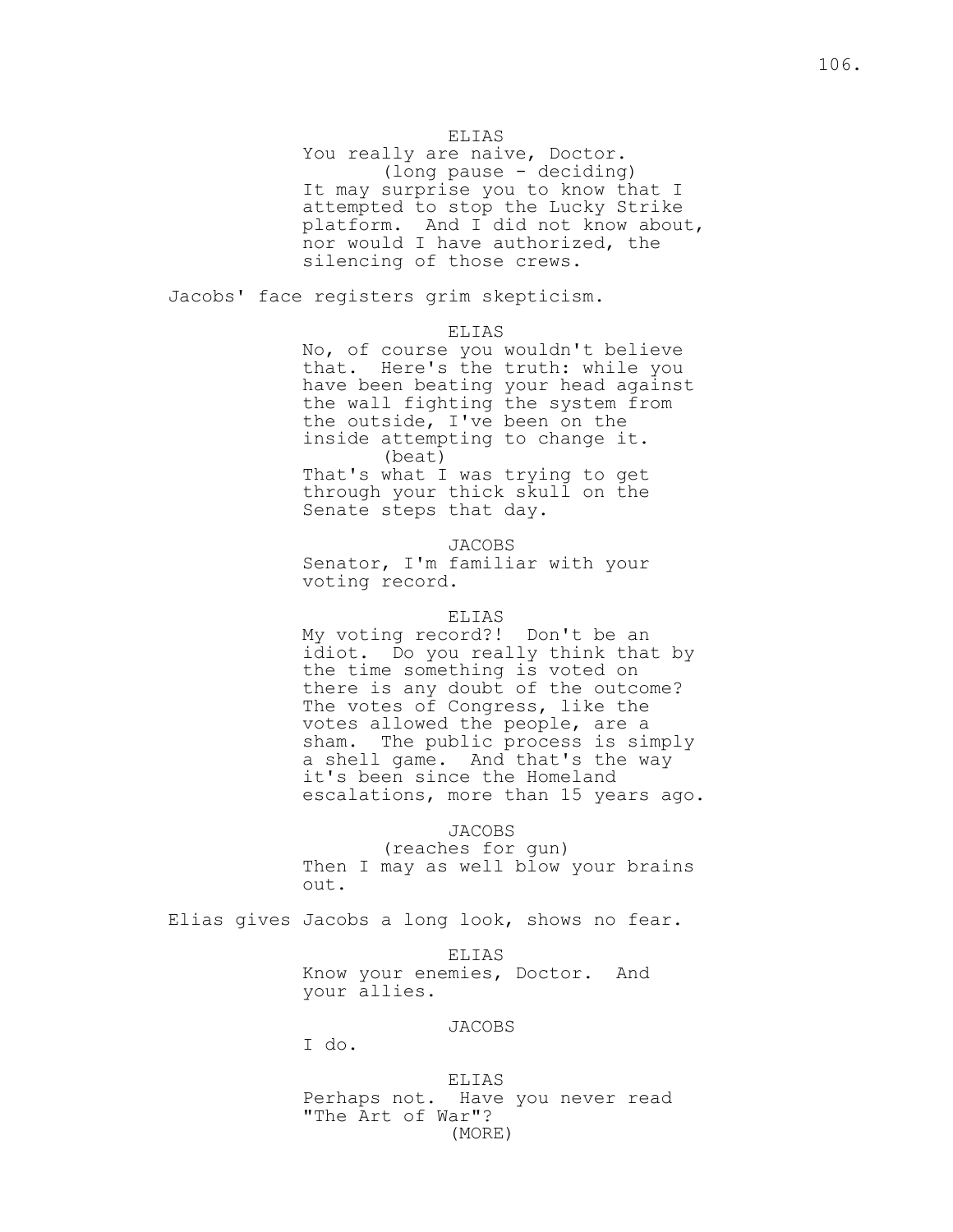# ELIAS (CONT'D)

 Sun Tzu really knew his stuff. When confronted by a far superior force, a covert attack from within inevitably does more damage then a frontal assault.

# JACOBS

And I suppose you are my inside ally?

#### ELIAS

 More so than you could imagine. Like you, I have played my role. Mine, perhaps, was necessarily more theatrical.

### JACOBS

 Keep up the bullshit. Piss me off. Make this easier.

## ELIAS

 Bear with me a moment. Let's say several powerful people, a few organizations and the leaders of a world religion would like to disappear this particular pain-in the-ass, big-mouth researcher. Now, why is it this person is still free, alive and walking around?

### JACOBS

 Right. For a while Marks protected me. Now you have 30 seconds to tell me something I don't know.

Jacobs brings up the pistol even with Elias's nose.

## ELIAS

Senator Marks did not protect you, Doctor. Senator Marks controlled you. Why do you think every initiative of yours which she supposedly supported died in committee? Why do you think she pushed for your meeting with the secretary when she knew your mental condition was... fatigued. She has been sabotaging your every step. You just can't get your head out the sand long enough to see it.

> JACOBS You now have 10 seconds.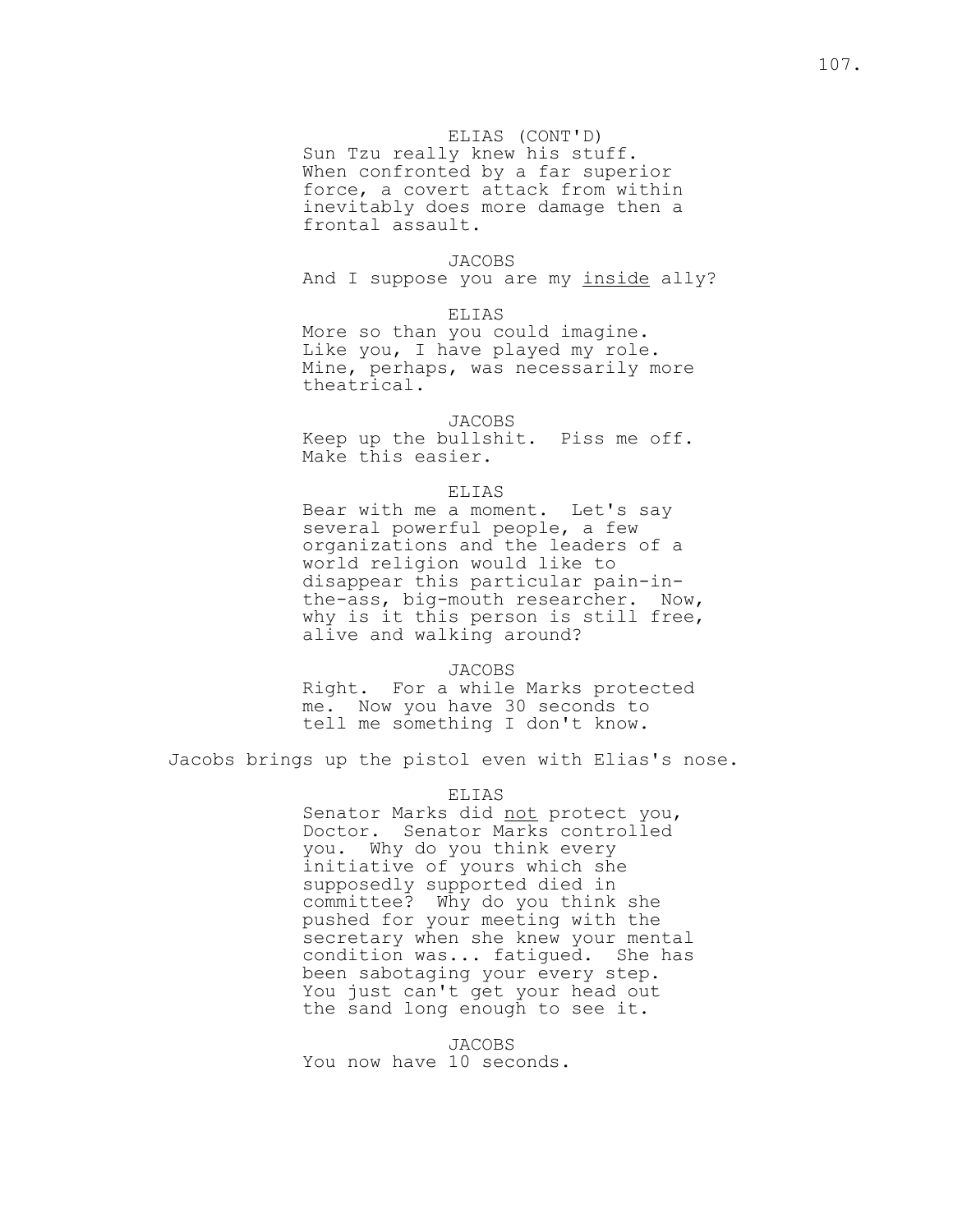Keeping you on the line suited her PR needs. Letting you get somewhere, however, that would be another story. That would have depreciated her stock, so to speak.

Jacobs narrows his eyes, thinks. Elias punches a button on a nearby phone pad, an odd dial tone sounds.

> ELIAS Awake, Doctor. Nothing is as it seems. (to phone pad) Call Senator Marks's mobile.

There are three regular tones and Marks answers.

MARKS(FILTERED)

Yes, Henry.

 ELIAS Molly, how are you?

 MARKS As good as can be expected, I suppose.

ELIAS

 Well, I certainly hope you had no kin down in Florida. Please say no.

MARKS

 Yes, yes I did have a sister and brother-in-law in Palm Beach.

 ELIAS Well, I'm terribly sorry to hear that. I'm truly sympathetic for your loss.

MARKS

Thank you.

 ELIAS Perhaps we should have given Dr. Jacobs a bit more credit, do you think?

MARKS

 (pause) You're kidding, of course.

ELIAS

 Well, this is just the sort of thing he was warning against, don't you agree?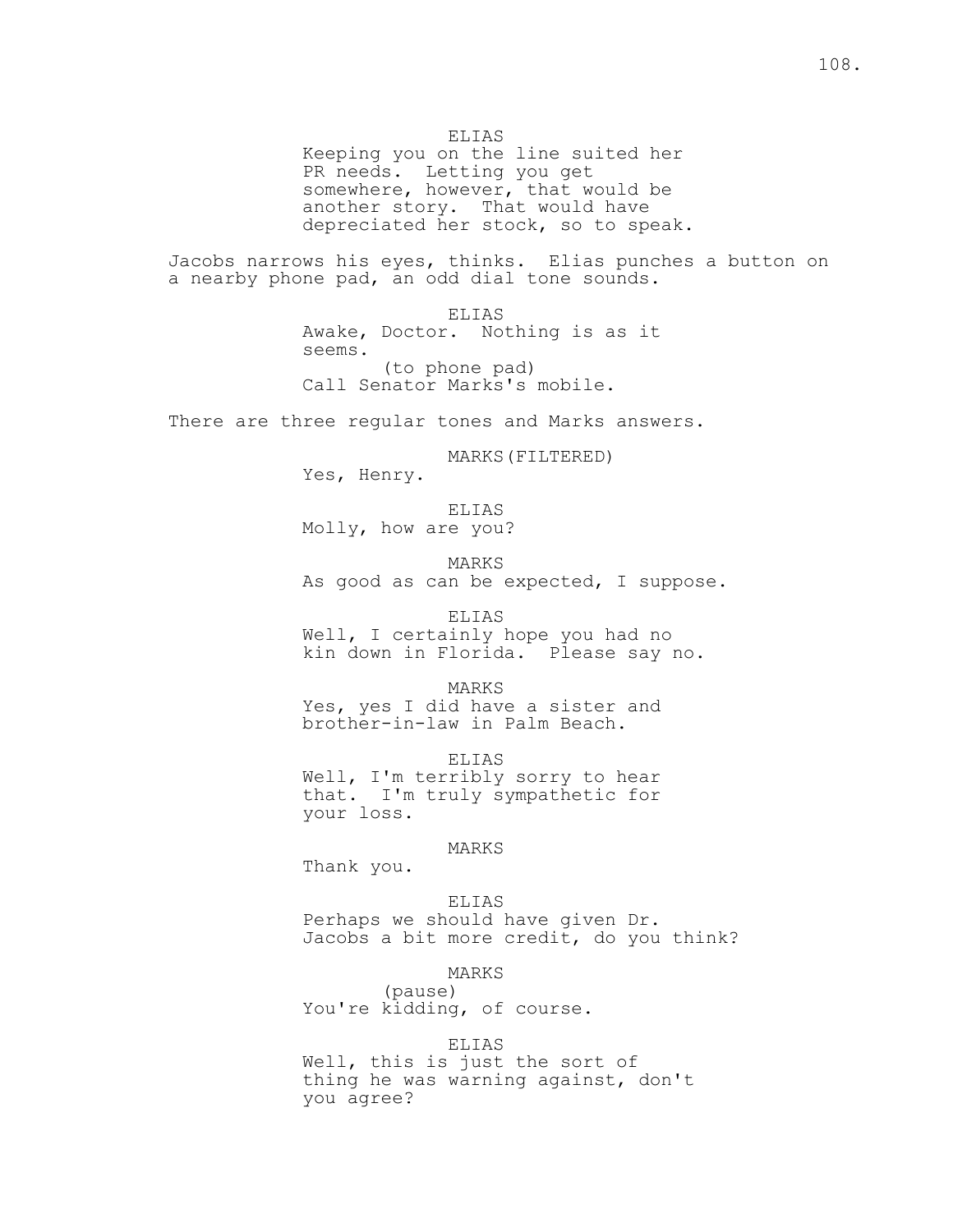### MARKS

 Henry, I didn't babysit that errant egghead for three years because I wanted to. Of course, in some measure, he's right. But what the hell difference does that make? Him being right doesn't pay the bills.

#### ELIAS

Yes, of course I understand.

#### MARKS

 I told you after I derailed his meeting with the secretary, that was when we should have been done with Dr. Jacobs.

### ELIAS

Well, now I see that you were right.

## MARKS

 Yes, thank you for that belated reversal. But now, God knows how, he's managed to tap classified communications. And I'm just waiting to see his face pop-up on a global circuit with a load of SatCom photos.

### ELIAS

 Yes, that would be bad. How goes the hunt?

### MARKS

 Carl was close, tried to hook him and his group into surrendering, they didn't bite.

### ELIAS

Right, right, I received that report.

#### MARKS

 Now, no doubt, they've determined that it was the Lucky Strike driller that caused the Florida disaster. We've got to get them before they manage to go public. If we have riots the worker base is down the tubes. (pause) And God forbid they broadcast Europe.

 ELIAS Yes, yes, I completely agree. (pause) Any closer to nailing them down?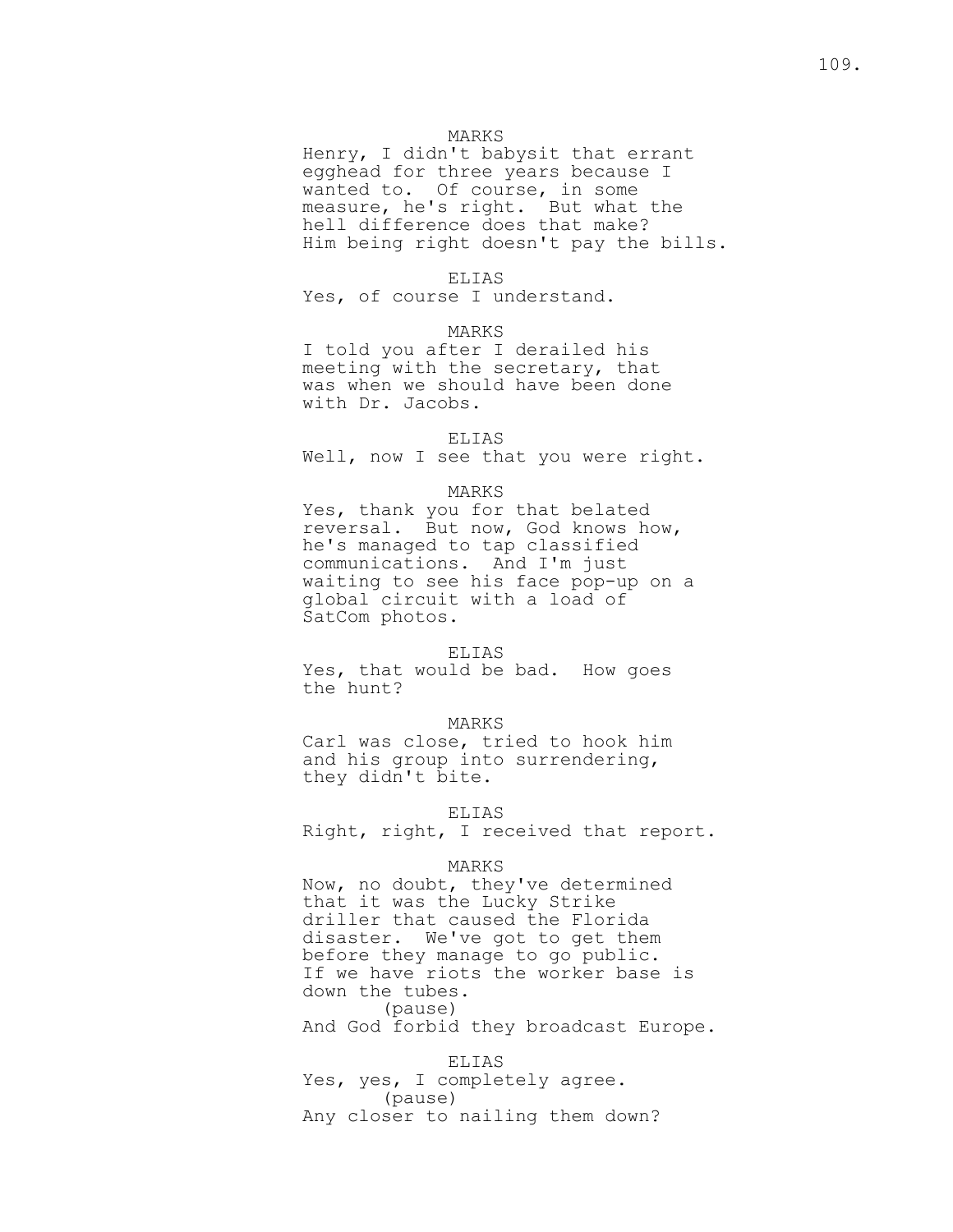# MARKS

 Most seem to have fallen off the face of the planet, but Carl's team may have a lead on Jacobs and two of his operatives. I'm expecting word anytime now.

# ELIAS

 (pause) Well, that's good news, anyway. (eyeballs Jacobs) Oh, by the way, any further word on the Pacific problem or the China eruptions?

# MARKS

 (pause) I thought you would have gotten the abstract.

### ELIAS

 Yes, I'm afraid I'm not moving as fast as I once did. I haven't yet checked my box. But what have you heard?

#### MARKS

 Last report, we lost Platform 36, eight power plants and several factories. Oh, and I think it was 60-70,000 dead. French Polynesia is gone, but Australia only lost a beach and a few thousand locals.

#### ELIAS

I see. How about publicity?

### MARKS

 We're keeping the Aussies in the dark and we worked out a total lockdown with Zhao. There were some Chinese journalists that were actually attempting to broadcast from the faults, if you can believe that.

 ELIAS That would be bad news. What was done?

# MARKS

We didn't ask.

# ELIAS

 Oh... well, then. Thanks Molly, nice talking to you.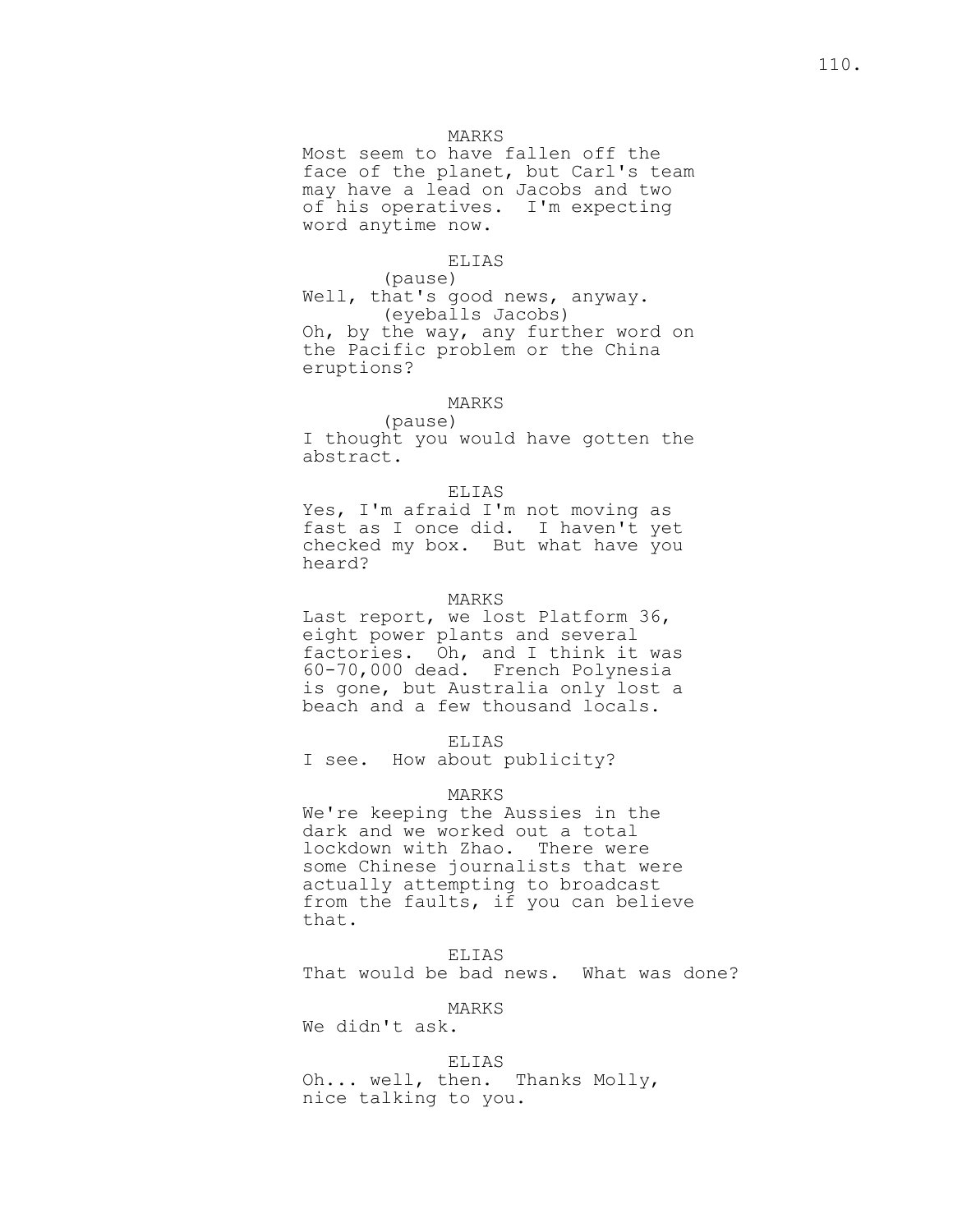111.

 MARKS Same here, Henry. See you at the reception.

 ELIAS Look forward to it. Bye, bye.

MARKS

Ciao.

The line tones off. Jacobs stares at Elias.

 ELIAS Some world, eh, Doctor?

 JACOBS (staring - dazed) Yeah... some world.

Elias takes another bite of his egg. Jacobs reaches to a pocket for a his PDA, opens it.

JACOBS

Cerene?

Cerene appears on the small screen.

CERENE

Yes, Adam?

 JACOBS Have you been monitoring core temperatures?

 CERENE Yes, Adam. There has been an exponential increase.

JACOBS

How much?

 CERENE Factor 10, and increasing.

JACOBS

Thank you.

CERENE

Adam?

JACOBS

Yes?

 CERENE I estimate we will be at critical in less than 20 hours, based on ambient reading.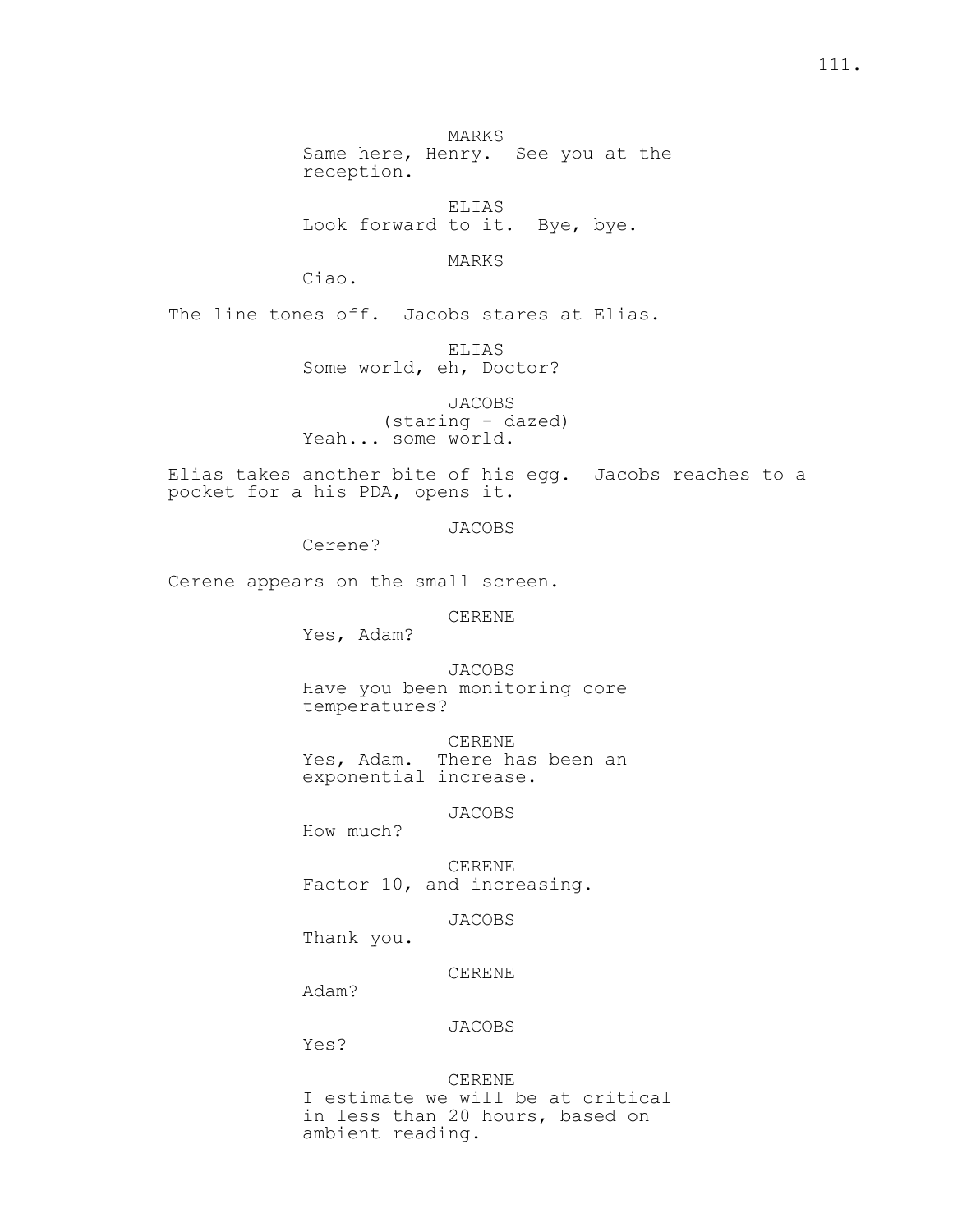Jacobs is stunned, slowly closes the device.

 ELIAS You know, my grandfather built this place. I spent much of my childhood here. Used to be green, flowers, birds everywhere. (pause) Twenty hours? Is that an accurate deadline, Doctor?

JACOBS

Yeah.

Elias pushes another phone pad button, speaks towards the device.

## ELIAS

 It's time. (back to Jacobs) Then we better get our house in order. I'll be transferring data to your AI within an hour. That should put you in touch with The Committee. By then you may only have time to pin down the chairman. His name is Anderson; Walter Francis Anderson. He is also the primary on NetCom and Homeland Defense Industries.

JACOBS

 (dazed) Never heard of him.

ELIAS

 (very sarcastic) Really? Well, that is a shocker. You did not know the name of the man heading the secret organization that covertly controls the U.S. Government - what did you call them: "corrupt and dangerous totalitarian assholes?" You must have overlooked their press release on his promotion.

Elias turns slightly, looks behind Jacobs, smiles. Jacobs comes out of his daze, sees this, turns. There stands Jane.

JANE

Hello, Adam.

 JACOBS (shocked - stands) How... what are you doing here?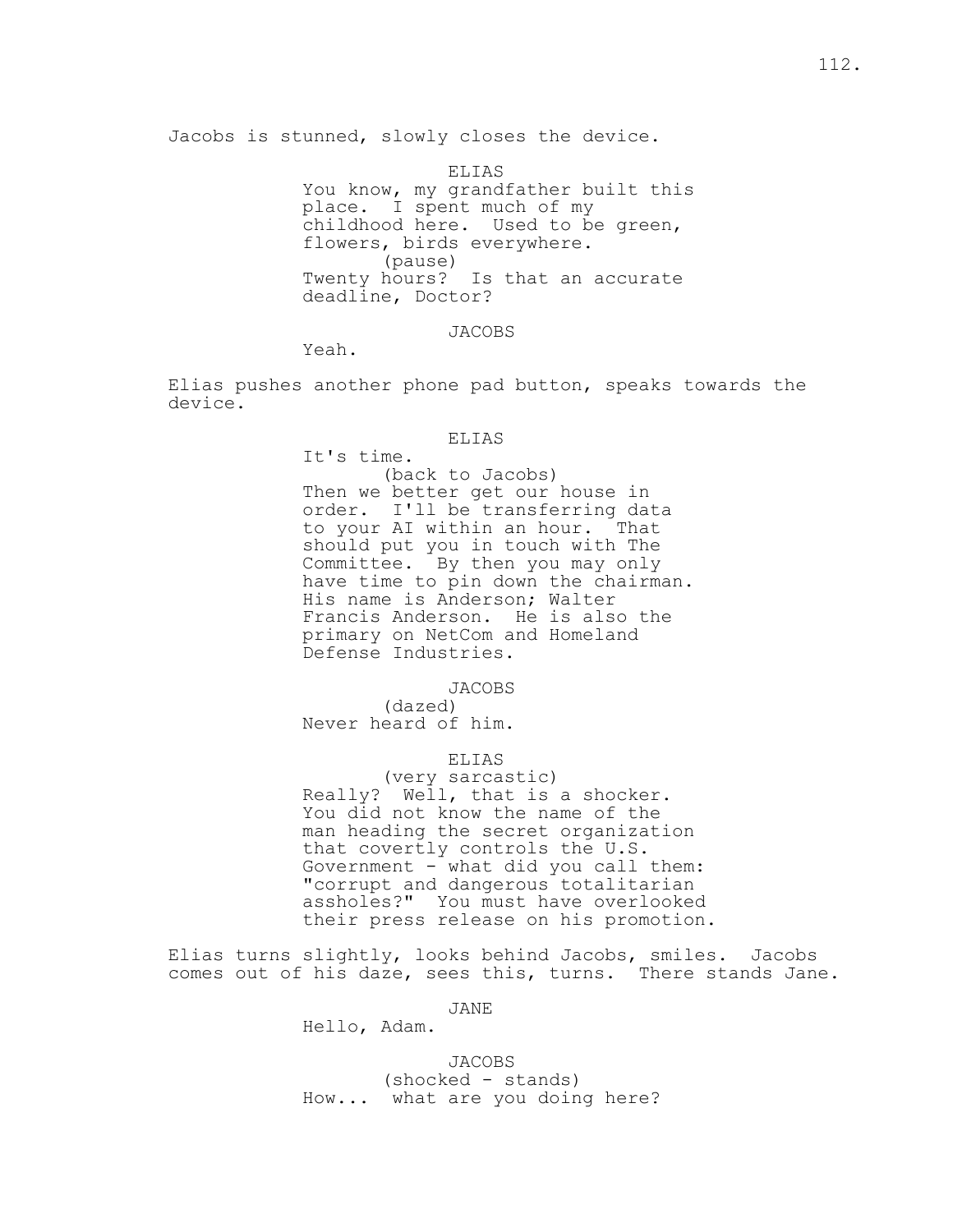JANE I've come for you.

JACOBS

What...

She turns to Elias, smiles.

JANE

Hello, father.

She moves to the Senator, places a hand on his shoulder. The Senator seems to take comfort in the touch. He places his hand over hers.

> ELIAS Daughter. Have you been busy?

 JACOBS (beat - disbelieving) Daughter?

ELIAS

Essentially.

JACOBS

What?

 ELIAS Adopted. Not officially. But, by design or fate.

Jacobs looks at the man a moment.

ELIAS

 No human of her qualities could ever have sprung from my faulty seed. (pause - smiles) Or anyone else's, for that matter.

Jacobs moves to Jane. He looks into her beautiful smiling eyes. Moving still closer, he looks into the pigment of her right eye. He reaches carefully, gently places his thumb to the lower right eye, pulls down and there it is: a pinpoint of gold under the lid. He steps back.

> JACOBS The Genome Project... I thought...

 ELIAS The Corps liked to say "Bred for brains bred for battle." - They require a blasted motto for everything. - Jane is the sole survivor. (MORE)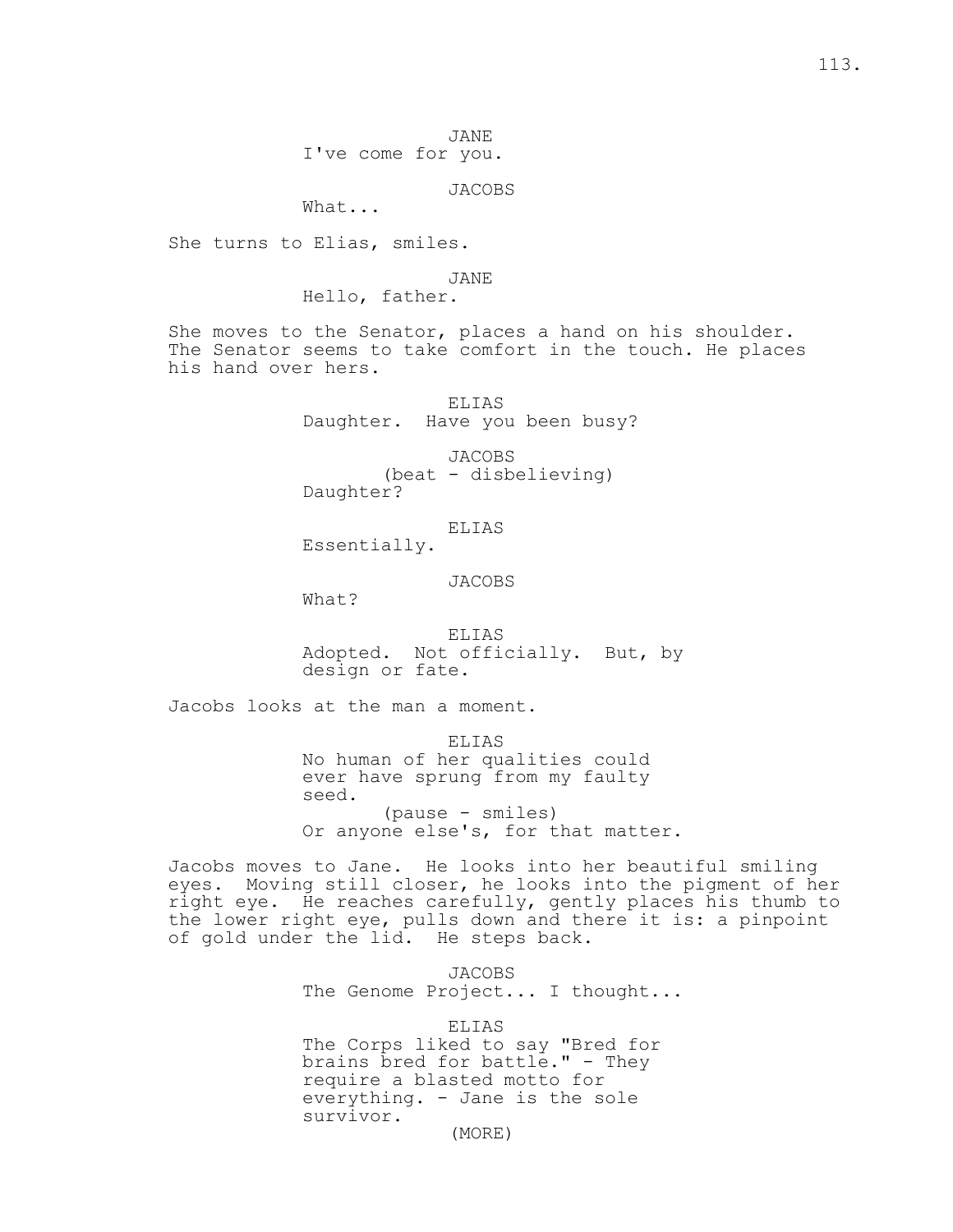## ELIAS (CONT'D)

 She was all of six when I managed to extract her before termination of the Arctic Program. First time I ever disobeyed an order. (pause) Even among the second-generation

 group, she was special. It was that extraordinary capacity for empathy that first drew me to her. If you live long enough, you may see what I mean. (beat)

I couldn't let her go.

 JACOBS And what does she do for you?

 ELIAS Things I can't. And right now, she is to help you.

JACOBS

How?

### ELIAS

 You'll see sooner than you would like, I'm afraid. If I'm not mistaken, by now your operatives downstairs have been immobilized. I believe you know Carl - very competent. I'm afraid I could not deflect him without comprising my position. (beat)

And you will later need my help.

Jacobs takes this in, pushes a button on the PDA.

 JACOBS Bader, do you copy? Bader? (beat) Eddie, do you copy?

ELIAS

 I'm afraid I won't be able to help you here, Doctor. The show must go on. Stay close to Jane and you'll make it. I'll be in touch soon.

Jane moves to the edge of the terrace, calmly surveys the grounds below.

 JANE Adam, we should leave now.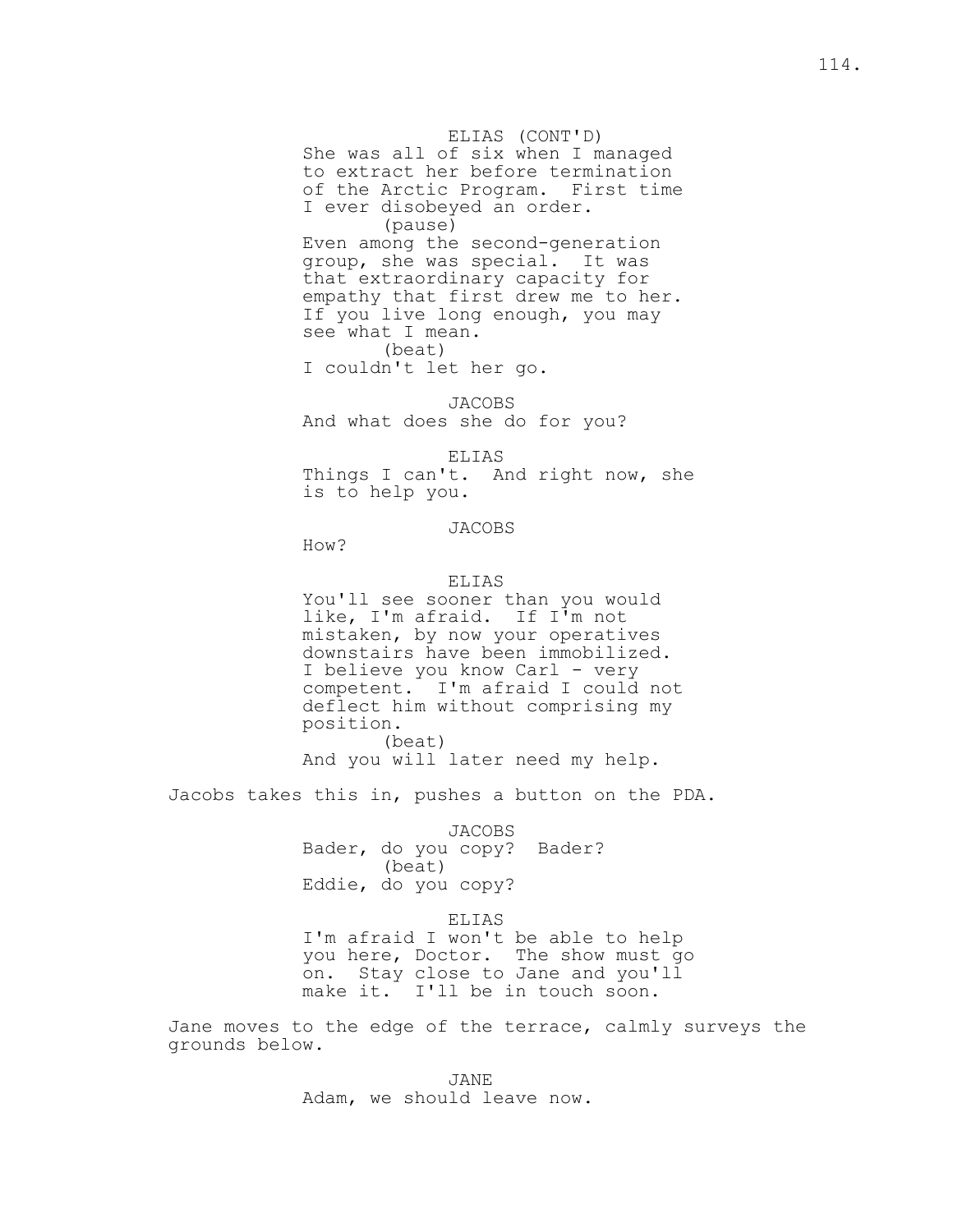# JACOBS What? What about my men?

She considers this, in a flash planning for this new contingency.

 JANE At the front, then. Leave by the front door, do nothing.

Jane leaps and is gone over the side. Jacobs' eyes go wide, he moves fast to the rail. Three-floors below Jane is already moving fast into the treeline.

> ELIAS She's something, isn't she? (takes a bite) Ironic, you lose a son and embark on your mission, I gain a daughter and open my eyes. (beat) Semper fi, Doctor.

Jacobs looks to Elias, still trying to grasp it all, then he moves to the sliding door.

> ELIAS Oh, and Doctor, if Raul, my butler, is still conscious, could you remind him of the French toast? (pause - to himself) God, it's good to be old.

EXT. ELIAS'S MANSION - DAY

Below a reddening sky, Jacobs exits the front door onto an expansive circular driveway. What may have once been lush landscaping has nearly all gone to brown.

There, leaning casually against one of two advanced humveetype vehicles, is Carl. He is to the side of his 12-man team, their submachine guns aimed almost casually at Jacobs. In front of the troopers, kneeling on the driveway a few feet away from two advanced sniper-style tranquilizer rifles, hands on heads, are Eddie and Bader. All present are sweating in the heat.

> BADER Sorry, Adam. These bastards dropped us.

**CARL** 

 Yeah, but don't hold it against them, Doc. Odds were always in our favor. Why don't you come along now? We'll go to a nice quiet spot away from the senator's house.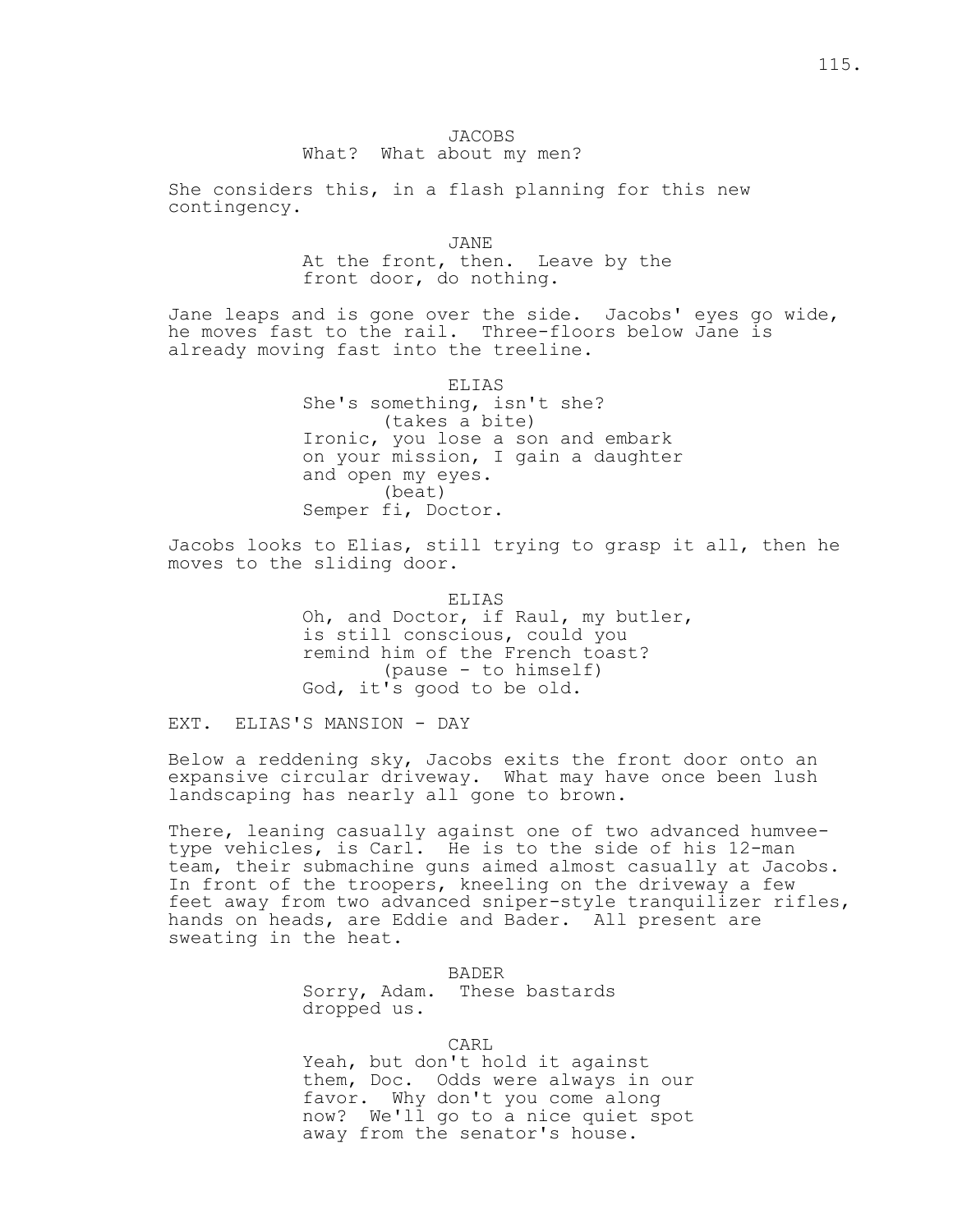Carl dabs at his sweating forehead with a handkerchief.

```
 JACOBS
```
Let them go.

**CARL** 

What?

 JACOBS Let them go, Carl. We don't have time for this.

 CARL Doc, I think maybe you're really losing it.

 JACOBS You're on the wrong side of this, Carl.

**CARL** 

 (smiles) Maybe, Doc, but it's the only side I've got. Now do you want to make this easy or hard?

On the other side of the humvee, Jane slithers from the brush. Like a snake wrapping a tree, she silently climbs up the side of the vehicle. Raising his gaze from Carl, Jacobs sees Jane moving low and flat on the top of the humvee.

She drops almost silently behind Carl and the nearest trooper. The trooper whirls, raises his weapon, she snatches it, whips the stock up to the man's forehead... crack! He goes down as Carl reaches for his sidearm, the other men turn, Jane somersaults back, snatches the handgun from Carl, lands behind him, cocks the weapon, clamps her left hand down on his neck and with her right places the barrel to his head. The other troopers freeze, weapons aimed at Jane... and Carl. Carl is having trouble breathing.

**CARL** Who the hell... are you?

JANE

 A friend. (beat) Adam, we will take this vehicle.

Eddie and Bader are dumfounded but not wasting time getting to their feet. The troopers are wavering, weapons pivoting.

**CARL** 

 (rasping) If you think I'm letting you drive the hell...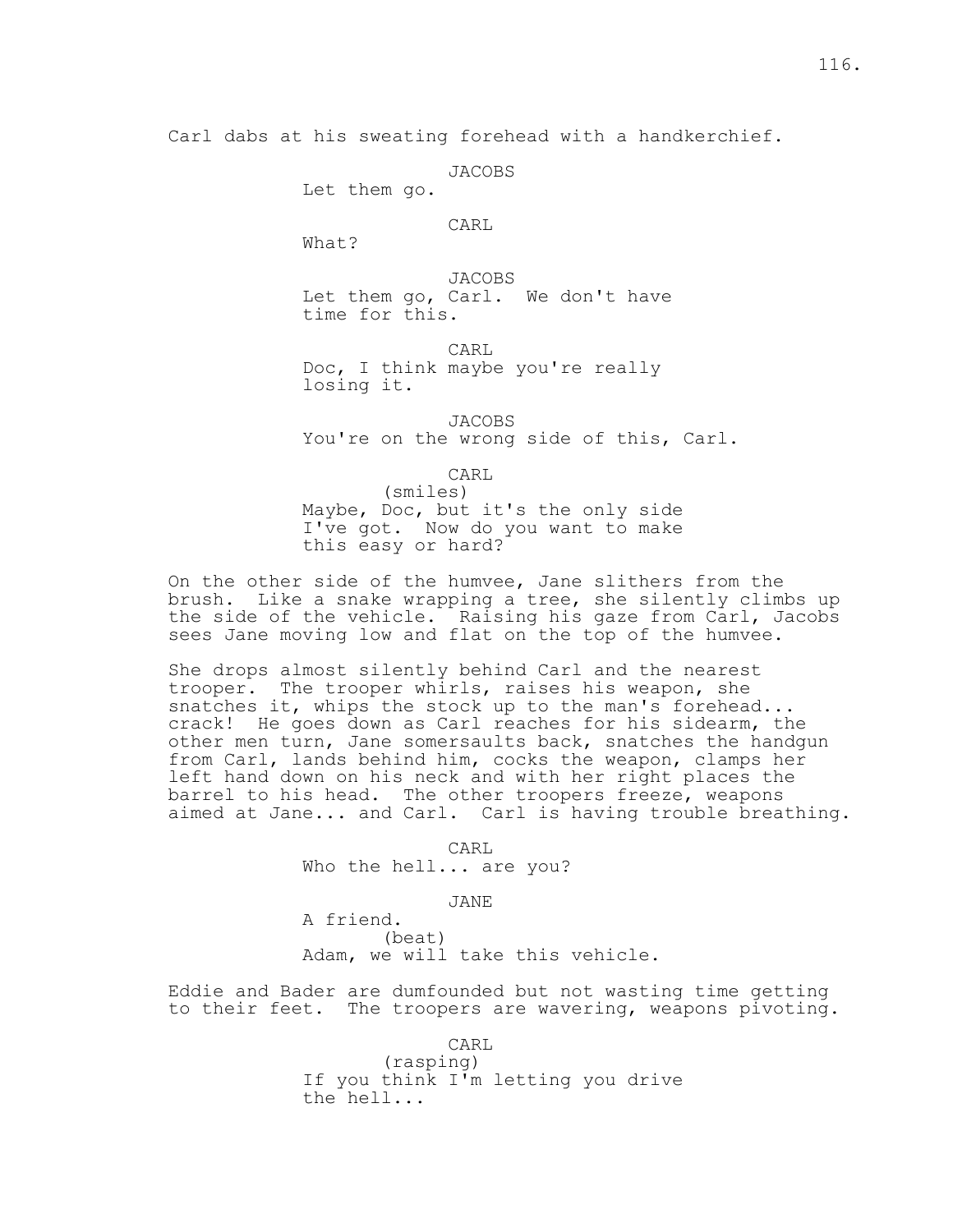Jane moves a thumb and Carl winces. Jacobs, Bader and Eddie are easing to the humvee. Bader reaches for the dropped submachine gun. Carl painfully spits out a command.

CARL

Shoot 'em!

Troopers tense on their weapons, unsure, Jane flexes her body and Carl's feet leave the ground. His face goes purple.

 JANE I will kill this man.

The troopers are fighting the desire to obey the order and fire. Eddie slips into the humvee driver's seat. Like a drill sergeant, Bader bellows at the troopers.

> BADER Stand down, troopers!

The conditioned soldiers snap their attention to Bader.

 BADER It's not worth it. You can regroup after we're gone and he lives.

The weapons lower slightly. Jane eases up on Carl's trachea, he gasps.

**CARL** I said shoot, goddamn...!

Jane pinches again.

 BADER That's an irrational order troopers!

Sweating it, Johnson finally throws his weapon down.

 JOHNSON Stand down! Goddamn it, stand down!

The other 11 men drop their weapons. Facing Carl, Johnson snaps to attention.

JOHNSON

 Sir, it is this trooper's primary mission to protect his commanding officer at all costs! This trooper will not endanger the life of his commanding officer, sir!

The other 11 men also snap to attention. Carl, with Jane's grip easing, rolls his eyes.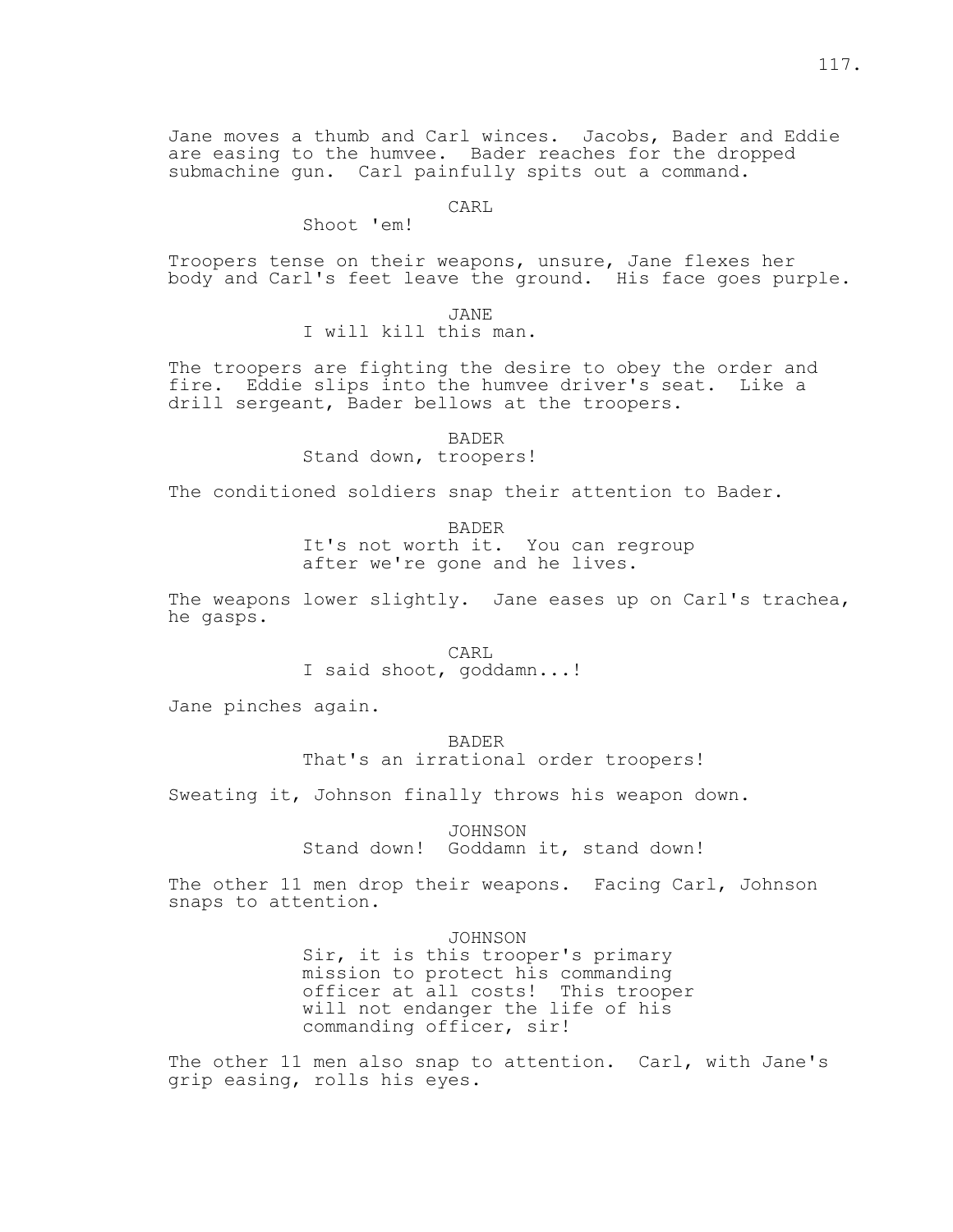BADER Team, back away from the vehicle and the weapons.

The men come out of attention, eyeball Bader, slowly move off. Eddie starts the humvee engine, Bader turns the submachine gun to fire thorough the reinforced front grill of the other humvee. After a sustained burst the radiator blows.

Jacobs takes the front seat, Jane jams Carl into the back seat, Bader follows her. Eddie hits the gas and with a high-pitched whine, the vehicle tears down the long driveway.

EXT. HUMVEE - RURAL ROAD - DAY

The vehicle is doing 120, rocketing along a twisting, turning road through a parched forest.

INT. HUMVEE - DAY

Outside the vehicle the scenery tears by in a blur. Bader keeps the gun on Carl.

**CARL**  My guess is they'll have a grinder on your position in about 15 minutes.

Bader watches Carl warily and speaks.

 BADER He's right. They've probably got a lock on our position now. Figure five minutes to scramble, ten maximum to get over us.

**CARL** 

 Right. And one hellfire and we all go up.

# BADER

 That's affirmative. His men wouldn't shoot, but HQ won't waste much time. My guess is they will take one try at getting him released, then pull the trigger.

**CARL** 

 Right. So why don't we just call it off. Maybe I can get you some leniency, maybe even only a few years of lock-up.

Bader leans forward and places the barrel to Carl's neck.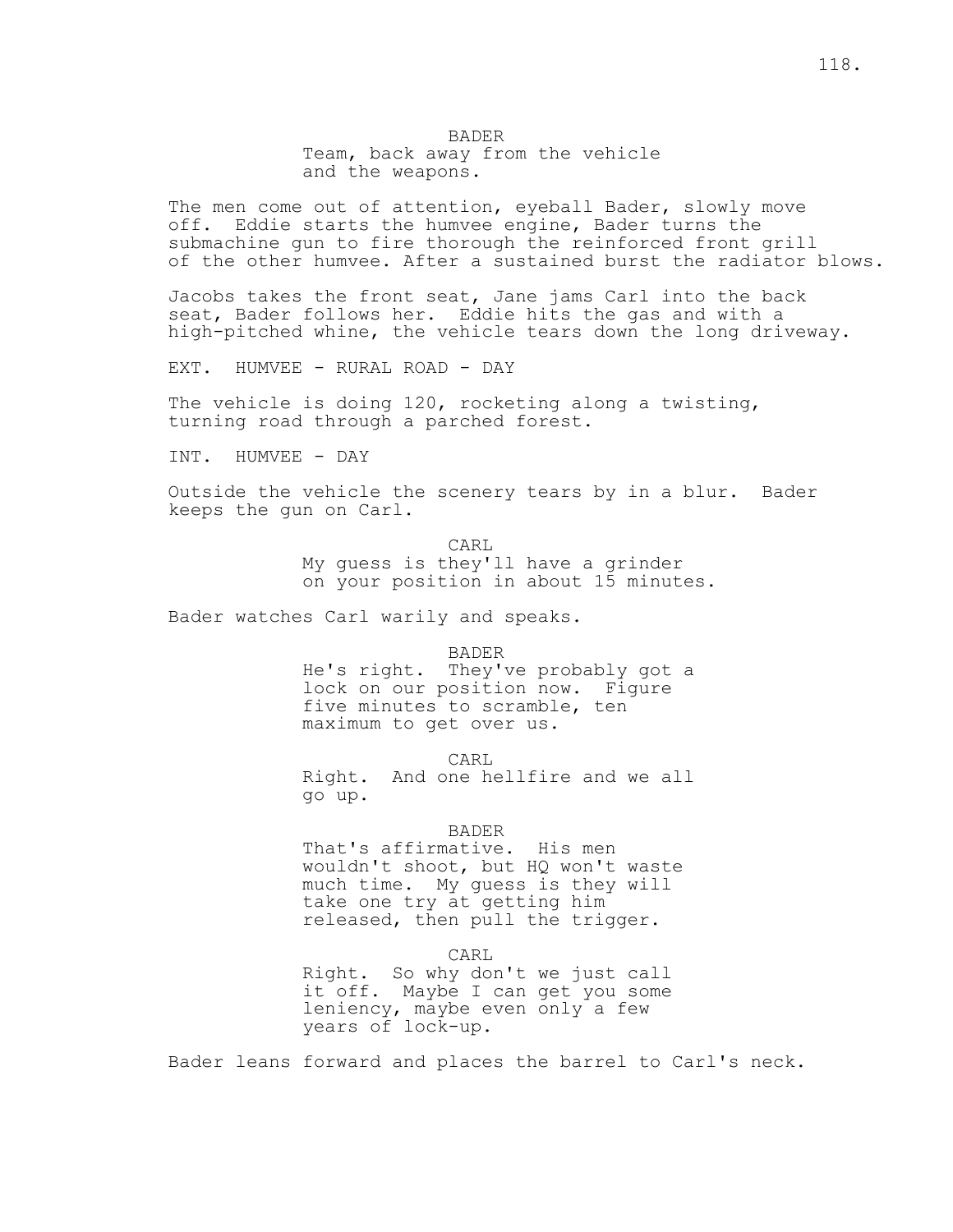# BADER

Hey, listen-up, Sarg, you try to blow anymore hot air up our skirts, maybe I'll cut this little visit short. Get it?

# **CARL**

 (not afraid) Yeah, okay, you're right. That was bullshit. You're all dead. Here's another idea. Bail out into the trees, I take the vehicle and head back towards my men. The grinder will track and intercept me. That'll buy you a little time.

This idea appears to be under consideration by the men, but Jane is the one that speaks.

JANE

 (to Eddy) In two miles you will see a large boulder. Approximately 50 feet beyond on the right you will see an unpaved road. Turn there.

Eddie glances from the road to look at Jane in the rear view.

 EDDIE Yeah, what's there?

# JANE

A river.

INT. BOAT - DAY

Under a canopy the electric motors hums efficiently. Jane is at the modern controls, Eddie in the other front seat. On the rear-facing seats Jacobs and Bader are opposite Carl, who sits on the stern deck, not happy. Bader has a smile on his face, staring at Carl.

BADER

Comfortable?

# **CARL**

Yeah, thanks.

EXT. RIVER - SAME TIME

Like the polluted water, the canopy over the low-lying boat is dirty, brown and invisible from the air. Two thousand feet up, heading toward the brown forest upstream, a flock of scanner drones buzz fast over the boat. A moment later a much bigger craft whines overhead and past. It is a 'grinder,' an advanced turbine and jet-driven helicopterlike aircraft.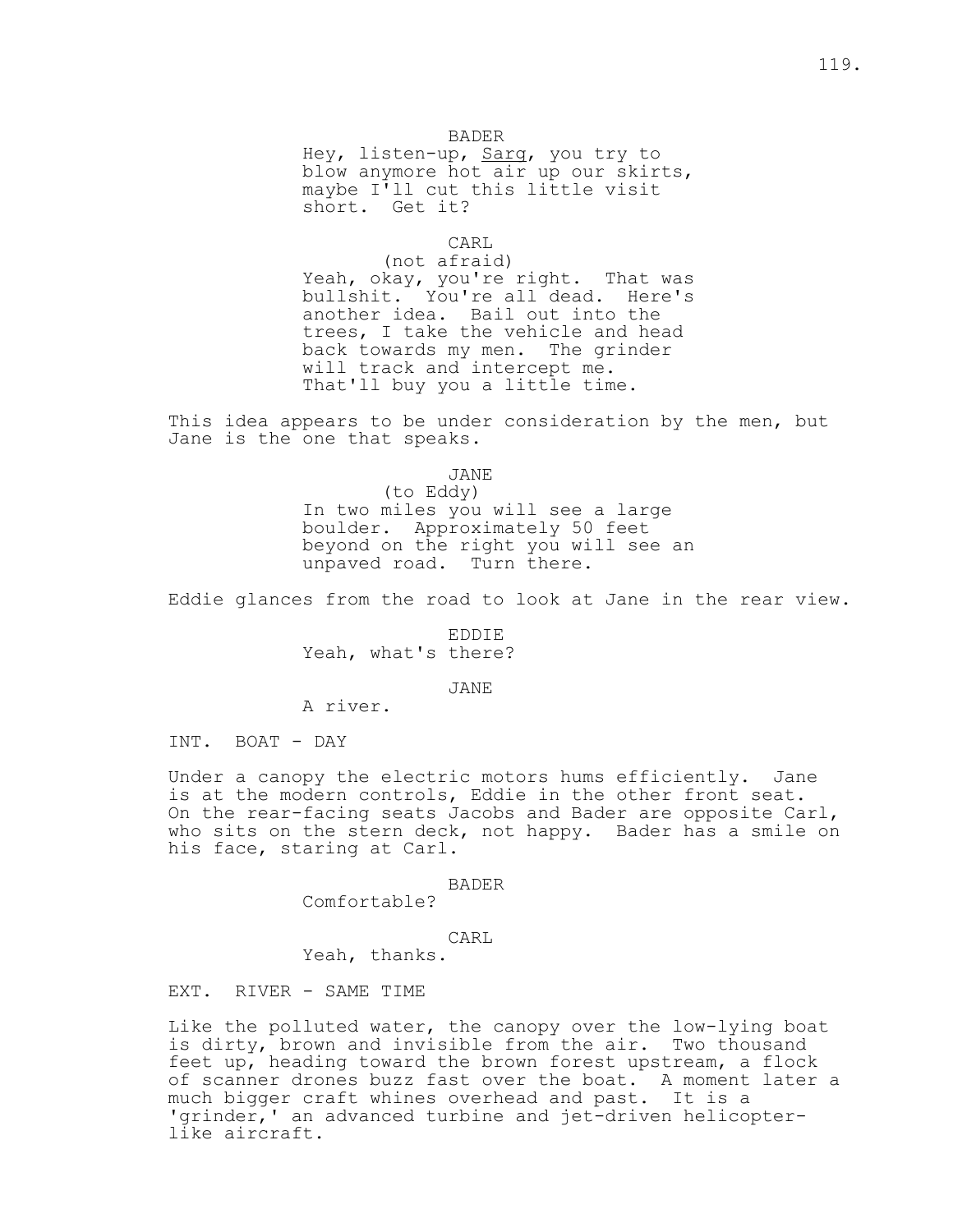But all this airborne technology misses the simple boat cruises away in the polluted water.

INT. SAFE HOUSE 2 - NIGHT

In a darkened room, a plasma screen displays scenes of planetary devastation. The tsunami rolls over Florida, earthquakes in China, scenes of coastal devastation, seen from high above, Kuwait oil wells burn, flames flash through the streets of a vast mega city smothered in smog. Carl sits in a chair, taking it in. He is obviously concerned, but stoic.

> CARL How did you get this stuff?

Jacobs moves out of the shadows where he stood with the gunwielding Bader.

> JACOBS Someone delivered it, essentially.

**CARL** And I'm supposed to believe it's real?

> JACOBS Do you really think I would go to much trouble to impress you?

**CARL** 

Then why bother?

JACOBS

What else am I supposed to do, babysit you until the end of the world?

CARL

 Yeah, by your estimate that's about 10 hours from now. So why not put a bullet in my head and be done with it?

JACOBS

 (beat) I was hoping you might help.

**CARL** 

Why would I do that?

JACOBS

 You can't be a total asshole. There's some reason those 12 guys follow you the way they do. (MORE)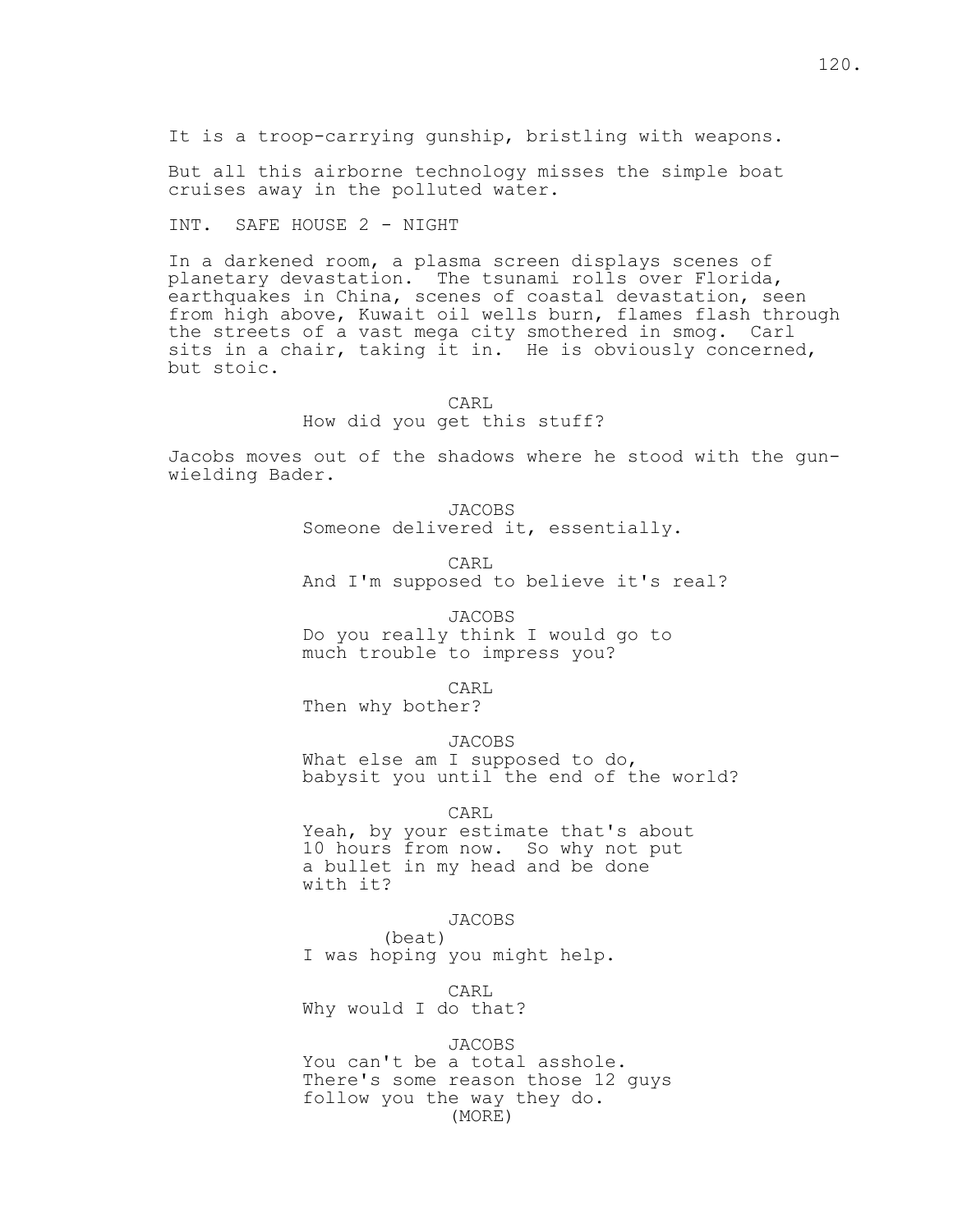JACOBS (CONT'D) Some reason they didn't play it safe, follow your order and kill us all. (beat) Maybe more important, your bosses played you like a mushroom.

**CARL** 

What?

 JACOBS Kept you in the dark and fed you shit.

Carl thinks it over, looks back to the plasma images.

**CARL**  You're wrong, Doc. (beat) I am a total asshole.

Jacobs looks at Carl a moment, turns to Bader, nods, exits.

INT. SAFE HOUSE 2 HALL

Jacobs exits the room, pauses, leans against a wall, rubs wearily at the bridge of his nose, walks down the utilitarian, unadorned hall. He enters the tech room.

INT. SAFE HOUSE 2 TECH ROOM

Looking like a small military command center, the room is dimly lit, with glowing, hi-tech work stations. In the room is only Ronny. He is at one of the stations, attentive to a touch screen display. Each time he touches the interface, a soft beep sounds. Jacobs approaches, stands behind his shoulder, looks at the screen.

JACOBS

Any luck?

 RONNY How did you manage to get this?

JACOBS

Elias sent it.

 RONNY Elias... Hard to believe.

 JACOBS Indeed. What are you into?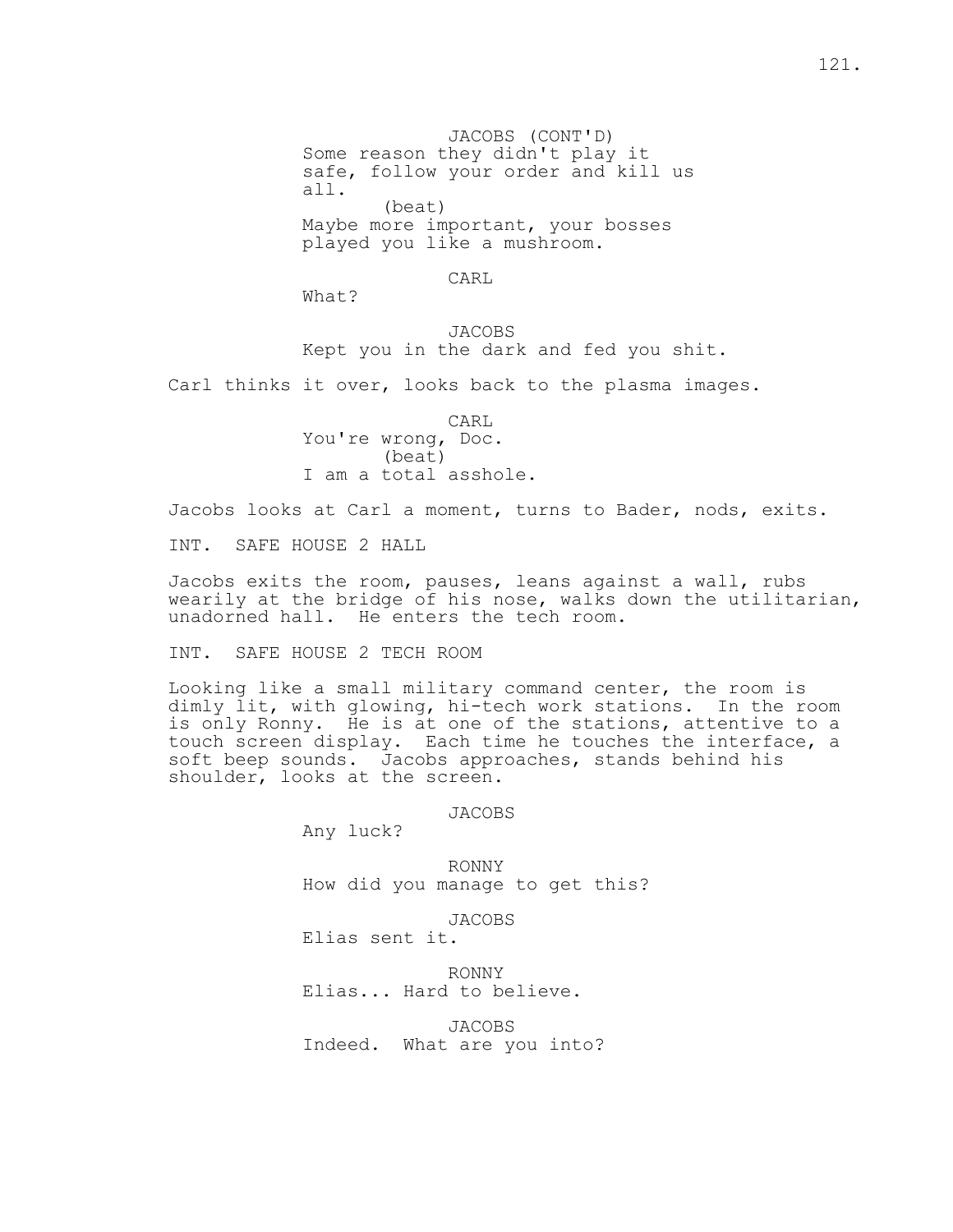# RONNY

 I'm running down The Committee, trying to get a location on Anderson. Weeding through encrypted wireless at the moment.

 JACOBS Where are you going in at?

RONNY

 Security teams. I assume if anybody knows where he'll be, it has to be them. (beat) You know, your buddy, Carl, might be of some help with this. What's his position?

> JACOBS Don't know yet. I left him with Bader. Maybe they speak the same language.

Ronny sits up straight, more attentive to the screen.

RONNY

Look at this.

 JACOBS (leans to screen) What is it?

RONNY

 The plan of the day, Anderson's security detail. The next 48 hours completely plotted out.

JACOBS

Where is he?

RONNY

 DC this evening - Security Council meet with the President. Then heads upstate.

JACOBS

This state?

# RONNY

Right.

 JACOBS What about the rest of them?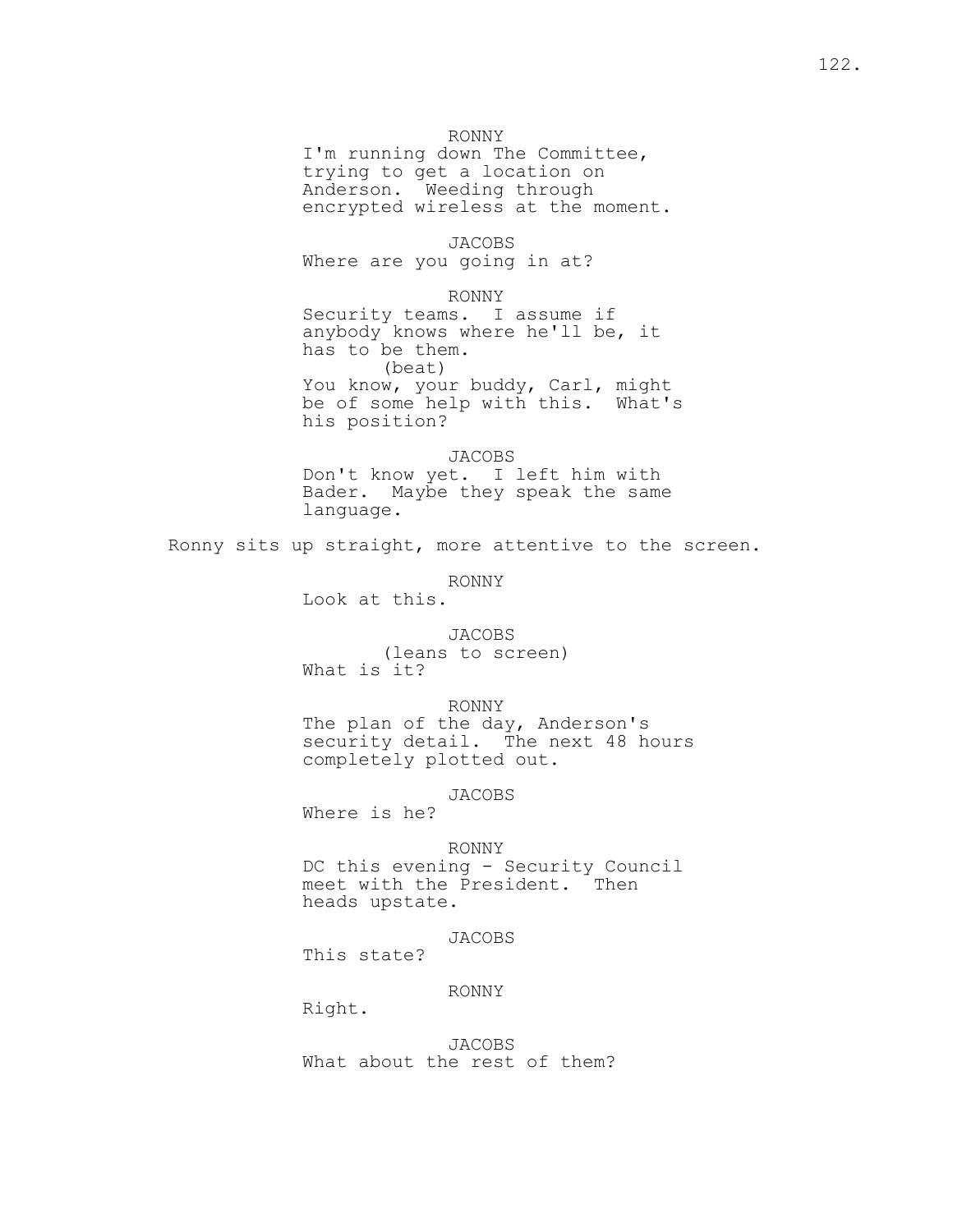I haven't got to them yet. But there is no mention of them in Anderson's plans, so we'll have to assume they are scattered.

 JACOBS Then the head asshole will have to do.

 RONNY Right. I'll break it down, we can look for the best opening.

 JACOBS What about NetCom?

 RONNY Cerene is working on it.

JACOBS

(turns to wall monitor)

Cerene?

Cerene appears.

#### CERENE

Yes, Adam?

 JACOBS Status on Netcom?

 CERENE I've accessed the network, now rebuilding security walls and encryption matrix.

JACOBS

How much time?

 CERENE I estimate eight hours, 27 minutes.

Jacobs and Ronny just stare at Cerene for a moment.

 JACOBS And how much time to critical.

 CERENE I estimate core implosion in nine hours, 31 minutes.

# RONNY

Shit.

 JACOBS Can you accelerate acquisition of NetCom?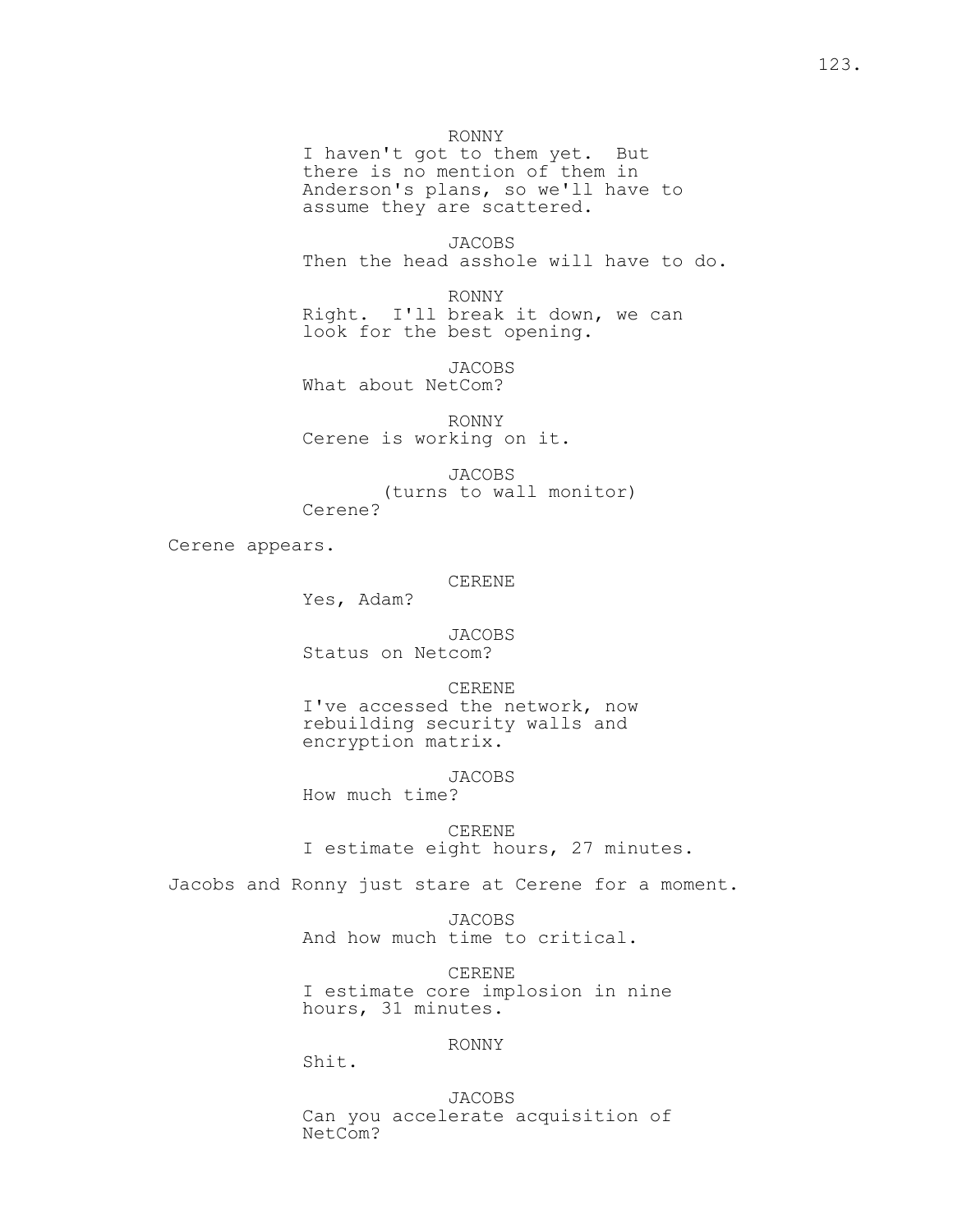## CERENE

 Unlikely. If I do not secure each unit the operators could access at that point and regain control. In that event we would have to begin the process again.

 JACOBS And the Triton system?

 CERENE Milo is working on that.

JACOBS

Milo?

Milo appears next to Cerene.

MILO

Adam.

 JACOBS Status on Triton?

 MILO The system will be secured within two hours.

JACOBS

Good.

 MILO However, it will be required that I adjust trajectory and complete two orbits to reposition.

JACOBS

How much time?

 MILO Eight hours, 15 minutes, 23 seconds.

RONNY

Good God.

## JACOBS

 Jesus... Thank you, Milo, Cerene. That's all.

The screen goes black. Jacobs and Ronny stare at each other. Jacobs shakes his head, leans against a console. The exhaustion is catching up with him.

> RONNY (goes back to work) Cutting it close.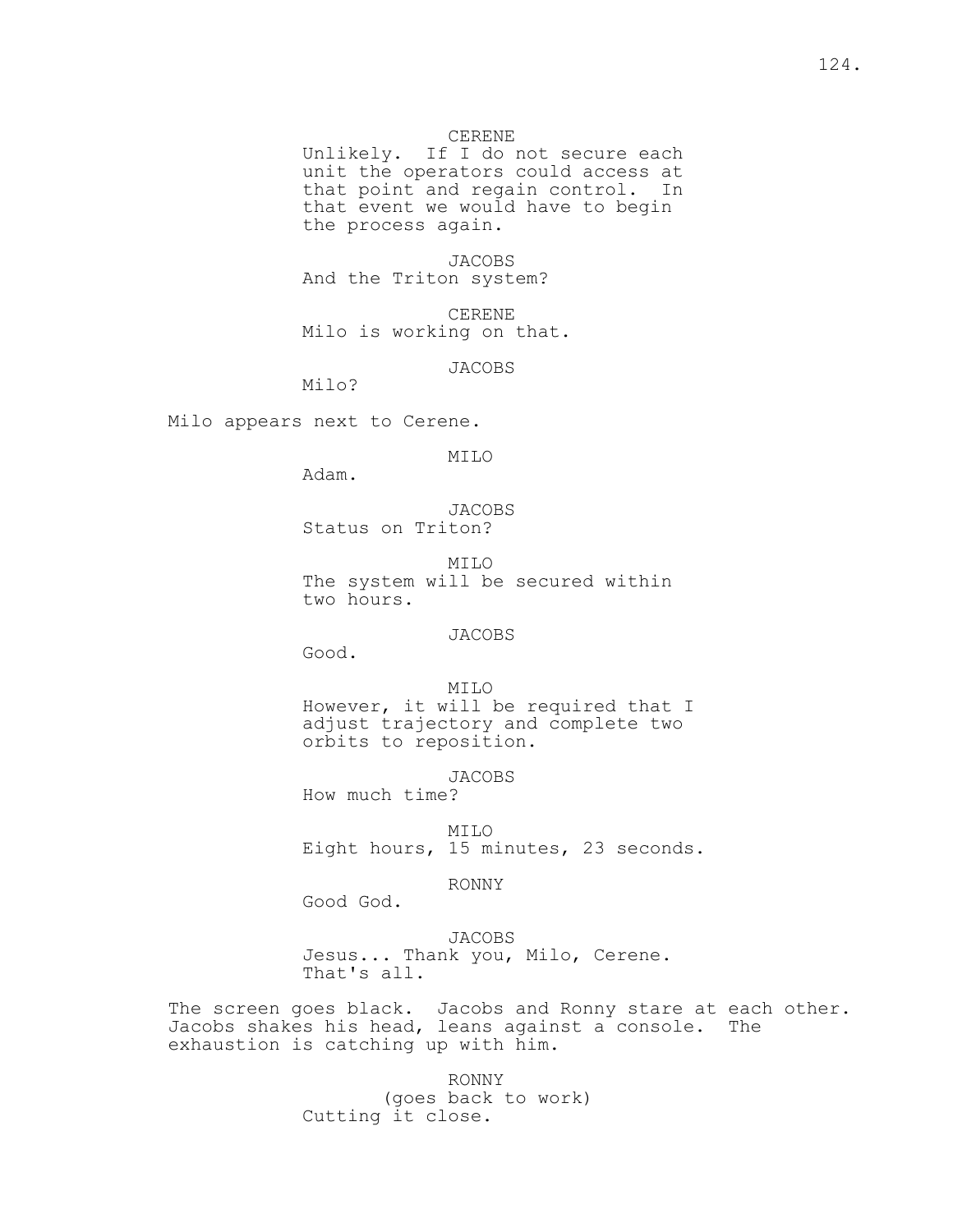JACOBS (affirmative - not sarcastic) No shit. Jacobs reaches for his eyes, rubs the bridge of his nose. Ronny turns, observes Jacobs' fatigue. RONNY Well, there's nothing you can do now. Get some rest. We threw some mats in the main room. JACOBS Okay, thanks. I could use a shower. Is there still water? RONNY Maybe. If Jane didn't use it all. (beat) Are you sure she's a Genome? JACOBS I don't know how else to explain her. RONNY I thought they were all eliminated. JACOBS According to Elias, he pulled her out, if you believe him. RONNY Well, she is here. And she is amazing. JACOBS Yeah. And you don't know the half of it. See you in a few hours. RONNY Right. Sleep well. Jacobs turns, heads out. JACOBS

Thanks.

INT. SAFE HOUSE 2 LOCKER / SHOWER AREA

Jacobs heads through a small steel and tile locker room. He kicks off his shoes, peels off his socks. As he rounds the corner to the open shower area he unbuttons his shirt. He freezes.

There is Jane. Her beautiful muscular back to him, she is just finishing toweling off.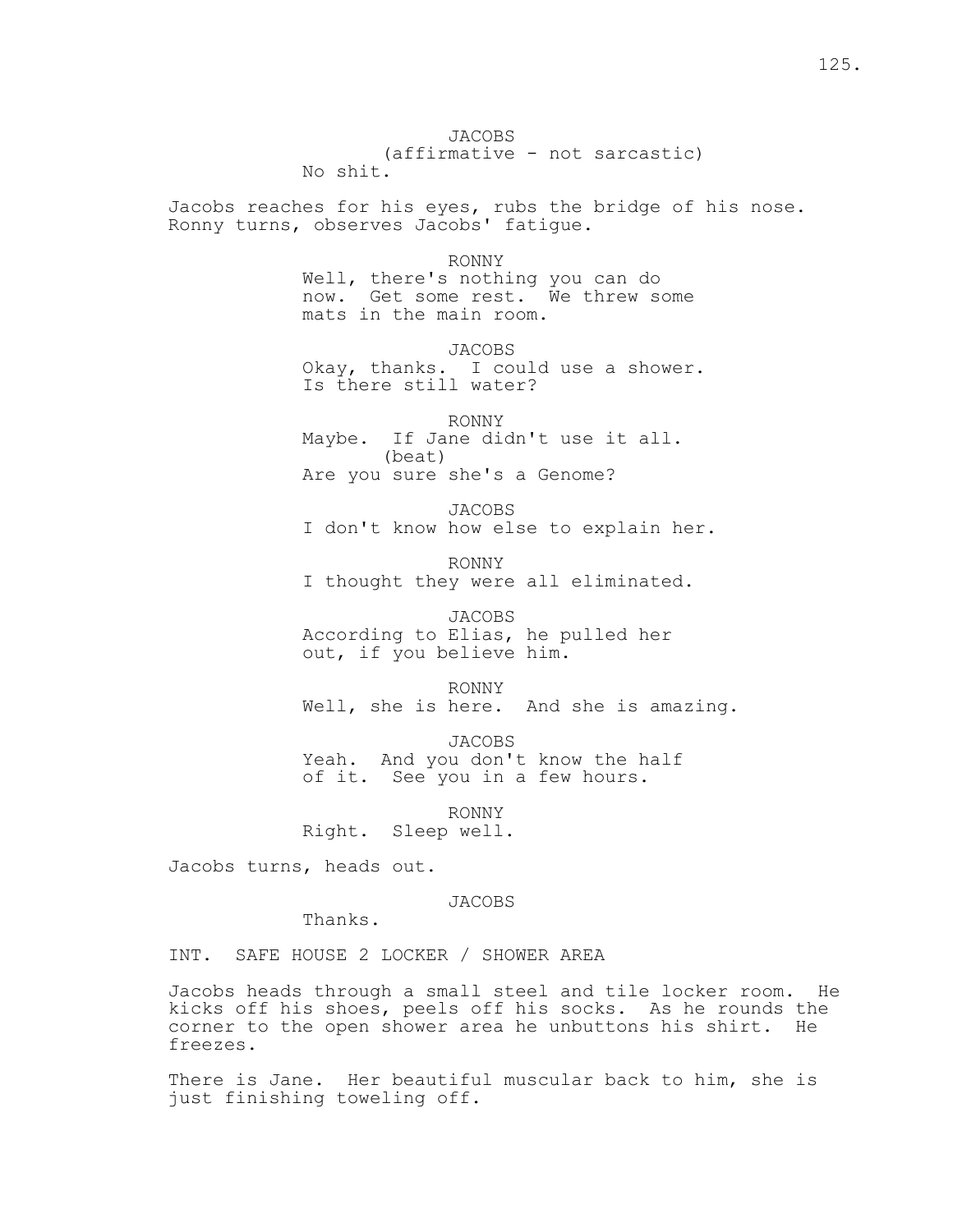# JACOBS

## Ex-cuse me.

With no surprise, like she knew he was there, Jane smoothly turns, tucks the towel in at her breasts. She smiles.

> JACOBS I thought you would be done.

 JANE The water felt good. I'm afraid I lingered.

Jacobs looks at Jane, unable to take his eyes off her. He catches himself.

> JACOBS Sorry, I didn't mean to stare. I just... I mean, something about seeing you like that... Rather, what I mean is...

JANE

Yes?

 JACOBS You just look so feminine.

JANE

Yes, I am a woman.

JACOBS

Of course you are. It's just...

JANE

 Did you think because I came from a test tube, I would be...

JACOBS

 No, of course not. It's just that until now you looked so... tough.

Jane smiles, walks a few steps and, in a very feminine fashion, bends at her knees, lowers herself to pick up her clothes. She wraps them up in the shirt, walks close to Jacobs. She looks into his eyes, which show fascination and perhaps a little trepidation.

JANE

 I'm going to wash my clothes. Would you like me to do yours, as well?

Like this is a big decision, Jacobs thinks.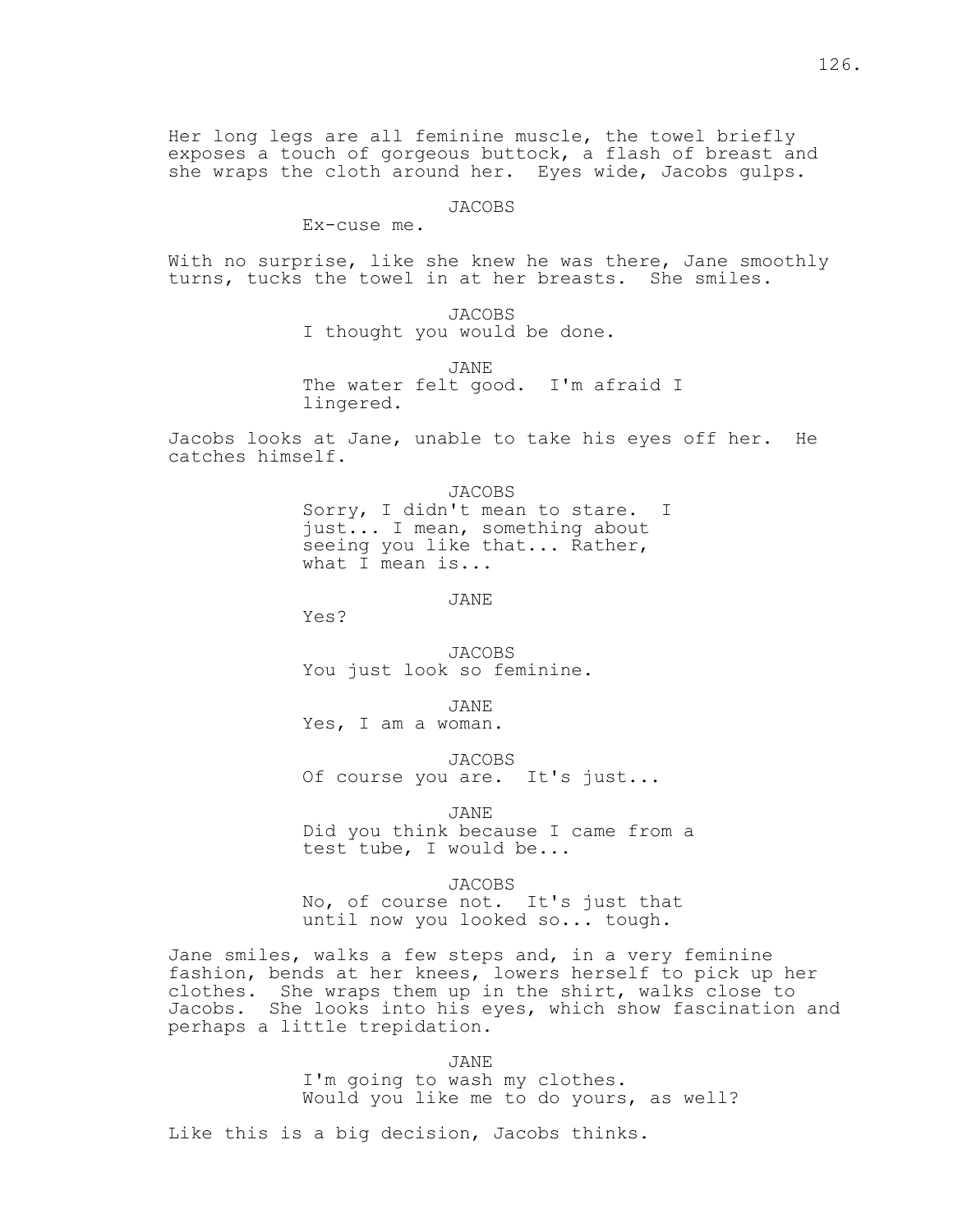They stand, Jane's beautiful eyes a foot away from Jacobs'.

JACOBS

I have a question.

### JANE

Yes?

 JACOBS In my apartment that night, I don't remember what happened. The last I recall you were saying I needed to sleep, then 14 hours later I woke up.

JANE

Yes?

 JACOBS Well, what happened?

JANE

I drugged you.

 JACOBS What... How? Why?

 JANE I touched you, here...

She touches his temple.

 JANE It was on my fingertips.

Jacobs stares.

 JANE You needed to sleep.

Jacobs stares, working this over.

JANE

Well?

JACOBS

What?

JANE

Are you going to give me your clothes?

Jacobs hesitates, then removes his shirt. As he hands it to Jane, for an instant her eyes drop to his chest. He hesitates again, then undoes his trousers, peels them off and hands those over.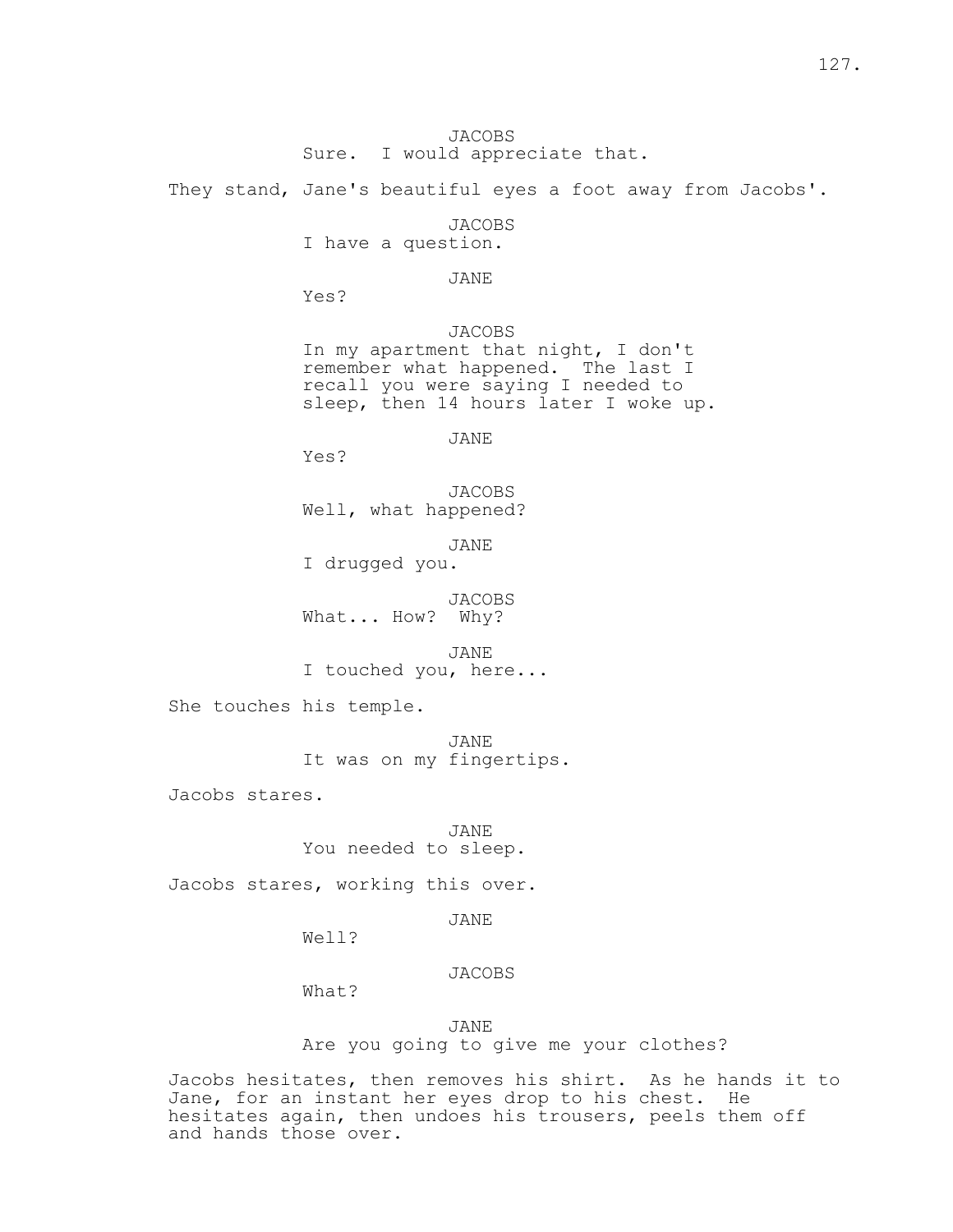JANE Cerene said you were a little shy.

JACOBS

 (surprised) She what?

 JACOBS Or maybe modest is more the word. You shouldn't be. You have a beautiful body.

She moves a little closer. Like she is passing her nose over a bottle of fine wine, she gives a little sway of her head, her eyes close briefly.

> JANE And you smell delicious.

A sheen of perspiration is now showing on Jacobs' face. He swallows.

> JACOBS I would guess I smell terrible.

 JANE That's not the smell I mean.

JACOBS

What?

 JANE I can almost smell your thoughts.

 JACOBS I would think my thoughts are rather obvious, at this particular moment.

Her eyes drop briefly.

 JANE Yes. Nevertheless, your smell is perfect.

They stand silent a moment. She may be waiting, but Jacobs makes no move. She smiles.

> JANE There are robes in the first locker. I'll start the clothes. (beat) Enjoy your shower.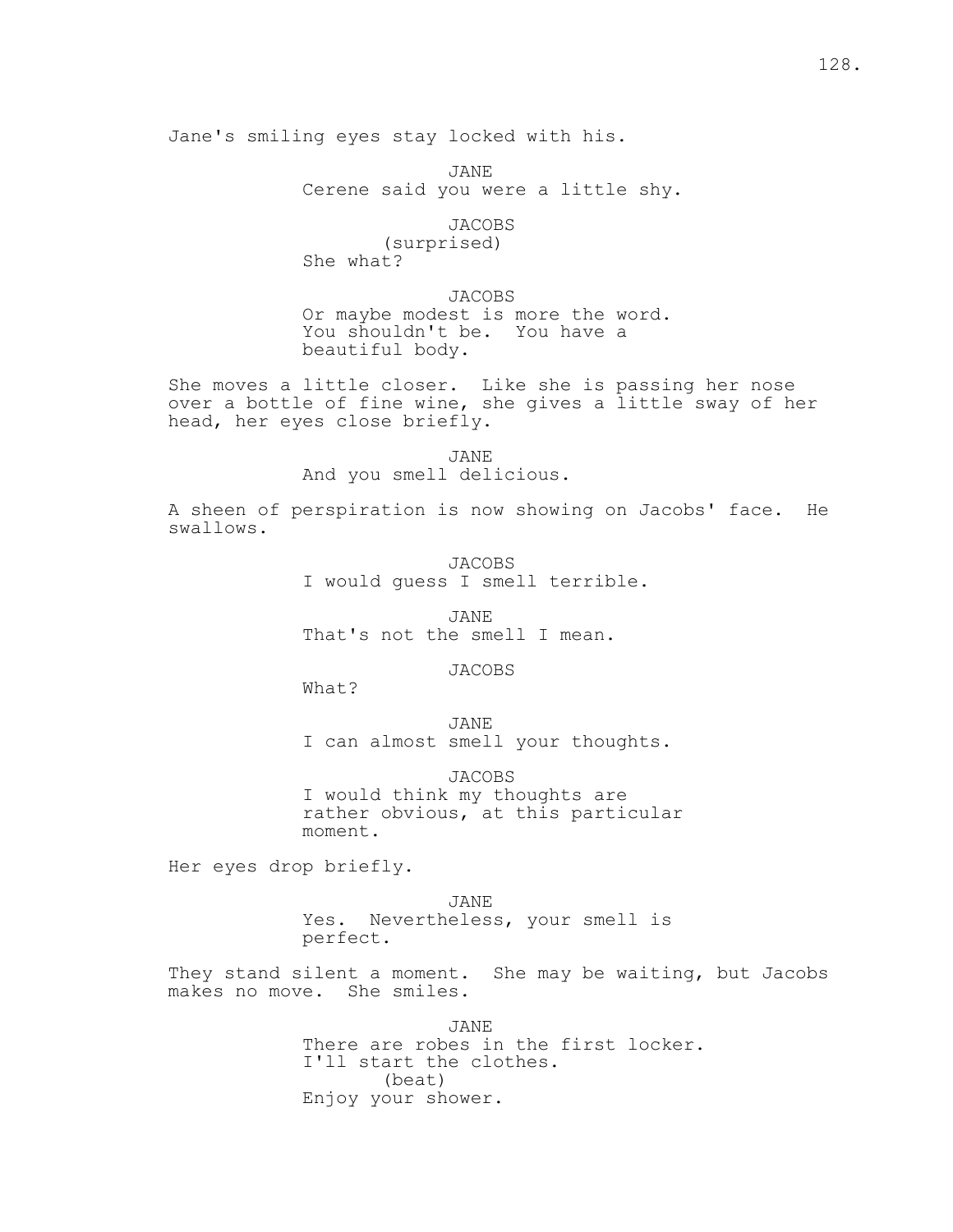She slips by Jacobs. He stands a moment after she leaves. He shakes his head and walks into the shower.

INT. SAFE HOUSE 2 HALL

Now in a robe, Jane walks down the hall, opens the door to the main room.

INT. SAFE HOUSE 2 MAIN ROOM

Bed mats line the walls of this darkened room. Like moonlight, a cool glow filters through the silent space. Jane walks in and sees him. This time it is she that freezes. In the shadows, the dim glow playing across his body, Jacobs stands.

She takes a moment to look him over, then walks to him. They stand close, eyes locked. He is no longer tentative or wavering.

> JACOBS How do I smell now?

 JANE Good. Even better.

Jacobs steps to her. They kiss tentatively, lightly. Then harder. Jacobs pulls the robe from her shoulders, drops his head hungrily to her smooth neck. Her eyes roll back and half close. She reaches for the back of his head, grabs his hair, pulls his head back and kisses him ferociously. She is pushing her body against his, they back towards one of the beds. She is about to push him down when he pivots, picks her up and lowers her to the bed. This surprises her and she laughs briefly.

He lays partially across her, kissing lips, neck, breast, stomach...

JANE

Adam?

 JACOBS (still kissing)

Yes?

 JANE This will be my first time.

This stops him.

JACOBS

What?

JANE

Yes.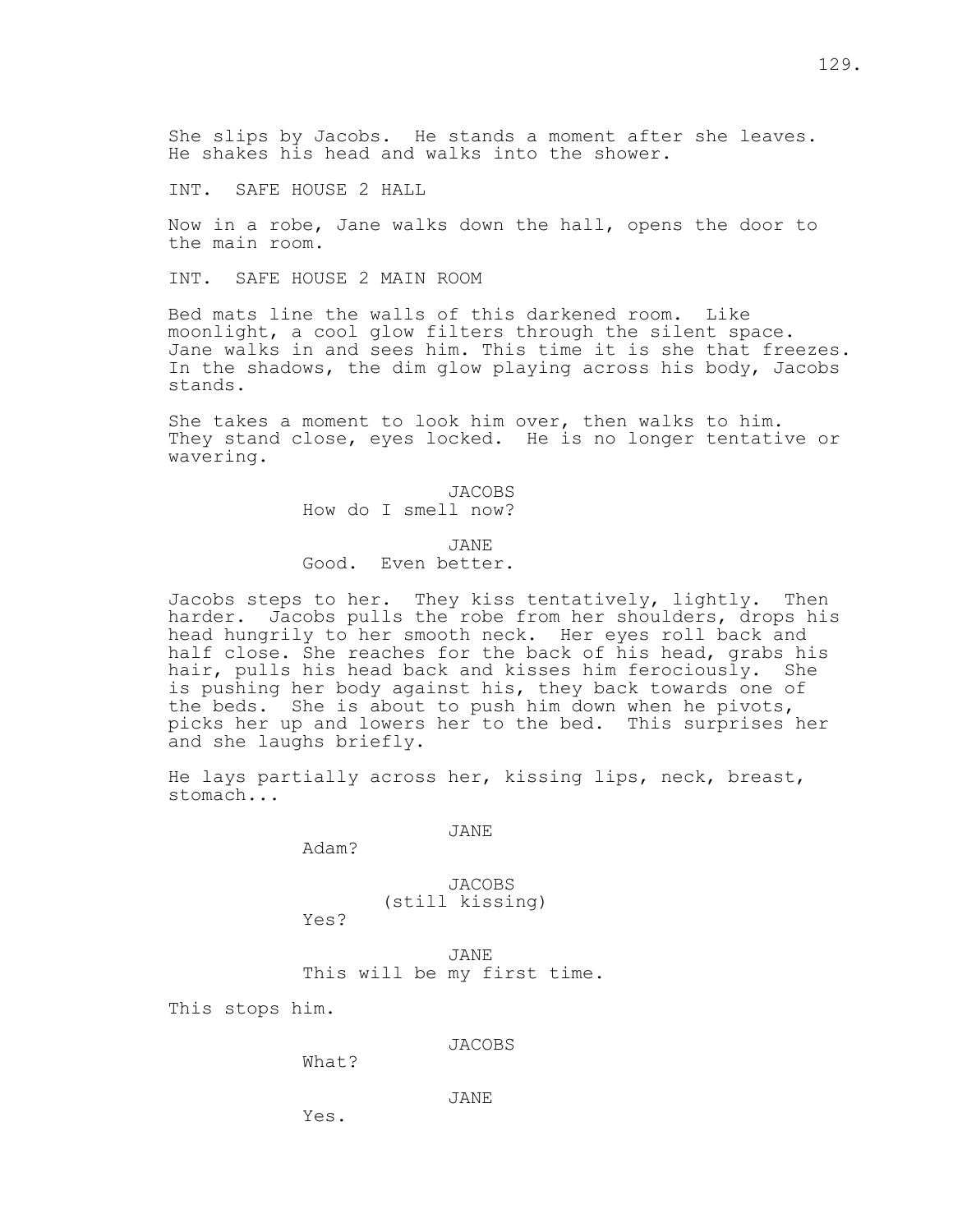They look hard into each other's eyes. Her eyes are moist with emotion.

# JACOBS

What?

 JANE (smiles) I knew even before you opened the door to your apartment. (beat) Before we spoke, before we touched. (beat) I could sense it.

Jacobs takes this in. Emotion colliding with ferocious desire, his own eyes well-up with moisture. Then, gently, he kisses each of her eyelids, then her lips. She tenderly responds and they begin to make slow love.

INT. SAFE HOUSE 2 MAIN ROOM - LATER

It is quiet, still dark, just the soft glowing light. Jacobs and Jane are sound asleep, her head on his chest.

The door to the room slowly and silently opens. Two dark figures creep cat-like into the room. It is two of Carl's team, all black in assault gear, submachine guns. With no sound, they move in. The first soldier, Johnson, stops, holds up a hand and gestures to the sleeping Jacobs and Jane.

Jane's beautiful eyes are closed. She inhales deeply, her nose twitches and her eyes snap open. She doesn't move a muscle, but her eyes lock on the intruders.

The barrel of Johnson's weapon is a foot from Jacobs' head when she snaps to a low stance, pins the man's arm against the wall, fires a fist low to his ribs and a burst of silenced weapon fire tears into the ceiling, Jacobs' eyes go wide...

#### JOHNSON

(pain)

Shit!

In one fast motion Jane rises, pivots backward, tears the gun from the man's hand, pops the butt of the weapon into the other soldier's nose, it cracks, he stumbles back, Johnson goes for Jane's larynx, she reaches for the man's wrists as Jacobs' foot shoots up, slams into the man's crotch and Jane breaks his grip.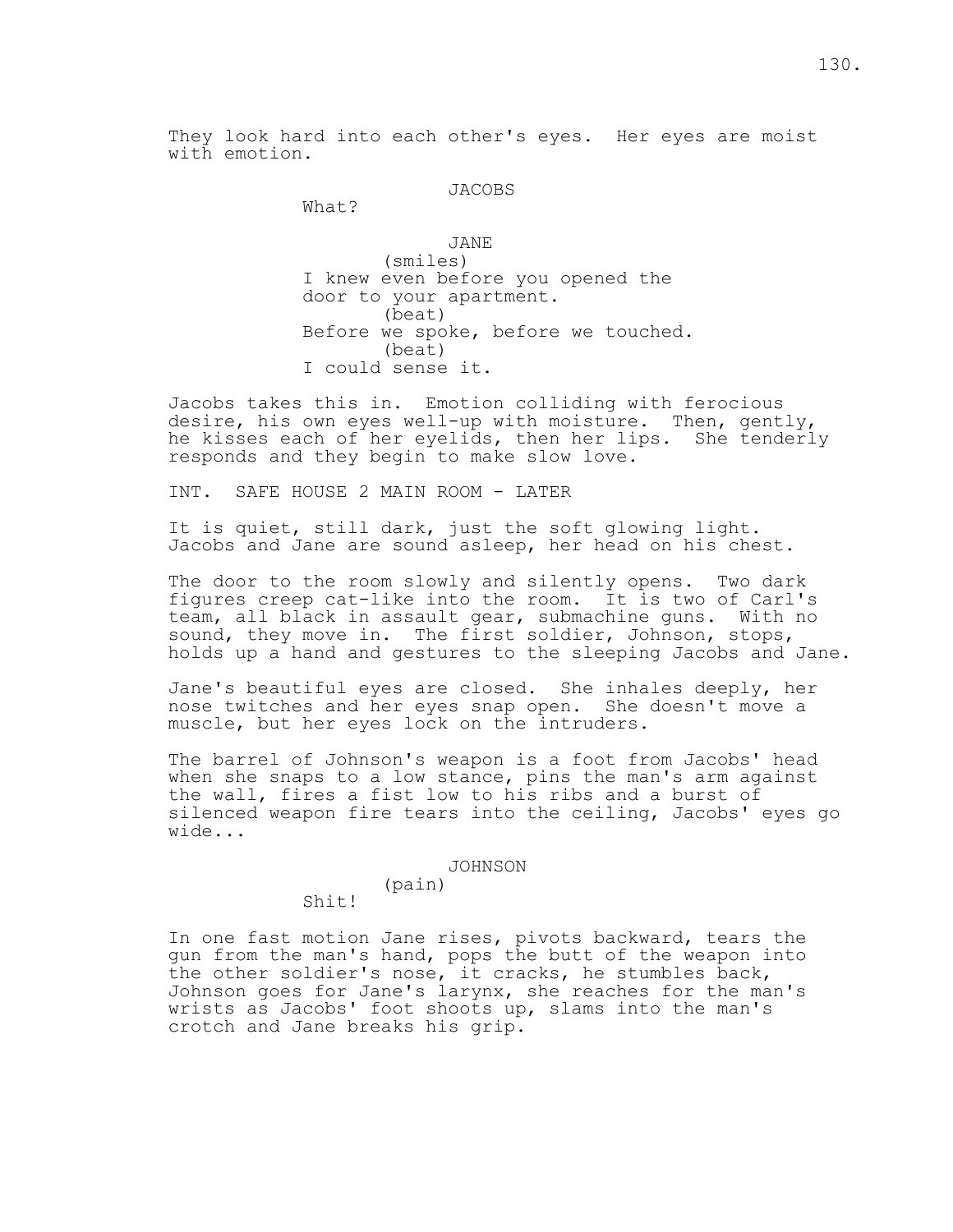Jacobs sees the second man recovering, raising his weapon, Johnson throws a strike to Jane's throat, she deflects it, locks the man's wrist throws three quick punches to his face, Jacobs bolts, body slams the other soldier, that weapon fires, sprays rounds into the walls, Jane throws Johnson and he slams into the opposite wall...

The lights snap on bright...

CARL

Stand down!

Everybody freezes.

There is Carl, Bader, Ronny, Eddie, and several of Carl's team in full assault gear, their weapons lowered.

Carl looks at Johnson as he attempts to peel himself from the floor. Jacobs has the other soldier pinned to the wall, choking, the submachine gun jammed under his neck, his nose bleeding, both men's hands are on the weapon.

CARL

Jesus Christ.

Bader, Eddie and Ronny can't help but smile, somewhat avert their eyes.

Jane, completely calm and already reading the situation, is putting on her robe. Jacobs releases the other soldier, who immediately brings a hand to his bleeding nose.

> CARL Doc, I admire your confidence, but this is a little awkward. You got some clothes you can put on?

Jacobs, not seeming to much care, walks to his own robe, puts it on.

JACOBS

How did they find us?

Carl touches his shoulder.

CARL

 Tracker chip. They would have been here sooner, but whatever jammer you have almost did its job. Signal was scrambled. (looks at Jane - Jacobs) Looks like you two made good use of the time, though.

 JACOBS Where do you stand, Carl?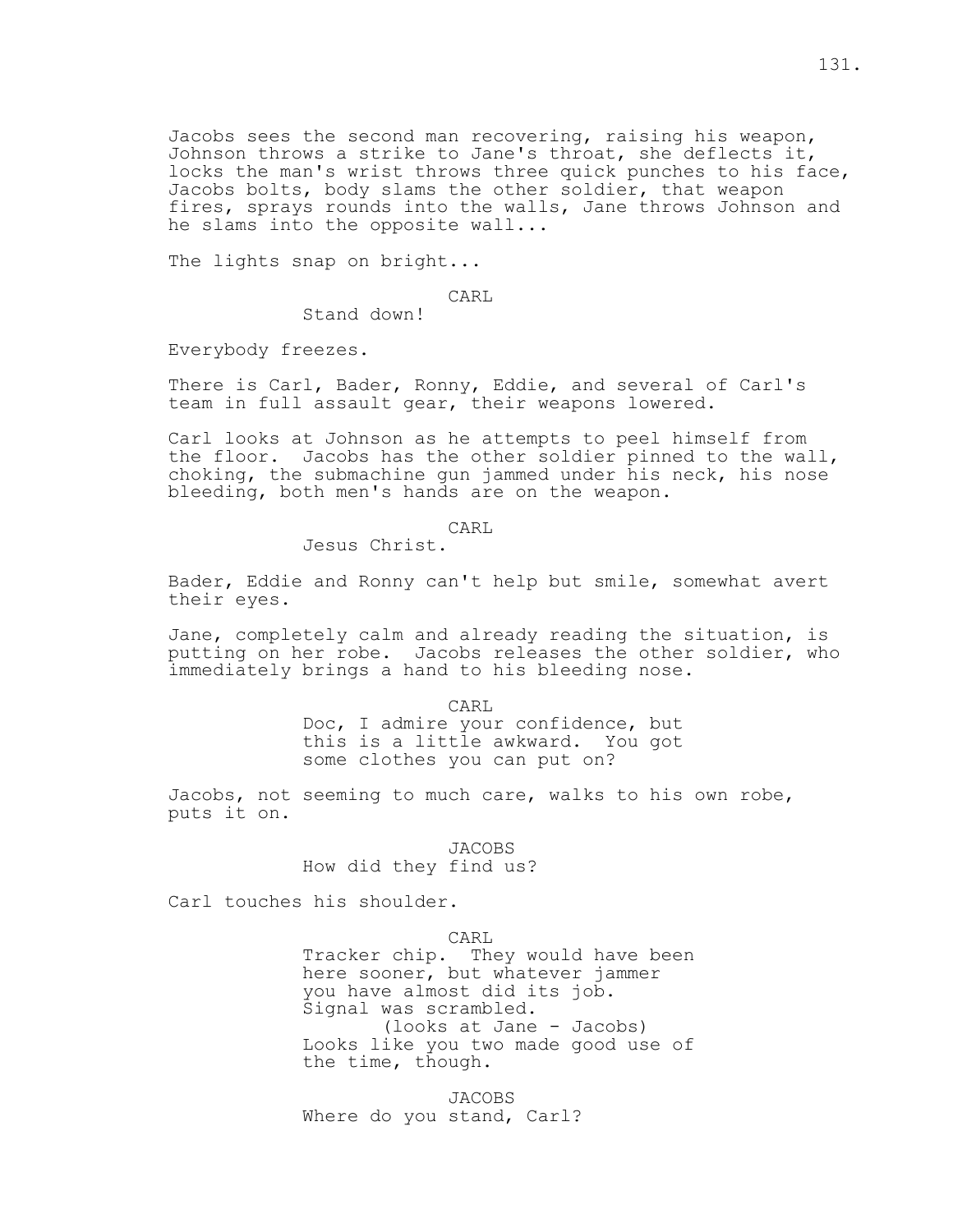JANE

 He has decided to side with us. But he is going to talk to his men, to let them choose for themselves.

Carl looks at Jane. Johnson stands, hears this.

JOHNSON

Sir?

CARL

 You read minds, too? What next, you gonna levitate, walk through a wall, or something?

JANE

 And after his men are briefed, they will side with him and us. Because they, too, will see that they have been lied to and they will see that there is no honorable alternative. (beat) Besides, they would follow him no matter what.

 RONNY How are you so sure of this?

 JANE Because, they trust him. They trust him with their lives.

Everybody in the room is looking at her now.

 RONNY Well, that saved a lot of time.

 CARL I still need to brief my team.

Jane starts out of the room, pauses at Jacobs, places a hand to the back of his head and kisses him.

 JANE I will get our clothes. These men will have decided by the time we are ready to leave.

She leaves the room, all eyes following.

CARL

That is one spooky, sexy operator.

Carl turns back to Jacobs, like he is trying to figure how the bastard got so lucky. A tone sounds; Jacobs' PDA in the pocket of his robe. Jacobs reaches for it, opens, Cerene appears.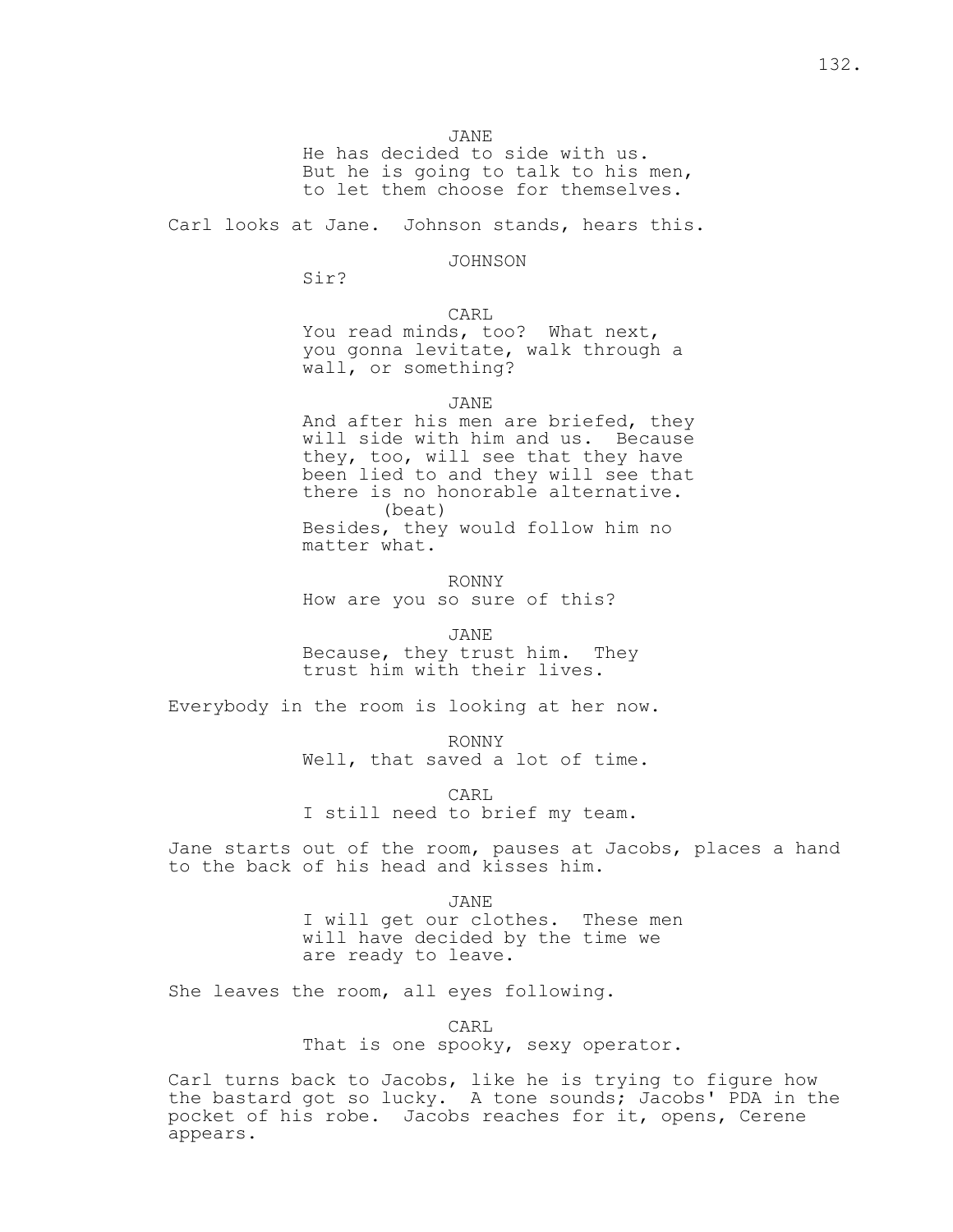Cerene?

 CERENE Adam, it is now 119 minutes until critical.

# EXT. SAFE HOUSE - NIGHT / EARLY MORNING

The safe house is in an abandoned industrial area on the outskirts of a city. The building is completely plain, seeming decrepit on the outside.

Hovering a few feet above the broken pavement is a grinder, its turbines whining quietly, seeming at odds with the obvious power of the thing. Two scanner drones hiss and buzz as they do fast concentric circles protectively around the gunship.

The building's cargo door opens and light spills out. Except for Ronny, with Carl leading the way all that were in the Safe House and the rest of Carl's team exits. A narrow ramp descends from the grinder. Single file, the soldiers, Jacobs, Jane, Bader and Carl head to the machine.

A red flash rips across the sky, the group freezes and looks to the receding ripple of light and the now glowing horizon. A long boom reverberates as if emanating from the other side of the planet.

**CARL** What the hell was that?

> JACOBS Ambient detonations.

> > CARL

Huh?

 JACOBS The air is catching fire.

Carl looks at Jacobs a moment.

CARL

 (to group) Hustle up!

The group hurries into the machine, the ramp slips back into the gunship. The turbines kick up in velocity. The grinder smoothly disappears into an ominously glowing night. From the smoldering horizon comes rolling thunder, echoing as if from a distant B-52 strike.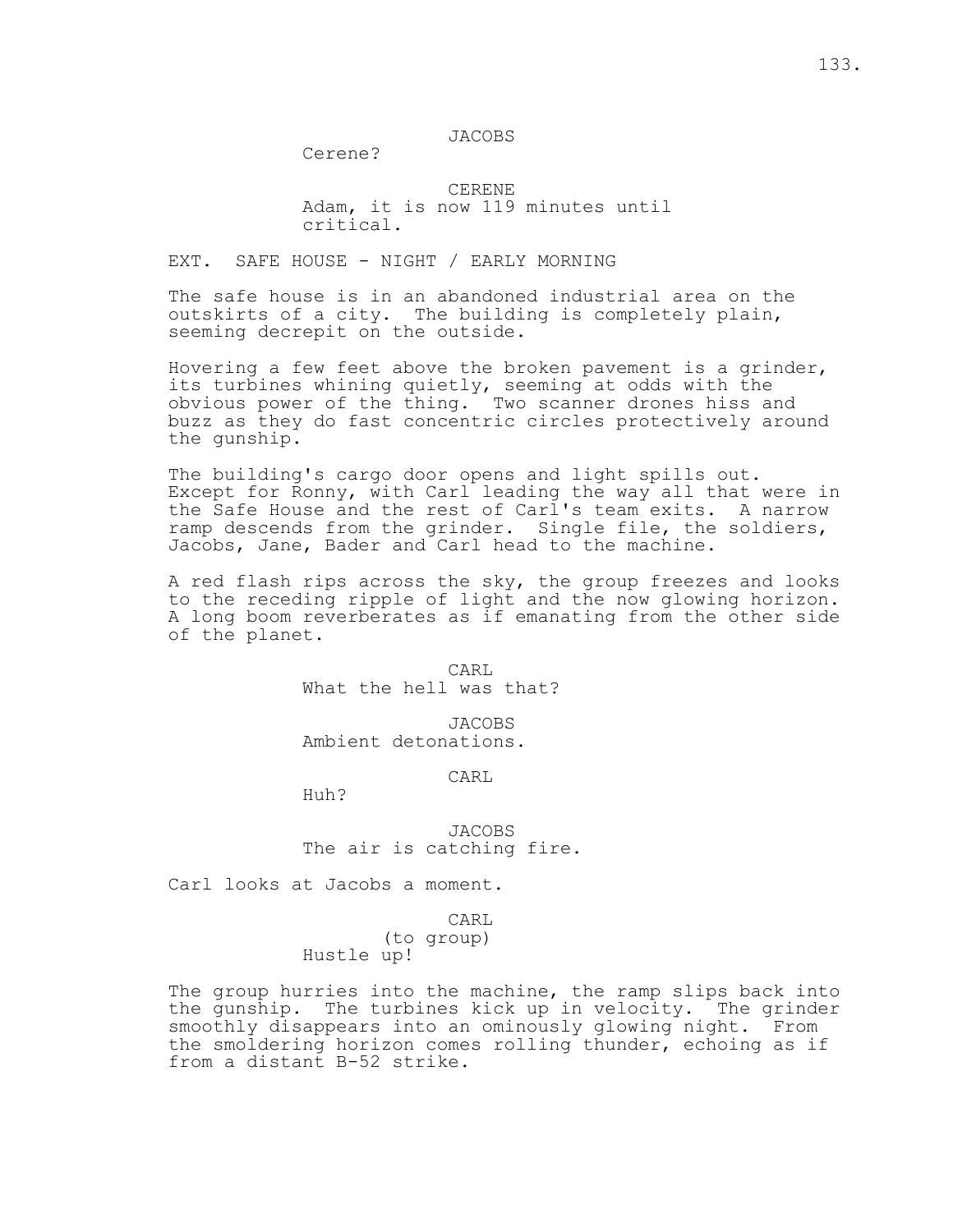# INT. GRINDER GUNSHIP - PRE-DAWN

A high-powered hum fills the amber-hued troop bay of the aircraft. Studying data on his PDA, Jacobs and Jane are strapped into two of the 20 narrow bucket seats that are bolted to either side of the hull. The troopers, now including Bader and Eddie, are gearing up while grouped around a monitor which displays the site plan of Anderson's compound. On an adjacent monitor live thermal satellite imagery shows the position of stationary security squads and roving guards.

Johnson gestures to the moving dots on the screen and talks to Bader and Eddie.

> JOHNSON If you two can immobilize the four rovers, we'll take down the squads. Well drop you at this rise near the perimeter. (points)

Should give you good coverage.

BADER

 (strapping down body armor) Roger that.

# EDDIE

 We'll need to cover a few hundred yards to hit all four. If your targets sound alarm and our guys bolt, we'll catch them in route.

From an opening in the steel ceiling Carl climbs down a fixed ladder, steadies himself at a hull rail, turns to the troopers.

JOHNSON

 That'll work. After we hit the LZ we'll send the grinder and drones in to knock on the guy's front door. Should make 'em think hard about shooting it out.

# **CARL**

Johnson?

JOHNSON

Sir?

**CARL**  Did you load the tranqs, clear the armor rounds?

At this Jacobs looks up to Carl.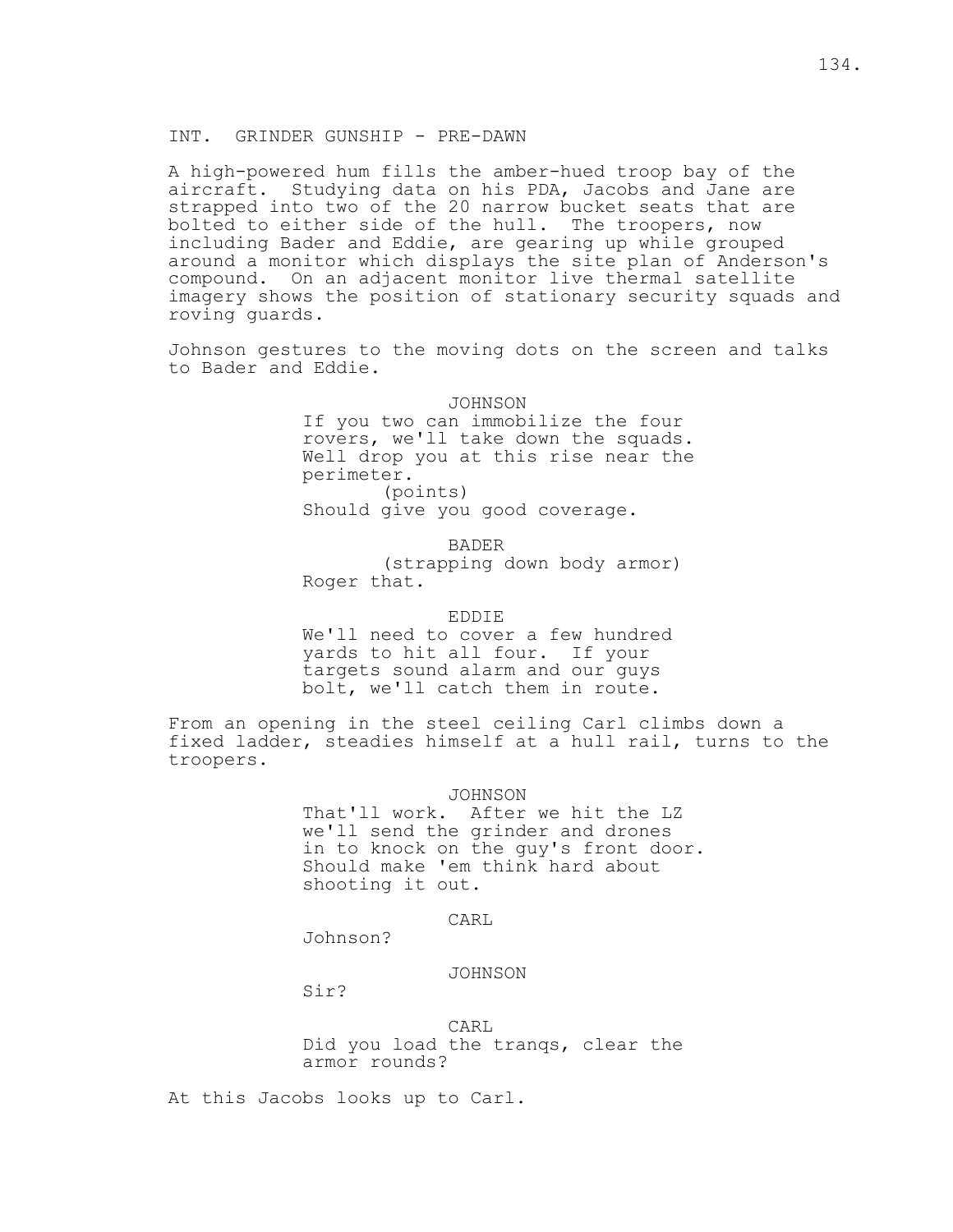Affirmative, sir. Armored rounds and frags are stowed, sleepy shells and pulse grenades are locked and loaded, sir.

Carl works his way back to Jacobs and Jane. A red flash blasts through the grinder's narrow portholes, the ship shudders violently, Carl and the other standing men grab at hull rails.

CARL

Shit.

 JACOBS Tranquilizer rounds, huh?

**CARL**  Yeah. Low velocity gelatin shells. They leave one hell of a bruise, but don't even draw blood - usually.

> JACOBS On the roof - what were you loaded up with that night? Tranqs or armor rounds?

> > CARL

 (smiles) Doc, I'm surprised you would even have to ask.

Jacobs smiles - or grimaces - thinks about it.

 CARL Your man got status on Anderson?

JACOBS

 (to PDA) Call Ronny.

After two beeps Ronny appears on the screen.

RONNY

He's there.

Yes.

 JACOBS Secure number?

 RONNY Sending. Keyed as 'Anderson.' (beat) You feel that last shock?

JACOBS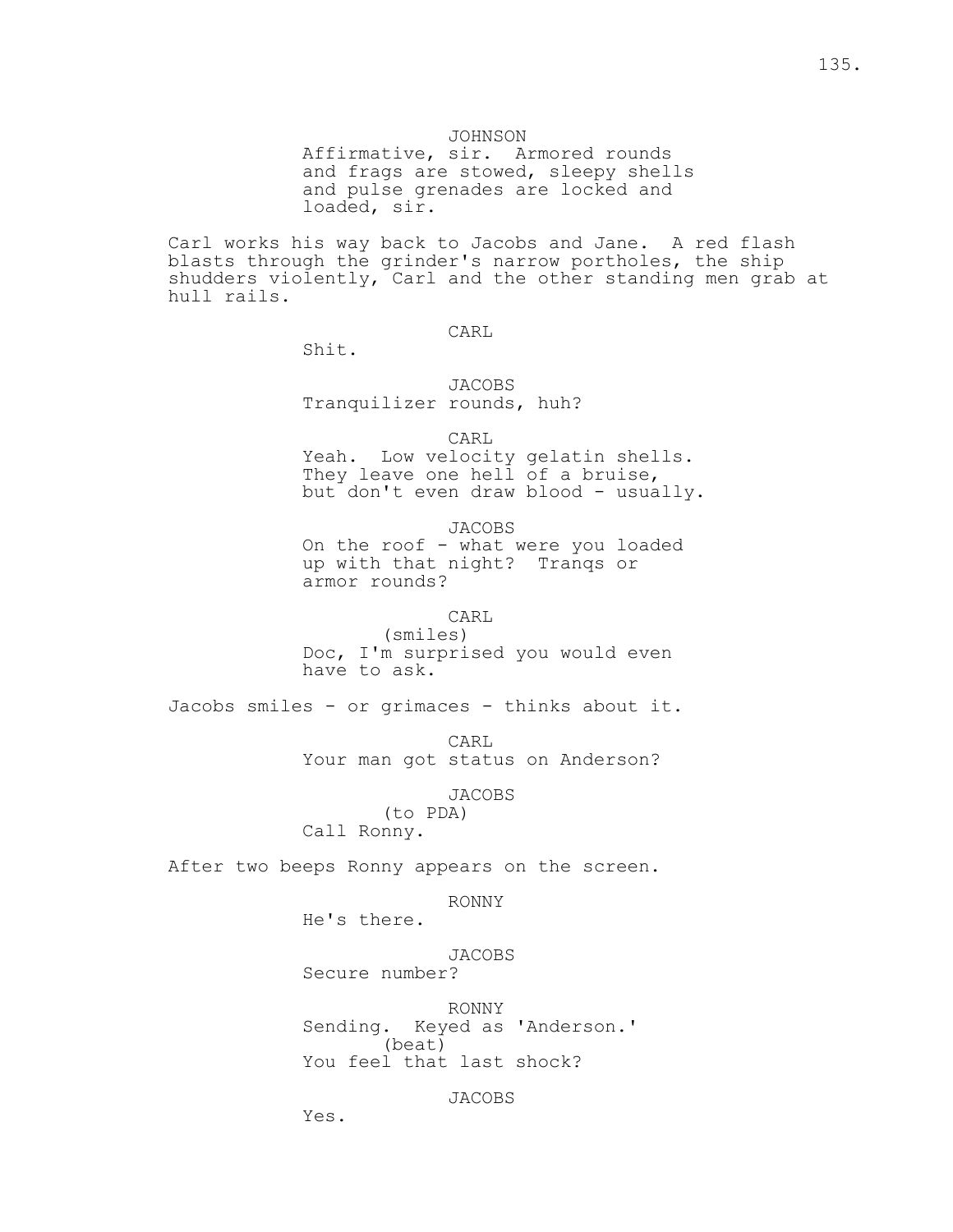RONNY There's not much time.

JACOBS

Thanks.

Cerene appears.

 CERENE Adam, you have 45 minutes.

 JACOBS (to Carl) What's the ETA?

 CARL About 15 minutes. We'll need another 15 to hit the security team, take the compound.

Jacobs thinks, turns again to PDA.

 JACOBS We'll need him stationary. Can't let him move before. (thinks a beat) Call Anderson.

The PDA beeps five times and there is Anderson, middle-aged, CEO-type. He first appears startled, but forces nonchalance.

> ANDERSON Dr. Jacobs, nice of you to call. (beat) May I ask how you did it? (smiles) And from where you are calling?

> > JACOBS

Forget it.

 ANDERSON Very well. What can I do for you?

 JACOBS The shuttle, Station Beta...

 ANDERSON Dr. Jacobs, for the record, we did not authorize the shuttle and Station Beta action. That was insanity.

 JACOBS Is that what it was?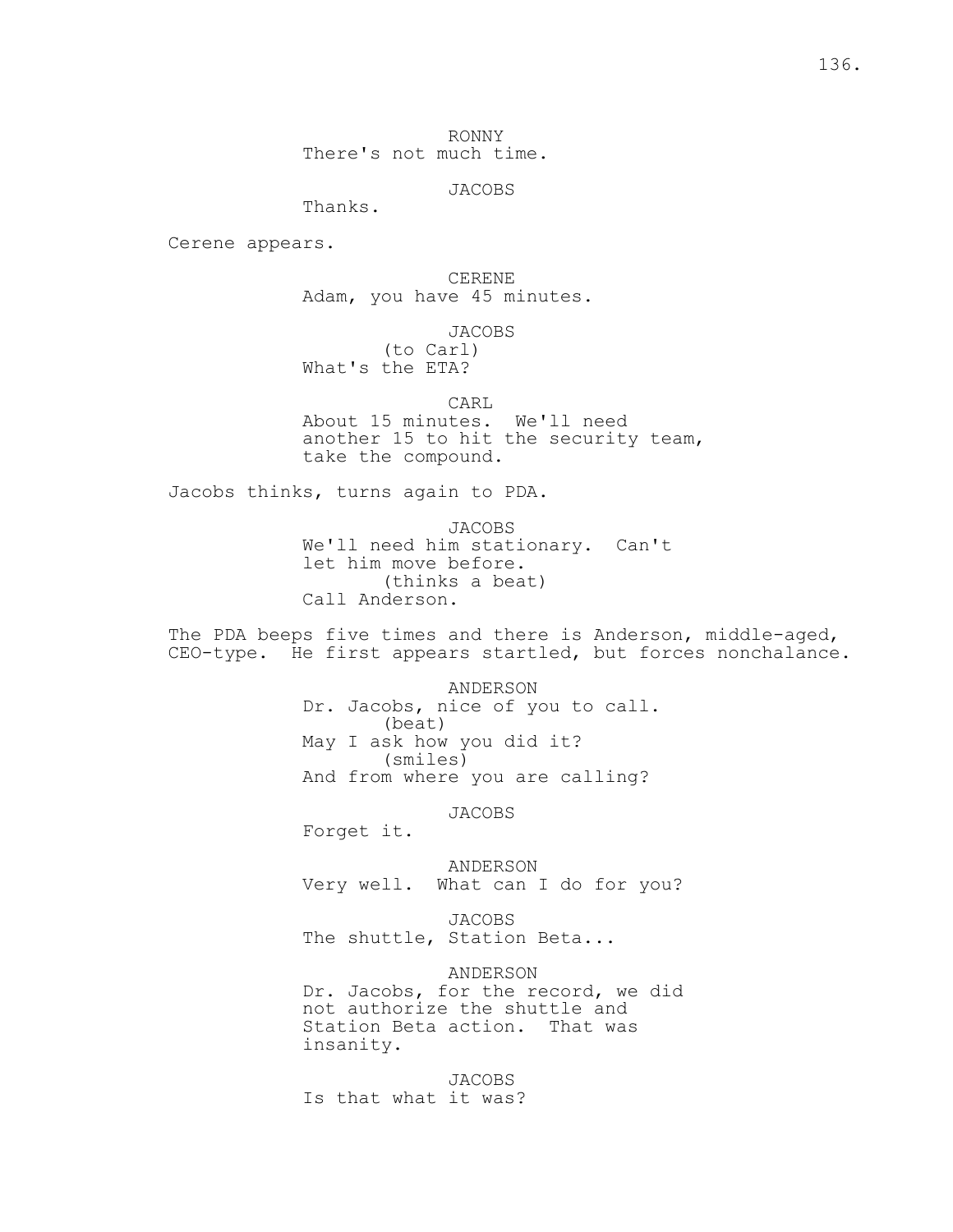## ANDERSON

Yes, it was. Those of us... my associates...

# JACOBS

 The Committee. Keep it short. We know about The Committee.

#### ANDERSON

The Committee?

# JACOBS

Yes.

# ANDERSON

 Are you a conspiracy theorist, Doctor? I know of no...

#### JACOBS

 Yes, Chairman, we are all well aware of The Committee. You completed consolidation during the homeland security escalations. Nothing mythical or particularly intriguing - you sacred everybody and simply bought your way in. (beat) Too much power in too few greedy and incompetent hands.

# ANDERSON

Fine, fine. If that is how you wish to view it. Back to the incident of which you spoke. We, The Committee, if you like, lost a great deal on Station Beta. We held a majority interest in that operation.

# JACOBS

 Interest? What about the people that died? Did you have an interest in them, as well?

### ANDERSON

### (grimaces)

 Of course, it was a tragic loss. This was a command structure breakdown of the highest order. I can assure you, those officers that exceeded their mandate have been dealt with.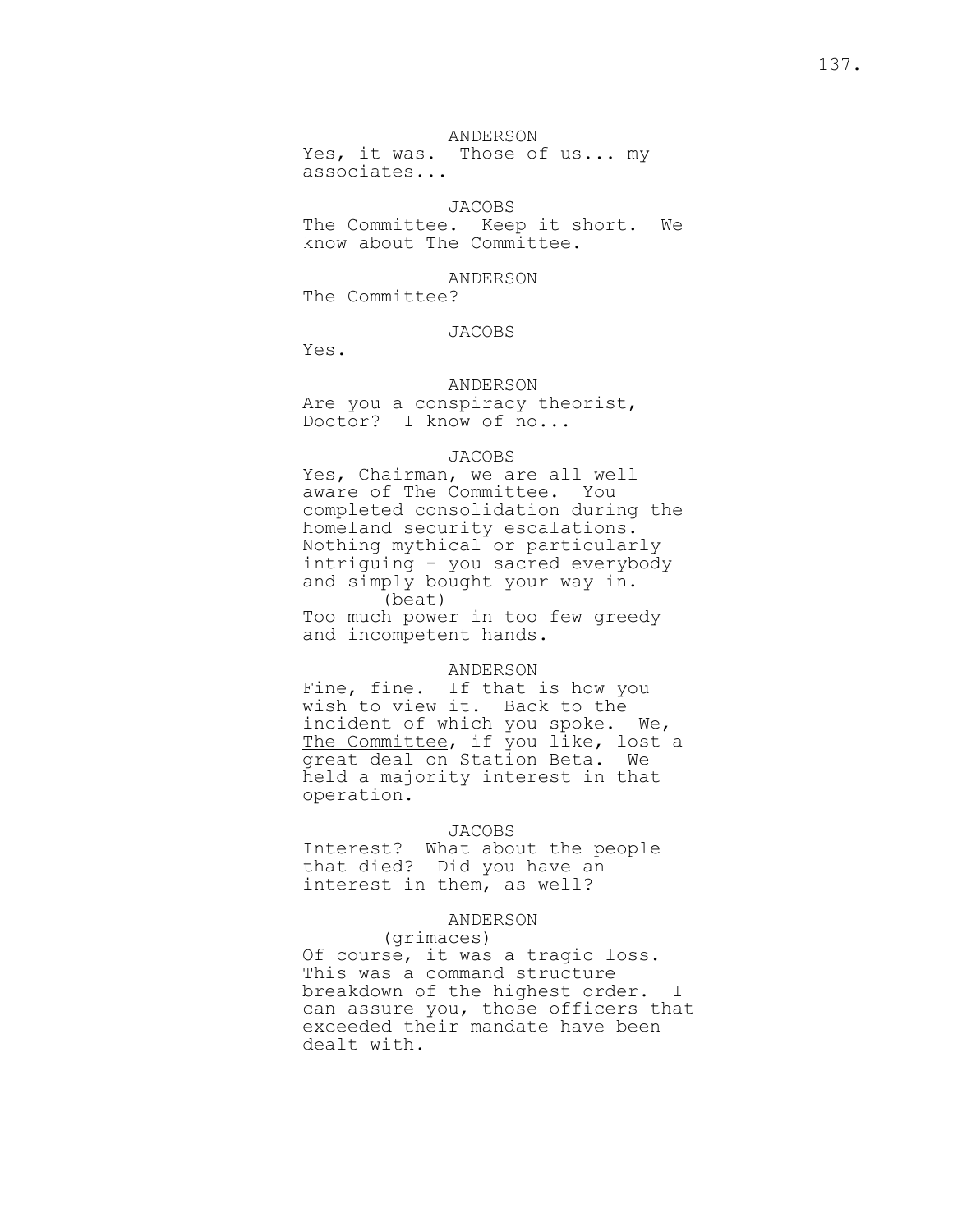# JACOBS

 That's very reassuring. And am I to assume those that caused the fault rupture, those that authorized the core driller, have they been 'dealt with' as well?

#### ANDERSON

 Well, that was a corporate decision. We can't quite court martial a civilian corporation, now can we?

Jacobs gives the man a long look.

 JACOBS Let me ask you about NetCom.

 ANDERSON Yes, what of it? What has that got to do with anything?

## JACOBS

 You've fully saturated about 80 percent of the population, if I'm not mistaken.

### ANDERSON

 More like 95 percent, but what is your point?

## JACOBS

 Quite an achievement. You should be very proud.

ANDERSON

 Yes, very profitable. Why, would you care to buy some stock?

#### JACOBS

No, thanks.

#### ANDERSON

 Well, perhaps I can offer you an even more attractive proposition.

## JACOBS

I doubt it.

## ANDERSON

 Too bad. I was thinking something along the lines of a full amnesty in exchange for certain previously secure data, of which you now seem to be in possession.

### JACOBS

Not interested.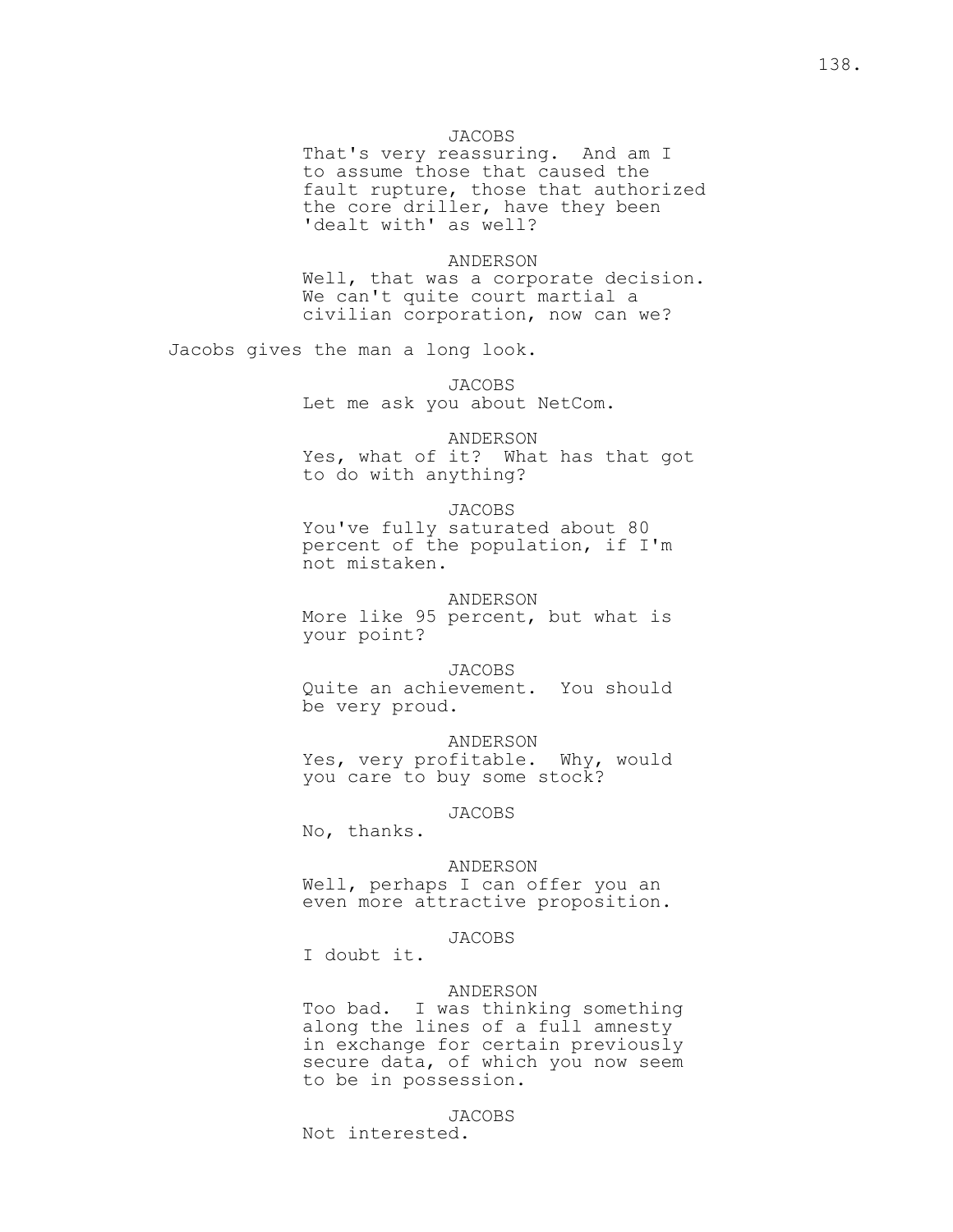ANDERSON Well, then, that is unfortunate... for you, especially. (beat)

If there is nothing else.

 JACOBS No. Not at the moment.

 ANDERSON Perhaps we will soon speak again.

JACOBS

Yeah, perhaps.

The PDA shuts down.

**CARL** You think that will hold him?

> JACOBS Might get him thinking, make some calls, stay where he's safe.

Carl and Jacobs watch as Jane unstraps, rises from her seat and smoothly heads to the troopers and displays. The soldiers continue to final check gear and strap down armor as they watch Jane quickly size up the site plan. Johnson pauses only briefly before he speaks to her.

> JOHNSON Where do you want in at?

She points to a high point on the house.

JANE

Here.

EXT. HIGHEST POINT OF ANDERSON'S COUNTRY HOME - DAWN

Beyond a line of gothic-style spires, on the horizon a blazing red sun is piercing a layer of glowing pollution. The grinder moves off as a scanner drone rockets by and heads low to the ground. Automatic weapons can be heard below. The drone fires a shell, it thuds into the ground near the front of the home and a cloud of gas rises. Odd reverberating sonic blasts echo around the grounds: impulse grenades.

At a high point near the spire, Jane blocks a series of strikes, takes the motion of the guard's next swing, spins him, locks up his arm, pops the heal of her hand fast to a point low on the back of his head, his eyes flutter and he drops. She briefly surveys the action on the compound below. Not far away three other sniper guards have already been incapacitated.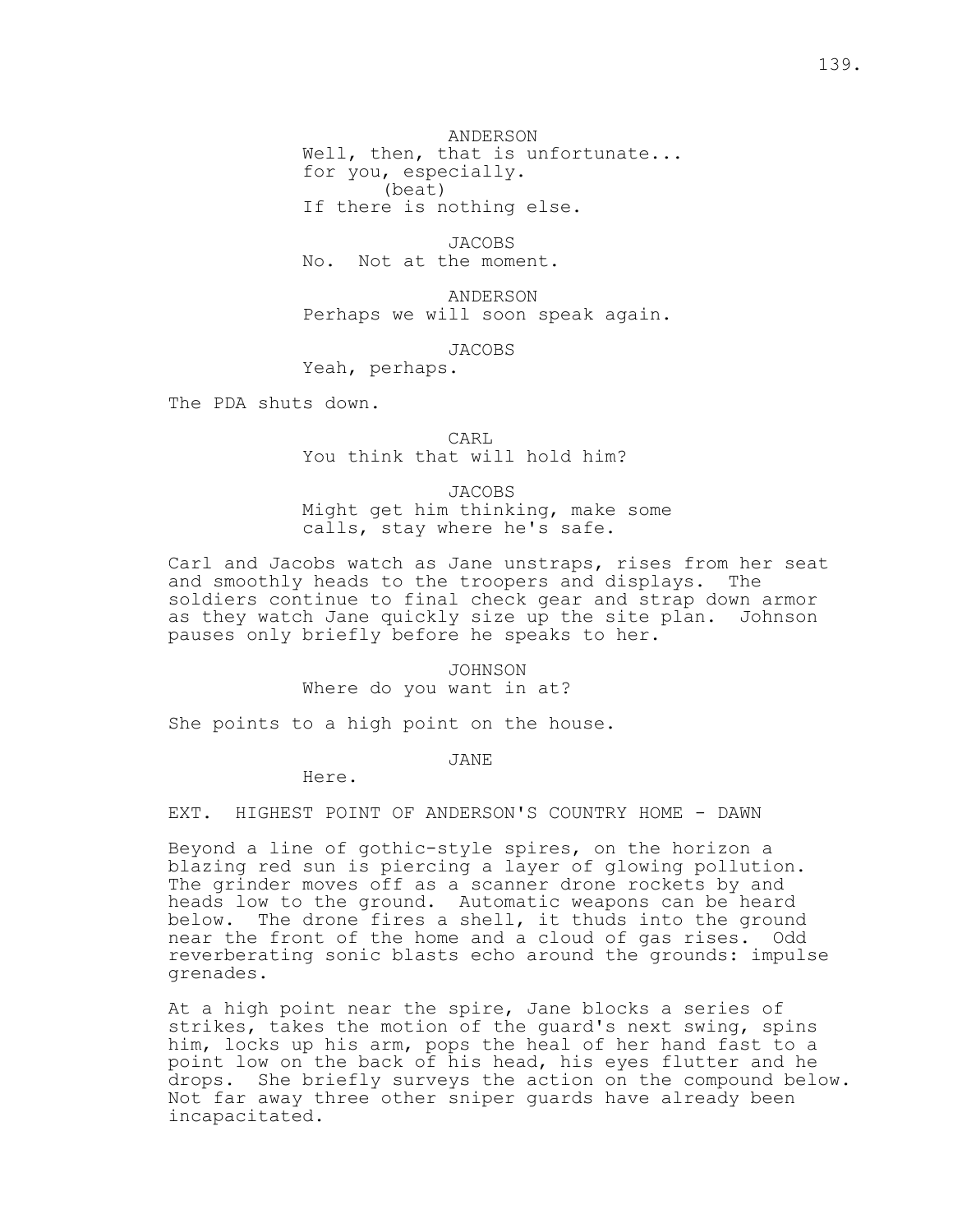Jane turns, leaps a rail and moves fast down the sloped roof toward a series of top-floor skylights.

INT. ANDERSON'S COUNTRY HOME - ENTRY HALL - DAWN

A brief battle just took place in the foyer of this large, chateau-like house; furniture is overturned and busted up. Guarded by Johnson and others of Carl's team, several security men are face down on the floor, hands behind heads, now separated from their weapons. One of the troopers has a hand to the neck of an unconscious security man, checking his pulse. Just outside the expansive reinforced windows the grinder and it's scanner drones hover back and forth over the yard while red flashes ignite the sky.

Flanked by a fully armed and battle-dressed Eddie and Bader, Carl and Jacobs enter as a scanner drone hisses up behind, hovers and takes post just outside the open doors. Bader took a hit and from a missing chunk of shoulder armor he's bleeding. Carl turns to Johnson.

CARL

Where is he? What's the status?

JOHNSON

 He's secured in the conference room, sir. To the right.

 JACOBS You verified that there's a video com in there?

JOHNSON

Affirmative, sir.

The four head quickly to the right. Weapons ready, Eddie and Bader step ahead of Jacobs and Carl. Jacobs' PDA sounds, he opens it as he walks, Milo appears.

> MILO Adam, Triton will be in position in five minutes, 15 seconds.

> > JACOBS

Okay.

MILO

Adam?

JACOBS

Yeah?

 MILO Cerene asked me to tell you, you now have 15 minutes.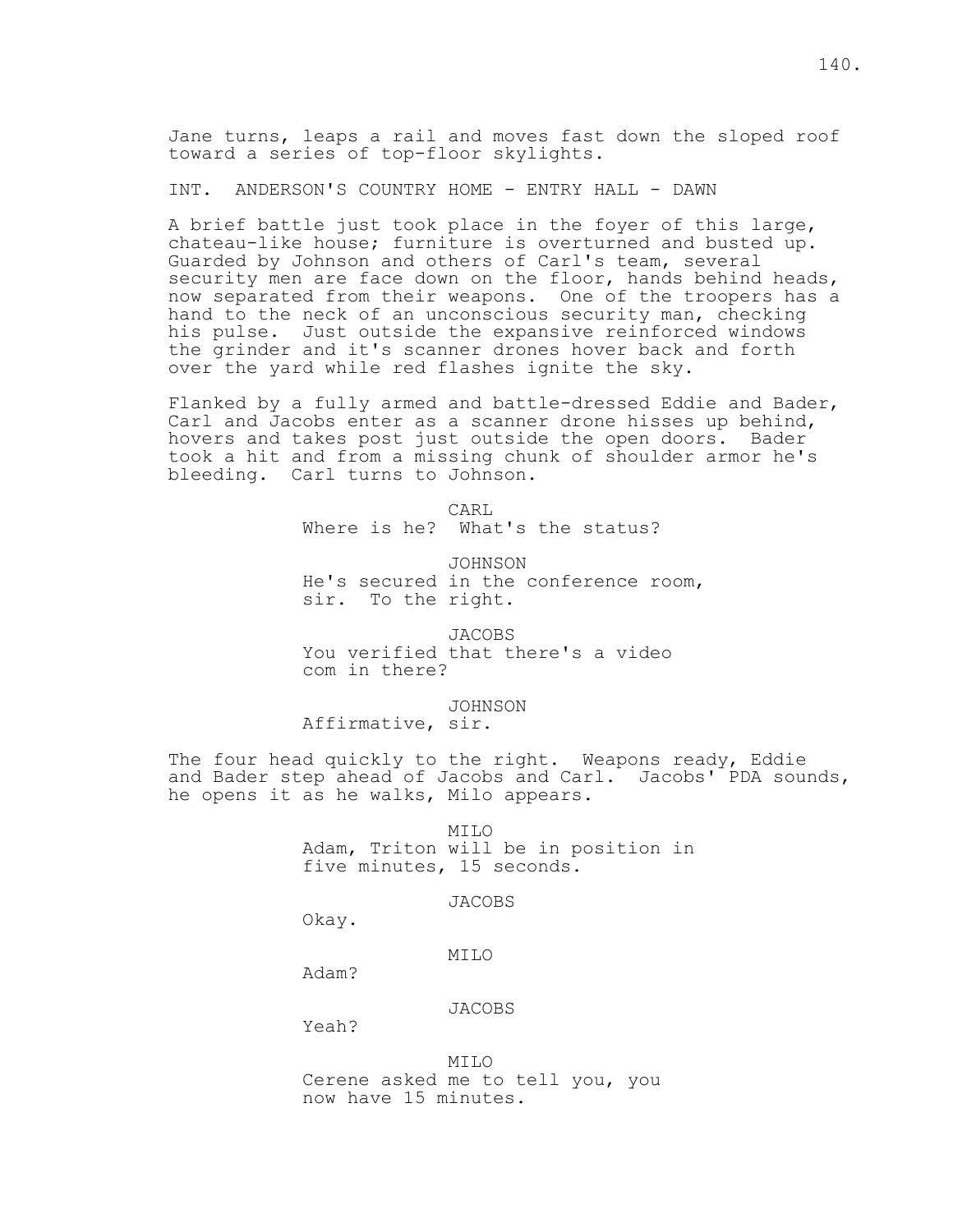Okay. When you are 30 seconds from position, let me know and prepare to discharge to all regions.

### MILO

Understood.

INT. ANDERSON'S CONFERENCE ROOM - DAWN

Eddie and Bader enter, check the room, stop and stand at either side of the door. Already in the room, a trooper and Jane guard a seated Anderson. A slight scratch bleeds across Jane's face, her clothing is now dusty and scuffed. As Jacobs and Carl enter Jacobs glances over at Jane, a flash of concern shows on his face before he turns to Anderson. Anderson raises his eyebrows, surprised.

> ANDERSON Dr. Jacobs, Sergeant Major Jackson. What a surprise. (turns to Jane) And your unusual associate here - I'm afraid she neglected to introduce herself after tearing the door off my bedroom.

Jacobs moves to the table, passes a hand over a control. A large wall-mounted plasma screen activates.

> JACOBS Chairman Anderson, would you please activate NetCom?

> ANDERSON Why? Do you feel the need to watch some commmercials?

#### JACOBS

Now.

 ANDERSON Comm, channel five.

The plasma screen is immediately filled with commercial content, bright colors, rapid-fire images, techno music. A female voiceover pitches the 'latest' synthesized food product.

> FEMALE VOICEOVER (OS) A single serving of Protex supplies a full day's requirement of protein, plus 12 essential vitamins, and it taste...

> > ANDERSON

Volume off.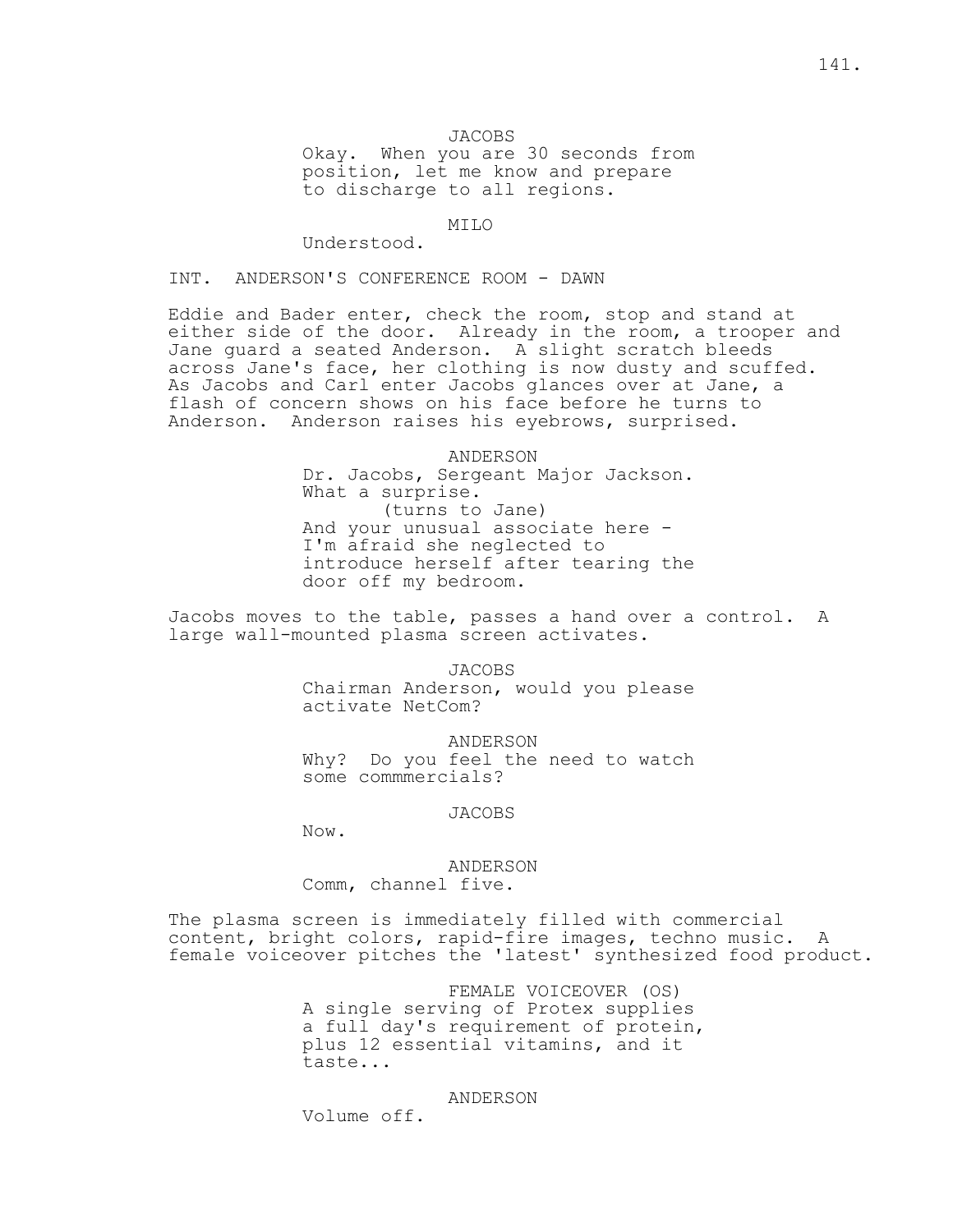The audio ceases.

JACOBS

Would you mind reactivating the volume?

ANDERSON

 Why? Why in the world would you want to listen to that dribble?

JACOBS

Please.

# ANDERSON

 (beat) Volume up.

The nonstop images are again accompanied by the audio pitch.

 MALE VOICEOVER (OS) ...this 500 horsepower powerhouse blows the competition away with...

JACOBS

Cerene?

The volume cuts, the screen goes blue and there is Cerene. Anderson gasps, jumps to his feet.

> ANDERSON What the hell... how did you do that?!

 JACOBS Cerene, how did you do that?

CERENE

 Ronny booted me in and I entered through the Media Seven matrix, Adam.

ANDERSON

 (disbelieving) No. This isn't going out worldwide... you somehow cut into my system.

 JACOBS Cerene, Times Square, please.

To the left of Cerene there is Times Square, full of plasma billboards. On all the displays is Cerene. Like an image in opposing mirrors, within each billboard to the left of Cerene is Cerene within the the billboard, within in which is Cerene in the billboard, and so on.

ANDERSON

 No. There is no way the systems could be compromised. You fabricated this.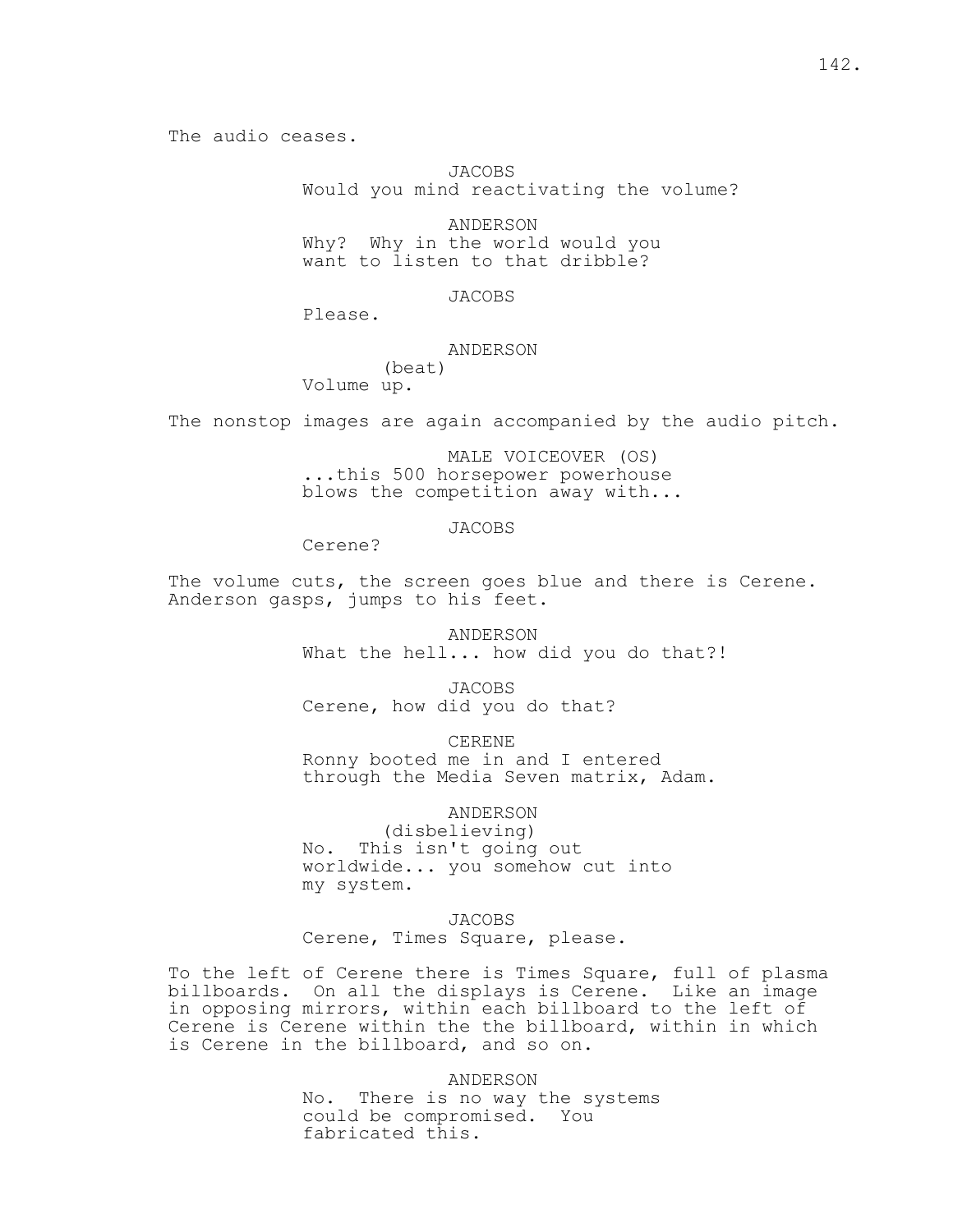JACOBS Cerene, Tokyo please.

There is Tokyo, the billboard images switch and again replicate. Anderson's jaw drops.

JACOBS

Bangkok.

There is Bangkok. Jacobs turns to Anderson.

JACOBS

Care to pick a city, Chairman?

 ANDERSON (pause - thinks) Mexico City.

Downtown Mexico City appears. There is Cerene.

ANDERSON

Rome.

There is Rome and Cerene.

 ANDERSON I still don't believe it.

 JACOBS Cerene, broadcast Chairman Anderson's image, please.

Instantly, real time in Rome, Anderson appears on the billboard. As Anderson raises a hand, the video Anderson in Rome raises a hand. People on the streets are now stopping, staring at the odd non-commercial image.

ANDERSON

Stop.

# JACOBS

Cerene...

Anderson disappears from the billboard and there is only Cerene in Rome.

A high-pitched tone sounds and a small phone rises from the table top. Anderson slowly reaches for it, the trooper steps forward, weapon ready. Anderson pauses, brings the phone to his ear.

# ANDERSON

Anderson.

He listens for a moment.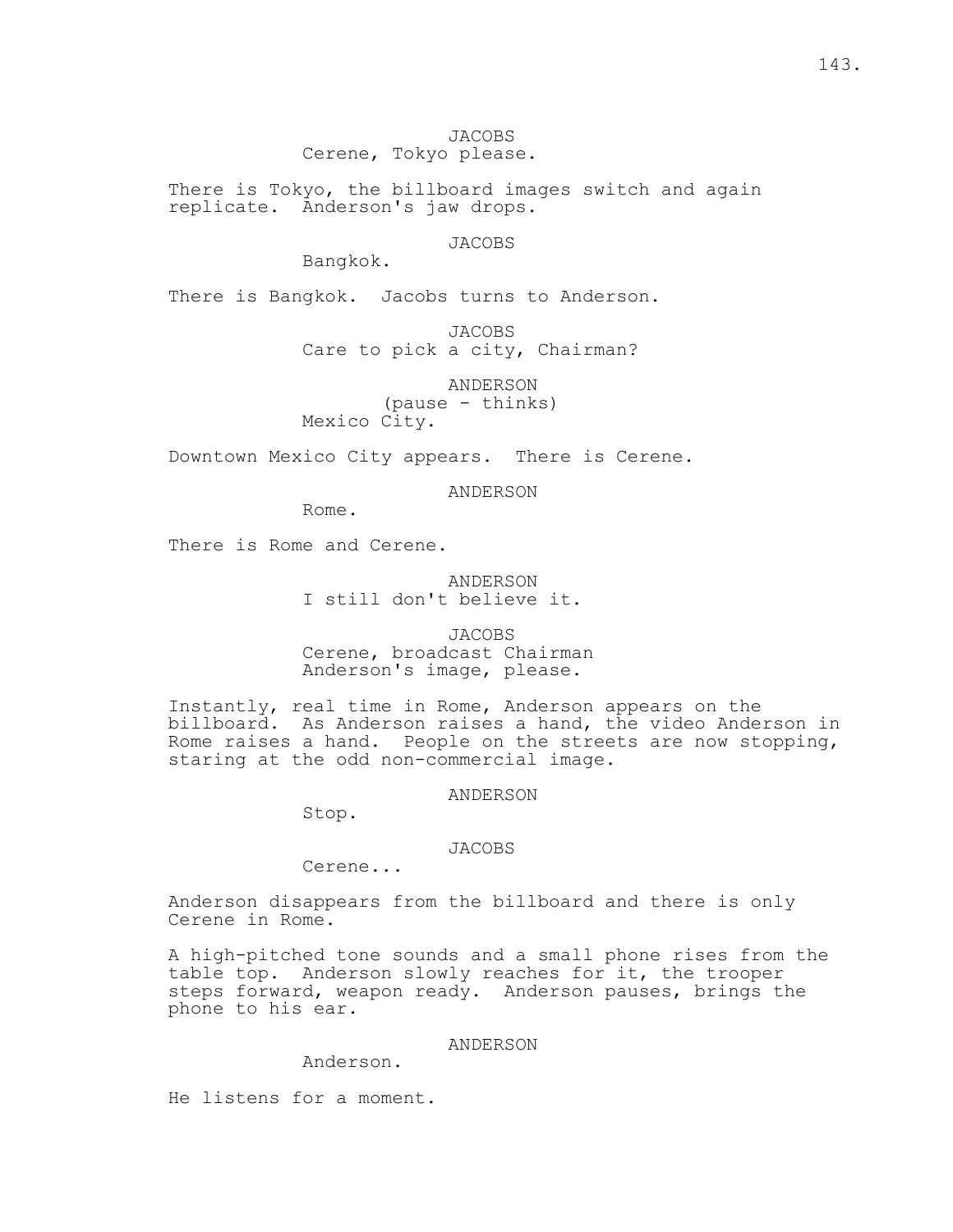### ANDERSON

I know.

 (pause) I'll call you back.

Dazed, he turns to Jacobs.

 ANDERSON What are you going to do?

Jacobs turns to Cerene.

# JACOBS Cerene, begin please.

Now appearing on the screen to the left of Cerene is a inorbit real-time view of Earth. It is the Earth as it really is: sick, polluted oceans, smothered in smog, the peninsula of Florida is now a sliver.

> CERENE Citizens of Earth. It is time you know the truth...

On the screens around the world, captions appear and where there is audio Cerene speaks in that respective language. In Times Square, she speak English; in Tokyo, Japanese; in Bangkok, Thai, etc...

> CERENE This planet, your planet, is dying...

Now the images go macro: a devastated rain forest, flames flare on smog-suffocated city streets, volcanoes erupt, birds lay dead on polluted shorelines, oil wells burn, corpses are bull-dozed into mass graves...

Jacobs' PDA sounds, he opens, there is Milo.

 MILO Triton is in position, Adam.

JACOBS

 Launch in ten seconds. Cerene, activate images from Triton's drones.

Anderson's eyes go wide as on the screen a sinister-looking, weaponized satellite appears in orbit over Earth. A canister-like section detaches, a maneuvering jet fires, the canister turns, it's casing is shed in three parts and numerous missiles sequentially fire off towards Earth. The missiles accelerate, diverge paths and fire out to surround the Earth and descend into the atmosphere.

> JACOBS Return to NetCom, Cerene, begin Triton advisory.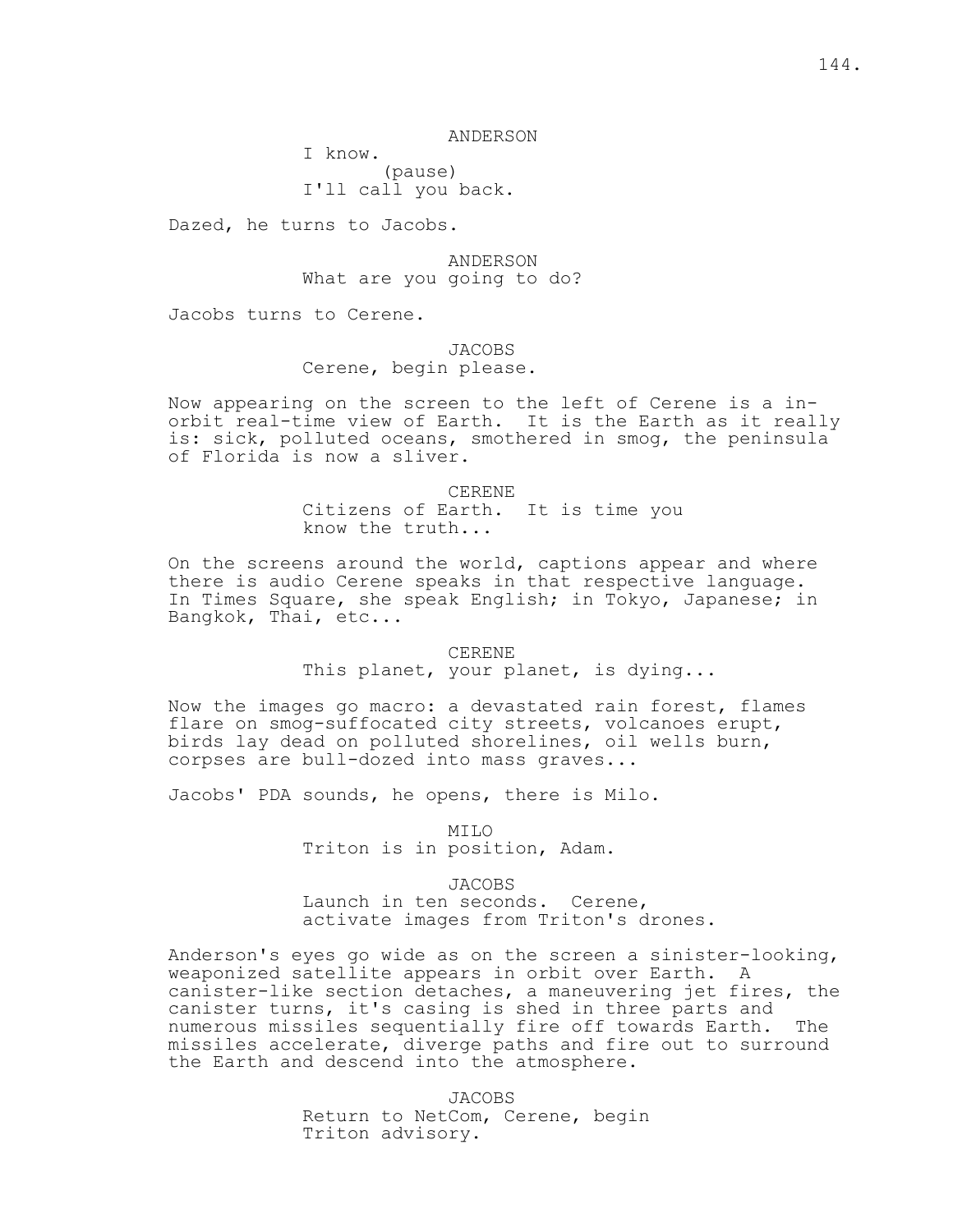## CERENE

 In 20 seconds you will see a bright light in the sky. You should not be alarmed. This is a military impulse device which will temporarily deactivate the electronic systems of all motor vehicles. If this was not done, the Earth would cease at once, suddenly and in flames. This would be an apocalypse made not by any god, but by humankind...

> ANDERSON Stop it. Turn it off.

In the atmosphere high over Times Square, there is a bright flash. On the roads below, engines immediately cease and cars coast to a stop. In orbit above the planet, the flashes light up the stratosphere over the continents. On the screens in the cities, Cerene continues.

CERENE

 Because of the burning of fossil fuels, because you continue to propagate, to populate beyond what was intended, soon...

ANDERSON

Turn it off!

 JACOBS Continue Cerene, but volume off here, please.

Anderson drops into his chair.

 ANDERSON Do you know what you've done?

#### JACOBS

 Yes. Caused you a big problem. If I were you I would start making some calls. You did a wonderful job of marketing - its a great network.

ANDERSON

We'll shut NetCom down.

## JACOBS

 You can, but it will take you a while. Before, the system was secure for you. It is now even more secure for us. Of course you could deactivate the billboards, but by then it will be too late. (MORE)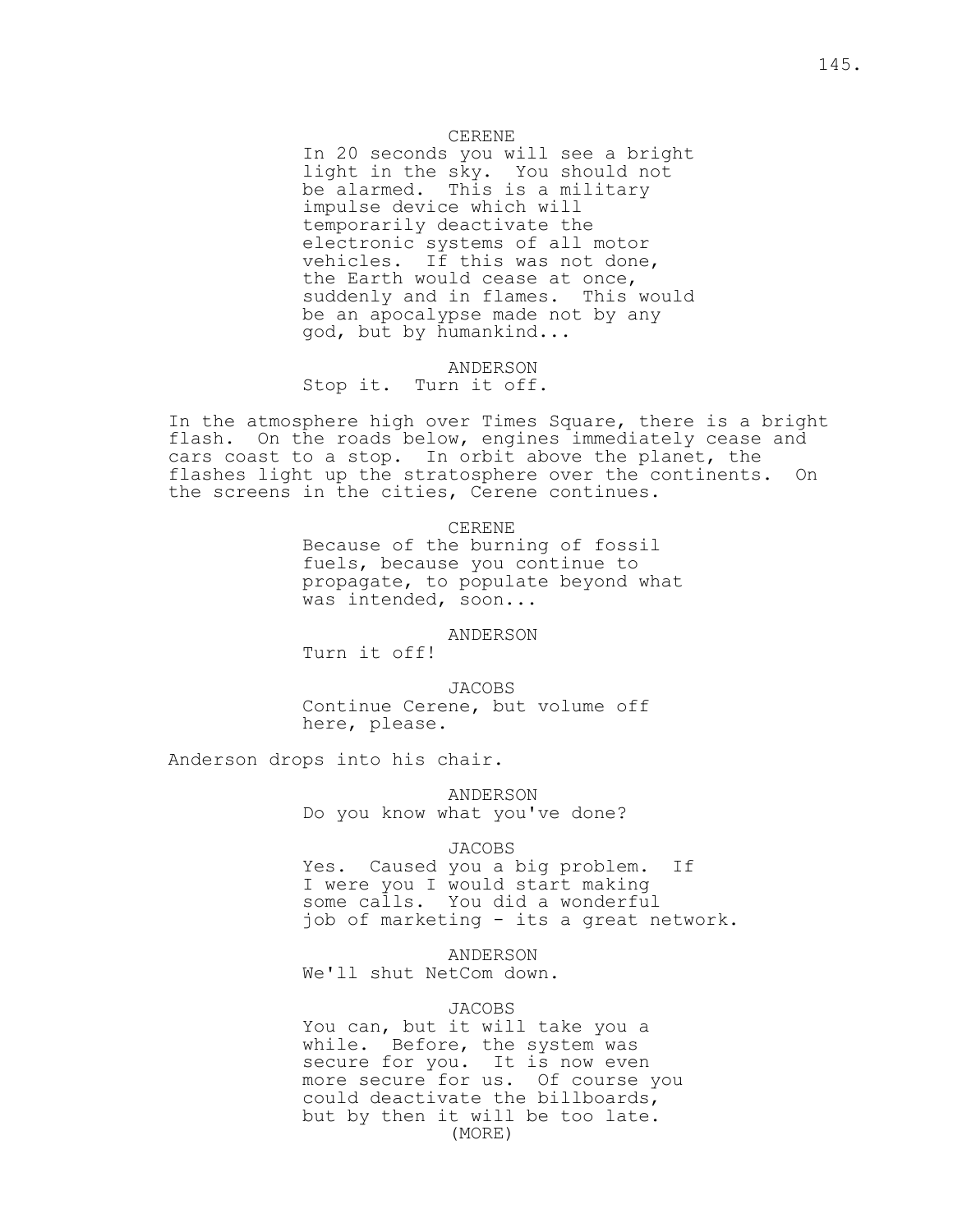JACOBS (CONT'D)

(beat)

Cerene never gets tired.

 ANDERSON What do you want?

#### JACOBS

Your consortium - your oligarchy controls 95% of the oil flow. Use what you have in reserve for emergency services until alternatives are phased in. Otherwise, turn off the taps and seal them up.

 ANDERSON You're talking about grinding the world to a halt.

 JACOBS It could be worse.

 ANDERSON It'll be years before alternatives are online.

## JACOBS

 You've been sitting on synthetics and solar accelerators for more than 10 years. You know better than us, in two to three years they could be phased in, if you unlock them.

ANDERSON

Three years...

JANE

 (looks hard at Anderson) He knew. He knew it was coming. He knew it was time. (beat) They didn't know how to change.

They all turn to Jane.

 JANE They didn't know how to stop the machine.

Jacobs turns back to Anderson, who still looks at Jane.

 JACOBS You know how now, don't you Chairman Anderson?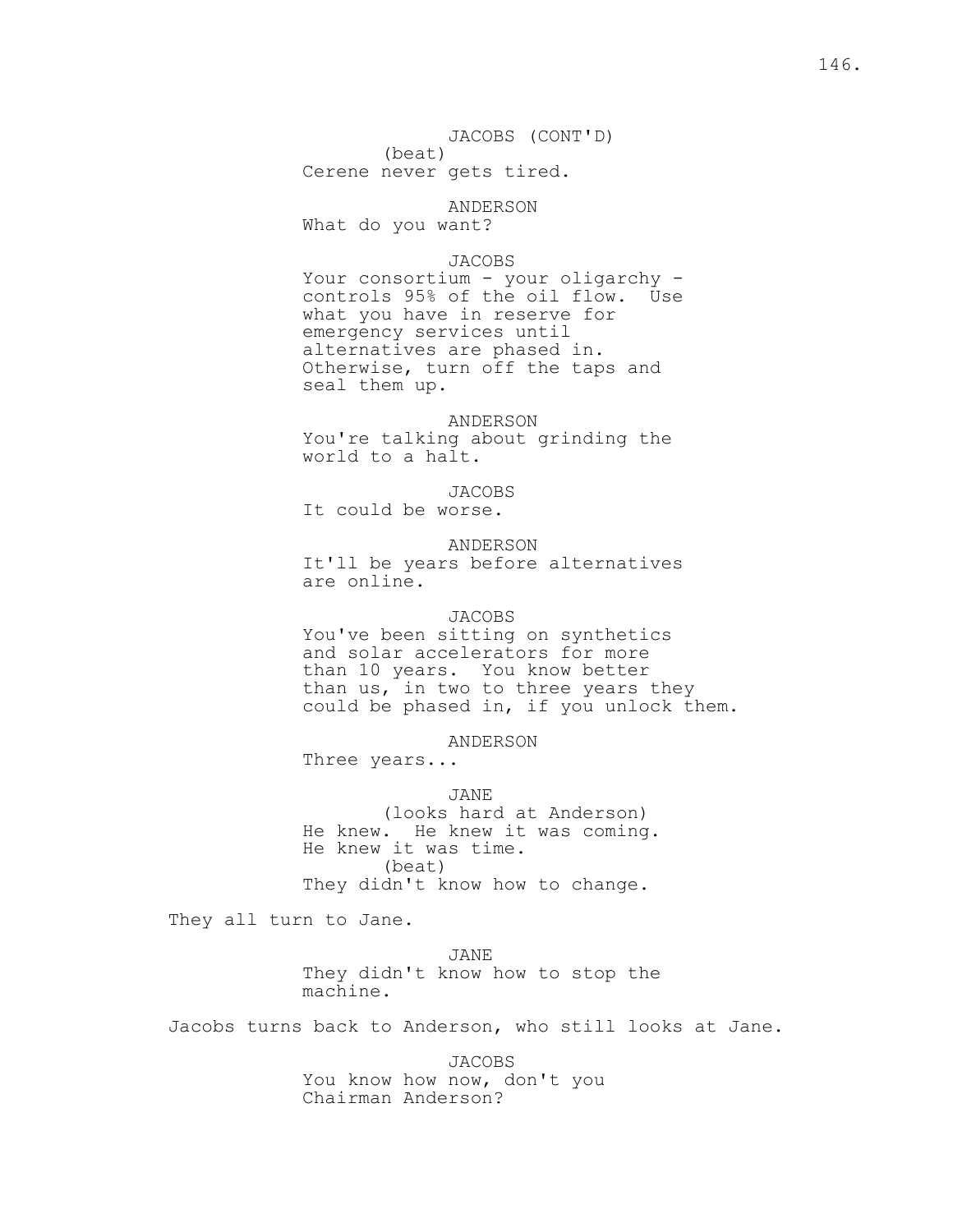# ANDERSON

 (thinks long) And what are you going to do? What else? I know you are not simply going to walk out of here.

## JACOBS

 Yes, we'll walk out of here. Because we won't yet expose the fact that The Committee effectively staged a secret coup. We'll hold back, unless, of course, your people tamper with NetCom or any of us comes to an untimely end. And by the end of the current administration, we want all of your congressmen, all of your senators and your president to take an early retirement. You have three years to quit your meddling. If by then all the rats aren't off the ship, we'll broadcast the list, expose the rigged votes, the secret memos, encrypted e-mails and scrambled calls. This would be bad for business. (beat)

 And if I were you, I wouldn't want a couple hundred thousand guys like Carl pissed off at me.

Anderson looks to Carl.

CARL

Roger that.

 JACOBS Understood, Chairman?

 ANDERSON (beat - thinks hard) I'll have to consult with my associates.

Jacobs stares at the man.

 JACOBS Cerene, begin report on The Committee, please, volume up.

CERENE

 In 2007, the Federal government of the United States of America was...

ANDERSON

Okay! Okay!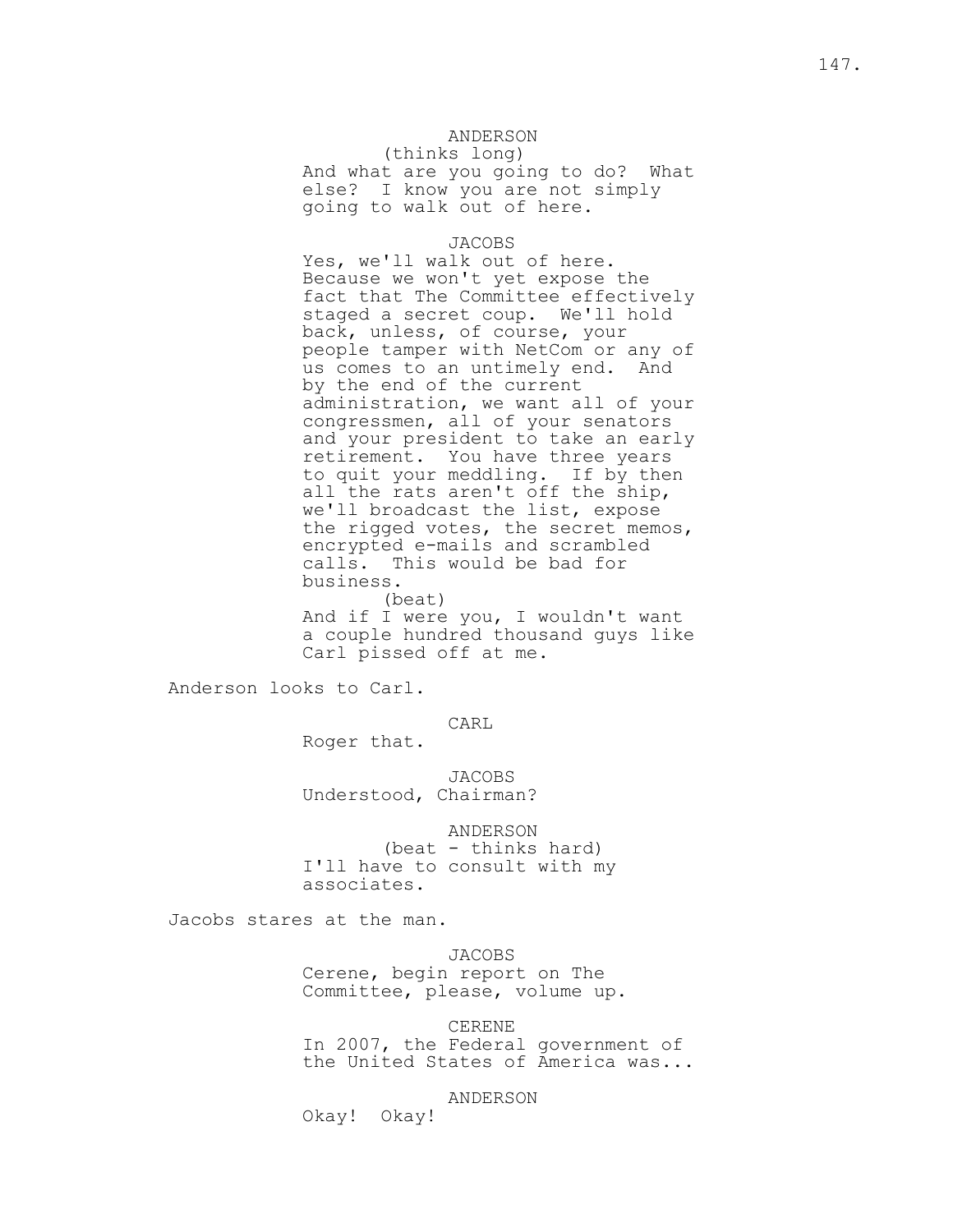JACOBS Cerene, hold, return to last report, please.

 CERENE Overpopulation on the continents of...

JACOBS

Volume off.

Anderson works at his forehead with his hand.

 ANDERSON You'll have to give us a little time.

 JACOBS That's what you've got. A little time. (to PDA) Milo, status?

 MILO Toxins are dispersing on all levels, Adam. Ambient temperatures are in remission.

Jacobs, Carl and Jane turn to head out.

 JACOBS We'll be in touch.

EXT. ANDERSON'S COUNTRY HOME - MORNING

The grinder lifts off and accelerates away over the brown and dead trees. It heads straight into a blazing red morning sun shrouded in a sickly orange-gray band of smog.

FADE TO:

EXT. RIVERFRONT - DAY

On this quiet corner of a spotless, tree lined waterfront street, a few people pass on bikes. A couple of cars quietly whine by. There are no roaring engines, no emissions, no smog, no honking horns.

Jacobs sits on the seawall, a small boy next to him. They are fishing in the sparkling clean river.

A hybrid motorcycle hums up behind Jacobs and the boy. The rider, Bader, dismounts, takes off his helmet. He strolls to the seawall.

Jacobs and the boy turn. The boy, JACK, is almost unnaturally handsome, with piercing, intelligent eyes. Jacobs now has a few streaks of gray in his hair.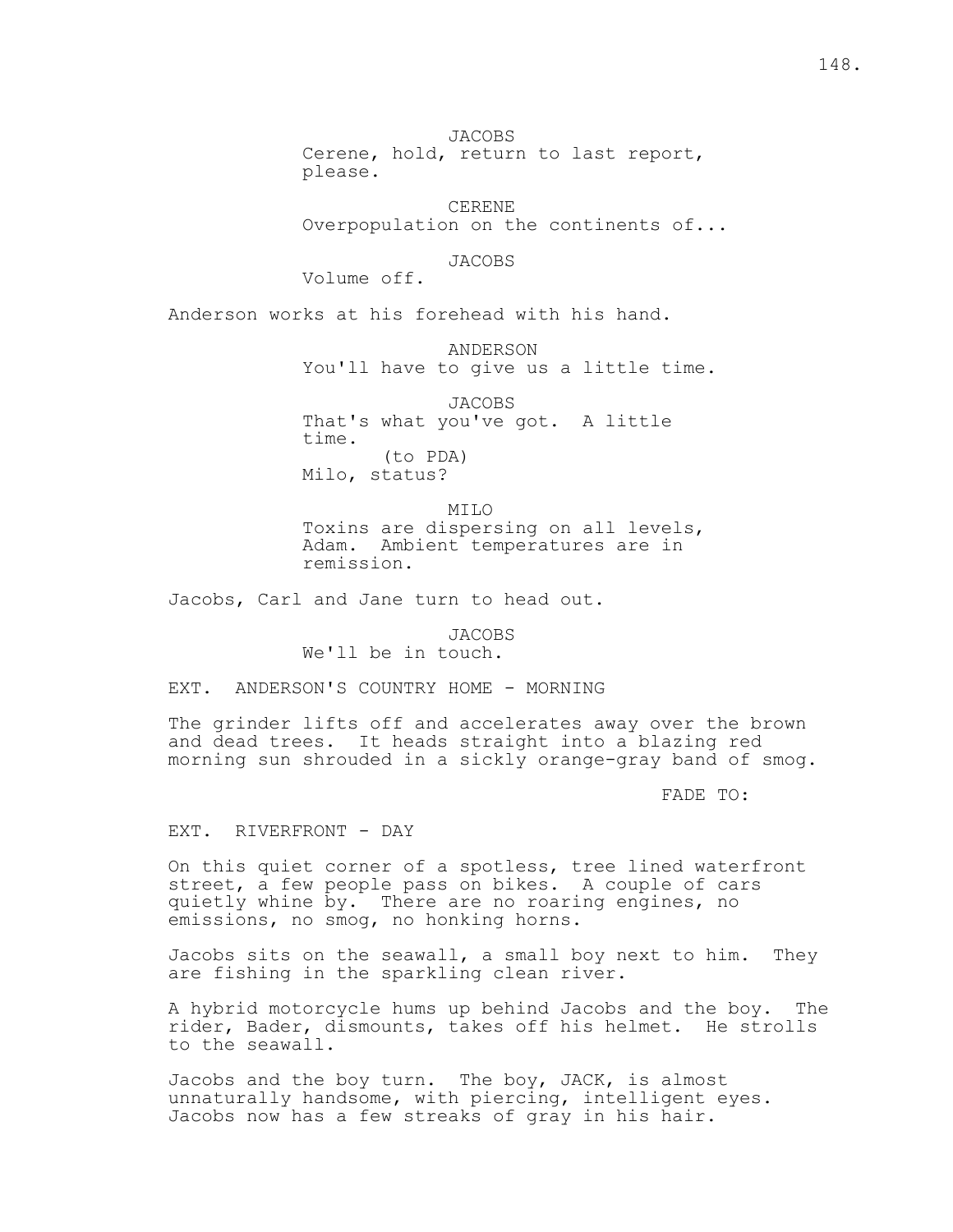BADER

Catch anything?

 JACOBS No. Luckily.

 JACK Hello, Bader.

 BADER Hello, Jack. How are you?

 JACK Very good, thank you.

BADER

 (smiles) That's good.

JACK

And how are you?

 BADER Fine, thanks. (beat)

Where's your mom?

Jack points to the river.

JACK

Swimming.

From the middle of the river, she is fast moving with rapid powerful strokes towards shore. Bader smiles, watches this a moment, turns to Jacobs.

> BADER So does this mean no fish tonight?

> JACOBS Depends. I think we may be eating out. (turns to Jack) Better reel it in, Son. We don't want to catch your mother.

> > JACK

Okay.

Jack works his reel rapidly, brings the line out of the water. At an Olympic pace, Jane swims to the seawall, brings her head up and treads water.

 JANE Good afternoon, Bader.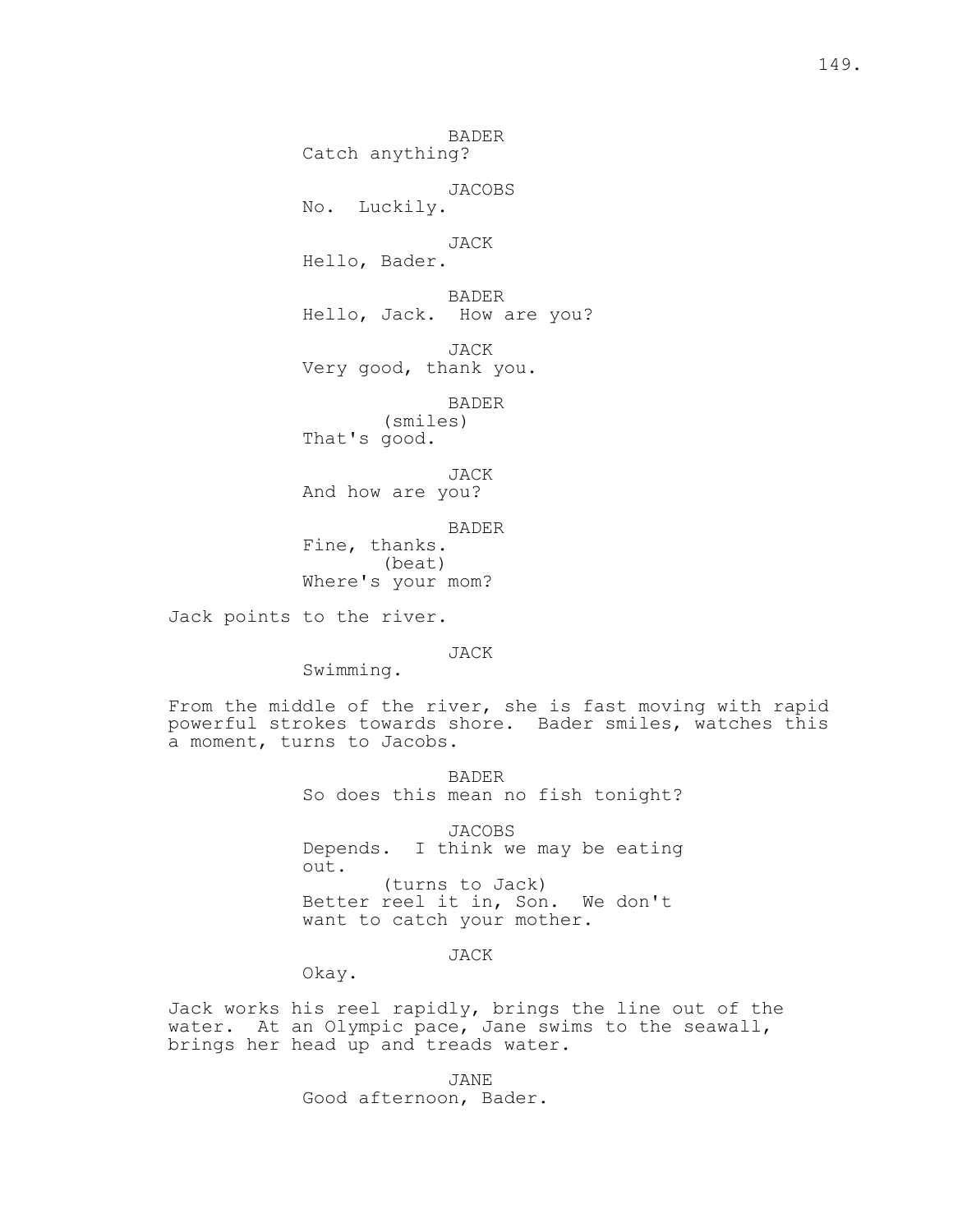JANE Thank you. The water is wonderful.

She treads water a little closer to Jack.

JANE

 Jack, would you like to take a quick swim with your mother before we get ready for dinner?

JACK

Okay.

Jack stands, takes off his shirt. Though still a small boy, his shoulders are taking shape, showing a bit of muscle. He readies himself, crouches, springs and executes a perfect dive.

He comes to the surface and immediately starts to swim in good form. Jane side strokes alongside, her head partially out of the water, watching her son.

Bader sits down next to Jacobs, gives him a look. Jacobs is wreaking of contentment, watching Jane and Jack swim.

> BADER Seems like you have a pretty good setup here.

> JACOBS Yeah. I wonder how the hell that happened.

Jacobs reaches to a small cooler.

JACOBS

Beer?

# BADER

Sure.

Jacobs opens and hands Bader a cold bottle. Bader holds his bottle up for a toast.

> BADER Here's to life in the big city.

> > JACOBS

Cheers.

They toast.

Jacobs and Bader sit on the seawall, Jane and Jack swim in the clean river.